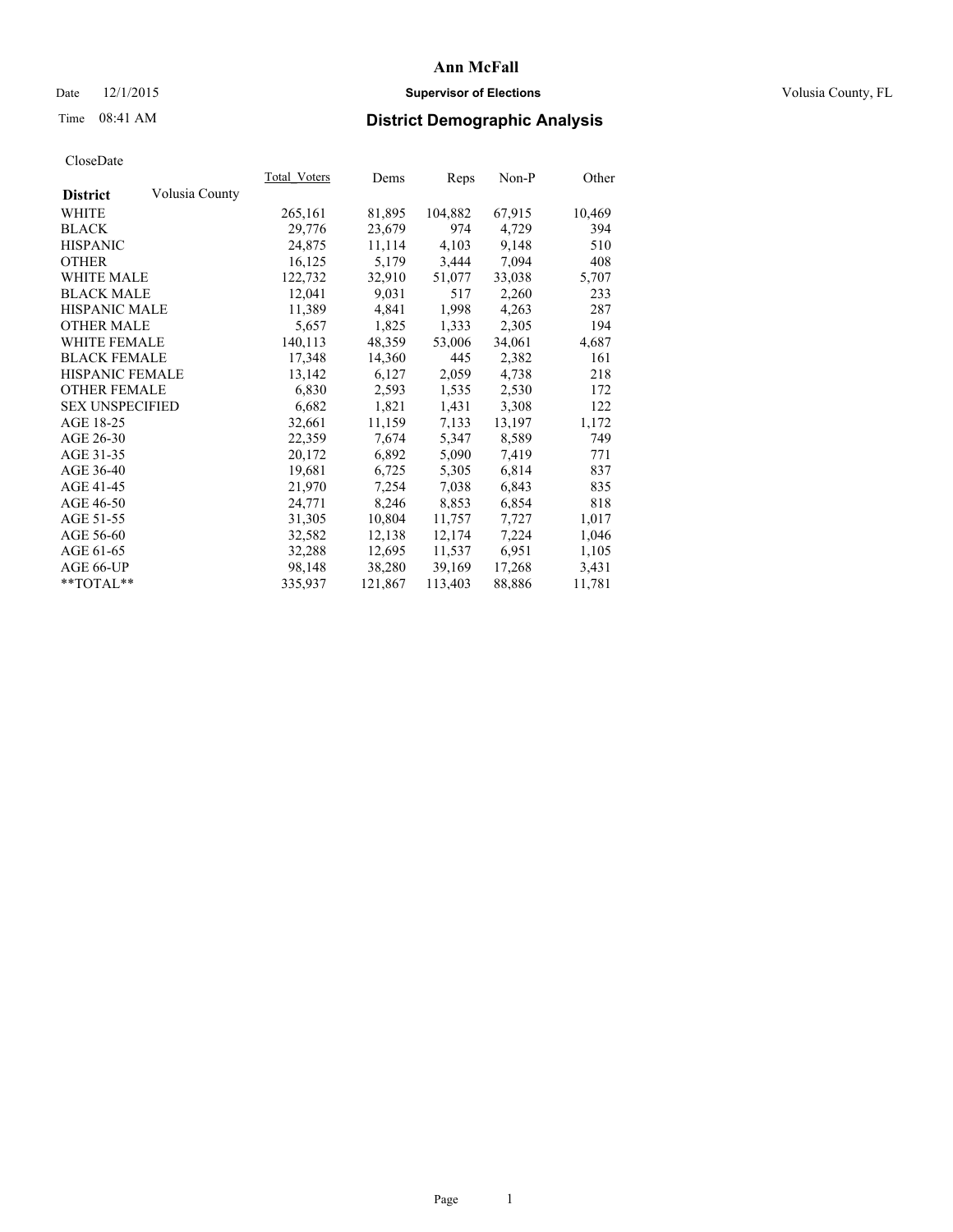## Date 12/1/2015 **Supervisor of Elections Supervisor of Elections** Volusia County, FL

|                                              | Total Voters | Dems   | Reps   | $Non-P$ | Other |
|----------------------------------------------|--------------|--------|--------|---------|-------|
| County Council District 1<br><b>District</b> |              |        |        |         |       |
| WHITE                                        | 52,313       | 15,632 | 22,112 | 12,360  | 2,209 |
| <b>BLACK</b>                                 | 4,747        | 3,807  | 155    | 713     | 72    |
| <b>HISPANIC</b>                              | 4,864        | 2,031  | 841    | 1,889   | 103   |
| <b>OTHER</b>                                 | 3,076        | 914    | 755    | 1,326   | 81    |
| <b>WHITE MALE</b>                            | 23,886       | 6,147  | 10,585 | 5,962   | 1,192 |
| <b>BLACK MALE</b>                            | 1,879        | 1,441  | 68     | 323     | 47    |
| <b>HISPANIC MALE</b>                         | 2,088        | 845    | 397    | 800     | 46    |
| <b>OTHER MALE</b>                            | 1,052        | 324    | 274    | 416     | 38    |
| WHITE FEMALE                                 | 27,988       | 9,380  | 11,352 | 6,251   | 1,005 |
| <b>BLACK FEMALE</b>                          | 2,809        | 2,326  | 83     | 375     | 25    |
| HISPANIC FEMALE                              | 2,692        | 1,145  | 431    | 1,060   | 56    |
| <b>OTHER FEMALE</b>                          | 1,239        | 438    | 318    | 454     | 29    |
| <b>SEX UNSPECIFIED</b>                       | 1,366        | 338    | 354    | 647     | 27    |
| AGE 18-25                                    | 6,376        | 1,818  | 1,565  | 2,714   | 279   |
| AGE 26-30                                    | 4,057        | 1,221  | 1,108  | 1,593   | 135   |
| AGE 31-35                                    | 3,898        | 1,224  | 1,127  | 1,398   | 149   |
| AGE 36-40                                    | 3,871        | 1,216  | 1,213  | 1,270   | 172   |
| AGE 41-45                                    | 4,284        | 1,322  | 1,487  | 1,291   | 184   |
| AGE 46-50                                    | 4,746        | 1,540  | 1,856  | 1,193   | 157   |
| AGE 51-55                                    | 5,963        | 1,936  | 2,448  | 1,358   | 221   |
| AGE 56-60                                    | 6,095        | 2,156  | 2,494  | 1,236   | 209   |
| AGE 61-65                                    | 6,145        | 2,381  | 2,351  | 1,179   | 234   |
| AGE 66-UP                                    | 19,565       | 7,570  | 8,214  | 3,056   | 725   |
| $*$ TOTAL $*$                                | 65,000       | 22,384 | 23,863 | 16,288  | 2,465 |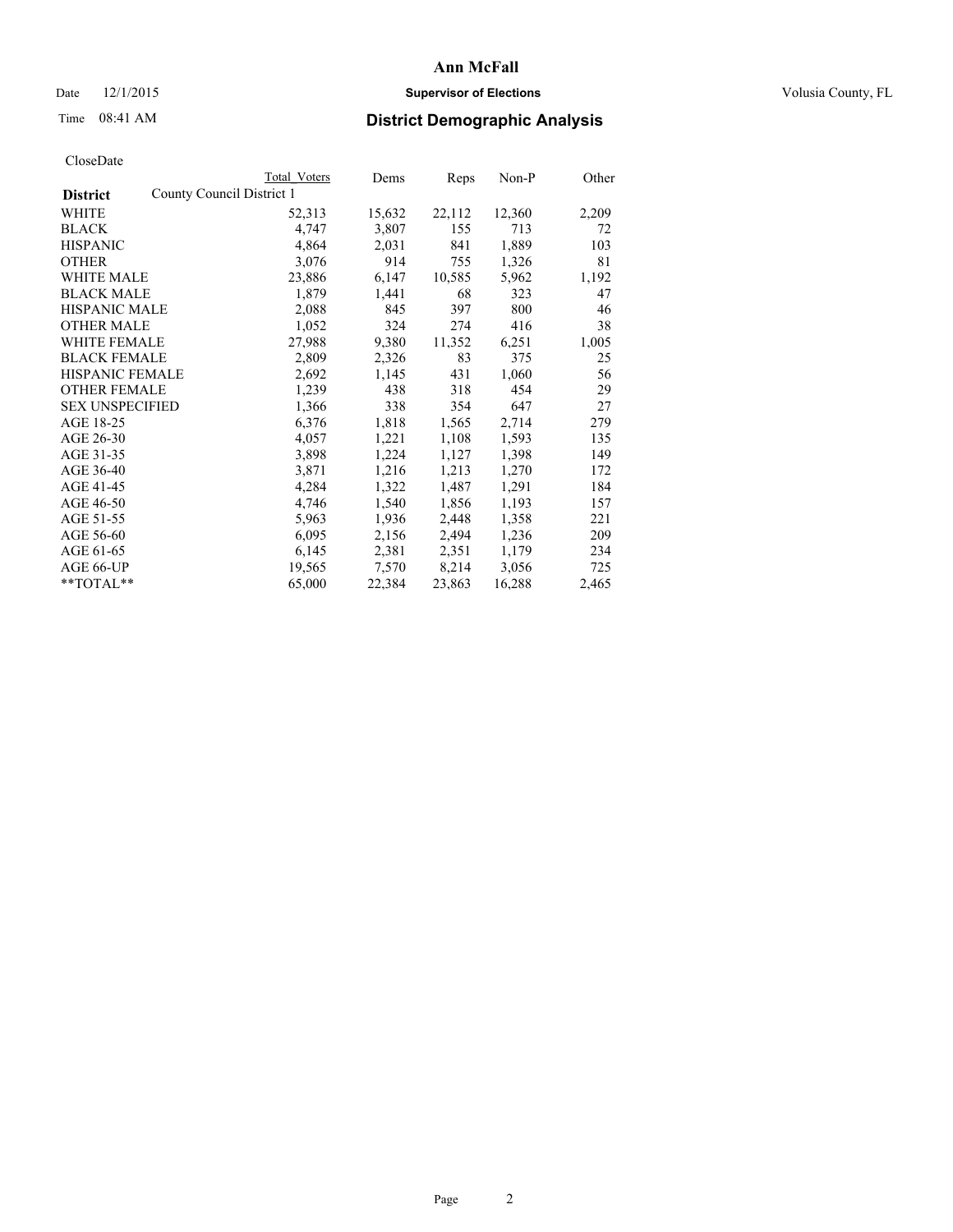## Date 12/1/2015 **Supervisor of Elections Supervisor of Elections** Volusia County, FL

|                                              | Total Voters | Dems   | Reps   | Non-P  | Other |
|----------------------------------------------|--------------|--------|--------|--------|-------|
| County Council District 2<br><b>District</b> |              |        |        |        |       |
| WHITE                                        | 50,987       | 16,608 | 18,998 | 13,320 | 2,061 |
| <b>BLACK</b>                                 | 11,181       | 9,128  | 302    | 1,631  | 120   |
| <b>HISPANIC</b>                              | 2,026        | 836    | 401    | 734    | 55    |
| <b>OTHER</b>                                 | 3,461        | 1,251  | 622    | 1,508  | 80    |
| WHITE MALE                                   | 23,856       | 6,772  | 9,395  | 6,515  | 1,174 |
| <b>BLACK MALE</b>                            | 4,372        | 3,414  | 160    | 737    | 61    |
| <b>HISPANIC MALE</b>                         | 944          | 357    | 196    | 358    | 33    |
| <b>OTHER MALE</b>                            | 1,229        | 424    | 248    | 523    | 34    |
| <b>WHITE FEMALE</b>                          | 26,691       | 9,699  | 9,468  | 6,657  | 867   |
| <b>BLACK FEMALE</b>                          | 6,639        | 5,581  | 138    | 861    | 59    |
| HISPANIC FEMALE                              | 1,049        | 468    | 200    | 359    | 22    |
| <b>OTHER FEMALE</b>                          | 1,535        | 640    | 286    | 571    | 38    |
| <b>SEX UNSPECIFIED</b>                       | 1,340        | 468    | 232    | 612    | 28    |
| AGE 18-25                                    | 7,571        | 3,641  | 1,198  | 2,513  | 219   |
| AGE 26-30                                    | 5,021        | 2,090  | 1,027  | 1,745  | 159   |
| AGE 31-35                                    | 4,018        | 1,595  | 868    | 1,402  | 153   |
| AGE 36-40                                    | 3,460        | 1,431  | 780    | 1,115  | 134   |
| AGE 41-45                                    | 3,800        | 1,459  | 1,032  | 1,167  | 142   |
| AGE 46-50                                    | 4,456        | 1,715  | 1,354  | 1,235  | 152   |
| AGE 51-55                                    | 5,814        | 2,321  | 1,898  | 1,416  | 179   |
| AGE 56-60                                    | 6,366        | 2,619  | 2,160  | 1,395  | 192   |
| AGE 61-65                                    | 6,455        | 2,629  | 2,153  | 1,460  | 213   |
| AGE 66-UP                                    | 20,694       | 8,323  | 7,853  | 3,745  | 773   |
| $*$ TOTAL $*$                                | 67,655       | 27,823 | 20,323 | 17,193 | 2,316 |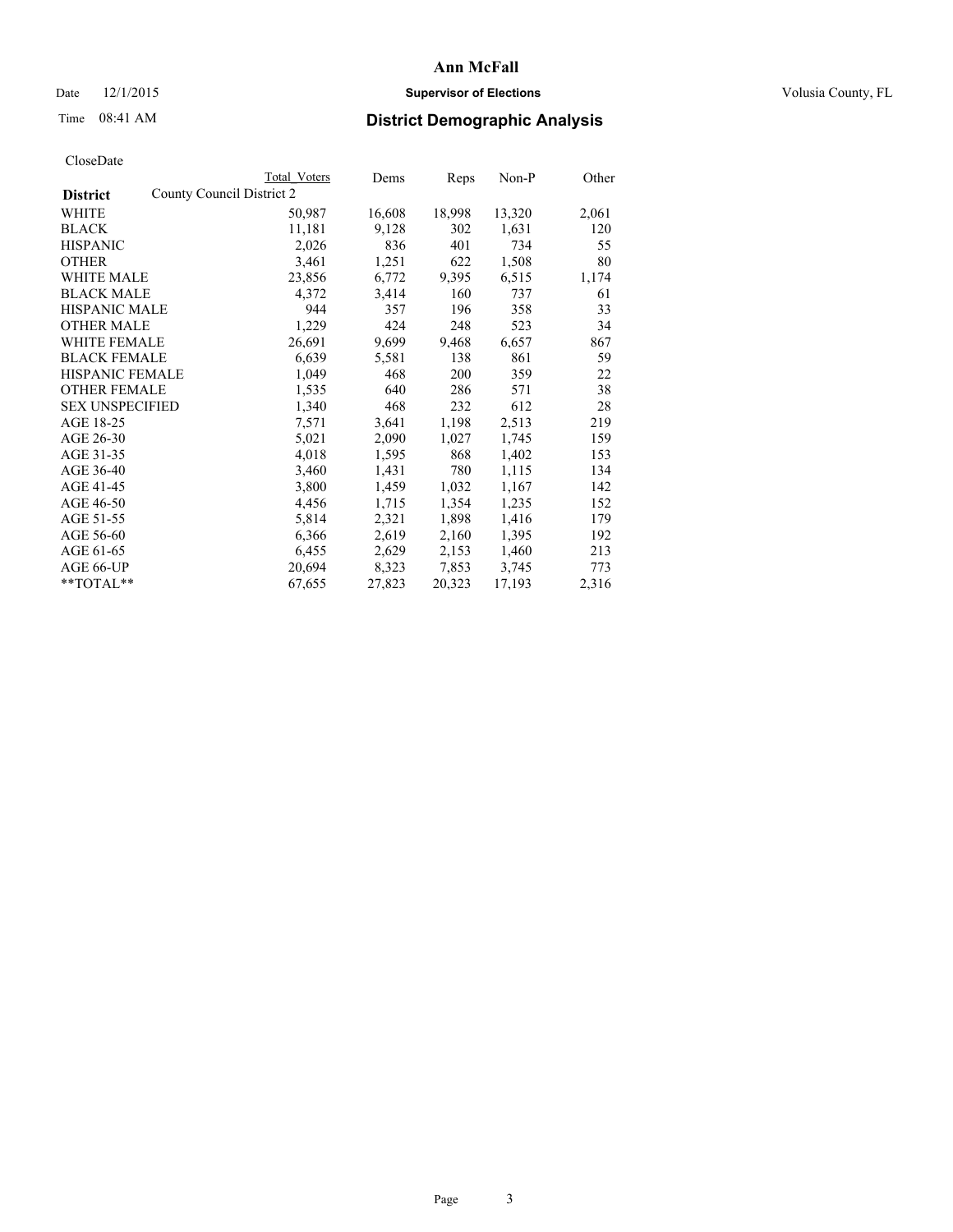## Date 12/1/2015 **Supervisor of Elections Supervisor of Elections** Volusia County, FL

|                                              | Total Voters | Dems   | Reps   | Non-P  | Other |
|----------------------------------------------|--------------|--------|--------|--------|-------|
| County Council District 3<br><b>District</b> |              |        |        |        |       |
| WHITE                                        | 66,030       | 20,249 | 26,123 | 17,304 | 2,354 |
| <b>BLACK</b>                                 | 1,979        | 1,540  | 70     | 343    | 26    |
| <b>HISPANIC</b>                              | 1,340        | 479    | 335    | 487    | 39    |
| <b>OTHER</b>                                 | 2,636        | 742    | 621    | 1,196  | 77    |
| WHITE MALE                                   | 30,693       | 8,176  | 12,847 | 8,403  | 1,267 |
| <b>BLACK MALE</b>                            | 871          | 628    | 38     | 185    | 20    |
| <b>HISPANIC MALE</b>                         | 595          | 194    | 153    | 227    | 21    |
| <b>OTHER MALE</b>                            | 936          | 267    | 258    | 375    | 36    |
| WHITE FEMALE                                 | 34,780       | 11,899 | 13,090 | 8,716  | 1,075 |
| <b>BLACK FEMALE</b>                          | 1,089        | 899    | 32     | 152    | 6     |
| HISPANIC FEMALE                              | 725          | 276    | 176    | 256    | 17    |
| <b>OTHER FEMALE</b>                          | 1,099        | 379    | 275    | 411    | 34    |
| <b>SEX UNSPECIFIED</b>                       | 1,196        | 292    | 280    | 604    | 20    |
| AGE 18-25                                    | 5,434        | 1,370  | 1,465  | 2,374  | 225   |
| AGE 26-30                                    | 3,948        | 1,133  | 1,052  | 1,632  | 131   |
| AGE 31-35                                    | 3,697        | 1,049  | 1,066  | 1,431  | 151   |
| AGE 36-40                                    | 3,809        | 1,040  | 1,167  | 1,431  | 171   |
| AGE 41-45                                    | 4,555        | 1,293  | 1,667  | 1,441  | 154   |
| AGE 46-50                                    | 5,079        | 1,404  | 2,028  | 1,508  | 139   |
| AGE 51-55                                    | 6,745        | 2,009  | 2,815  | 1,705  | 216   |
| AGE 56-60                                    | 7,352        | 2,463  | 2,942  | 1,715  | 232   |
| AGE 61-65                                    | 7,700        | 2,865  | 2,922  | 1,648  | 265   |
| AGE 66-UP                                    | 23,666       | 8,384  | 10,025 | 4,445  | 812   |
| **TOTAL**                                    | 71,985       | 23,010 | 27,149 | 19,330 | 2,496 |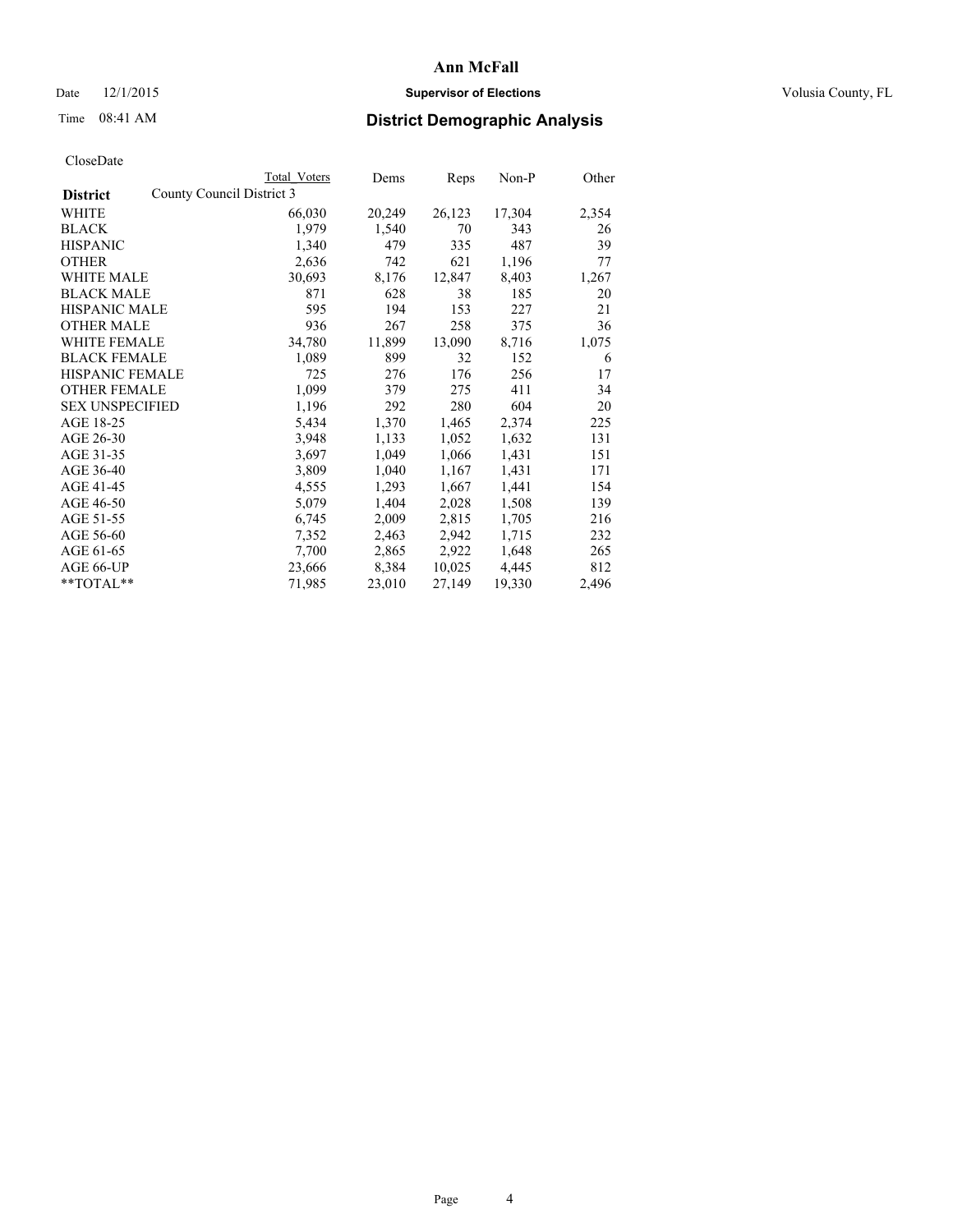## Date 12/1/2015 **Supervisor of Elections Supervisor of Elections** Volusia County, FL

|                                              | Total Voters | Dems   | Reps   | Non-P  | Other |
|----------------------------------------------|--------------|--------|--------|--------|-------|
| County Council District 4<br><b>District</b> |              |        |        |        |       |
| WHITE                                        | 55,354       | 17,465 | 21,864 | 13,955 | 2,070 |
| <b>BLACK</b>                                 | 6,329        | 5,048  | 187    | 1,018  | 76    |
| <b>HISPANIC</b>                              | 1,746        | 721    | 370    | 617    | 38    |
| <b>OTHER</b>                                 | 3,322        | 1,077  | 757    | 1,400  | 88    |
| <b>WHITE MALE</b>                            | 25,483       | 6,975  | 10,572 | 6,836  | 1,100 |
| <b>BLACK MALE</b>                            | 2,466        | 1,827  | 100    | 498    | 41    |
| <b>HISPANIC MALE</b>                         | 783          | 285    | 180    | 292    | 26    |
| <b>OTHER MALE</b>                            | 1,190        | 376    | 292    | 474    | 48    |
| WHITE FEMALE                                 | 29,409       | 10,389 | 11,130 | 6,938  | 952   |
| <b>BLACK FEMALE</b>                          | 3,794        | 3,169  | 86     | 504    | 35    |
| HISPANIC FEMALE                              | 946          | 431    | 184    | 319    | 12    |
| <b>OTHER FEMALE</b>                          | 1,431        | 536    | 361    | 499    | 35    |
| <b>SEX UNSPECIFIED</b>                       | 1,248        | 323    | 272    | 630    | 23    |
| AGE 18-25                                    | 6,136        | 2,064  | 1,504  | 2,360  | 208   |
| AGE 26-30                                    | 4,261        | 1,570  | 1,045  | 1,517  | 129   |
| AGE 31-35                                    | 3,713        | 1,359  | 931    | 1,298  | 125   |
| AGE 36-40                                    | 3,512        | 1,243  | 970    | 1,156  | 143   |
| AGE 41-45                                    | 4,032        | 1,324  | 1,301  | 1,249  | 158   |
| AGE 46-50                                    | 4,837        | 1,589  | 1,794  | 1,287  | 167   |
| AGE 51-55                                    | 6,200        | 2,153  | 2,319  | 1,533  | 195   |
| AGE 56-60                                    | 6,577        | 2,477  | 2,432  | 1,460  | 208   |
| AGE 61-65                                    | 6,680        | 2,567  | 2,398  | 1,480  | 235   |
| AGE 66-UP                                    | 20,803       | 7,965  | 8,484  | 3,650  | 704   |
| $*$ TOTAL $*$                                | 66,751       | 24,311 | 23,178 | 16,990 | 2,272 |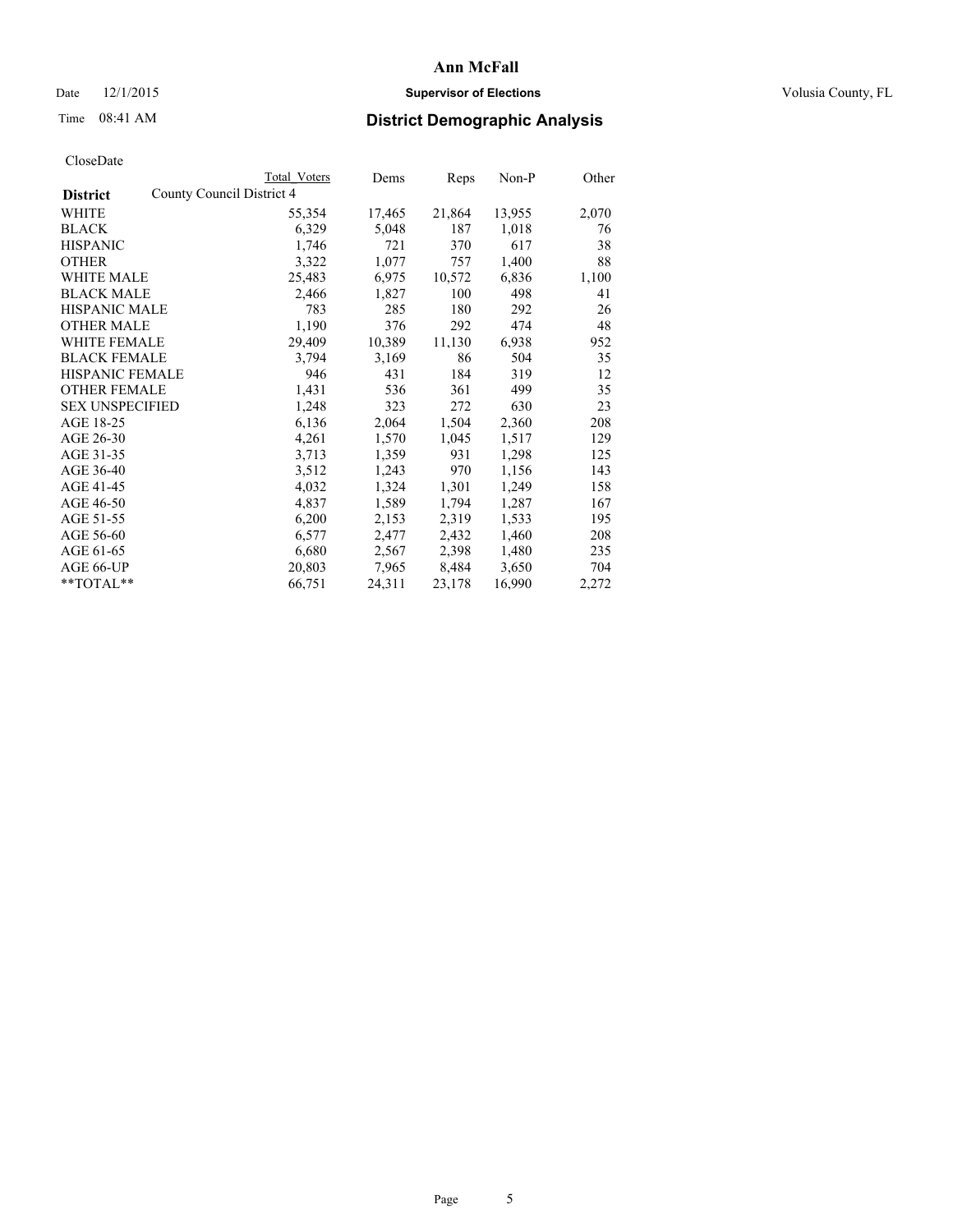## Date 12/1/2015 **Supervisor of Elections Supervisor of Elections** Volusia County, FL

| CloseDate |
|-----------|
|-----------|

|                        | <b>Total Voters</b>       | Dems   | Reps   | Non-P  | Other |
|------------------------|---------------------------|--------|--------|--------|-------|
| <b>District</b>        | County Council District 5 |        |        |        |       |
| <b>WHITE</b>           | 40,477                    | 11,941 | 15,785 | 10,976 | 1,775 |
| <b>BLACK</b>           | 5,540                     | 4,156  | 260    | 1,024  | 100   |
| <b>HISPANIC</b>        | 14,899                    | 7,047  | 2,156  | 5,421  | 275   |
| <b>OTHER</b>           | 3,630                     | 1,195  | 689    | 1,664  | 82    |
| <b>WHITE MALE</b>      | 18,814                    | 4,840  | 7,678  | 5,322  | 974   |
| <b>BLACK MALE</b>      | 2,453                     | 1,721  | 151    | 517    | 64    |
| <b>HISPANIC MALE</b>   | 6,979                     | 3,160  | 1,072  | 2,586  | 161   |
| <b>OTHER MALE</b>      | 1,250                     | 434    | 261    | 517    | 38    |
| WHITE FEMALE           | 21,245                    | 6,992  | 7,966  | 5,499  | 788   |
| <b>BLACK FEMALE</b>    | 3,017                     | 2,385  | 106    | 490    | 36    |
| HISPANIC FEMALE        | 7,730                     | 3,807  | 1,068  | 2,744  | 111   |
| <b>OTHER FEMALE</b>    | 1,526                     | 600    | 295    | 595    | 36    |
| <b>SEX UNSPECIFIED</b> | 1,532                     | 400    | 293    | 815    | 24    |
| AGE 18-25              | 7,144                     | 2,266  | 1,401  | 3,236  | 241   |
| AGE 26-30              | 5,072                     | 1,660  | 1,115  | 2,102  | 195   |
| AGE 31-35              | 4,846                     | 1,665  | 1,098  | 1,890  | 193   |
| AGE 36-40              | 5,029                     | 1,795  | 1,175  | 1,842  | 217   |
| AGE 41-45              | 5,299                     | 1,856  | 1,551  | 1,695  | 197   |
| AGE 46-50              | 5,653                     | 1,998  | 1,821  | 1,631  | 203   |
| AGE 51-55              | 6,583                     | 2,385  | 2,277  | 1,715  | 206   |
| AGE 56-60              | 6,192                     | 2,423  | 2,146  | 1,418  | 205   |
| AGE 61-65              | 5,308                     | 2,253  | 1,713  | 1,184  | 158   |
| AGE 66-UP              | 13,420                    | 6,038  | 4,593  | 2,372  | 417   |
| $*$ TOTAL $*$          | 64,546                    | 24,339 | 18,890 | 19,085 | 2,232 |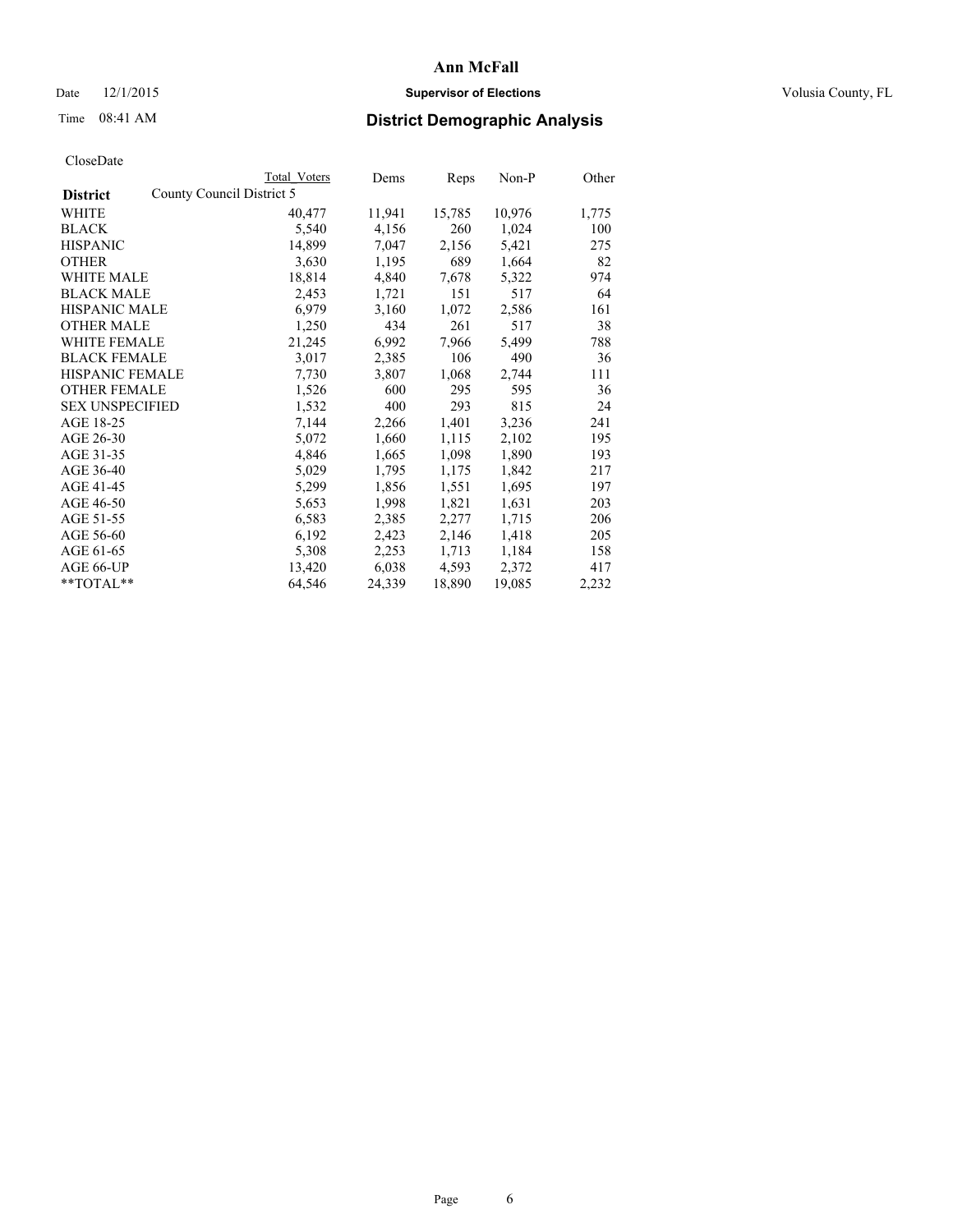## Date 12/1/2015 **Supervisor of Elections Supervisor of Elections** Volusia County, FL

# Time 08:41 AM **District Demographic Analysis**

|                        |                              | Total Voters | Dems | Reps | Non-P | Other          |
|------------------------|------------------------------|--------------|------|------|-------|----------------|
| <b>District</b>        | Indigo Community Development |              |      |      |       |                |
| WHITE                  |                              | 1,078        | 246  | 537  | 252   | 43             |
| <b>BLACK</b>           |                              | 123          | 86   | 10   | 26    | 1              |
| <b>HISPANIC</b>        |                              | 71           | 28   | 10   | 30    | 3              |
| <b>OTHER</b>           |                              | 95           | 25   | 27   | 41    | $\overline{2}$ |
| WHITE MALE             |                              | 524          | 99   | 272  | 127   | 26             |
| <b>BLACK MALE</b>      |                              | 58           | 36   | 7    | 15    | $\theta$       |
| <b>HISPANIC MALE</b>   |                              | 28           | 9    | 4    | 13    | $\overline{2}$ |
| <b>OTHER MALE</b>      |                              | 29           | 5    | 10   | 13    | 1              |
| WHITE FEMALE           |                              | 548          | 147  | 261  | 124   | 16             |
| <b>BLACK FEMALE</b>    |                              | 63           | 49   | 3    | 10    | 1              |
| <b>HISPANIC FEMALE</b> |                              | 43           | 19   | 6    | 17    | 1              |
| <b>OTHER FEMALE</b>    |                              | 51           | 15   | 15   | 20    | 1              |
| <b>SEX UNSPECIFIED</b> |                              | 22           | 6    | 5    | 10    | 1              |
| AGE 18-25              |                              | 92           | 21   | 36   | 31    | 4              |
| AGE 26-30              |                              | 105          | 21   | 40   | 36    | 8              |
| AGE 31-35              |                              | 108          | 29   | 37   | 40    | $\overline{c}$ |
| AGE 36-40              |                              | 102          | 34   | 37   | 31    | $\mathbf{0}$   |
| AGE 41-45              |                              | 106          | 30   | 50   | 23    | 3              |
| AGE 46-50              |                              | 92           | 24   | 40   | 24    | 4              |
| AGE 51-55              |                              | 128          | 34   | 60   | 32    | $\overline{c}$ |
| AGE 56-60              |                              | 132          | 40   | 60   | 30    | $\overline{c}$ |
| AGE 61-65              |                              | 155          | 53   | 59   | 36    | 7              |
| AGE 66-UP              |                              | 347          | 99   | 165  | 66    | 17             |
| **TOTAL**              |                              | 1,367        | 385  | 584  | 349   | 49             |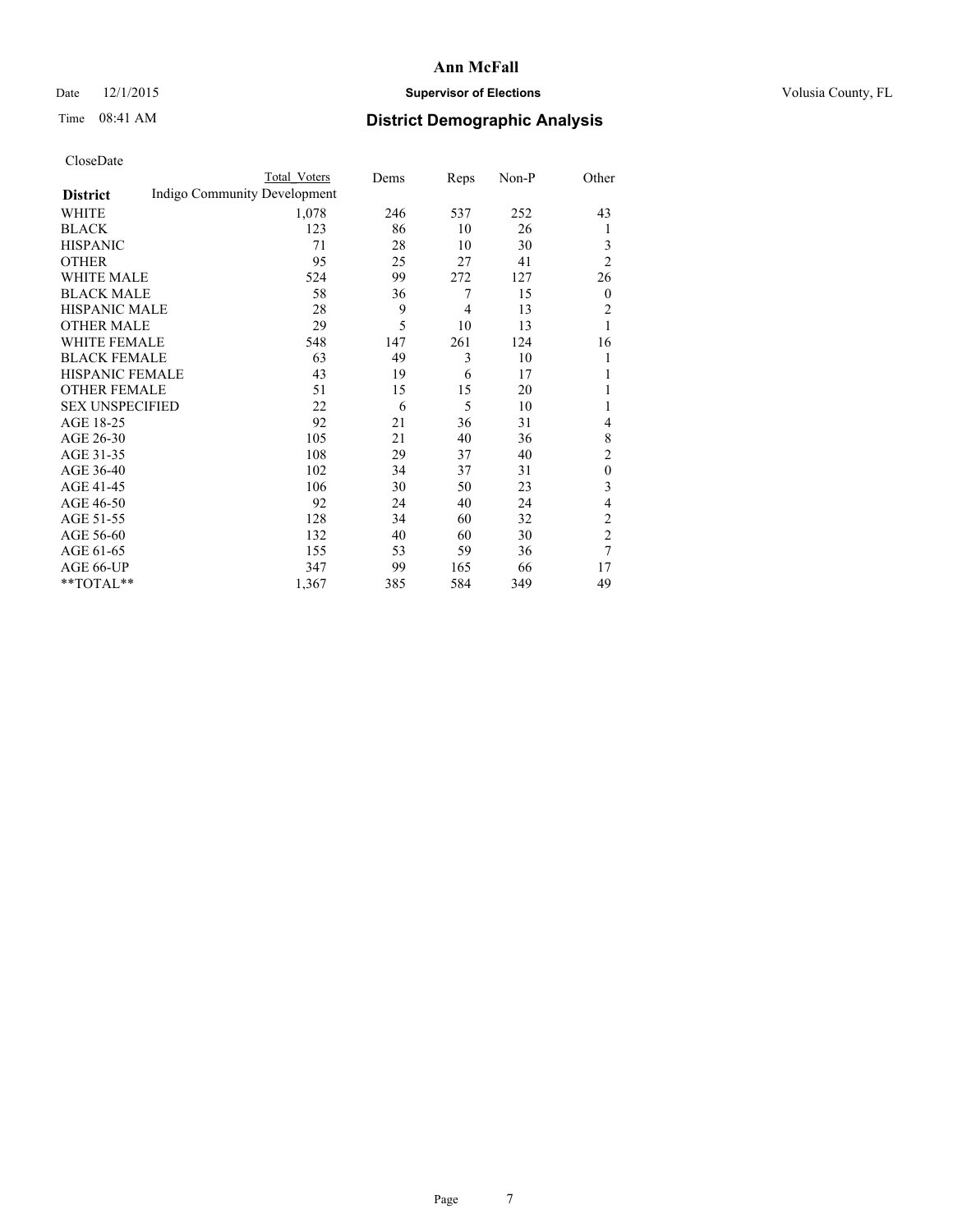## Date 12/1/2015 **Supervisor of Elections Supervisor of Elections** Volusia County, FL

# Time 08:41 AM **District Demographic Analysis**

|                                             | <b>Total Voters</b> | Dems   | Reps   | Non-P  | Other |
|---------------------------------------------|---------------------|--------|--------|--------|-------|
| Congressional District 6<br><b>District</b> |                     |        |        |        |       |
| WHITE                                       | 207,043             | 65,075 | 81,544 | 52,528 | 7,896 |
| <b>BLACK</b>                                | 23,359              | 18,841 | 687    | 3,555  | 276   |
| <b>HISPANIC</b>                             | 7,742               | 3,094  | 1,553  | 2,896  | 199   |
| <b>OTHER</b>                                | 11,396              | 3,667  | 2,482  | 4,946  | 301   |
| <b>WHITE MALE</b>                           | 95,916              | 26,188 | 39,806 | 25,611 | 4,311 |
| <b>BLACK MALE</b>                           | 9,220               | 7,053  | 357    | 1,653  | 157   |
| HISPANIC MALE                               | 3,463               | 1,296  | 723    | 1,330  | 114   |
| <b>OTHER MALE</b>                           | 4,013               | 1,271  | 969    | 1,629  | 144   |
| <b>WHITE FEMALE</b>                         | 109,401             | 38,404 | 41,150 | 26,318 | 3,529 |
| <b>BLACK FEMALE</b>                         | 13,834              | 11,559 | 321    | 1,835  | 119   |
| <b>HISPANIC FEMALE</b>                      | 4,163               | 1,753  | 805    | 1,522  | 83    |
| <b>OTHER FEMALE</b>                         | 4,873               | 1,841  | 1,126  | 1,779  | 127   |
| <b>SEX UNSPECIFIED</b>                      | 4,655               | 1,312  | 1,008  | 2,247  | 88    |
| AGE 18-25                                   | 23,537              | 8,405  | 5,236  | 9,067  | 829   |
| AGE 26-30                                   | 15,954              | 5,658  | 3,842  | 5,946  | 508   |
| AGE 31-35                                   | 14,020              | 4,869  | 3,595  | 5,031  | 525   |
| AGE 36-40                                   | 13,332              | 4,524  | 3,730  | 4,509  | 569   |
| AGE 41-45                                   | 15,217              | 4,983  | 4,965  | 4,695  | 574   |
| AGE 46-50                                   | 17,479              | 5,754  | 6,400  | 4,771  | 554   |
| AGE 51-55                                   | 22,675              | 7,829  | 8,639  | 5,479  | 728   |
| AGE 56-60                                   | 24,390              | 9,080  | 9,191  | 5,354  | 765   |
| AGE 61-65                                   | 24,980              | 9,725  | 9,039  | 5,346  | 870   |
| AGE 66-UP                                   | 77,956              | 29,850 | 31,629 | 13,727 | 2,750 |
| $*$ TOTAL $*$                               | 249,540             | 90,677 | 86,266 | 63,925 | 8,672 |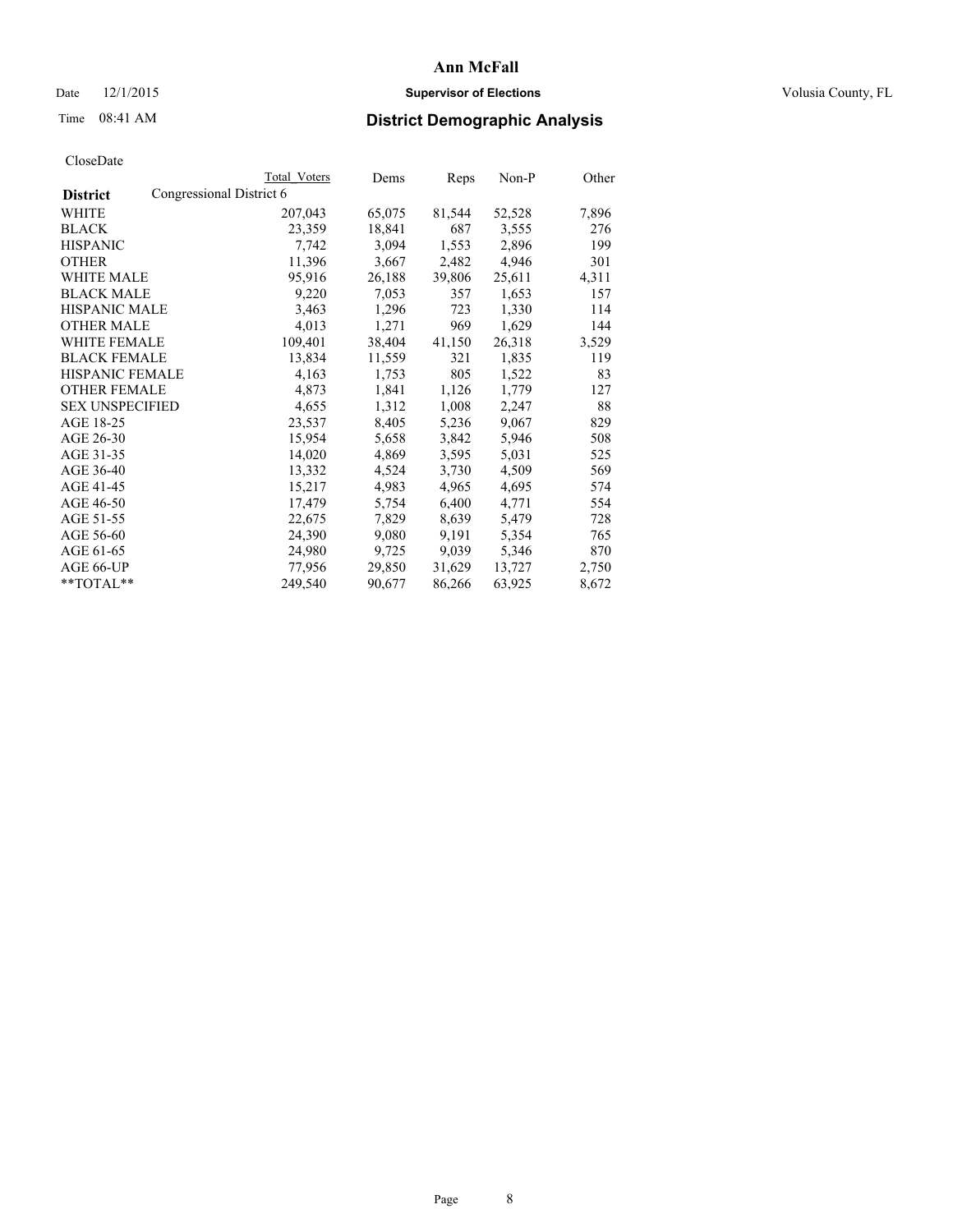## Date 12/1/2015 **Supervisor of Elections Supervisor of Elections** Volusia County, FL

# Time 08:41 AM **District Demographic Analysis**

|                                             | Total Voters | Dems   | Reps   | Non-P  | Other |
|---------------------------------------------|--------------|--------|--------|--------|-------|
| Congressional District 7<br><b>District</b> |              |        |        |        |       |
| WHITE                                       | 58,118       | 16,820 | 23,338 | 15,387 | 2,573 |
| <b>BLACK</b>                                | 6,417        | 4,838  | 287    | 1,174  | 118   |
| <b>HISPANIC</b>                             | 17,133       | 8,020  | 2,550  | 6,252  | 311   |
| <b>OTHER</b>                                | 4,729        | 1,512  | 962    | 2,148  | 107   |
| <b>WHITE MALE</b>                           | 26,816       | 6,722  | 11,271 | 7,427  | 1,396 |
| BLACK MALE                                  | 2,821        | 1,978  | 160    | 607    | 76    |
| <b>HISPANIC MALE</b>                        | 7,926        | 3,545  | 1,275  | 2,933  | 173   |
| <b>OTHER MALE</b>                           | 1,644        | 554    | 364    | 676    | 50    |
| <b>WHITE FEMALE</b>                         | 30,712       | 9,955  | 11,856 | 7,743  | 1,158 |
| <b>BLACK FEMALE</b>                         | 3,514        | 2,801  | 124    | 547    | 42    |
| HISPANIC FEMALE                             | 8,979        | 4,374  | 1,254  | 3,216  | 135   |
| <b>OTHER FEMALE</b>                         | 1,957        | 752    | 409    | 751    | 45    |
| <b>SEX UNSPECIFIED</b>                      | 2,027        | 509    | 423    | 1,061  | 34    |
| AGE 18-25                                   | 9,124        | 2,754  | 1,897  | 4,130  | 343   |
| AGE 26-30                                   | 6,405        | 2,016  | 1,505  | 2,643  | 241   |
| AGE 31-35                                   | 6,152        | 2,023  | 1,495  | 2,388  | 246   |
| AGE 36-40                                   | 6,349        | 2,201  | 1,575  | 2,305  | 268   |
| AGE 41-45                                   | 6,753        | 2,271  | 2,073  | 2,148  | 261   |
| AGE 46-50                                   | 7,292        | 2,492  | 2,453  | 2,083  | 264   |
| AGE 51-55                                   | 8,630        | 2,975  | 3,118  | 2,248  | 289   |
| AGE 56-60                                   | 8,192        | 3,058  | 2,983  | 1,870  | 281   |
| AGE 61-65                                   | 7,308        | 2,970  | 2,498  | 1,605  | 235   |
| AGE 66-UP                                   | 20,192       | 8,430  | 7,540  | 3,541  | 681   |
| $*$ $TOTAI.**$                              | 86,397       | 31,190 | 27,137 | 24,961 | 3,109 |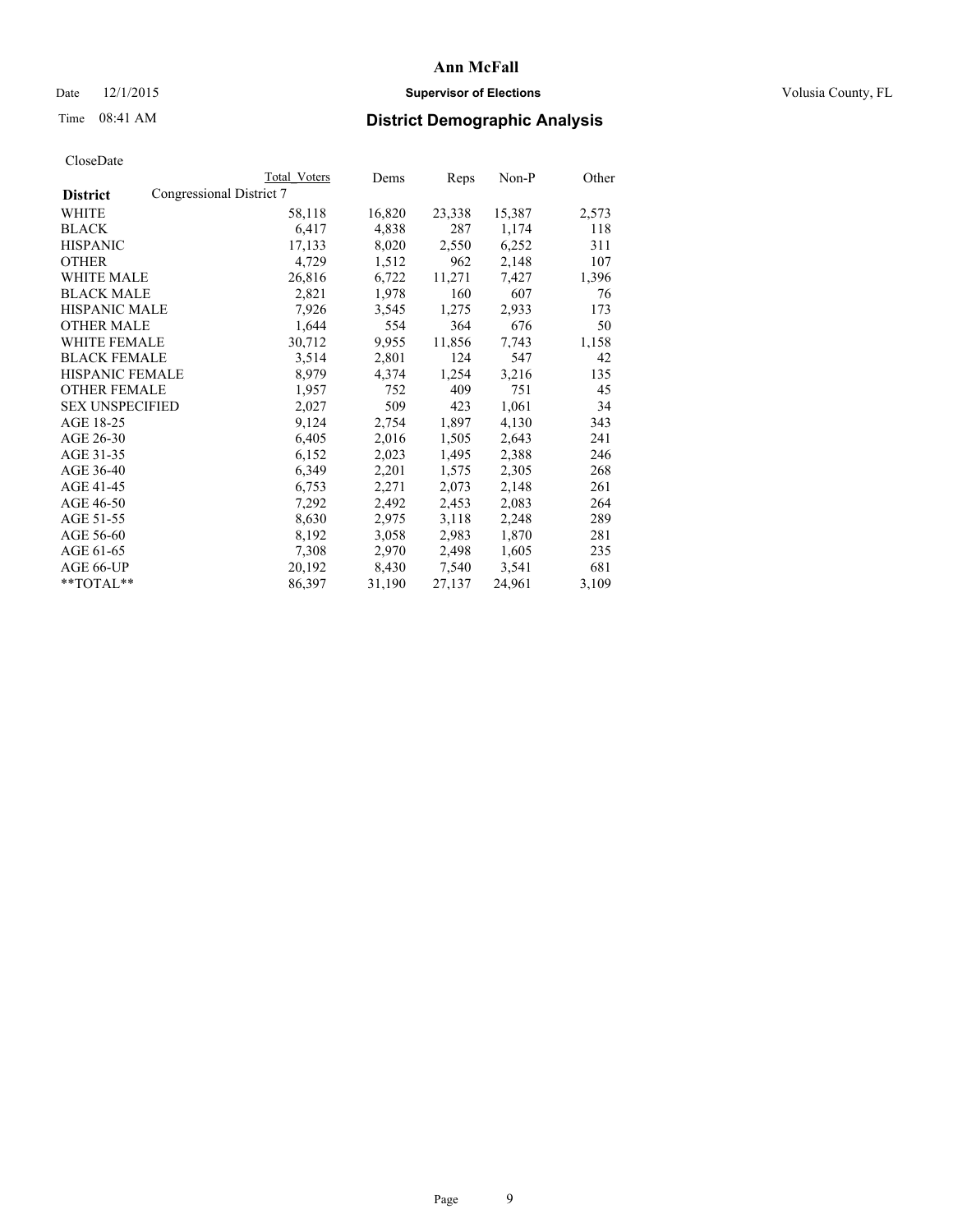## Date 12/1/2015 **Supervisor of Elections Supervisor of Elections** Volusia County, FL

# Time 08:41 AM **District Demographic Analysis**

|                                        | Total Voters | Dems   | <b>Reps</b> | $Non-P$ | Other |
|----------------------------------------|--------------|--------|-------------|---------|-------|
| Unincorporated Area<br><b>District</b> |              |        |             |         |       |
| WHITE                                  | 66,052       | 19,857 | 27,354      | 16,221  | 2,620 |
| <b>BLACK</b>                           | 2,540        | 2,015  | 90          | 407     | 28    |
| <b>HISPANIC</b>                        | 2,977        | 1,158  | 601         | 1,152   | 66    |
| <b>OTHER</b>                           | 3,140        | 824    | 847         | 1,387   | 82    |
| WHITE MALE                             | 31,132       | 8,132  | 13,612      | 7,950   | 1,438 |
| <b>BLACK MALE</b>                      | 1,103        | 826    | 47          | 213     | 17    |
| <b>HISPANIC MALE</b>                   | 1,355        | 502    | 281         | 537     | 35    |
| <b>OTHER MALE</b>                      | 1,100        | 286    | 332         | 441     | 41    |
| WHITE FEMALE                           | 34,329       | 11,593 | 13,507      | 8,061   | 1,168 |
| <b>BLACK FEMALE</b>                    | 1,411        | 1,169  | 43          | 188     | 11    |
| HISPANIC FEMALE                        | 1,567        | 628    | 311         | 598     | 30    |
| <b>OTHER FEMALE</b>                    | 1,236        | 406    | 355         | 447     | 28    |
| <b>SEX UNSPECIFIED</b>                 | 1,475        | 312    | 404         | 731     | 28    |
| AGE 18-25                              | 6,226        | 1,515  | 1,796       | 2,647   | 268   |
| AGE 26-30                              | 4,291        | 1,153  | 1,245       | 1,722   | 171   |
| AGE 31-35                              | 3,894        | 1,131  | 1,143       | 1,462   | 158   |
| AGE 36-40                              | 3,905        | 1,108  | 1,235       | 1,376   | 186   |
| AGE 41-45                              | 4,609        | 1,227  | 1,742       | 1,455   | 185   |
| AGE 46-50                              | 5,568        | 1,566  | 2,283       | 1,521   | 198   |
| AGE 51-55                              | 7,564        | 2,182  | 3,292       | 1,839   | 251   |
| AGE 56-60                              | 7,886        | 2,631  | 3,286       | 1,681   | 288   |
| AGE 61-65                              | 7,878        | 2,846  | 3,109       | 1,614   | 309   |
| AGE 66-UP                              | 22,888       | 8,495  | 9,761       | 3,850   | 782   |
| $*$ $TOTAI.**$                         | 74,709       | 23,854 | 28,892      | 19,167  | 2,796 |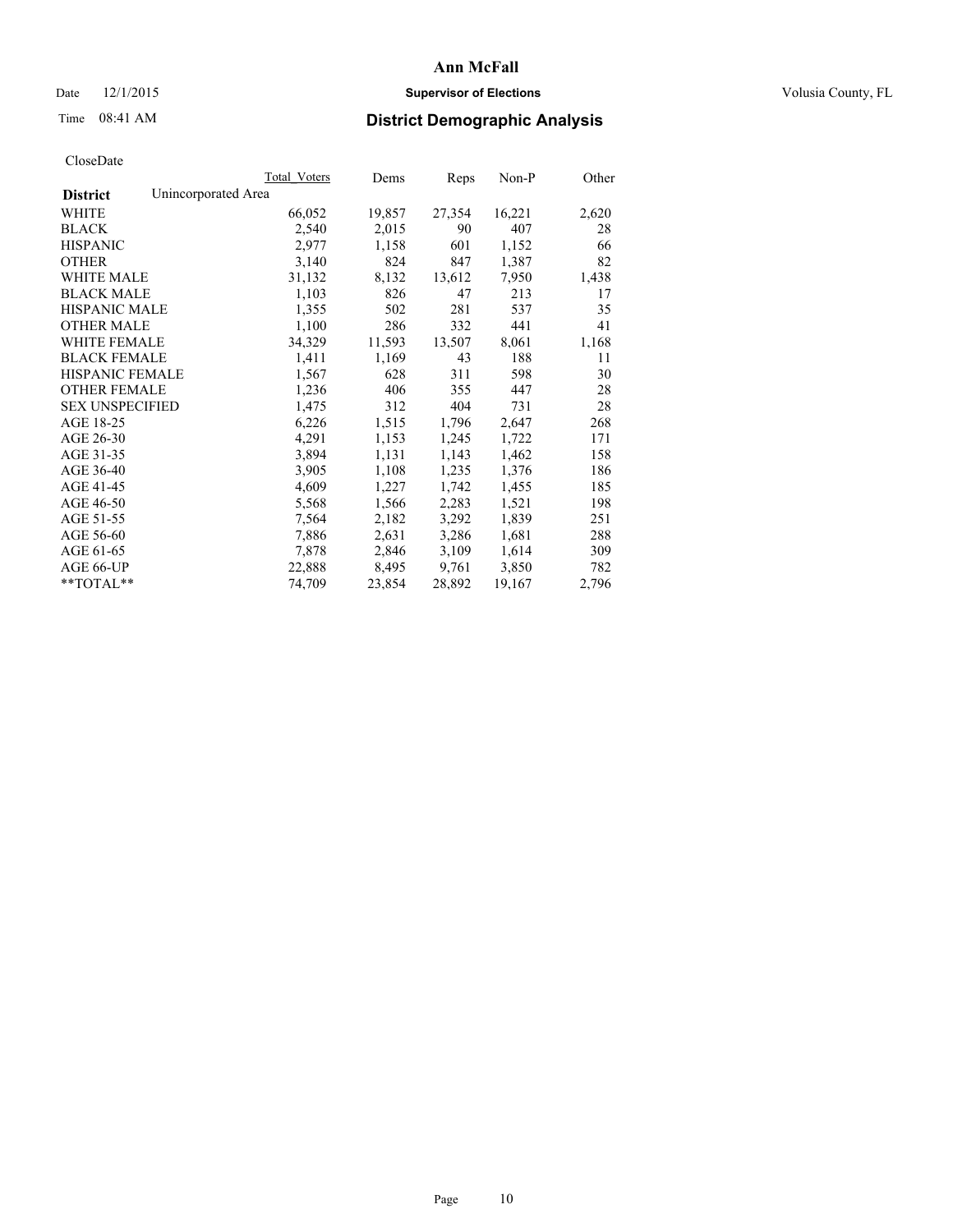## Date 12/1/2015 **Supervisor of Elections Supervisor of Elections** Volusia County, FL

# Time 08:41 AM **District Demographic Analysis**

|                        |               | Total Voters | Dems   | Reps  | $Non-P$ | Other |
|------------------------|---------------|--------------|--------|-------|---------|-------|
| <b>District</b>        | Daytona Beach |              |        |       |         |       |
| WHITE                  |               | 22,208       | 7,412  | 7,867 | 6,019   | 910   |
| <b>BLACK</b>           |               | 13,437       | 11,088 | 316   | 1,910   | 123   |
| <b>HISPANIC</b>        |               | 1,371        | 614    | 209   | 512     | 36    |
| <b>OTHER</b>           |               | 2,386        | 972    | 328   | 1,029   | 57    |
| <b>WHITE MALE</b>      |               | 10,711       | 3,101  | 4,014 | 3,056   | 540   |
| <b>BLACK MALE</b>      |               | 5,190        | 4,083  | 172   | 870     | 65    |
| <b>HISPANIC MALE</b>   |               | 643          | 263    | 99    | 256     | 25    |
| <b>OTHER MALE</b>      |               | 804          | 315    | 134   | 332     | 23    |
| WHITE FEMALE           |               | 11,324       | 4,255  | 3,813 | 2,893   | 363   |
| <b>BLACK FEMALE</b>    |               | 8,054        | 6,854  | 142   | 1,000   | 58    |
| HISPANIC FEMALE        |               | 715          | 346    | 109   | 249     | 11    |
| <b>OTHER FEMALE</b>    |               | 1,078        | 500    | 156   | 394     | 28    |
| <b>SEX UNSPECIFIED</b> |               | 882          | 369    | 80    | 420     | 13    |
| AGE 18-25              |               | 6,249        | 3,586  | 671   | 1,861   | 131   |
| AGE 26-30              |               | 3,637        | 1,843  | 534   | 1,162   | 98    |
| AGE 31-35              |               | 2,709        | 1,326  | 444   | 854     | 85    |
| AGE 36-40              |               | 2,204        | 1,139  | 362   | 642     | 61    |
| AGE 41-45              |               | 2,348        | 1,122  | 492   | 667     | 67    |
| AGE 46-50              |               | 2,611        | 1,255  | 595   | 670     | 91    |
| AGE 51-55              |               | 3,275        | 1,628  | 797   | 760     | 90    |
| AGE 56-60              |               | 3,422        | 1,782  | 877   | 676     | 87    |
| AGE 61-65              |               | 3,389        | 1,661  | 909   | 706     | 113   |
| AGE 66-UP              |               | 9,558        | 4,744  | 3,039 | 1,472   | 303   |
| **TOTAL**              |               | 39,402       | 20,086 | 8,720 | 9,470   | 1,126 |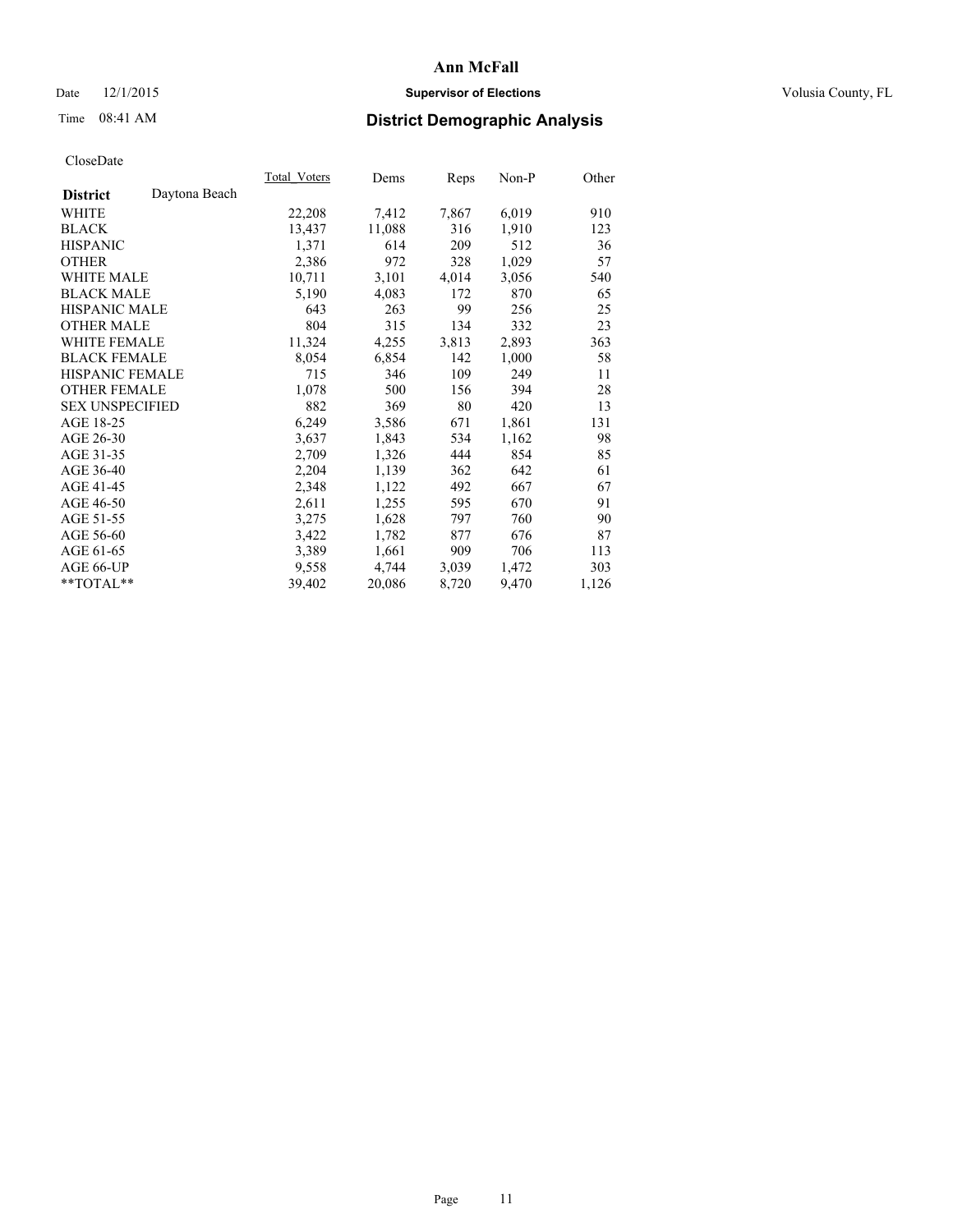## Date 12/1/2015 **Supervisor of Elections Supervisor of Elections** Volusia County, FL

# Time 08:41 AM **District Demographic Analysis**

|                        | Total Voters         | Dems  | Reps           | Non-P | Other          |
|------------------------|----------------------|-------|----------------|-------|----------------|
| <b>District</b>        | Daytona Beach Shores |       |                |       |                |
| WHITE                  | 3,615                | 903   | 1,728          | 827   | 157            |
| <b>BLACK</b>           | 55                   | 32    | 5              | 15    | 3              |
| <b>HISPANIC</b>        | 82                   | 17    | 37             | 27    | 1              |
| <b>OTHER</b>           | 196                  | 57    | 63             | 68    | 8              |
| WHITE MALE             | 1,748                | 384   | 845            | 427   | 92             |
| <b>BLACK MALE</b>      | 26                   | 15    | $\overline{2}$ | 8     | 1              |
| <b>HISPANIC MALE</b>   | 34                   | 3     | 18             | 13    | $\theta$       |
| <b>OTHER MALE</b>      | 80                   | 26    | 25             | 26    | 3              |
| <b>WHITE FEMALE</b>    | 1,842                | 512   | 869            | 397   | 64             |
| <b>BLACK FEMALE</b>    | 28                   | 17    | 3              | 6     | $\overline{c}$ |
| <b>HISPANIC FEMALE</b> | 47                   | 14    | 18             | 14    | 1              |
| <b>OTHER FEMALE</b>    | 93                   | 28    | 29             | 31    | 5              |
| <b>SEX UNSPECIFIED</b> | 50                   | 10    | 24             | 15    | 1              |
| AGE 18-25              | 125                  | 19    | 50             | 48    | 8              |
| AGE 26-30              | 109                  | 24    | 40             | 37    | 8              |
| AGE 31-35              | 101                  | 27    | 26             | 43    | 5              |
| AGE 36-40              | 99                   | 31    | 30             | 28    | 10             |
| AGE 41-45              | 94                   | 18    | 26             | 44    | 6              |
| AGE 46-50              | 196                  | 44    | 84             | 61    | 7              |
| AGE 51-55              | 284                  | 72    | 130            | 67    | 15             |
| AGE 56-60              | 356                  | 86    | 180            | 78    | 12             |
| AGE 61-65              | 475                  | 115   | 221            | 119   | 20             |
| AGE 66-UP              | 2,109                | 573   | 1,046          | 412   | 78             |
| **TOTAL**              | 3,948                | 1,009 | 1,833          | 937   | 169            |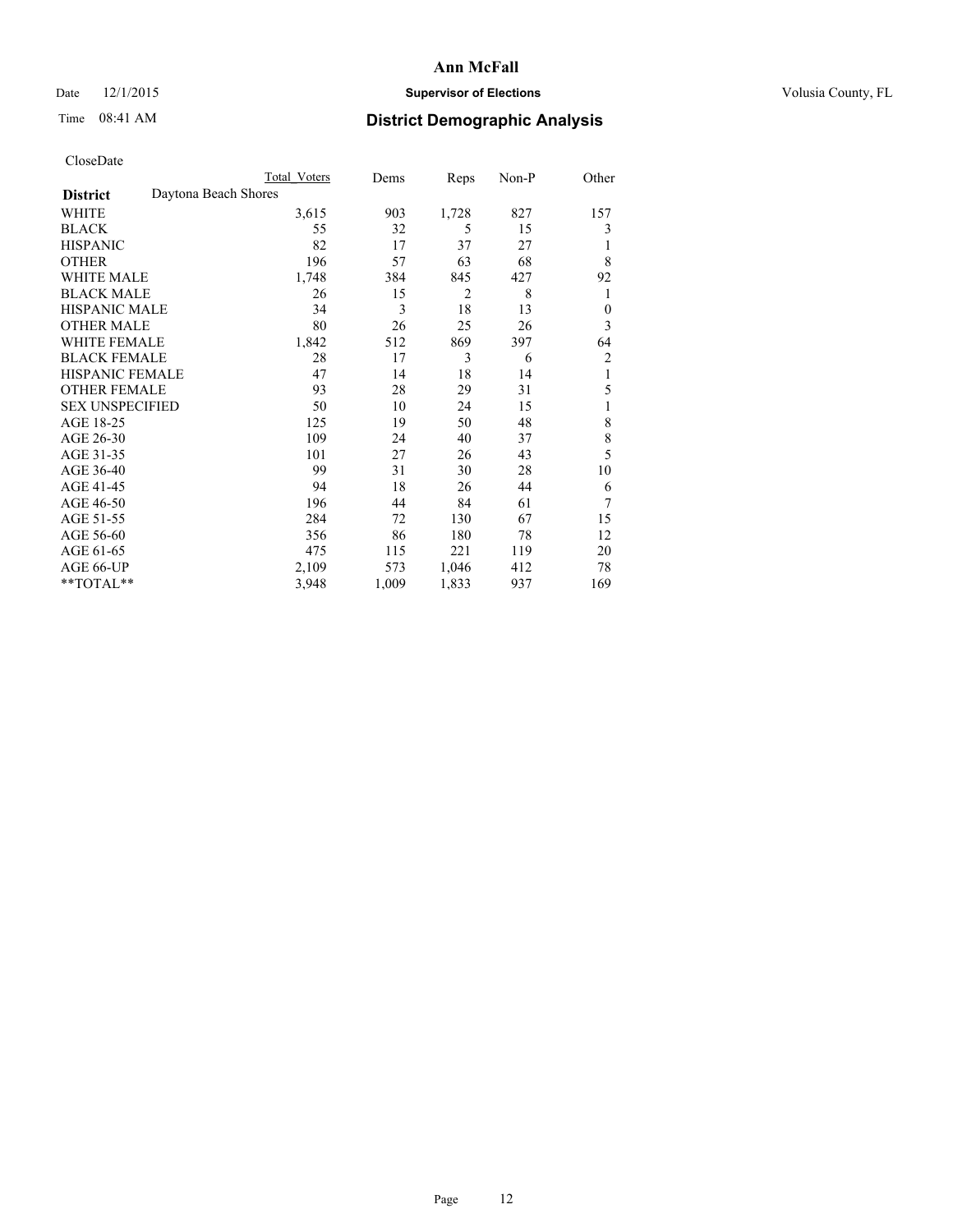## Date 12/1/2015 **Supervisor of Elections Supervisor of Elections** Volusia County, FL

# Time 08:41 AM **District Demographic Analysis**

|                        |        | Total Voters | Dems  | Reps  | Non-P | Other          |
|------------------------|--------|--------------|-------|-------|-------|----------------|
| <b>District</b>        | DeBary |              |       |       |       |                |
| WHITE                  |        | 11,640       | 2,960 | 5,393 | 2,803 | 484            |
| <b>BLACK</b>           |        | 492          | 380   | 19    | 81    | 12             |
| <b>HISPANIC</b>        |        | 1,012        | 404   | 248   | 344   | 16             |
| <b>OTHER</b>           |        | 752          | 221   | 196   | 318   | 17             |
| <b>WHITE MALE</b>      |        | 5,482        | 1,184 | 2,645 | 1,386 | 267            |
| <b>BLACK MALE</b>      |        | 224          | 157   | 5     | 54    | 8              |
| HISPANIC MALE          |        | 437          | 159   | 119   | 151   | 8              |
| <b>OTHER MALE</b>      |        | 255          | 73    | 76    | 98    | 8              |
| <b>WHITE FEMALE</b>    |        | 6,037        | 1,753 | 2,700 | 1,373 | 211            |
| <b>BLACK FEMALE</b>    |        | 259          | 216   | 14    | 25    | $\overline{4}$ |
| <b>HISPANIC FEMALE</b> |        | 553          | 233   | 127   | 185   | 8              |
| <b>OTHER FEMALE</b>    |        | 327          | 110   | 91    | 118   | 8              |
| <b>SEX UNSPECIFIED</b> |        | 322          | 80    | 79    | 156   | 7              |
| AGE 18-25              |        | 1,171        | 276   | 356   | 490   | 49             |
| AGE 26-30              |        | 716          | 171   | 229   | 291   | 25             |
| AGE 31-35              |        | 750          | 186   | 279   | 258   | 27             |
| AGE 36-40              |        | 833          | 219   | 300   | 283   | 31             |
| AGE 41-45              |        | 953          | 243   | 370   | 288   | 52             |
| AGE 46-50              |        | 1,101        | 288   | 484   | 291   | 38             |
| AGE 51-55              |        | 1,364        | 353   | 632   | 324   | 55             |
| AGE 56-60              |        | 1,385        | 398   | 628   | 313   | 46             |
| AGE 61-65              |        | 1,455        | 490   | 633   | 289   | 43             |
| AGE 66-UP              |        | 4,168        | 1,341 | 1,945 | 719   | 163            |
| **TOTAL**              |        | 13,896       | 3,965 | 5,856 | 3,546 | 529            |
|                        |        |              |       |       |       |                |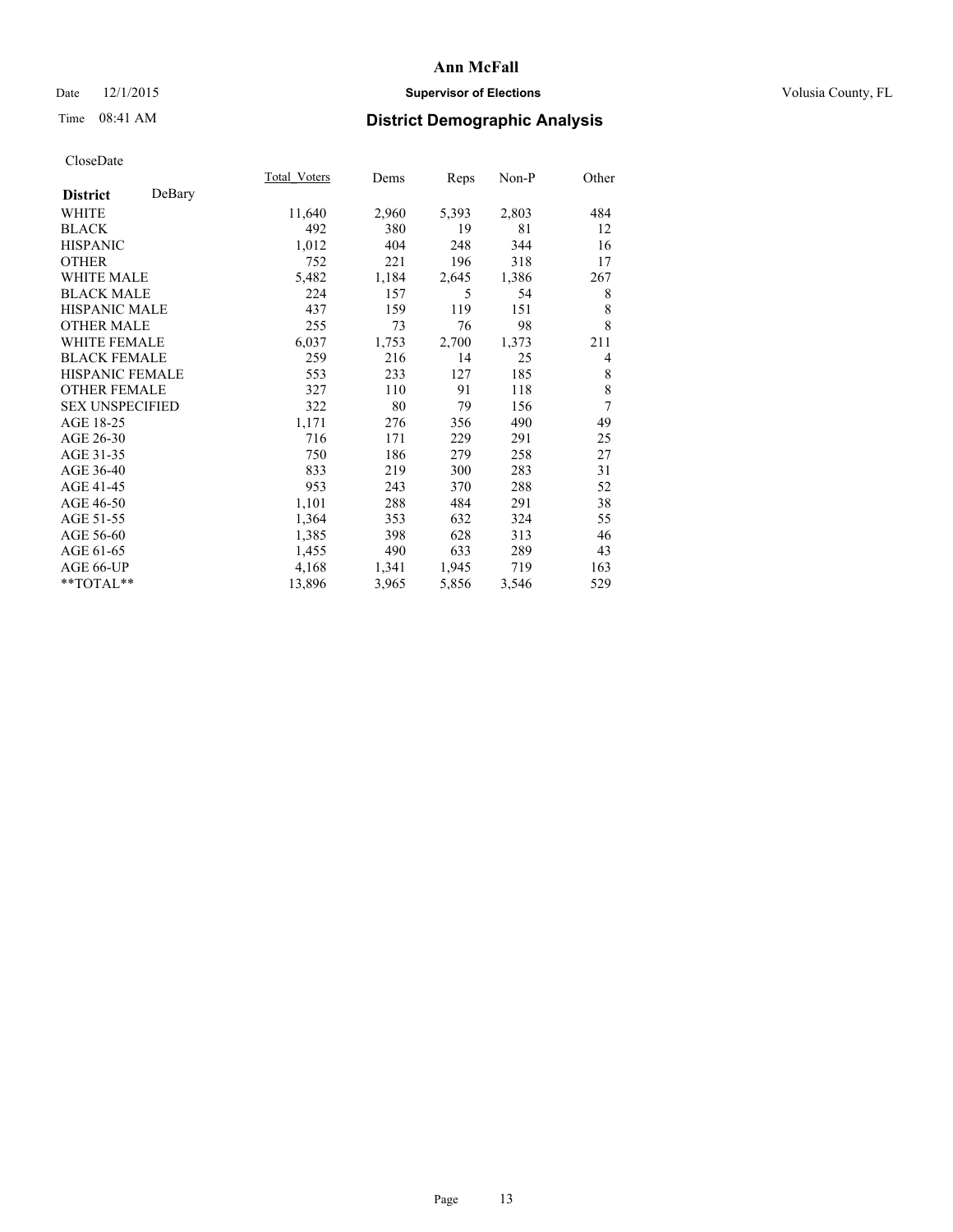## Date 12/1/2015 **Supervisor of Elections Supervisor of Elections** Volusia County, FL

# Time 08:41 AM **District Demographic Analysis**

|                           | Total Voters | Dems  | <b>Reps</b> | Non-P | Other |
|---------------------------|--------------|-------|-------------|-------|-------|
| DeLand<br><b>District</b> |              |       |             |       |       |
| WHITE                     | 13,017       | 4,068 | 5,269       | 3,125 | 555   |
| <b>BLACK</b>              | 2,518        | 2,007 | 87          | 383   | 41    |
| <b>HISPANIC</b>           | 1,306        | 538   | 220         | 513   | 35    |
| <b>OTHER</b>              | 910          | 306   | 178         | 398   | 28    |
| <b>WHITE MALE</b>         | 5,736        | 1,533 | 2,425       | 1,494 | 284   |
| <b>BLACK MALE</b>         | 945          | 720   | 37          | 159   | 29    |
| <b>HISPANIC MALE</b>      | 537          | 222   | 94          | 204   | 17    |
| <b>OTHER MALE</b>         | 304          | 109   | 64          | 119   | 12    |
| <b>WHITE FEMALE</b>       | 7,185        | 2,507 | 2,812       | 1,596 | 270   |
| <b>BLACK FEMALE</b>       | 1,541        | 1,267 | 47          | 215   | 12    |
| <b>HISPANIC FEMALE</b>    | 748          | 309   | 121         | 301   | 17    |
| <b>OTHER FEMALE</b>       | 386          | 143   | 76          | 155   | 12    |
| <b>SEX UNSPECIFIED</b>    | 369          | 109   | 78          | 176   | 6     |
| AGE 18-25                 | 2,059        | 722   | 416         | 845   | 76    |
| AGE 26-30                 | 1,230        | 449   | 288         | 455   | 38    |
| AGE 31-35                 | 1,114        | 404   | 289         | 379   | 42    |
| AGE 36-40                 | 1,146        | 432   | 318         | 349   | 47    |
| AGE 41-45                 | 1,308        | 489   | 396         | 374   | 49    |
| AGE 46-50                 | 1,234        | 487   | 419         | 295   | 33    |
| AGE 51-55                 | 1,398        | 564   | 495         | 283   | 56    |
| AGE 56-60                 | 1,474        | 612   | 513         | 295   | 54    |
| AGE 61-65                 | 1,539        | 651   | 527         | 307   | 54    |
| AGE 66-UP                 | 5,249        | 2,109 | 2,093       | 837   | 210   |
| $*$ $TOTAL**$             | 17,751       | 6,919 | 5,754       | 4,419 | 659   |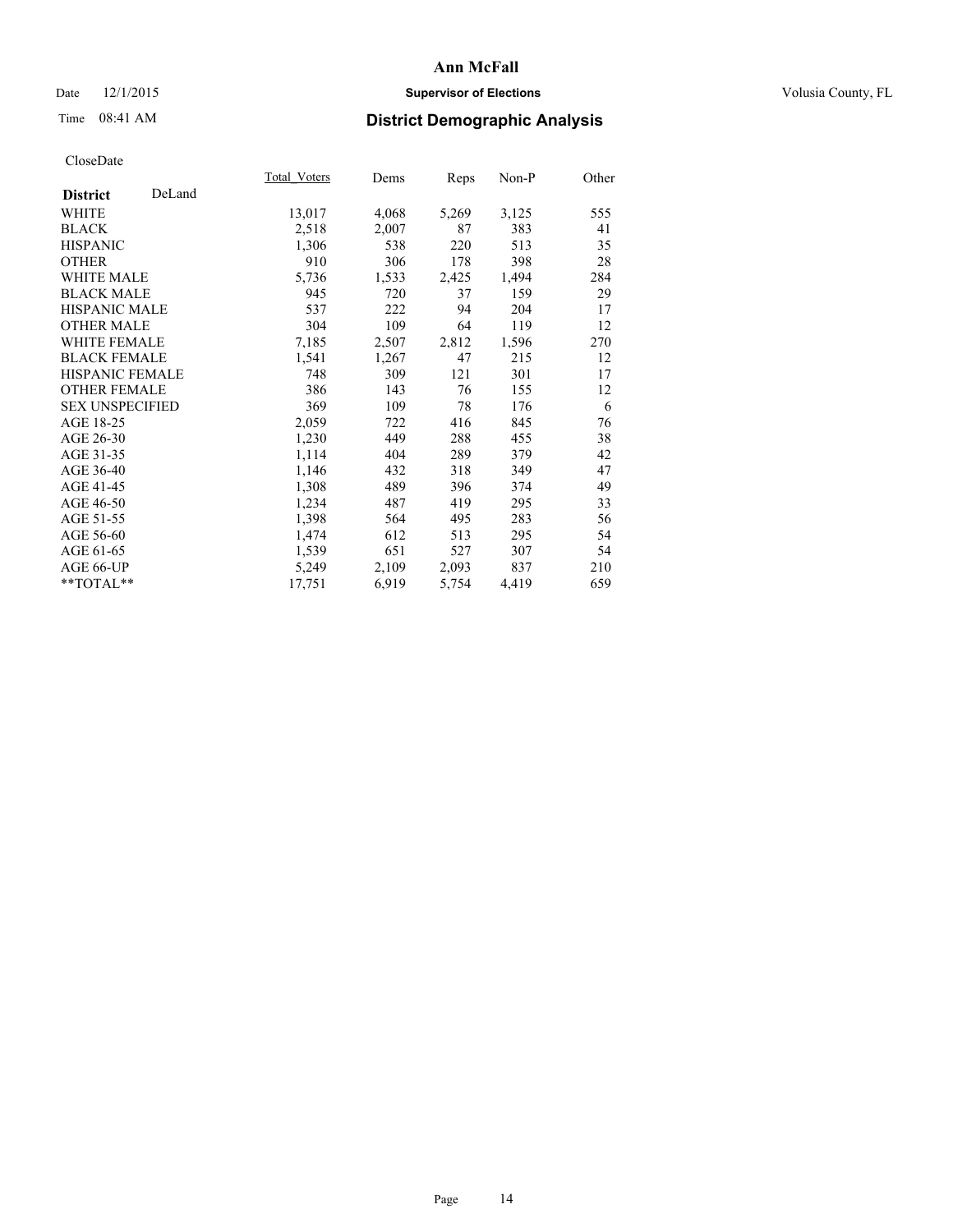## Date 12/1/2015 **Supervisor of Elections Supervisor of Elections** Volusia County, FL

# Time 08:41 AM **District Demographic Analysis**

|                        |         | Total Voters | Dems   | Reps   | $Non-P$ | Other |
|------------------------|---------|--------------|--------|--------|---------|-------|
| <b>District</b>        | Deltona |              |        |        |         |       |
| WHITE                  |         | 31,899       | 9,677  | 11,974 | 8,828   | 1,420 |
| <b>BLACK</b>           |         | 5,155        | 3,866  | 235    | 959     | 95    |
| <b>HISPANIC</b>        |         | 14,153       | 6,776  | 1,977  | 5,144   | 256   |
| <b>OTHER</b>           |         | 3,111        | 1,050  | 556    | 1,436   | 69    |
| <b>WHITE MALE</b>      |         | 14,710       | 3,927  | 5,780  | 4,243   | 760   |
| <b>BLACK MALE</b>      |         | 2,278        | 1,600  | 141    | 476     | 61    |
| <b>HISPANIC MALE</b>   |         | 6,622        | 3,037  | 985    | 2,451   | 149   |
| <b>OTHER MALE</b>      |         | 1,083        | 387    | 208    | 455     | 33    |
| <b>WHITE FEMALE</b>    |         | 16,869       | 5,663  | 6,088  | 4,469   | 649   |
| <b>BLACK FEMALE</b>    |         | 2,811        | 2,219  | 91     | 467     | 34    |
| HISPANIC FEMALE        |         | 7,352        | 3,664  | 977    | 2,607   | 104   |
| <b>OTHER FEMALE</b>    |         | 1,300        | 527    | 235    | 509     | 29    |
| <b>SEX UNSPECIFIED</b> |         | 1,293        | 345    | 237    | 690     | 21    |
| AGE 18-25              |         | 6,173        | 2,050  | 1,092  | 2,829   | 202   |
| AGE 26-30              |         | 4,434        | 1,510  | 914    | 1,844   | 166   |
| AGE 31-35              |         | 4,206        | 1,498  | 879    | 1,658   | 171   |
| AGE 36-40              |         | 4,328        | 1,609  | 924    | 1,611   | 184   |
| AGE 41-45              |         | 4,491        | 1,645  | 1,250  | 1,440   | 156   |
| AGE 46-50              |         | 4,766        | 1,771  | 1,432  | 1,394   | 169   |
| AGE 51-55              |         | 5,439        | 2,087  | 1,754  | 1,441   | 157   |
| AGE 56-60              |         | 5,123        | 2,094  | 1,669  | 1,193   | 167   |
| AGE 61-65              |         | 4,311        | 1,908  | 1,304  | 966     | 133   |
| AGE 66-UP              |         | 11,047       | 5,197  | 3,524  | 1,991   | 335   |
| $*$ $TOTAI.**$         |         | 54,318       | 21,369 | 14,742 | 16,367  | 1,840 |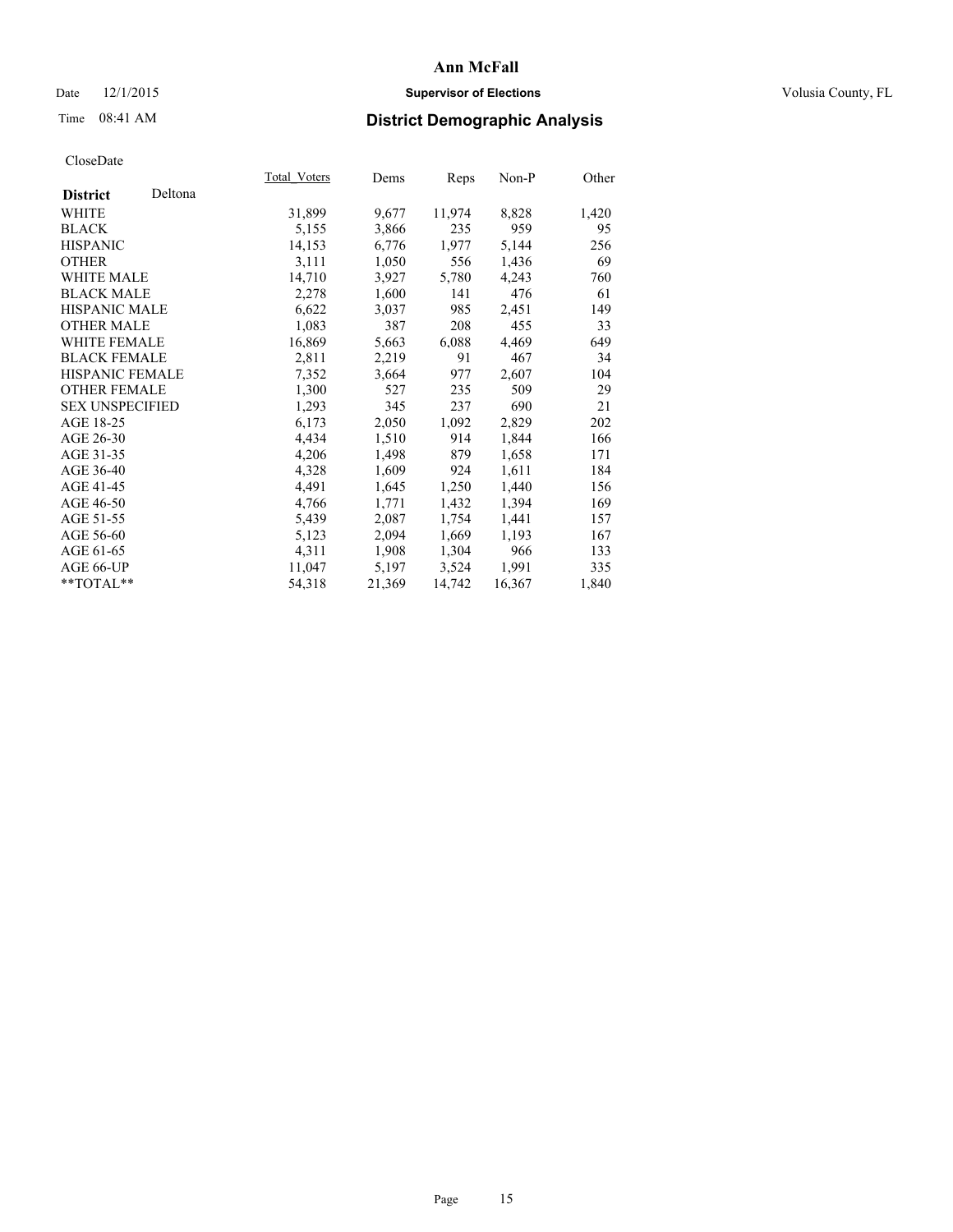## Date 12/1/2015 **Supervisor of Elections Supervisor of Elections** Volusia County, FL

# Time 08:41 AM **District Demographic Analysis**

|                              | Total Voters | Dems  | Reps  | Non-P | Other          |
|------------------------------|--------------|-------|-------|-------|----------------|
| Edgewater<br><b>District</b> |              |       |       |       |                |
| WHITE                        | 13,276       | 4,514 | 4,462 | 3,859 | 441            |
| <b>BLACK</b>                 | 312          | 230   | 13    | 66    | 3              |
| <b>HISPANIC</b>              | 234          | 87    | 54    | 88    | 5              |
| <b>OTHER</b>                 | 449          | 134   | 85    | 224   | 6              |
| <b>WHITE MALE</b>            | 5,978        | 1,784 | 2,158 | 1,797 | 239            |
| <b>BLACK MALE</b>            | 150          | 100   | 9     | 38    | 3              |
| <b>HISPANIC MALE</b>         | 94           | 32    | 23    | 36    | 3              |
| <b>OTHER MALE</b>            | 153          | 49    | 35    | 66    | 3              |
| <b>WHITE FEMALE</b>          | 7,202        | 2,697 | 2,271 | 2,033 | 201            |
| <b>BLACK FEMALE</b>          | 159          | 128   | 4     | 27    | $\theta$       |
| <b>HISPANIC FEMALE</b>       | 135          | 52    | 30    | 51    | $\overline{2}$ |
| <b>OTHER FEMALE</b>          | 185          | 66    | 39    | 77    | $\overline{3}$ |
| <b>SEX UNSPECIFIED</b>       | 215          | 57    | 45    | 112   | 1              |
| AGE 18-25                    | 1,177        | 328   | 262   | 550   | 37             |
| AGE 26-30                    | 855          | 252   | 190   | 394   | 19             |
| AGE 31-35                    | 850          | 241   | 225   | 356   | 28             |
| AGE 36-40                    | 883          | 248   | 256   | 341   | 38             |
| AGE 41-45                    | 944          | 301   | 278   | 331   | 34             |
| AGE 46-50                    | 1,010        | 326   | 350   | 311   | 23             |
| AGE 51-55                    | 1,334        | 475   | 448   | 367   | 44             |
| AGE 56-60                    | 1,427        | 499   | 512   | 373   | 43             |
| AGE 61-65                    | 1,422        | 576   | 466   | 335   | 45             |
| AGE 66-UP                    | 4,369        | 1,719 | 1,627 | 879   | 144            |
| **TOTAL**                    | 14,271       | 4,965 | 4,614 | 4,237 | 455            |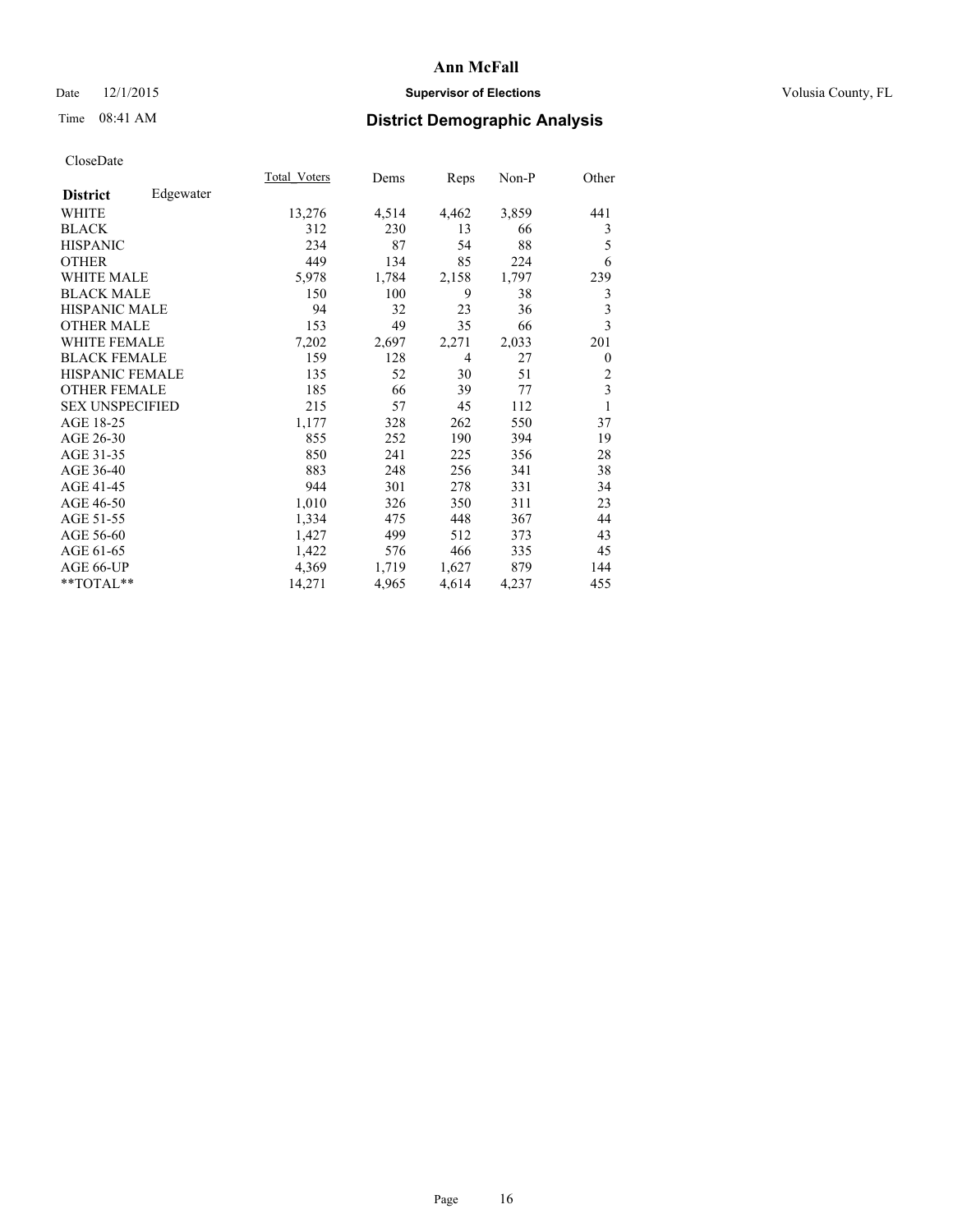## Date 12/1/2015 **Supervisor of Elections Supervisor of Elections** Volusia County, FL

# Time 08:41 AM **District Demographic Analysis**

|                        |            | <b>Total Voters</b> | Dems  | Reps  | Non-P | Other            |
|------------------------|------------|---------------------|-------|-------|-------|------------------|
| <b>District</b>        | Holly Hill |                     |       |       |       |                  |
| <b>WHITE</b>           |            | 5,688               | 2,099 | 1,757 | 1,602 | 230              |
| <b>BLACK</b>           |            | 883                 | 670   | 32    | 170   | 11               |
| <b>HISPANIC</b>        |            | 227                 | 108   | 29    | 88    | $\overline{2}$   |
| <b>OTHER</b>           |            | 311                 | 125   | 45    | 130   | 11               |
| WHITE MALE             |            | 2,547               | 832   | 818   | 782   | 115              |
| <b>BLACK MALE</b>      |            | 322                 | 215   | 16    | 83    | 8                |
| HISPANIC MALE          |            | 105                 | 46    | 16    | 41    | $\overline{2}$   |
| <b>OTHER MALE</b>      |            | 103                 | 41    | 14    | 41    | 7                |
| <b>WHITE FEMALE</b>    |            | 3,093               | 1,254 | 926   | 801   | 112              |
| <b>BLACK FEMALE</b>    |            | 553                 | 448   | 16    | 86    | 3                |
| <b>HISPANIC FEMALE</b> |            | 122                 | 62    | 13    | 47    | $\boldsymbol{0}$ |
| <b>OTHER FEMALE</b>    |            | 131                 | 61    | 30    | 37    | 3                |
| <b>SEX UNSPECIFIED</b> |            | 133                 | 43    | 14    | 72    | 4                |
| AGE 18-25              |            | 710                 | 244   | 130   | 316   | 20               |
| AGE 26-30              |            | 514                 | 216   | 92    | 192   | 14               |
| AGE 31-35              |            | 479                 | 214   | 90    | 158   | 17               |
| AGE 36-40              |            | 407                 | 166   | 73    | 150   | 18               |
| AGE 41-45              |            | 449                 | 177   | 93    | 160   | 19               |
| AGE 46-50              |            | 557                 | 220   | 152   | 169   | 16               |
| AGE 51-55              |            | 749                 | 304   | 202   | 208   | 35               |
| AGE 56-60              |            | 715                 | 304   | 196   | 187   | 28               |
| AGE 61-65              |            | 642                 | 287   | 178   | 156   | 21               |
| AGE 66-UP              |            | 1,887               | 870   | 657   | 294   | 66               |
| **TOTAL**              |            | 7,109               | 3,002 | 1,863 | 1,990 | 254              |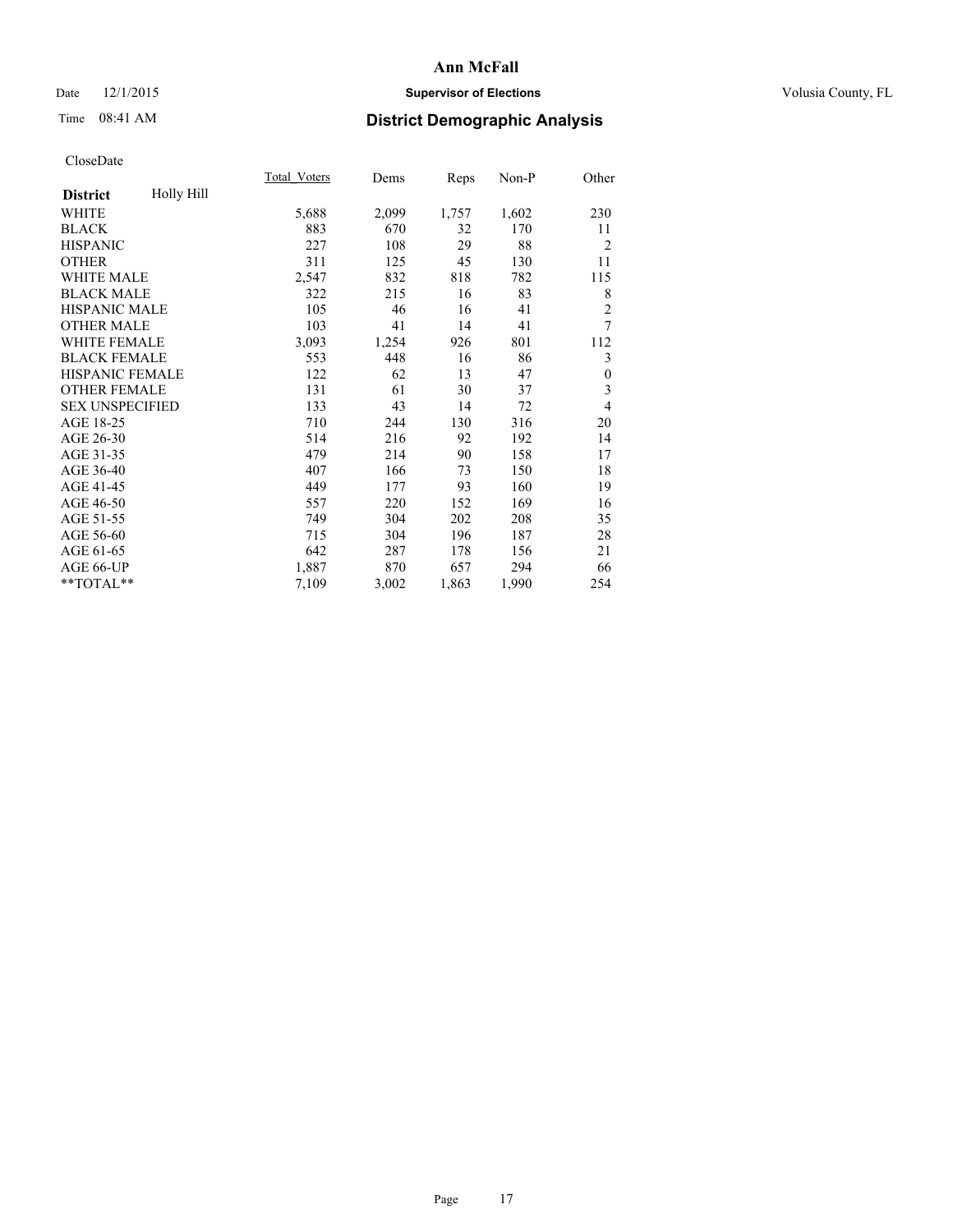## Date 12/1/2015 **Supervisor of Elections Supervisor of Elections** Volusia County, FL

# Time 08:41 AM **District Demographic Analysis**

|                        |            | <b>Total Voters</b> | Dems | Reps           | Non-P | Other          |
|------------------------|------------|---------------------|------|----------------|-------|----------------|
| <b>District</b>        | Lake Helen |                     |      |                |       |                |
| <b>WHITE</b>           |            | 1,670               | 553  | 633            | 421   | 63             |
| <b>BLACK</b>           |            | 170                 | 150  | $\overline{4}$ | 13    | 3              |
| <b>HISPANIC</b>        |            | 48                  | 12   | 17             | 15    | 4              |
| <b>OTHER</b>           |            | 52                  | 18   | 14             | 19    |                |
| WHITE MALE             |            | 756                 | 219  | 310            | 193   | 34             |
| <b>BLACK MALE</b>      |            | 74                  | 67   | $\overline{2}$ | 4     | 1              |
| <b>HISPANIC MALE</b>   |            | 21                  | 5    | 7              | 7     | $\overline{c}$ |
| <b>OTHER MALE</b>      |            | 16                  | 9    |                | 5     | 1              |
| WHITE FEMALE           |            | 899                 | 330  | 318            | 222   | 29             |
| <b>BLACK FEMALE</b>    |            | 93                  | 81   | 1              | 9     | $\overline{2}$ |
| <b>HISPANIC FEMALE</b> |            | 27                  | 7    | 10             | 8     | $\overline{2}$ |
| <b>OTHER FEMALE</b>    |            | 24                  | 8    | 5              | 11    | $\theta$       |
| <b>SEX UNSPECIFIED</b> |            | 30                  | 7    | 14             | 9     | $\theta$       |
| AGE 18-25              |            | 165                 | 45   | 45             | 65    | 10             |
| AGE 26-30              |            | 121                 | 38   | 32             | 48    | 3              |
| AGE 31-35              |            | 128                 | 36   | 37             | 52    | 3              |
| AGE 36-40              |            | 106                 | 29   | 29             | 40    | 8              |
| AGE 41-45              |            | 127                 | 37   | 39             | 41    | 10             |
| AGE 46-50              |            | 138                 | 55   | 51             | 27    | 5              |
| AGE 51-55              |            | 199                 | 71   | 76             | 44    | 8              |
| AGE 56-60              |            | 220                 | 86   | 86             | 38    | 10             |
| AGE 61-65              |            | 202                 | 88   | 67             | 41    | 6              |
| AGE 66-UP              |            | 534                 | 248  | 206            | 72    | 8              |
| **TOTAL**              |            | 1,940               | 733  | 668            | 468   | 71             |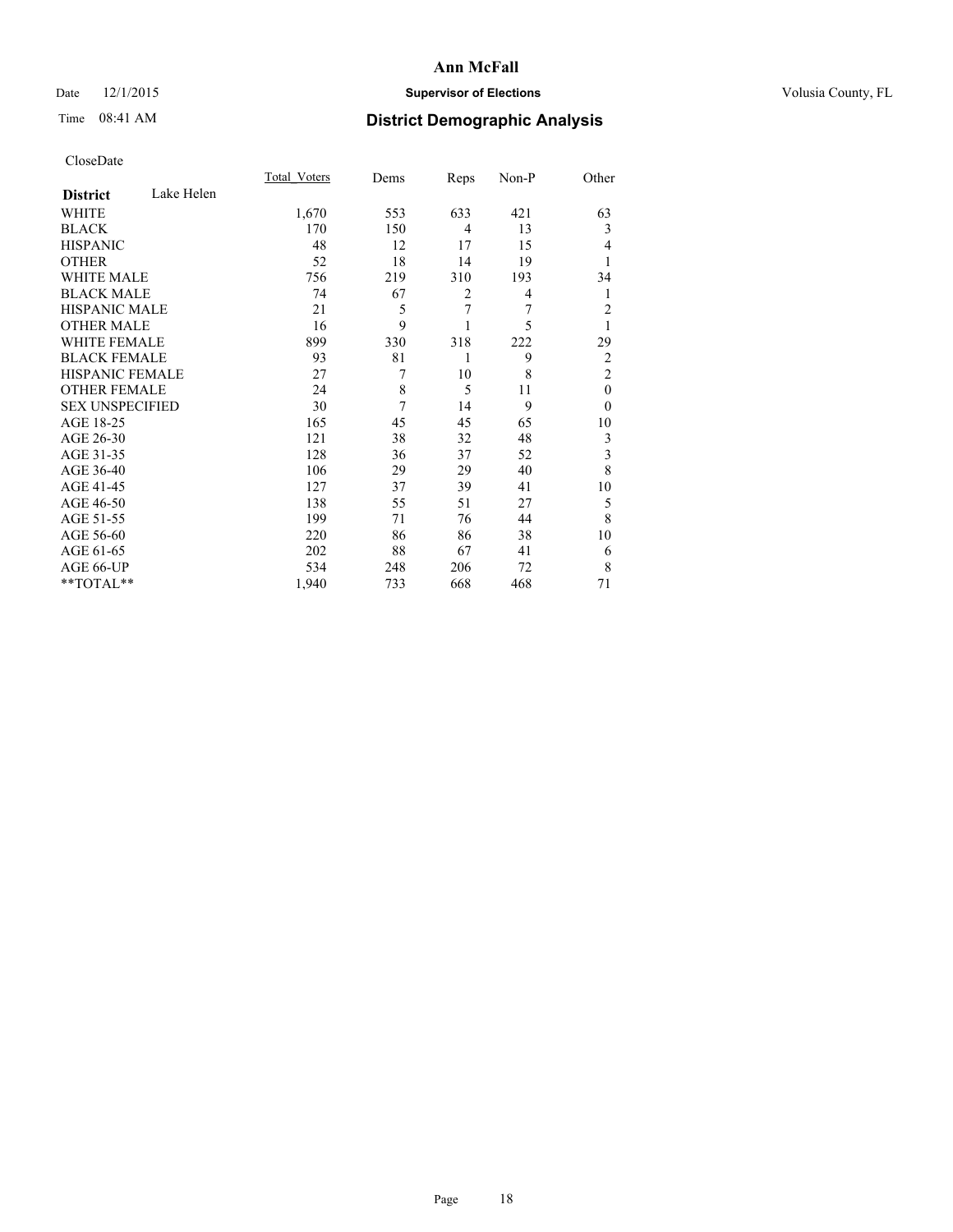## Date 12/1/2015 **Supervisor of Elections Supervisor of Elections** Volusia County, FL

# Time 08:41 AM **District Demographic Analysis**

|                        |                  | Total Voters | Dems  | Reps  | Non-P | Other |
|------------------------|------------------|--------------|-------|-------|-------|-------|
| <b>District</b>        | New Smyrna Beach |              |       |       |       |       |
| WHITE                  |                  | 17,344       | 5,190 | 7,134 | 4,404 | 616   |
| <b>BLACK</b>           |                  | 703          | 572   | 19    | 104   | 8     |
| <b>HISPANIC</b>        |                  | 271          | 86    | 77    | 103   | 5     |
| <b>OTHER</b>           |                  | 596          | 157   | 150   | 272   | 17    |
| <b>WHITE MALE</b>      |                  | 8,020        | 2,058 | 3,469 | 2,162 | 331   |
| <b>BLACK MALE</b>      |                  | 288          | 222   | 6     | 53    | 7     |
| <b>HISPANIC MALE</b>   |                  | 130          | 34    | 35    | 60    | 1     |
| <b>OTHER MALE</b>      |                  | 198          | 53    | 57    | 84    | 4     |
| <b>WHITE FEMALE</b>    |                  | 9,196        | 3,085 | 3,624 | 2,205 | 282   |
| <b>BLACK FEMALE</b>    |                  | 409          | 345   | 13    | 50    | 1     |
| HISPANIC FEMALE        |                  | 137          | 50    | 42    | 41    | 4     |
| <b>OTHER FEMALE</b>    |                  | 251          | 86    | 73    | 81    | 11    |
| <b>SEX UNSPECIFIED</b> |                  | 285          | 72    | 61    | 147   | 5     |
| AGE 18-25              |                  | 1,108        | 298   | 284   | 480   | 46    |
| AGE 26-30              |                  | 899          | 265   | 241   | 368   | 25    |
| AGE 31-35              |                  | 908          | 279   | 241   | 348   | 40    |
| AGE 36-40              |                  | 850          | 234   | 258   | 321   | 37    |
| AGE 41-45              |                  | 998          | 291   | 349   | 324   | 34    |
| AGE 46-50              |                  | 1,088        | 292   | 444   | 322   | 30    |
| AGE 51-55              |                  | 1,574        | 452   | 693   | 380   | 49    |
| AGE 56-60              |                  | 1,958        | 651   | 774   | 468   | 65    |
| AGE 61-65              |                  | 2,191        | 786   | 828   | 508   | 69    |
| AGE 66-UP              |                  | 7,340        | 2,457 | 3,268 | 1,364 | 251   |
| $*$ TOTAL $*$          |                  | 18,914       | 6,005 | 7,380 | 4,883 | 646   |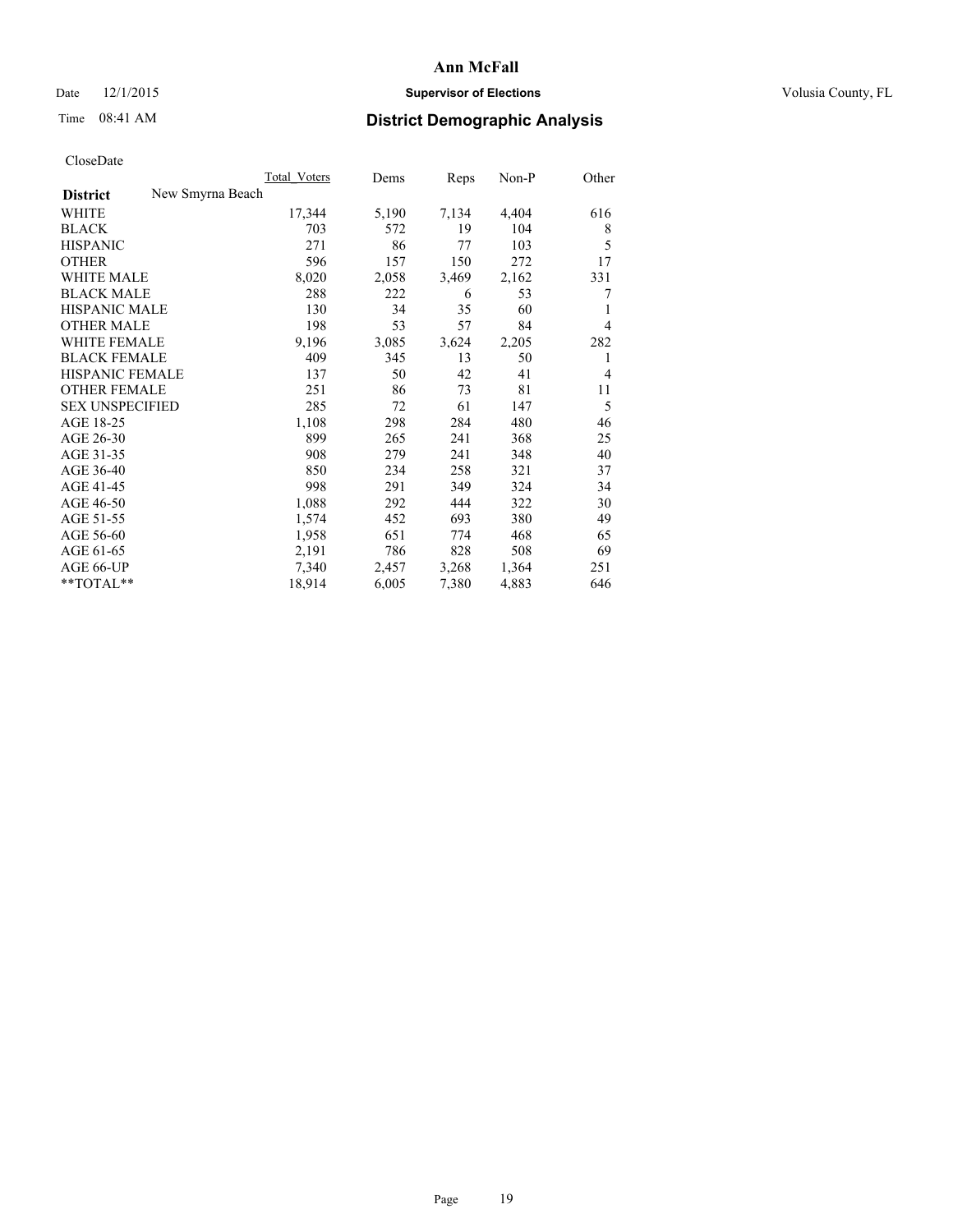## Date 12/1/2015 **Supervisor of Elections Supervisor of Elections** Volusia County, FL

# Time 08:41 AM **District Demographic Analysis**

|                        |          | <b>Total Voters</b> | Dems           | Reps     | Non-P    | Other          |
|------------------------|----------|---------------------|----------------|----------|----------|----------------|
| <b>District</b>        | Oak Hill |                     |                |          |          |                |
| WHITE                  |          | 1,168               | 365            | 471      | 295      | 37             |
| <b>BLACK</b>           |          | 157                 | 135            | 2        | 19       |                |
| <b>HISPANIC</b>        |          | 11                  | 7              | 3        | 1        | $\Omega$       |
| <b>OTHER</b>           |          | 29                  | 7              | 9        | 11       | $\overline{2}$ |
| <b>WHITE MALE</b>      |          | 590                 | 167            | 238      | 163      | 22             |
| <b>BLACK MALE</b>      |          | 64                  | 52             | 1        | 10       |                |
| <b>HISPANIC MALE</b>   |          | 4                   | 1              | 3        | $\theta$ | $\Omega$       |
| <b>OTHER MALE</b>      |          | 11                  | $\overline{c}$ | 5        | 3        | 1              |
| <b>WHITE FEMALE</b>    |          | 565                 | 195            | 227      | 128      | 15             |
| <b>BLACK FEMALE</b>    |          | 92                  | 82             | 1        | 9        | $\Omega$       |
| <b>HISPANIC FEMALE</b> |          | 7                   | 6              | $\theta$ |          | $\theta$       |
| <b>OTHER FEMALE</b>    |          | 10                  | 5              | 3        | 1        |                |
| <b>SEX UNSPECIFIED</b> |          | 22                  | $\overline{4}$ | 7        | 11       | $\Omega$       |
| AGE 18-25              |          | 79                  | 29             | 15       | 33       | $\overline{c}$ |
| AGE 26-30              |          | 71                  | 26             | 15       | 29       | 1              |
| AGE 31-35              |          | 61                  | 23             | 21       | 17       | $\theta$       |
| AGE 36-40              |          | 64                  | 21             | 16       | 24       | 3              |
| AGE 41-45              |          | 63                  | 21             | 22       | 18       | $\overline{c}$ |
| AGE 46-50              |          | 84                  | 32             | 27       | 21       | $\overline{4}$ |
| AGE 51-55              |          | 122                 | 43             | 47       | 29       | 3              |
| AGE 56-60              |          | 179                 | 71             | 72       | 33       | 3              |
| AGE 61-65              |          | 157                 | 64             | 56       | 30       | 7              |
| AGE 66-UP              |          | 485                 | 184            | 194      | 92       | 15             |
| **TOTAL**              |          | 1,365               | 514            | 485      | 326      | 40             |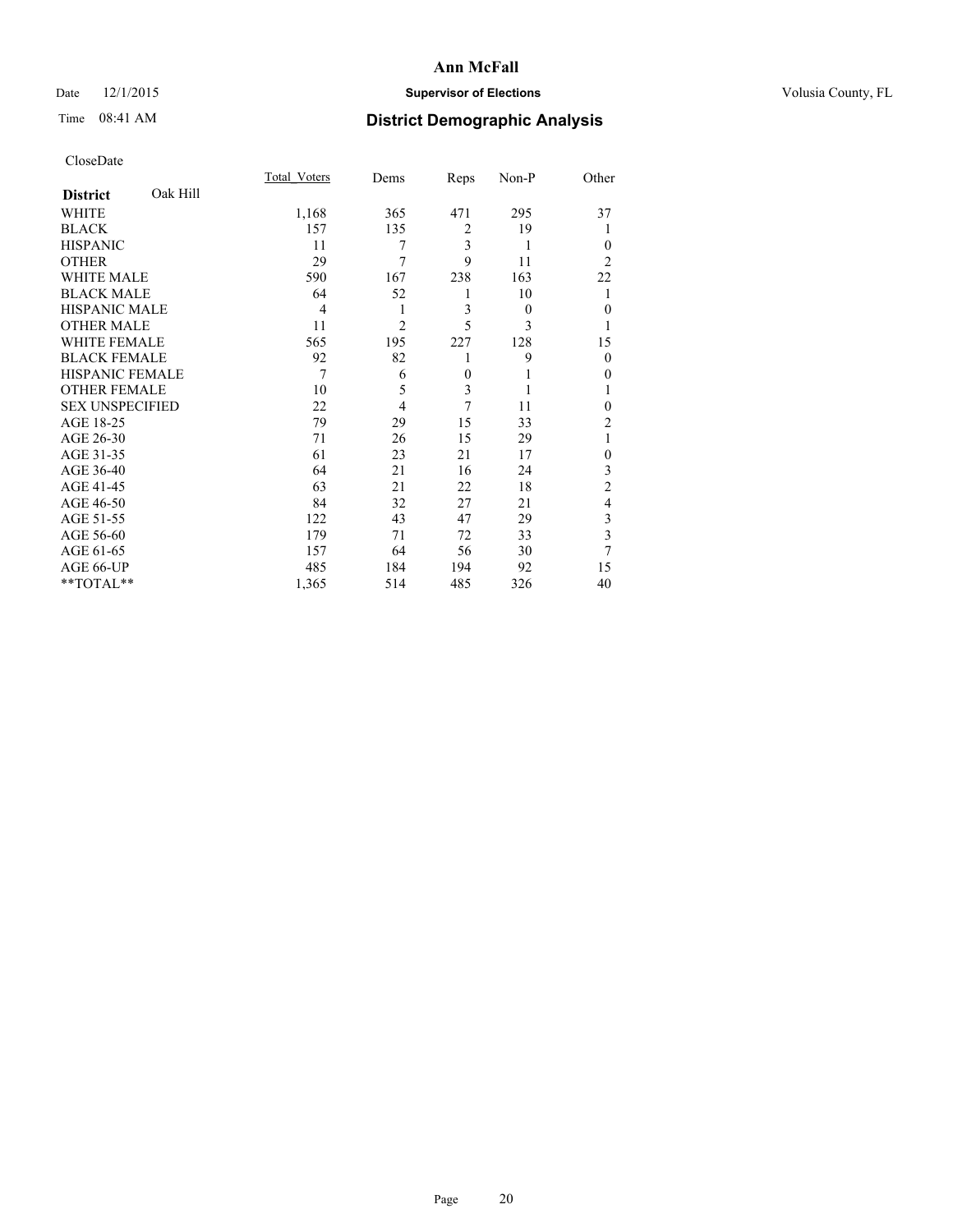## Date 12/1/2015 **Supervisor of Elections Supervisor of Elections** Volusia County, FL

# Time 08:41 AM **District Demographic Analysis**

|                        |             | <b>Total Voters</b> | Dems  | Reps  | Non-P | Other          |
|------------------------|-------------|---------------------|-------|-------|-------|----------------|
| <b>District</b>        | Orange City |                     |       |       |       |                |
| WHITE                  |             | 5,185               | 1,566 | 2,044 | 1,308 | 267            |
| <b>BLACK</b>           |             | 394                 | 300   | 15    | 74    | 5              |
| <b>HISPANIC</b>        |             | 934                 | 422   | 138   | 359   | 15             |
| <b>OTHER</b>           |             | 313                 | 92    | 70    | 143   | 8              |
| WHITE MALE             |             | 2,203               | 571   | 887   | 604   | 141            |
| <b>BLACK MALE</b>      |             | 152                 | 106   | 8     | 34    | 4              |
| <b>HISPANIC MALE</b>   |             | 385                 | 172   | 69    | 139   | 5              |
| <b>OTHER MALE</b>      |             | 108                 | 33    | 26    | 48    |                |
| <b>WHITE FEMALE</b>    |             | 2,946               | 984   | 1,143 | 693   | 126            |
| <b>BLACK FEMALE</b>    |             | 238                 | 191   | 7     | 39    | 1              |
| <b>HISPANIC FEMALE</b> |             | 538                 | 245   | 67    | 216   | 10             |
| <b>OTHER FEMALE</b>    |             | 130                 | 46    | 28    | 51    | 5              |
| <b>SEX UNSPECIFIED</b> |             | 125                 | 32    | 31    | 60    | $\overline{2}$ |
| AGE 18-25              |             | 592                 | 163   | 106   | 282   | 41             |
| AGE 26-30              |             | 406                 | 135   | 108   | 150   | 13             |
| AGE 31-35              |             | 402                 | 136   | 90    | 157   | 19             |
| AGE 36-40              |             | 396                 | 138   | 107   | 141   | 10             |
| AGE 41-45              |             | 409                 | 130   | 126   | 136   | 17             |
| AGE 46-50              |             | 426                 | 137   | 130   | 142   | 17             |
| AGE 51-55              |             | 549                 | 198   | 160   | 163   | 28             |
| AGE 56-60              |             | 513                 | 175   | 192   | 130   | 16             |
| AGE 61-65              |             | 578                 | 244   | 170   | 142   | 22             |
| AGE 66-UP              |             | 2,555               | 924   | 1,078 | 441   | 112            |
| **TOTAL**              |             | 6,826               | 2,380 | 2,267 | 1,884 | 295            |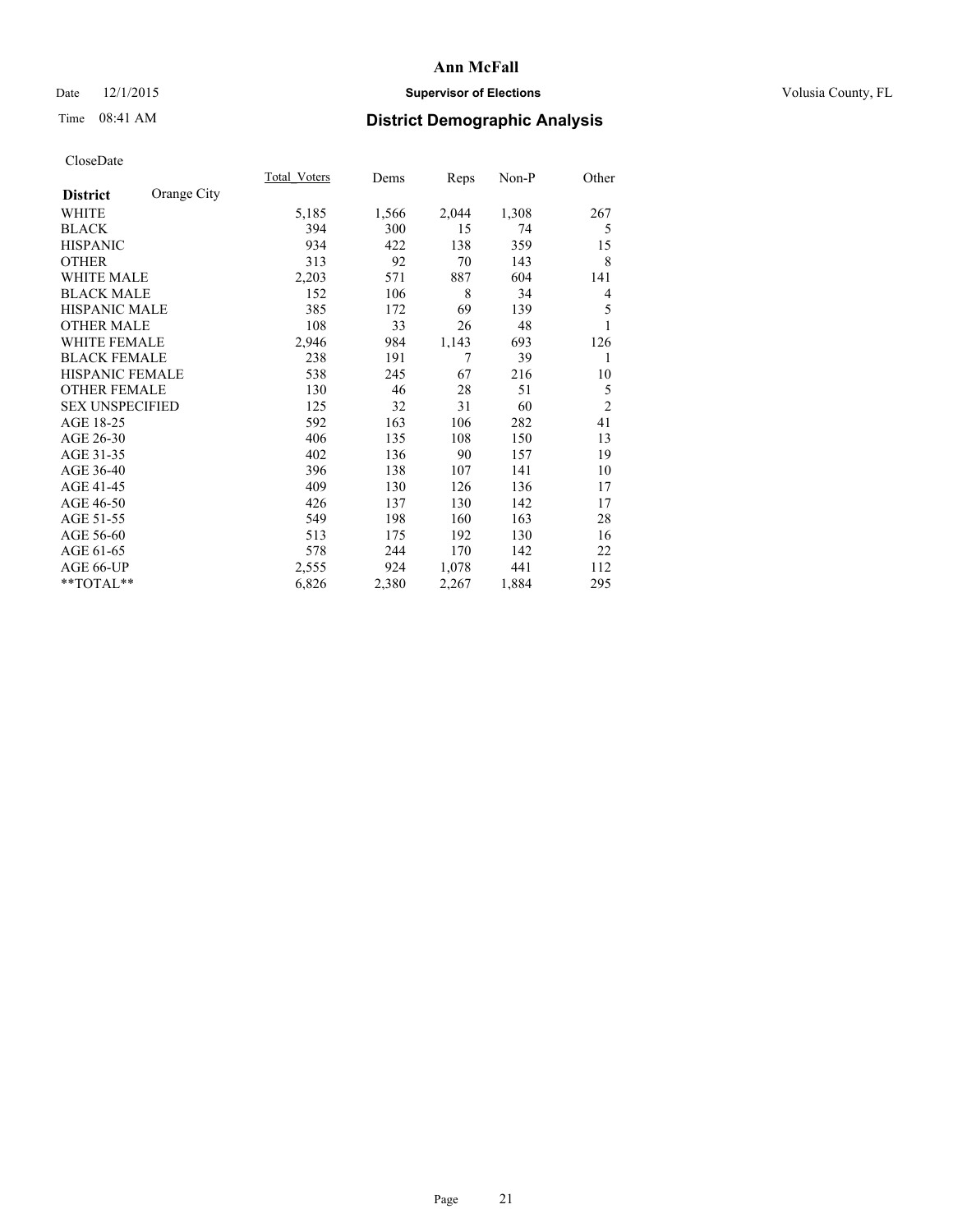## Date 12/1/2015 **Supervisor of Elections Supervisor of Elections** Volusia County, FL

# Time 08:41 AM **District Demographic Analysis**

|                        |              | Total Voters | Dems  | Reps   | Non-P | Other |
|------------------------|--------------|--------------|-------|--------|-------|-------|
| <b>District</b>        | Ormond Beach |              |       |        |       |       |
| WHITE                  |              | 26,862       | 8,348 | 11,279 | 6,286 | 949   |
| <b>BLACK</b>           |              | 1,020        | 777   | 48     | 171   | 24    |
| <b>HISPANIC</b>        |              | 656          | 266   | 162    | 212   | 16    |
| <b>OTHER</b>           |              | 1,531        | 482   | 384    | 625   | 40    |
| <b>WHITE MALE</b>      |              | 12,208       | 3,297 | 5,331  | 3,084 | 496   |
| <b>BLACK MALE</b>      |              | 426          | 301   | 23     | 90    | 12    |
| <b>HISPANIC MALE</b>   |              | 295          | 97    | 88     | 99    | 11    |
| <b>OTHER MALE</b>      |              | 580          | 179   | 150    | 228   | 23    |
| <b>WHITE FEMALE</b>    |              | 14,433       | 4,995 | 5,884  | 3,111 | 443   |
| <b>BLACK FEMALE</b>    |              | 581          | 469   | 24     | 76    | 12    |
| <b>HISPANIC FEMALE</b> |              | 353          | 166   | 71     | 111   | 5     |
| <b>OTHER FEMALE</b>    |              | 662          | 236   | 179    | 232   | 15    |
| <b>SEX UNSPECIFIED</b> |              | 531          | 133   | 123    | 263   | 12    |
| AGE 18-25              |              | 2,447        | 646   | 785    | 919   | 97    |
| AGE 26-30              |              | 1,710        | 548   | 522    | 590   | 50    |
| AGE 31-35              |              | 1,503        | 437   | 475    | 546   | 45    |
| AGE 36-40              |              | 1,532        | 433   | 538    | 491   | 70    |
| AGE 41-45              |              | 1,800        | 530   | 658    | 532   | 80    |
| AGE 46-50              |              | 2,253        | 630   | 984    | 564   | 75    |
| AGE 51-55              |              | 2,717        | 836   | 1,164  | 645   | 72    |
| AGE 56-60              |              | 2,934        | 1,027 | 1,214  | 615   | 78    |
| AGE 61-65              |              | 3,046        | 1,092 | 1,209  | 644   | 101   |
| AGE 66-UP              |              | 10,127       | 3,694 | 4,324  | 1,748 | 361   |
| $*$ TOTAL $*$          |              | 30,069       | 9,873 | 11,873 | 7,294 | 1,029 |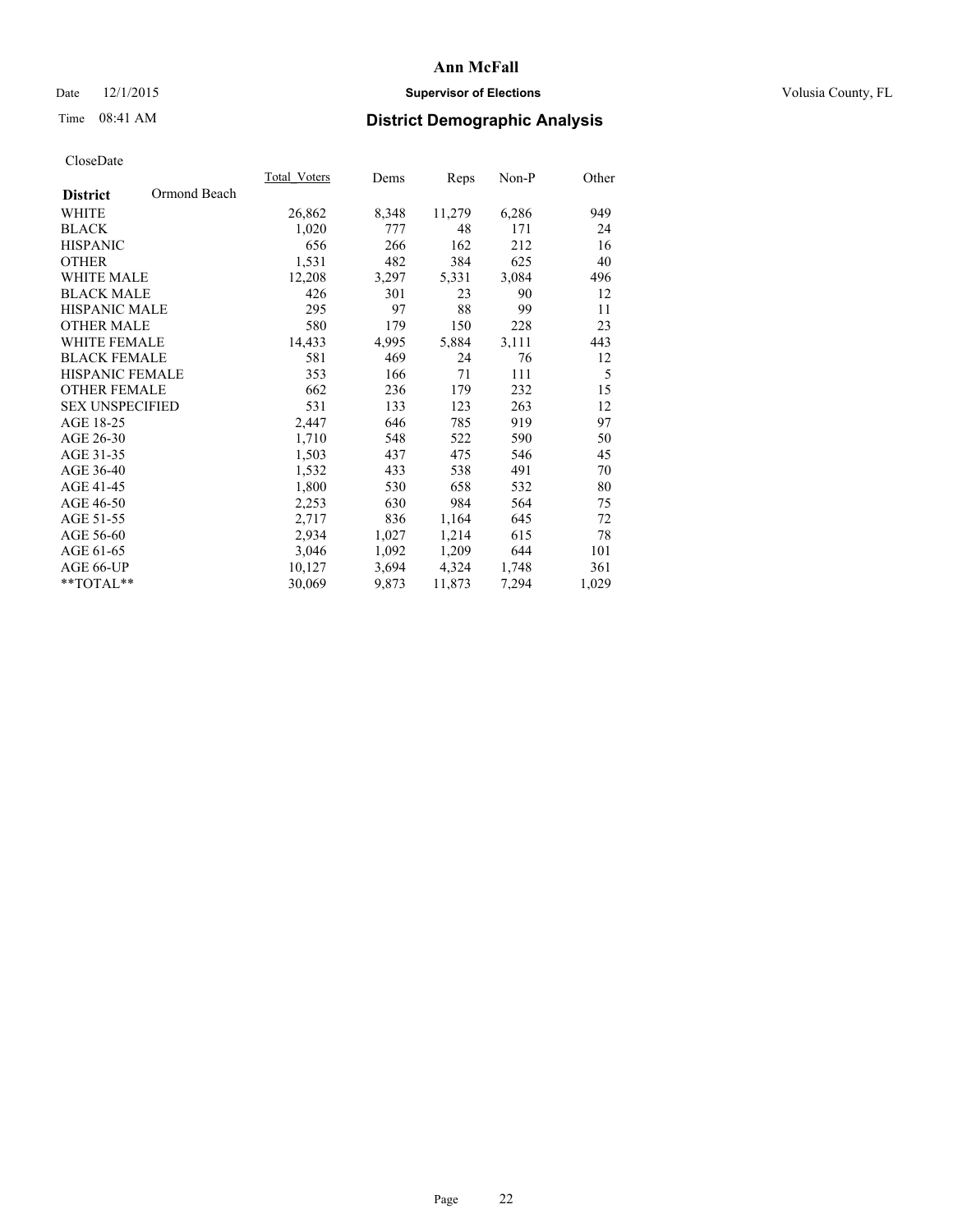## Date 12/1/2015 **Supervisor of Elections Supervisor of Elections** Volusia County, FL

# Time 08:41 AM **District Demographic Analysis**

|                        |         | <b>Total Voters</b> | Dems           | Reps           | Non-P          | Other          |
|------------------------|---------|---------------------|----------------|----------------|----------------|----------------|
| <b>District</b>        | Pierson |                     |                |                |                |                |
| WHITE                  |         | 550                 | 184            | 242            | 110            | 14             |
| <b>BLACK</b>           |         | 47                  | 39             | $\overline{2}$ | 6              | $\theta$       |
| <b>HISPANIC</b>        |         | 145                 | 63             | 10             | 68             | 4              |
| <b>OTHER</b>           |         | 22                  | 6              | 3              | 13             | $\theta$       |
| <b>WHITE MALE</b>      |         | 262                 | 83             | 119            | 50             | 10             |
| <b>BLACK MALE</b>      |         | 22                  | 18             | 1              | 3              | $\theta$       |
| <b>HISPANIC MALE</b>   |         | 68                  | 33             | 3              | 31             |                |
| <b>OTHER MALE</b>      |         | 10                  | $\overline{4}$ | $\overline{2}$ | $\overline{4}$ | $\theta$       |
| <b>WHITE FEMALE</b>    |         | 283                 | 100            | 120            | 59             | 4              |
| <b>BLACK FEMALE</b>    |         | 25                  | 21             | 1              | 3              | $\mathbf{0}$   |
| HISPANIC FEMALE        |         | 76                  | 30             | 7              | 36             | 3              |
| <b>OTHER FEMALE</b>    |         | 6                   | $\overline{2}$ | 1              | 3              | $\theta$       |
| <b>SEX UNSPECIFIED</b> |         | 12                  | 1              | 3              | 8              | $\theta$       |
| AGE 18-25              |         | 115                 | 39             | 24             | 52             | 0              |
| AGE 26-30              |         | 52                  | 14             | 11             | 27             | $\theta$       |
| AGE 31-35              |         | 56                  | 13             | 20             | 21             | $\overline{2}$ |
| AGE 36-40              |         | 52                  | 14             | 16             | 18             | 4              |
| AGE 41-45              |         | 59                  | 19             | 17             | 21             | $\overline{c}$ |
| AGE 46-50              |         | 41                  | 17             | 14             | 9              | 1              |
| AGE 51-55              |         | 72                  | 32             | 25             | 11             | 4              |
| AGE 56-60              |         | 83                  | 36             | 33             | 14             | 0              |
| AGE 61-65              |         | 68                  | 26             | 31             | 10             | 1              |
| AGE 66-UP              |         | 166                 | 82             | 66             | 14             | 4              |
| $*$ TOTAL $**$         |         | 764                 | 292            | 257            | 197            | 18             |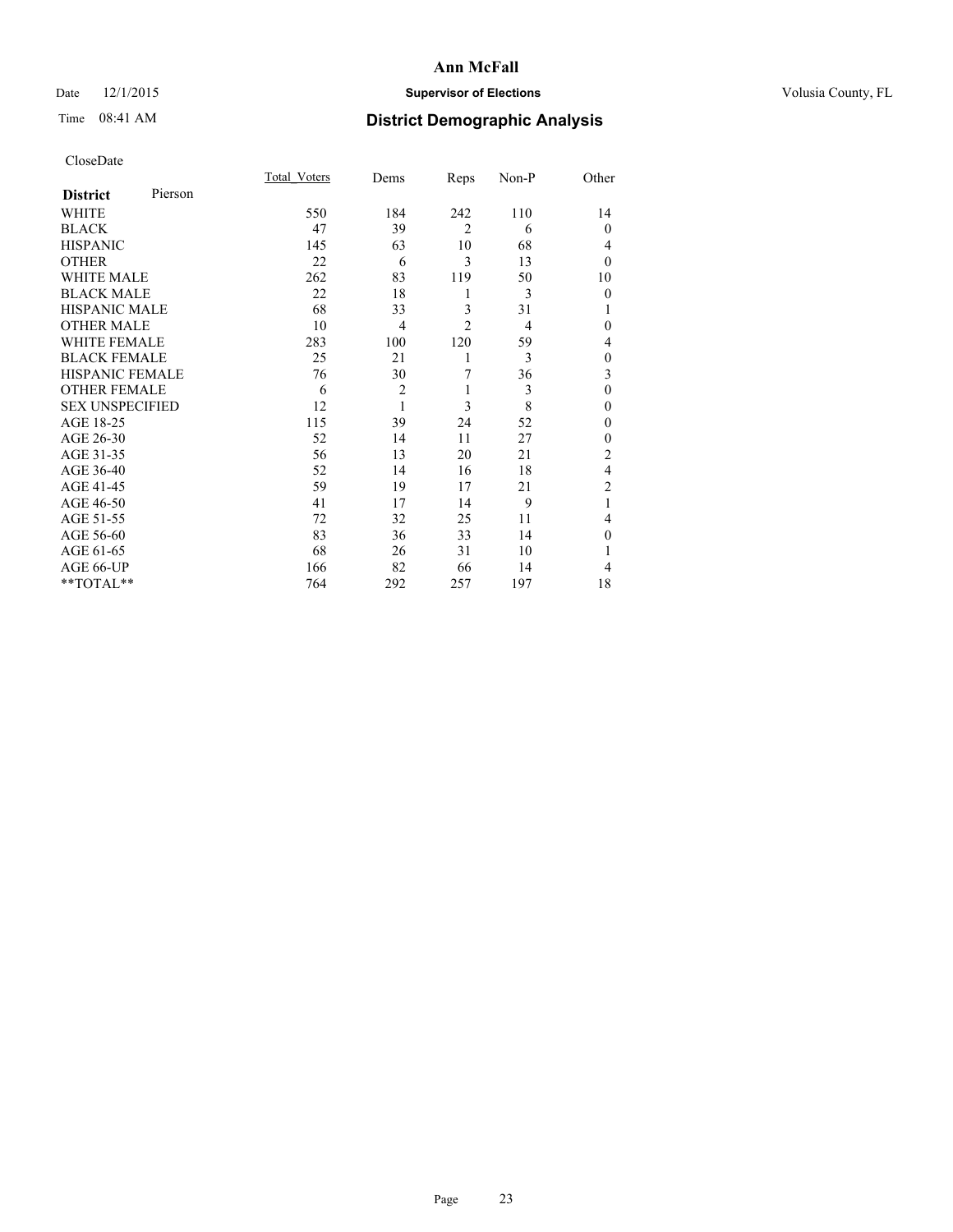## Date 12/1/2015 **Supervisor of Elections Supervisor of Elections** Volusia County, FL

# Time 08:41 AM **District Demographic Analysis**

|                        |             | <b>Total Voters</b> | Dems           | Reps           | Non-P          | Other        |
|------------------------|-------------|---------------------|----------------|----------------|----------------|--------------|
| <b>District</b>        | Ponce Inlet |                     |                |                |                |              |
| WHITE                  |             | 2,780               | 641            | 1,432          | 617            | 90           |
| <b>BLACK</b>           |             | 8                   | 3              | $\overline{2}$ | 3              | $\mathbf{0}$ |
| <b>HISPANIC</b>        |             | 50                  | 15             | 23             | 9              | 3            |
| <b>OTHER</b>           |             | 94                  | 24             | 33             | 33             | 4            |
| WHITE MALE             |             | 1,321               | 254            | 703            | 314            | 50           |
| <b>BLACK MALE</b>      |             | 3                   | 1              | 1              | 1              | $\mathbf{0}$ |
| <b>HISPANIC MALE</b>   |             | 19                  | 5              | 9              | 5              | $\mathbf{0}$ |
| <b>OTHER MALE</b>      |             | 37                  | 8              | 15             | 11             | 3            |
| WHITE FEMALE           |             | 1,438               | 382            | 724            | 293            | 39           |
| <b>BLACK FEMALE</b>    |             | 5                   | $\overline{2}$ | 1              | $\overline{2}$ | $\theta$     |
| <b>HISPANIC FEMALE</b> |             | 31                  | 10             | 14             | $\overline{4}$ | 3            |
| <b>OTHER FEMALE</b>    |             | 42                  | 13             | 13             | 15             |              |
| <b>SEX UNSPECIFIED</b> |             | 36                  | 8              | 10             | 17             |              |
| AGE 18-25              |             | 144                 | 34             | 42             | 58             | 10           |
| AGE 26-30              |             | 88                  | 21             | 35             | 31             | 1            |
| AGE 31-35              |             | 83                  | 16             | 36             | 24             | 7            |
| AGE 36-40              |             | 72                  | 11             | 29             | 29             | 3            |
| AGE 41-45              |             | 121                 | 27             | 52             | 38             | 4            |
| AGE 46-50              |             | 146                 | 26             | 83             | 32             | 5            |
| AGE 51-55              |             | 241                 | 56             | 125            | 55             | 5            |
| AGE 56-60              |             | 318                 | 69             | 183            | 62             | 4            |
| AGE 61-65              |             | 376                 | 90             | 176            | 94             | 16           |
| AGE 66-UP              |             | 1,343               | 333            | 729            | 239            | 42           |
| **TOTAL**              |             | 2,932               | 683            | 1,490          | 662            | 97           |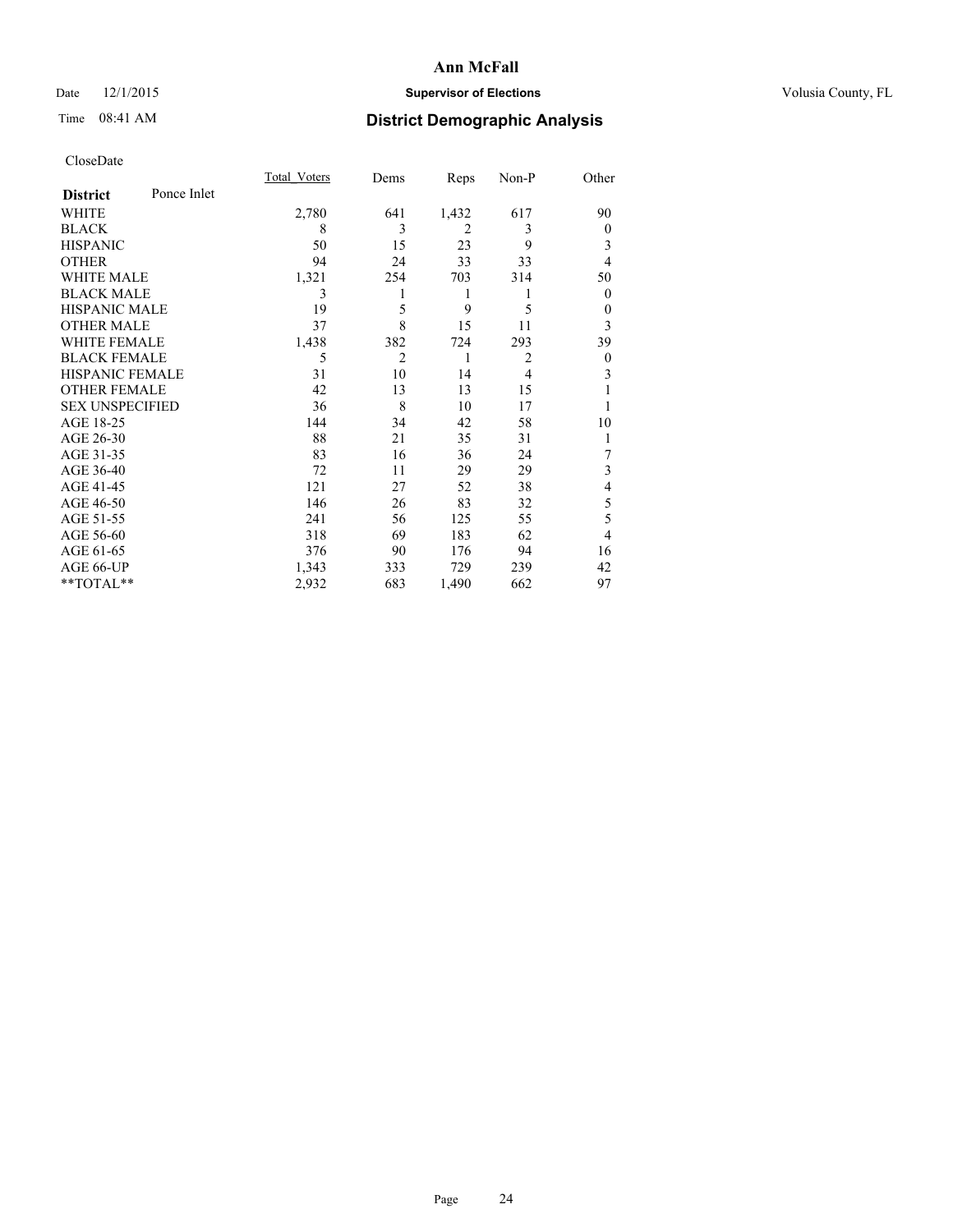## Date 12/1/2015 **Supervisor of Elections Supervisor of Elections** Volusia County, FL

# Time 08:41 AM **District Demographic Analysis**

|                        |             | <b>Total Voters</b> | Dems   | Reps   | $Non-P$ | Other |
|------------------------|-------------|---------------------|--------|--------|---------|-------|
| <b>District</b>        | Port Orange |                     |        |        |         |       |
| WHITE                  |             | 35,458              | 11,127 | 13,524 | 9,443   | 1,364 |
| <b>BLACK</b>           |             | 1,215               | 902    | 60     | 226     | 27    |
| <b>HISPANIC</b>        |             | 1,192               | 448    | 260    | 445     | 39    |
| <b>OTHER</b>           |             | 1,892               | 584    | 419    | 837     | 52    |
| WHITE MALE             |             | 16,219              | 4,421  | 6,574  | 4,489   | 735   |
| <b>BLACK MALE</b>      |             | 518                 | 358    | 35     | 113     | 12    |
| <b>HISPANIC MALE</b>   |             | 540                 | 191    | 126    | 199     | 24    |
| <b>OTHER MALE</b>      |             | 711                 | 215    | 169    | 298     | 29    |
| <b>WHITE FEMALE</b>    |             | 18,877              | 6,602  | 6,823  | 4,840   | 612   |
| <b>BLACK FEMALE</b>    |             | 684                 | 535    | 24     | 110     | 15    |
| HISPANIC FEMALE        |             | 632                 | 253    | 127    | 237     | 15    |
| <b>OTHER FEMALE</b>    |             | 821                 | 291    | 190    | 321     | 19    |
| <b>SEX UNSPECIFIED</b> |             | 755                 | 195    | 195    | 344     | 21    |
| AGE 18-25              |             | 3,422               | 911    | 904    | 1,459   | 148   |
| AGE 26-30              |             | 2,617               | 795    | 703    | 1,026   | 93    |
| AGE 31-35              |             | 2,433               | 740    | 676    | 908     | 109   |
| AGE 36-40              |             | 2,349               | 723    | 702    | 819     | 105   |
| AGE 41-45              |             | 2,697               | 795    | 976    | 827     | 99    |
| AGE 46-50              |             | 2,908               | 858    | 1,112  | 852     | 86    |
| AGE 51-55              |             | 3,626               | 1,145  | 1,451  | 913     | 117   |
| AGE 56-60              |             | 3,759               | 1,295  | 1,469  | 872     | 123   |
| AGE 61-65              |             | 3,781               | 1,428  | 1,395  | 836     | 122   |
| AGE 66-UP              |             | 12,165              | 4,371  | 4,875  | 2,439   | 480   |
| **TOTAL**              |             | 39,757              | 13,061 | 14,263 | 10,951  | 1,482 |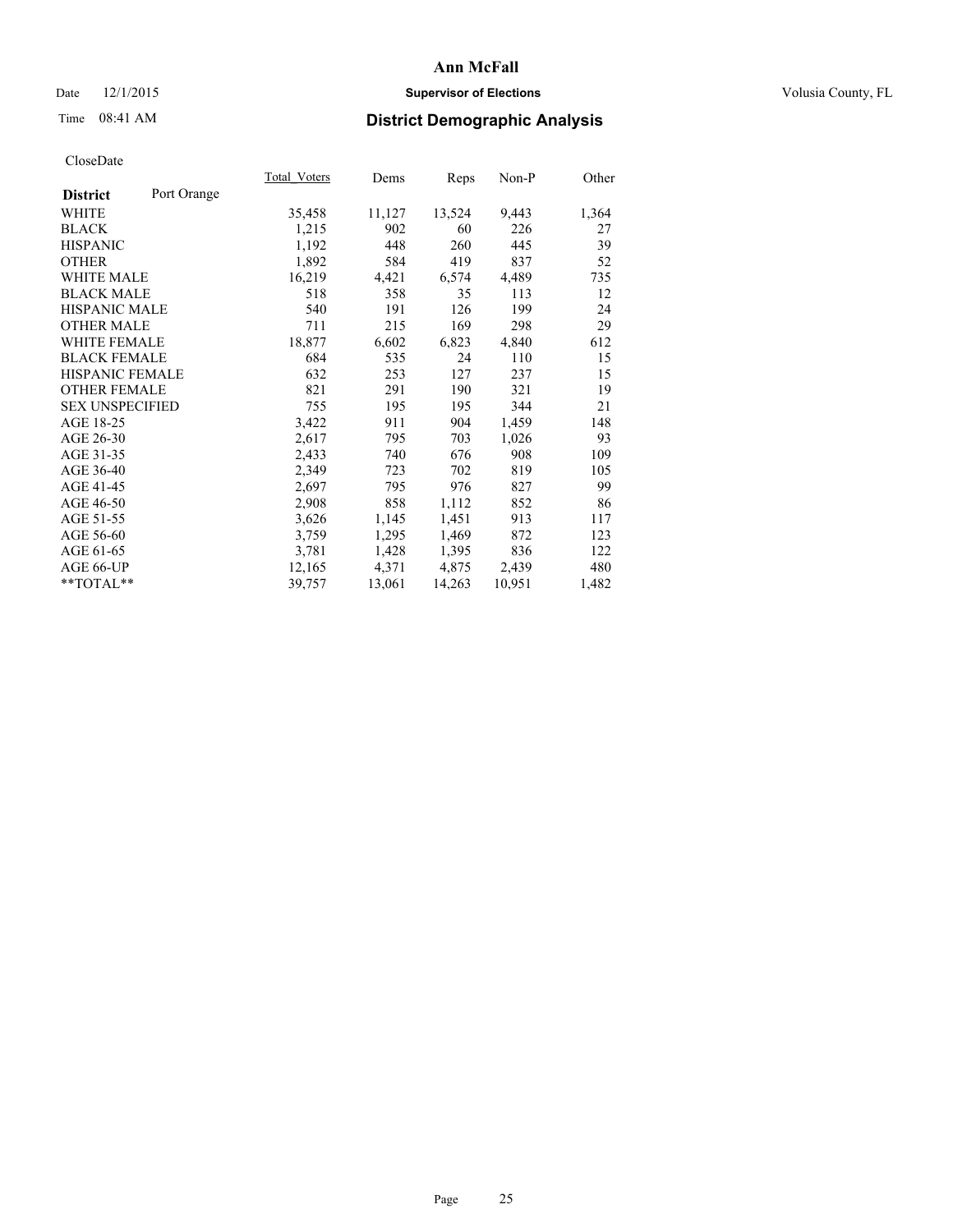## Date 12/1/2015 **Supervisor of Elections Supervisor of Elections** Volusia County, FL

# Time 08:41 AM **District Demographic Analysis**

|                        |               | Total Voters | Dems  | Reps  | Non-P | Other            |
|------------------------|---------------|--------------|-------|-------|-------|------------------|
| <b>District</b>        | South Daytona |              |       |       |       |                  |
| WHITE                  |               | 6,693        | 2,410 | 2,302 | 1,731 | 250              |
| <b>BLACK</b>           |               | 670          | 513   | 25    | 122   | 10               |
| <b>HISPANIC</b>        |               | 206          | 93    | 38    | 68    | 7                |
| <b>OTHER</b>           |               | 338          | 119   | 62    | 151   | 6                |
| <b>WHITE MALE</b>      |               | 3,086        | 957   | 1,142 | 835   | 152              |
| <b>BLACK MALE</b>      |               | 256          | 190   | 11    | 51    | 4                |
| <b>HISPANIC MALE</b>   |               | 100          | 39    | 23    | 34    | 4                |
| <b>OTHER MALE</b>      |               | 102          | 35    | 19    | 46    | $\overline{2}$   |
| <b>WHITE FEMALE</b>    |               | 3,562        | 1,437 | 1,147 | 880   | 98               |
| <b>BLACK FEMALE</b>    |               | 405          | 316   | 13    | 70    | 6                |
| <b>HISPANIC FEMALE</b> |               | 102          | 52    | 15    | 32    | 3                |
| <b>OTHER FEMALE</b>    |               | 147          | 65    | 31    | 47    | $\overline{4}$   |
| <b>SEX UNSPECIFIED</b> |               | 147          | 44    | 26    | 77    | $\boldsymbol{0}$ |
| AGE 18-25              |               | 699          | 254   | 155   | 263   | 27               |
| AGE 26-30              |               | 607          | 213   | 148   | 222   | 24               |
| AGE 31-35              |               | 495          | 185   | 119   | 178   | 13               |
| AGE 36-40              |               | 455          | 170   | 112   | 151   | 22               |
| AGE 41-45              |               | 500          | 182   | 152   | 147   | 19               |
| AGE 46-50              |               | 643          | 241   | 209   | 173   | 20               |
| AGE 51-55              |               | 795          | 305   | 265   | 197   | 28               |
| AGE 56-60              |               | 828          | 322   | 289   | 195   | 22               |
| AGE 61-65              |               | 774          | 343   | 255   | 153   | 23               |
| AGE 66-UP              |               | 2,111        | 920   | 723   | 393   | 75               |
| **TOTAL**              |               | 7,907        | 3,135 | 2,427 | 2,072 | 273              |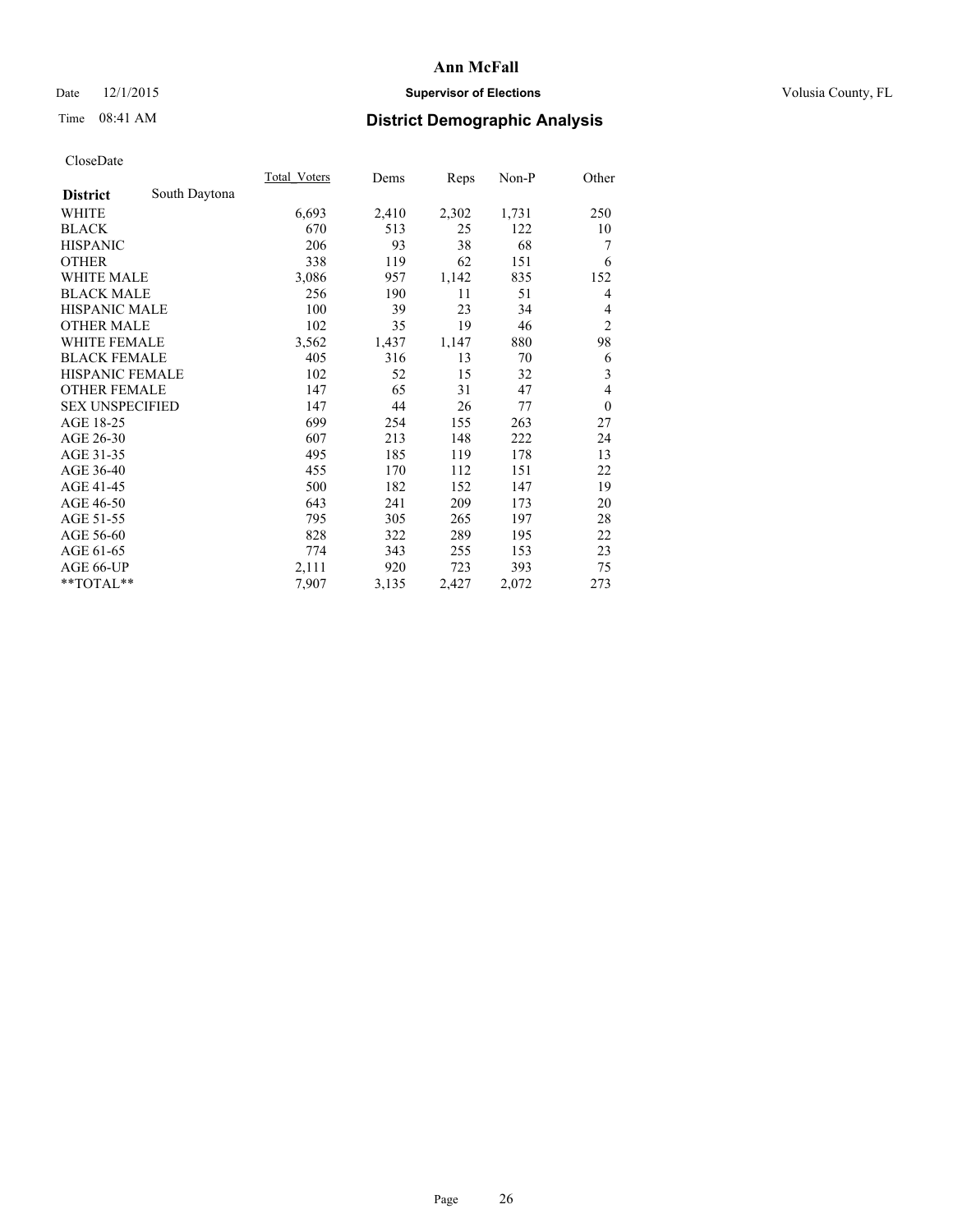## Date 12/1/2015 **Supervisor of Elections Supervisor of Elections** Volusia County, FL

# Time 08:41 AM **District Demographic Analysis**

|                        |               | Total Voters | Dems     | Reps     | Non-P | Other |
|------------------------|---------------|--------------|----------|----------|-------|-------|
| <b>District</b>        | Flagler Beach |              |          |          |       |       |
| <b>WHITE</b>           |               | 56           | 21       | 17       | 16    | 2     |
| <b>BLACK</b>           |               | $\Omega$     | $\Omega$ | $\Omega$ | 0     | 0     |
| <b>HISPANIC</b>        |               | 0            | 0        | 0        | 0     | 0     |
| <b>OTHER</b>           |               |              |          | 2        |       |       |
| <b>WHITE MALE</b>      |               | 23           | 6        |          | 9     |       |
| <b>BLACK MALE</b>      |               | 0            | 0        | 0        | 0     | 0     |
| <b>HISPANIC MALE</b>   |               |              | 0        |          |       | 0     |
| <b>OTHER MALE</b>      |               | 2            |          |          |       |       |
| <b>WHITE FEMALE</b>    |               | 33           | 15       | 10       |       |       |
| <b>BLACK FEMALE</b>    |               | 0            | $\Omega$ | $\Omega$ |       | 0     |
| <b>HISPANIC FEMALE</b> |               |              | 0        |          |       |       |
| <b>OTHER FEMALE</b>    |               |              | $\Omega$ |          |       | 0     |
| <b>SEX UNSPECIFIED</b> |               |              | 0        |          |       | 0     |
| AGE 18-25              |               |              | 0        |          |       | 0     |
| AGE 26-30              |               |              |          | 0        |       | 0     |
| AGE 31-35              |               |              |          |          |       | 0     |
| AGE 36-40              |               |              | 0        | 0        |       | 0     |
| AGE 41-45              |               |              |          |          |       | 0     |
| AGE 46-50              |               |              |          |          |       | 0     |
| AGE 51-55              |               |              |          |          |       |       |
| AGE 56-60              |               |              | 0        |          |       | 0     |
| AGE 61-65              |               |              | 0        | 3        |       |       |
| AGE 66-UP              |               | 47           | 19       | 14       | 12    | 2     |
| **TOTAL**              |               | 59           | 22       | 19       | 16    | 2     |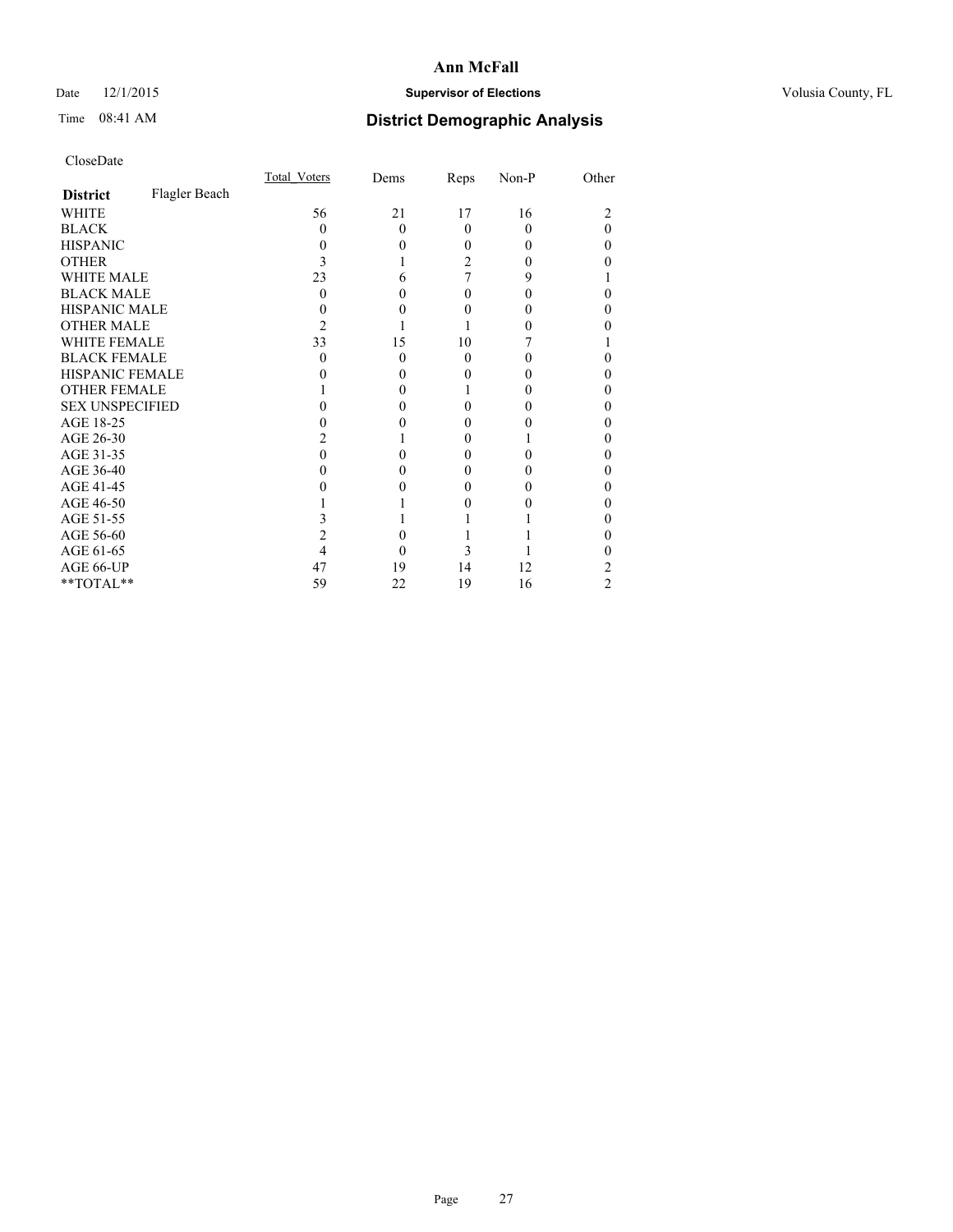## Date 12/1/2015 **Supervisor of Elections Supervisor of Elections** Volusia County, FL

# Time 08:41 AM **District Demographic Analysis**

|                                              | <b>Total Voters</b> | Dems   | Reps   | Non-P  | Other |
|----------------------------------------------|---------------------|--------|--------|--------|-------|
| <b>Hospital Authority</b><br><b>District</b> |                     |        |        |        |       |
| WHITE                                        | 97,524              | 28,849 | 39,912 | 24,561 | 4,202 |
| <b>BLACK</b>                                 | 10,411              | 8,055  | 417    | 1,765  | 174   |
| <b>HISPANIC</b>                              | 19,965              | 9,157  | 3,039  | 7,383  | 386   |
| <b>OTHER</b>                                 | 6,961               | 2,171  | 1,510  | 3,111  | 169   |
| WHITE MALE                                   | 44,959              | 11,511 | 19,287 | 11,880 | 2,281 |
| <b>BLACK MALE</b>                            | 4,388               | 3,201  | 221    | 854    | 112   |
| <b>HISPANIC MALE</b>                         | 9,162               | 4,042  | 1,490  | 3,420  | 210   |
| <b>OTHER MALE</b>                            | 2,391               | 780    | 561    | 969    | 81    |
| <b>WHITE FEMALE</b>                          | 51,674              | 17,117 | 20,298 | 12,364 | 1,895 |
| <b>BLACK FEMALE</b>                          | 5,893               | 4,764  | 189    | 878    | 62    |
| HISPANIC FEMALE                              | 10,526              | 4,992  | 1,520  | 3,843  | 171   |
| <b>OTHER FEMALE</b>                          | 2,871               | 1,069  | 643    | 1,093  | 66    |
| <b>SEX UNSPECIFIED</b>                       | 2,996               | 756    | 668    | 1,519  | 53    |
| AGE 18-25                                    | 14,035              | 4,191  | 3,149  | 6,152  | 543   |
| AGE 26-30                                    | 9,529               | 2,972  | 2,351  | 3,853  | 353   |
| AGE 31-35                                    | 9,065               | 2,963  | 2,326  | 3,418  | 358   |
| AGE 36-40                                    | 9,238               | 3,102  | 2,479  | 3,246  | 411   |
| AGE 41-45                                    | 10,017              | 3,276  | 3,223  | 3,120  | 398   |
| AGE 46-50                                    | 10,925              | 3,666  | 3,919  | 2,954  | 386   |
| AGE 51-55                                    | 13,206              | 4,493  | 5,031  | 3,230  | 452   |
| AGE 56-60                                    | 12,883              | 4,780  | 4,883  | 2,784  | 436   |
| AGE 61-65                                    | 11,973              | 4,823  | 4,280  | 2,458  | 412   |
| AGE 66-UP                                    | 33,990              | 13,966 | 13,237 | 5,605  | 1,182 |
| $*$ $TOTAL**$                                | 134,861             | 48,232 | 44,878 | 36,820 | 4,931 |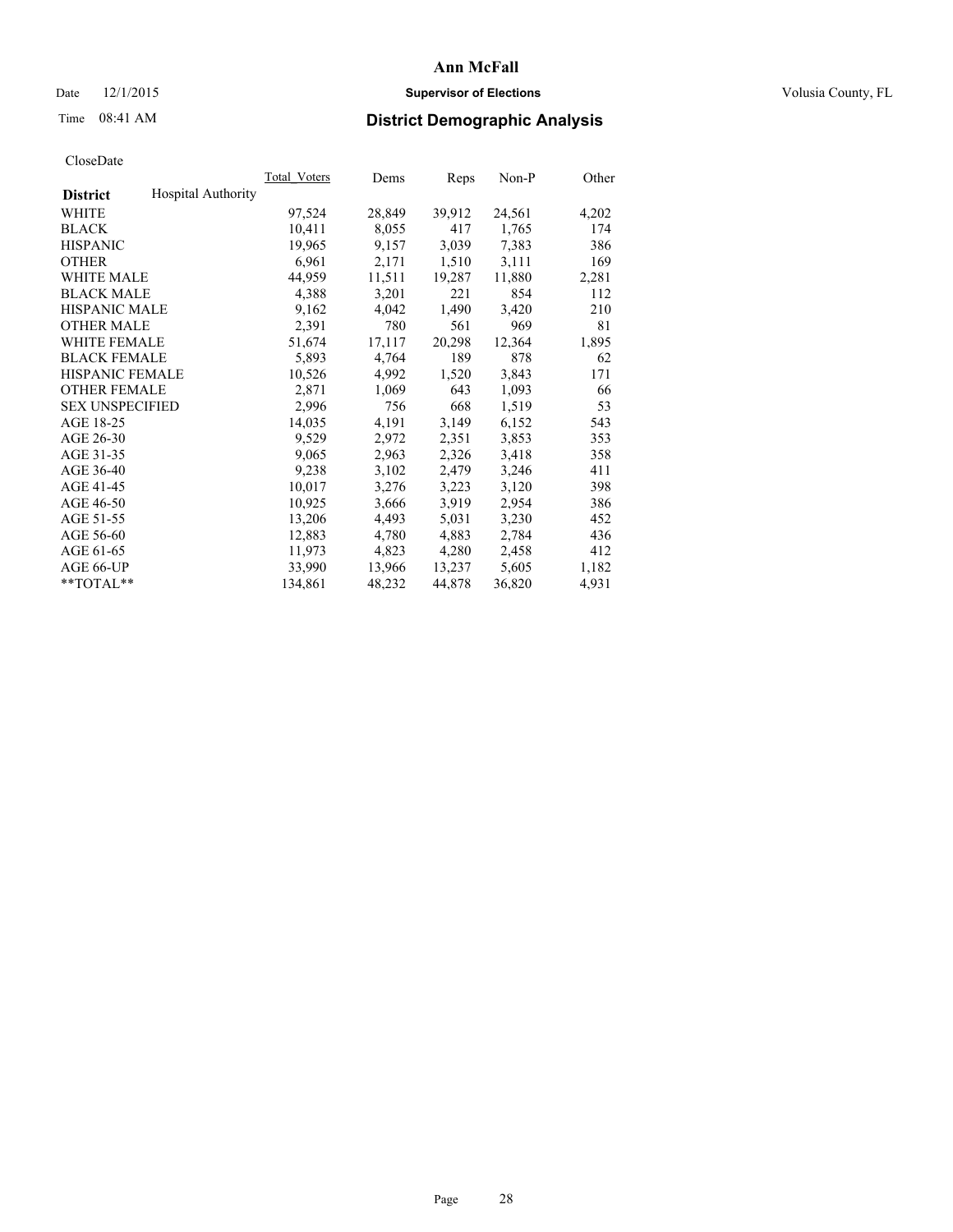## Date 12/1/2015 **Supervisor of Elections Supervisor of Elections** Volusia County, FL

| CloseDate |
|-----------|
|-----------|

|                                          | Total Voters | Dems  | <b>Reps</b> | Non-P | Other |
|------------------------------------------|--------------|-------|-------------|-------|-------|
| Florida House Seat 24<br><b>District</b> |              |       |             |       |       |
| WHITE                                    | 17,734       | 5,108 | 7,709       | 4,188 | 729   |
| <b>BLACK</b>                             | 426          | 333   | 20          | 65    | 8     |
| <b>HISPANIC</b>                          | 989          | 390   | 182         | 399   | 18    |
| <b>OTHER</b>                             | 820          | 206   | 262         | 329   | 23    |
| WHITE MALE                               | 8,271        | 2,075 | 3,757       | 2,047 | 392   |
| <b>BLACK MALE</b>                        | 199          | 149   | 13          | 32    | 5     |
| <b>HISPANIC MALE</b>                     | 434          | 174   | 70          | 180   | 10    |
| <b>OTHER MALE</b>                        | 282          | 71    | 97          | 103   | 11    |
| <b>WHITE FEMALE</b>                      | 9,314        | 3,011 | 3,879       | 2,090 | 334   |
| <b>BLACK FEMALE</b>                      | 224          | 181   | 7           | 33    | 3     |
| <b>HISPANIC FEMALE</b>                   | 535          | 207   | 111         | 209   | 8     |
| <b>OTHER FEMALE</b>                      | 324          | 99    | 115         | 102   | 8     |
| <b>SEX UNSPECIFIED</b>                   | 386          | 70    | 124         | 185   | 7     |
| AGE 18-25                                | 1,485        | 354   | 451         | 628   | 52    |
| AGE 26-30                                | 914          | 230   | 284         | 368   | 32    |
| AGE 31-35                                | 813          | 224   | 257         | 288   | 44    |
| AGE 36-40                                | 851          | 221   | 301         | 288   | 41    |
| AGE 41-45                                | 1,003        | 235   | 404         | 332   | 32    |
| AGE 46-50                                | 1,207        | 297   | 548         | 321   | 41    |
| AGE 51-55                                | 1,819        | 510   | 810         | 430   | 69    |
| AGE 56-60                                | 2,116        | 653   | 920         | 467   | 76    |
| AGE 61-65                                | 2,261        | 764   | 913         | 475   | 109   |
| AGE 66-UP                                | 7,500        | 2,549 | 3,285       | 1,384 | 282   |
| **TOTAL**                                | 19,969       | 6,037 | 8,173       | 4,981 | 778   |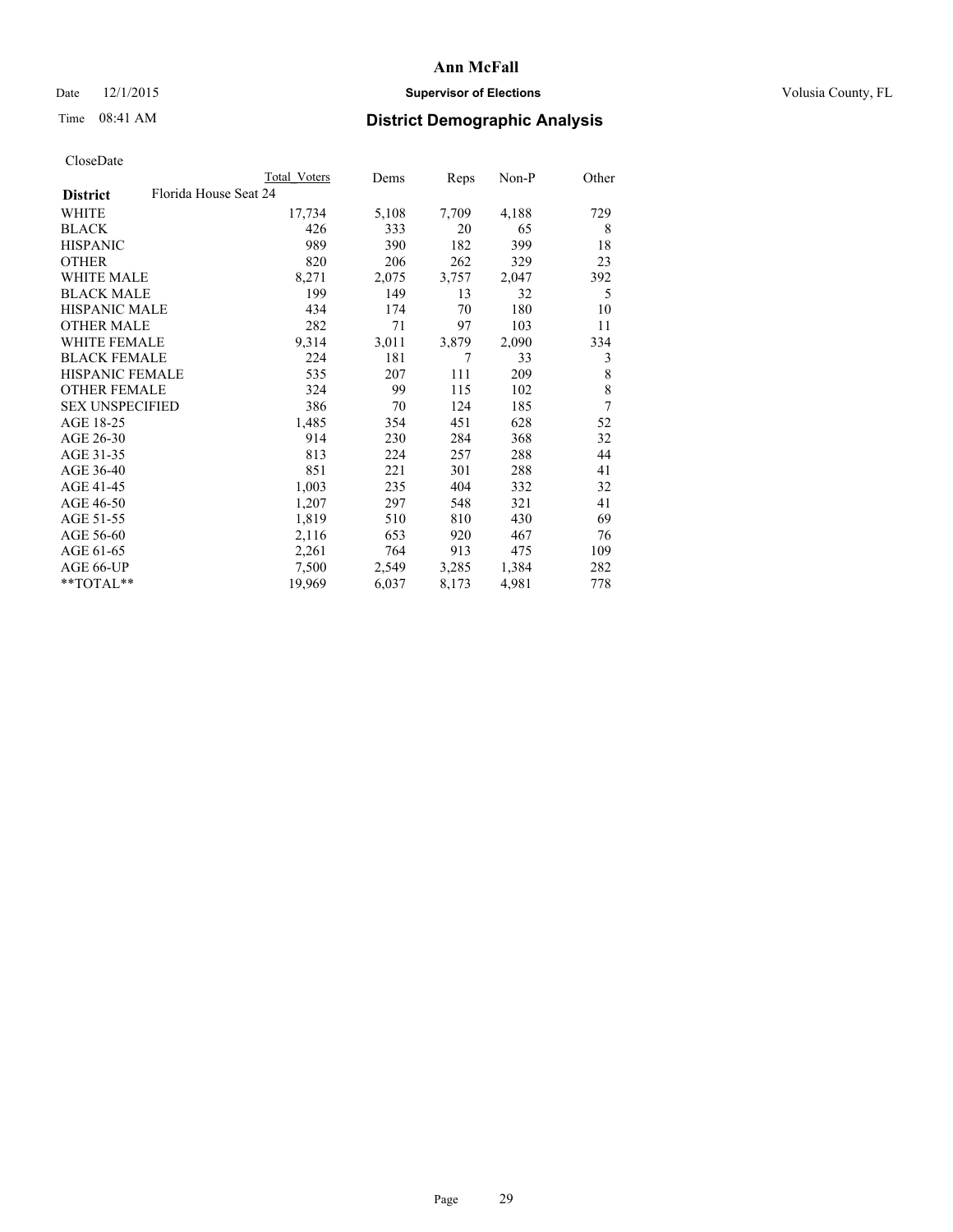## Date 12/1/2015 **Supervisor of Elections Supervisor of Elections** Volusia County, FL

# Time 08:41 AM **District Demographic Analysis**

|                                          | Total Voters | Dems   | <b>Reps</b> | Non-P  | Other |
|------------------------------------------|--------------|--------|-------------|--------|-------|
| Florida House Seat 25<br><b>District</b> |              |        |             |        |       |
| WHITE                                    | 105,480      | 32,396 | 42,745      | 26,485 | 3,854 |
| <b>BLACK</b>                             | 3,228        | 2,426  | 148         | 579    | 75    |
| <b>HISPANIC</b>                          | 2,655        | 994    | 660         | 931    | 70    |
| <b>OTHER</b>                             | 5,145        | 1,523  | 1,251       | 2,226  | 145   |
| <b>WHITE MALE</b>                        | 48,995       | 13,097 | 20,824      | 12,990 | 2,084 |
| <b>BLACK MALE</b>                        | 1,394        | 970    | 78          | 307    | 39    |
| <b>HISPANIC MALE</b>                     | 1,211        | 405    | 321         | 442    | 43    |
| <b>OTHER MALE</b>                        | 1,936        | 568    | 500         | 799    | 69    |
| <b>WHITE FEMALE</b>                      | 55,546       | 19,026 | 21,611      | 13,176 | 1,733 |
| <b>BLACK FEMALE</b>                      | 1,801        | 1,434  | 68          | 263    | 36    |
| HISPANIC FEMALE                          | 1,406        | 578    | 325         | 476    | 27    |
| <b>OTHER FEMALE</b>                      | 2,221        | 766    | 570         | 824    | 61    |
| <b>SEX UNSPECIFIED</b>                   | 1,998        | 495    | 507         | 944    | 52    |
| AGE 18-25                                | 8,784        | 2,276  | 2,523       | 3,621  | 364   |
| AGE 26-30                                | 6,573        | 1,962  | 1,874       | 2,513  | 224   |
| AGE 31-35                                | 6,048        | 1,782  | 1,752       | 2,276  | 238   |
| AGE 36-40                                | 5,840        | 1,685  | 1,852       | 2,038  | 265   |
| AGE 41-45                                | 6,917        | 1,994  | 2,469       | 2,184  | 270   |
| AGE 46-50                                | 8,233        | 2,294  | 3,315       | 2,363  | 261   |
| AGE 51-55                                | 10,593       | 3,181  | 4,503       | 2,593  | 316   |
| AGE 56-60                                | 11,608       | 3,896  | 4,722       | 2,627  | 363   |
| AGE 61-65                                | 12,219       | 4,368  | 4,734       | 2,719  | 398   |
| AGE 66-UP                                | 39,693       | 13,901 | 17,060      | 7,287  | 1,445 |
| $*$ TOTAL $*$                            | 116,508      | 37,339 | 44,804      | 30,221 | 4,144 |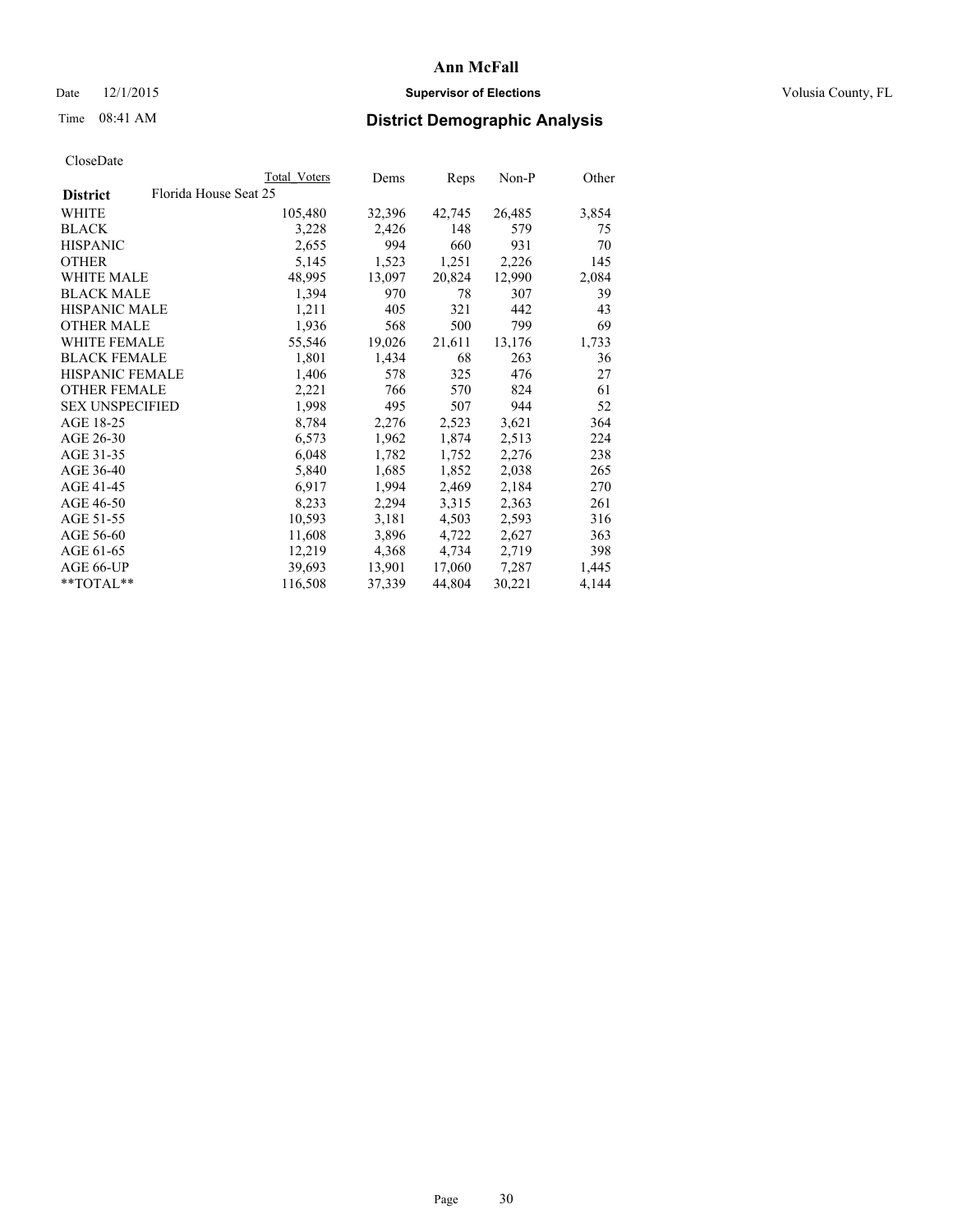## Date 12/1/2015 **Supervisor of Elections Supervisor of Elections** Volusia County, FL

| CloseDate |
|-----------|
|-----------|

| Total Voters | Dems                  | Reps   | $Non-P$ | Other |
|--------------|-----------------------|--------|---------|-------|
|              |                       |        |         |       |
| 67,753       | 22,176                | 25,278 | 17,484  | 2,815 |
| 19,399       | 15,846                | 513    | 2,848   | 192   |
| 4,323        | 1,826                 | 703    | 1,682   | 112   |
| 5,040        | 1,828                 | 890    | 2,205   | 117   |
| 31,224       | 8,776                 | 12,360 | 8,524   | 1,564 |
| 7,483        | 5,824                 | 262    | 1,285   | 112   |
| 1,929        | 770                   | 336    | 765     | 58    |
| 1,661        | 599                   | 334    | 672     | 56    |
| 36,001       | 13,254                | 12,746 | 8,764   | 1,237 |
| 11,647       | 9,819                 | 244    | 1,504   | 80    |
| 2,331        | 1,029                 | 356    | 894     | 52    |
| 2,137        | 914                   | 402    | 772     | 49    |
| 2,100        | 691                   | 342    | 1,039   | 28    |
| 12,186       | 5,478                 | 1,987  | 4,346   | 375   |
| 7.763        | 3,257                 | 1,535  | 2,734   | 237   |
| 6,523        | 2,685                 | 1,417  | 2,195   | 226   |
| 5,903        | 2,459                 | 1,359  | 1,862   | 223   |
| 6,359        | 2,470                 | 1,767  | 1,883   | 239   |
| 7,024        | 2,847                 | 2,131  | 1,808   | 238   |
| 8,772        | 3,625                 | 2,776  | 2,066   | 305   |
| 8,908        | 3,913                 | 2,894  | 1,822   | 279   |
| 8,582        | 3,872                 | 2,714  | 1,709   | 287   |
| 24,495       | 11,070                | 8,804  | 3,794   | 827   |
| 96,515       | 41,676                | 27,384 | 24,219  | 3,236 |
|              | Florida House Seat 26 |        |         |       |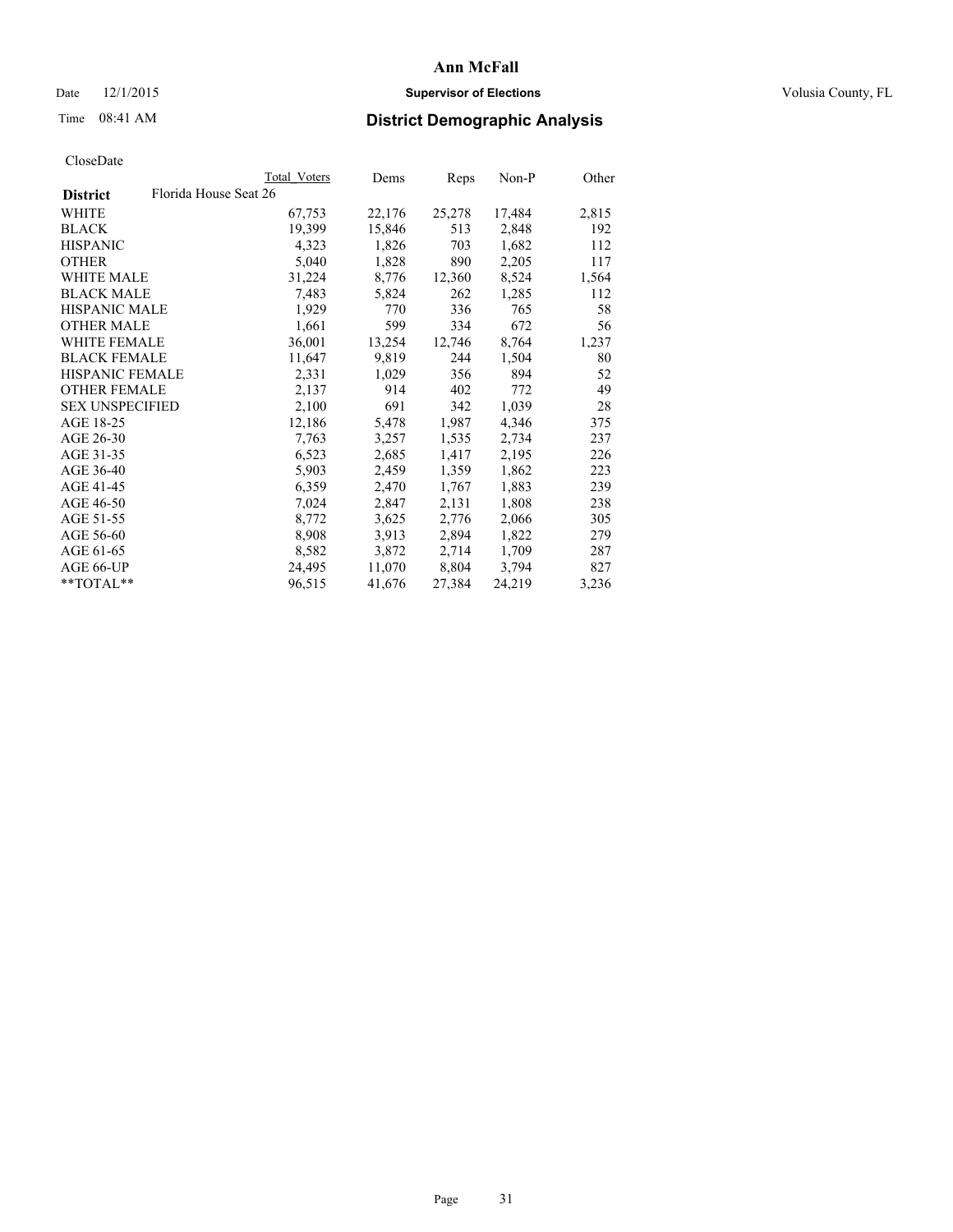## Date 12/1/2015 **Supervisor of Elections Supervisor of Elections** Volusia County, FL

# Time 08:41 AM **District Demographic Analysis**

|                                          | Total Voters | Dems   | Reps   | Non-P  | Other |
|------------------------------------------|--------------|--------|--------|--------|-------|
| Florida House Seat 27<br><b>District</b> |              |        |        |        |       |
| WHITE                                    | 74,194       | 22,215 | 29,150 | 19,758 | 3,071 |
| <b>BLACK</b>                             | 6,723        | 5,074  | 293    | 1,237  | 119   |
| <b>HISPANIC</b>                          | 16,908       | 7,904  | 2,558  | 6,136  | 310   |
| <b>OTHER</b>                             | 5,120        | 1,622  | 1,041  | 2,334  | 123   |
| WHITE MALE                               | 34,242       | 8,962  | 14,136 | 9,477  | 1,667 |
| <b>BLACK MALE</b>                        | 2,965        | 2,088  | 164    | 636    | 77    |
| <b>HISPANIC MALE</b>                     | 7,815        | 3,492  | 1,271  | 2,876  | 176   |
| <b>OTHER MALE</b>                        | 1,778        | 587    | 402    | 731    | 58    |
| <b>WHITE FEMALE</b>                      | 39,252       | 13,068 | 14,770 | 10,031 | 1,383 |
| <b>BLACK FEMALE</b>                      | 3,676        | 2,926  | 126    | 582    | 42    |
| <b>HISPANIC FEMALE</b>                   | 8,870        | 4,313  | 1,267  | 3,159  | 131   |
| <b>OTHER FEMALE</b>                      | 2,148        | 814    | 448    | 832    | 54    |
| <b>SEX UNSPECIFIED</b>                   | 2,198        | 565    | 458    | 1,140  | 35    |
| AGE 18-25                                | 10,206       | 3,051  | 2,172  | 4,602  | 381   |
| AGE 26-30                                | 7,109        | 2,225  | 1,654  | 2,974  | 256   |
| AGE 31-35                                | 6,788        | 2,201  | 1,664  | 2,660  | 263   |
| AGE 36-40                                | 7,087        | 2,360  | 1,793  | 2,626  | 308   |
| AGE 41-45                                | 7,691        | 2,555  | 2,398  | 2,444  | 294   |
| AGE 46-50                                | 8,307        | 2,808  | 2,859  | 2,362  | 278   |
| AGE 51-55                                | 10,121       | 3,488  | 3,668  | 2,638  | 327   |
| AGE 56-60                                | 9,950        | 3,676  | 3,638  | 2,308  | 328   |
| AGE 61-65                                | 9,226        | 3,691  | 3,176  | 2,048  | 311   |
| AGE 66-UP                                | 26,460       | 10,760 | 10,020 | 4,803  | 877   |
| $*$ $TOTAI.**$                           | 102,945      | 36,815 | 33,042 | 29,465 | 3,623 |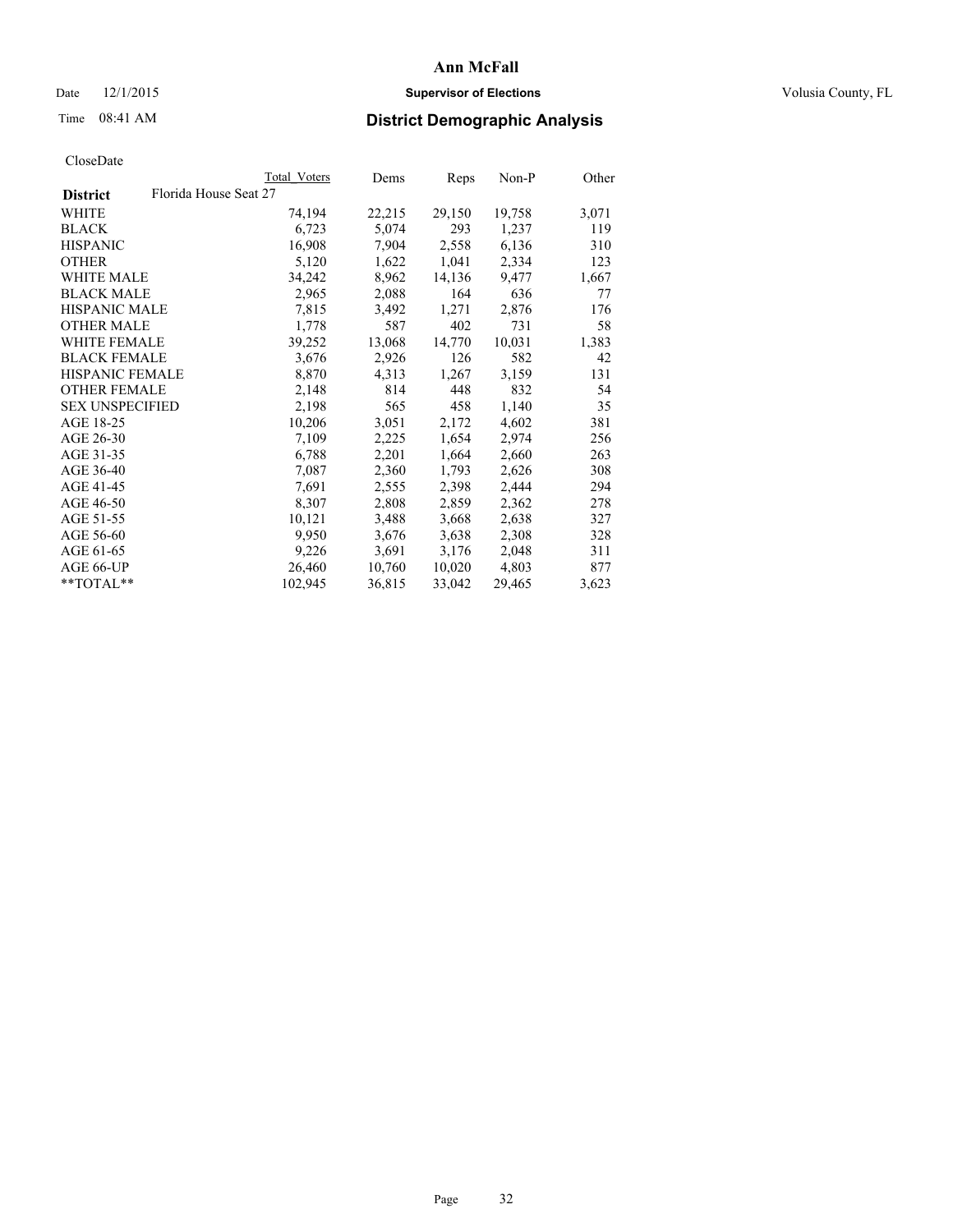## Date 12/1/2015 **Supervisor of Elections Supervisor of Elections** Volusia County, FL

# Time 08:41 AM **District Demographic Analysis**

| Total Voters | Dems                    | <b>Reps</b> | Non-P  | Other |
|--------------|-------------------------|-------------|--------|-------|
|              |                         |             |        |       |
| 54,782       | 16,110                  | 23,276      | 13,084 | 2,312 |
| 4,847        | 3,877                   | 163         | 735    | 72    |
| 5,018        | 2,063                   | 918         | 1,928  | 109   |
| 3,273        | 985                     | 795         | 1,409  | 84    |
| 25,097       | 6,321                   | 11,192      | 6,325  | 1,259 |
| 1,923        | 1,471                   | 68          | 337    | 47    |
| 2,177        | 858                     | 438         | 833    | 48    |
| 1,109        | 350                     | 291         | 431    | 37    |
| 29,213       | 9,678                   | 11,898      | 6,597  | 1,040 |
| 2,861        | 2,363                   | 91          | 382    | 25    |
| 2,756        | 1,164                   | 467         | 1,065  | 60    |
| 1,338        | 469                     | 342         | 494    | 33    |
| 1,445        | 361                     | 364         | 692    | 28    |
| 6,664        | 1,875                   | 1,657       | 2,842  | 290   |
| 4,248        | 1,259                   | 1,163       | 1,679  | 147   |
| 4,153        | 1,297                   | 1,223       | 1,474  | 159   |
| 4,186        | 1,301                   | 1,327       | 1,377  | 181   |
| 4,654        | 1,419                   | 1,616       | 1,415  | 204   |
| 5,078        | 1,615                   | 2,005       | 1,289  | 169   |
| 6,308        | 2,019                   | 2,604       | 1,444  | 241   |
| 6,408        | 2,233                   | 2,634       | 1,315  | 226   |
| 6,427        | 2,462                   | 2,489       | 1,245  | 231   |
| 19,794       | 7,555                   | 8,434       | 3,076  | 729   |
| 67,920       | 23,035                  | 25,152      | 17,156 | 2,577 |
|              | School Board District 1 |             |        |       |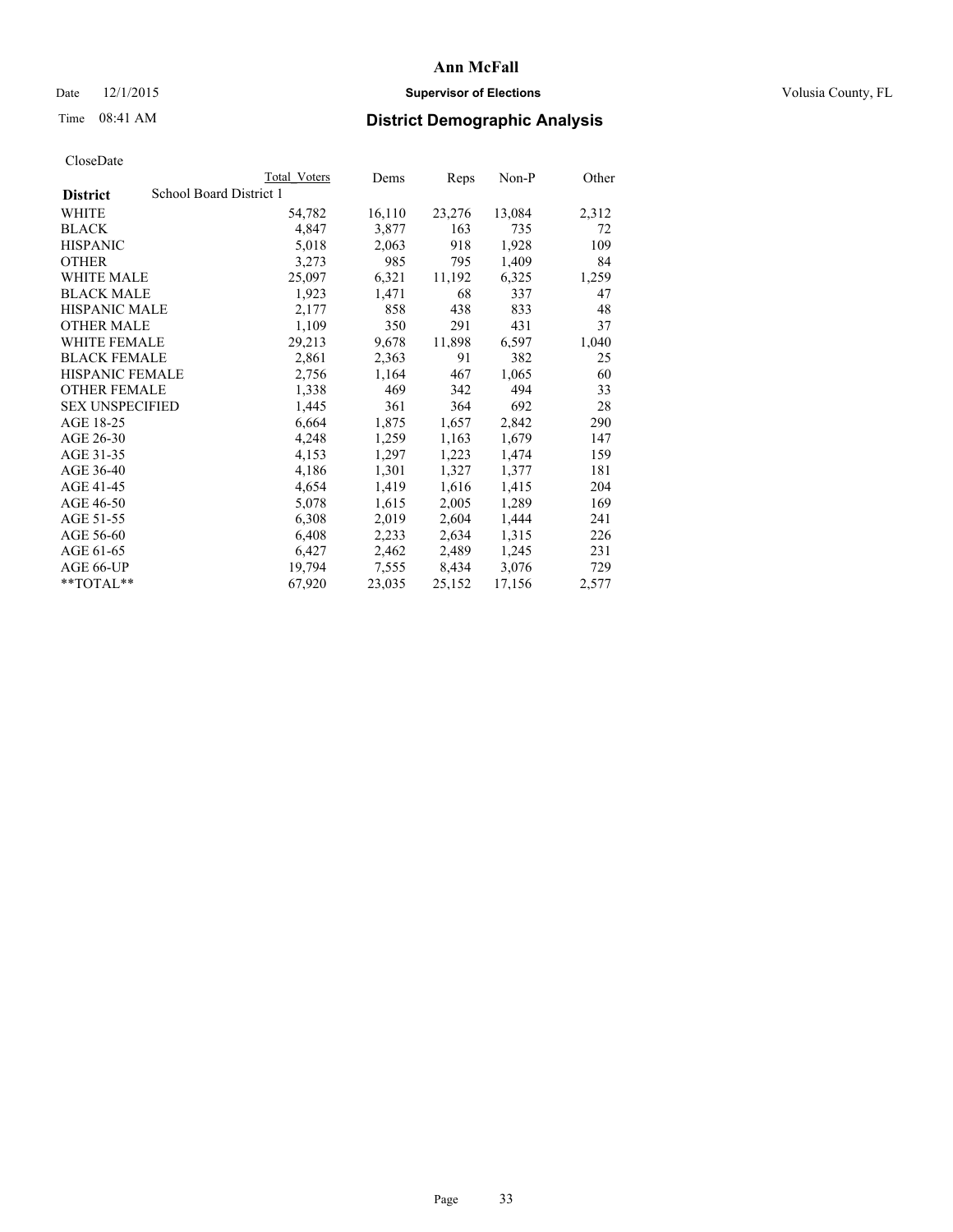## Date 12/1/2015 **Supervisor of Elections Supervisor of Elections** Volusia County, FL

# Time 08:41 AM **District Demographic Analysis**

|                                            | Total Voters | Dems   | Reps   | $Non-P$ | Other |
|--------------------------------------------|--------------|--------|--------|---------|-------|
| School Board District 2<br><b>District</b> |              |        |        |         |       |
| WHITE                                      | 47,634       | 15,660 | 17,477 | 12,591  | 1,906 |
| <b>BLACK</b>                               | 12,491       | 10,188 | 325    | 1,853   | 125   |
| <b>HISPANIC</b>                            | 2,027        | 849    | 389    | 736     | 53    |
| <b>OTHER</b>                               | 3,429        | 1,285  | 578    | 1,483   | 83    |
| WHITE MALE                                 | 22,417       | 6,408  | 8,725  | 6,202   | 1,082 |
| <b>BLACK MALE</b>                          | 4,822        | 3,762  | 171    | 826     | 63    |
| <b>HISPANIC MALE</b>                       | 953          | 356    | 192    | 373     | 32    |
| <b>OTHER MALE</b>                          | 1,206        | 430    | 230    | 509     | 37    |
| WHITE FEMALE                               | 24,808       | 9,120  | 8,634  | 6,247   | 807   |
| <b>BLACK FEMALE</b>                        | 7.485        | 6,284  | 150    | 989     | 62    |
| <b>HISPANIC FEMALE</b>                     | 1,043        | 482    | 193    | 347     | 21    |
| <b>OTHER FEMALE</b>                        | 1,516        | 658    | 261    | 561     | 36    |
| <b>SEX UNSPECIFIED</b>                     | 1,331        | 482    | 213    | 609     | 27    |
| AGE 18-25                                  | 8,026        | 3,951  | 1,200  | 2,653   | 222   |
| AGE 26-30                                  | 5,171        | 2,248  | 981    | 1,783   | 159   |
| AGE 31-35                                  | 3,975        | 1,652  | 795    | 1,377   | 151   |
| AGE 36-40                                  | 3,330        | 1,434  | 704    | 1,066   | 126   |
| AGE 41-45                                  | 3,676        | 1,465  | 946    | 1,127   | 138   |
| AGE 46-50                                  | 4,335        | 1,736  | 1,268  | 1,190   | 141   |
| AGE 51-55                                  | 5,734        | 2,368  | 1,789  | 1,401   | 176   |
| AGE 56-60                                  | 6,185        | 2,622  | 2,046  | 1,331   | 186   |
| AGE 61-65                                  | 6,144        | 2,583  | 1,988  | 1,375   | 198   |
| AGE 66-UP                                  | 19,005       | 7,923  | 7,052  | 3,360   | 670   |
| **TOTAL**                                  | 65,581       | 27,982 | 18,769 | 16,663  | 2,167 |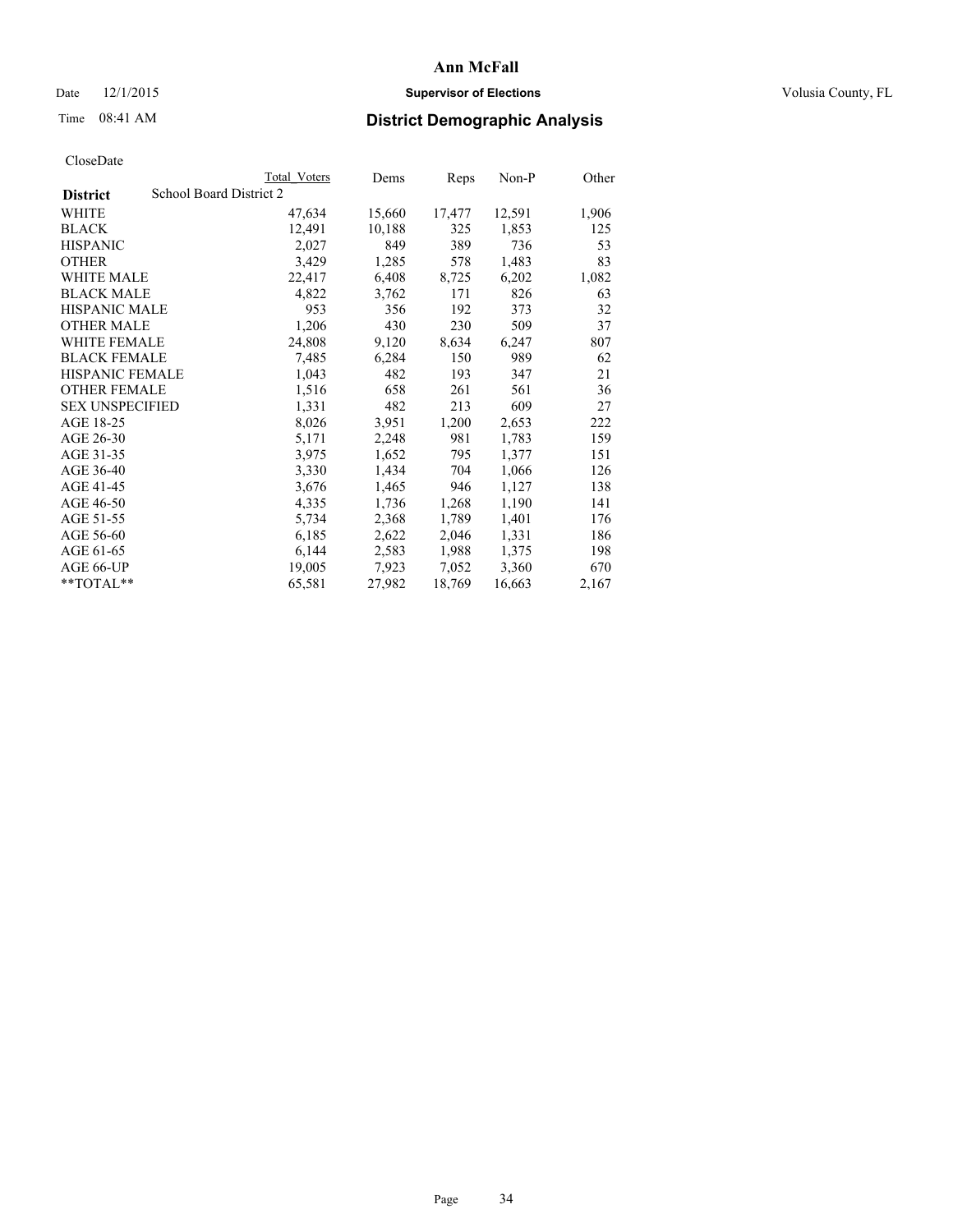## Date 12/1/2015 **Supervisor of Elections Supervisor of Elections** Volusia County, FL

# Time 08:41 AM **District Demographic Analysis**

|                                            | <b>Total Voters</b> | Dems   | <b>Reps</b> | Non-P  | Other |
|--------------------------------------------|---------------------|--------|-------------|--------|-------|
| School Board District 3<br><b>District</b> |                     |        |             |        |       |
| WHITE                                      | 67,148              | 20,684 | 26,572      | 17,503 | 2,389 |
| <b>BLACK</b>                               | 2,002               | 1,561  | 74          | 336    | 31    |
| <b>HISPANIC</b>                            | 1,342               | 477    | 336         | 487    | 42    |
| <b>OTHER</b>                               | 2,692               | 752    | 641         | 1,222  | 77    |
| WHITE MALE                                 | 31,106              | 8,340  | 13,007      | 8,457  | 1,302 |
| <b>BLACK MALE</b>                          | 887                 | 641    | 40          | 184    | 22    |
| <b>HISPANIC MALE</b>                       | 597                 | 198    | 155         | 220    | 24    |
| <b>OTHER MALE</b>                          | 960                 | 275    | 262         | 389    | 34    |
| <b>WHITE FEMALE</b>                        | 35,472              | 12,171 | 13,370      | 8,859  | 1,072 |
| <b>BLACK FEMALE</b>                        | 1,095               | 905    | 34          | 147    | 9     |
| HISPANIC FEMALE                            | 724                 | 271    | 174         | 261    | 18    |
| <b>OTHER FEMALE</b>                        | 1,134               | 380    | 294         | 424    | 36    |
| <b>SEX UNSPECIFIED</b>                     | 1,208               | 293    | 287         | 606    | 22    |
| AGE 18-25                                  | 5,340               | 1,364  | 1,419       | 2,334  | 223   |
| AGE 26-30                                  | 3,926               | 1,138  | 1,047       | 1,616  | 125   |
| AGE 31-35                                  | 3,784               | 1,090  | 1,102       | 1,443  | 149   |
| AGE 36-40                                  | 3,843               | 1,072  | 1,190       | 1,411  | 170   |
| AGE 41-45                                  | 4,526               | 1,319  | 1,638       | 1,423  | 146   |
| AGE 46-50                                  | 5,014               | 1,400  | 1,978       | 1,498  | 138   |
| AGE 51-55                                  | 6,581               | 1,987  | 2,743       | 1,648  | 203   |
| AGE 56-60                                  | 7,320               | 2,452  | 2,923       | 1,721  | 224   |
| AGE 61-65                                  | 7,808               | 2,882  | 2,963       | 1,695  | 268   |
| AGE 66-UP                                  | 25,042              | 8,770  | 10,620      | 4,759  | 893   |
| $*$ TOTAL $*$                              | 73,184              | 23,474 | 27,623      | 19,548 | 2,539 |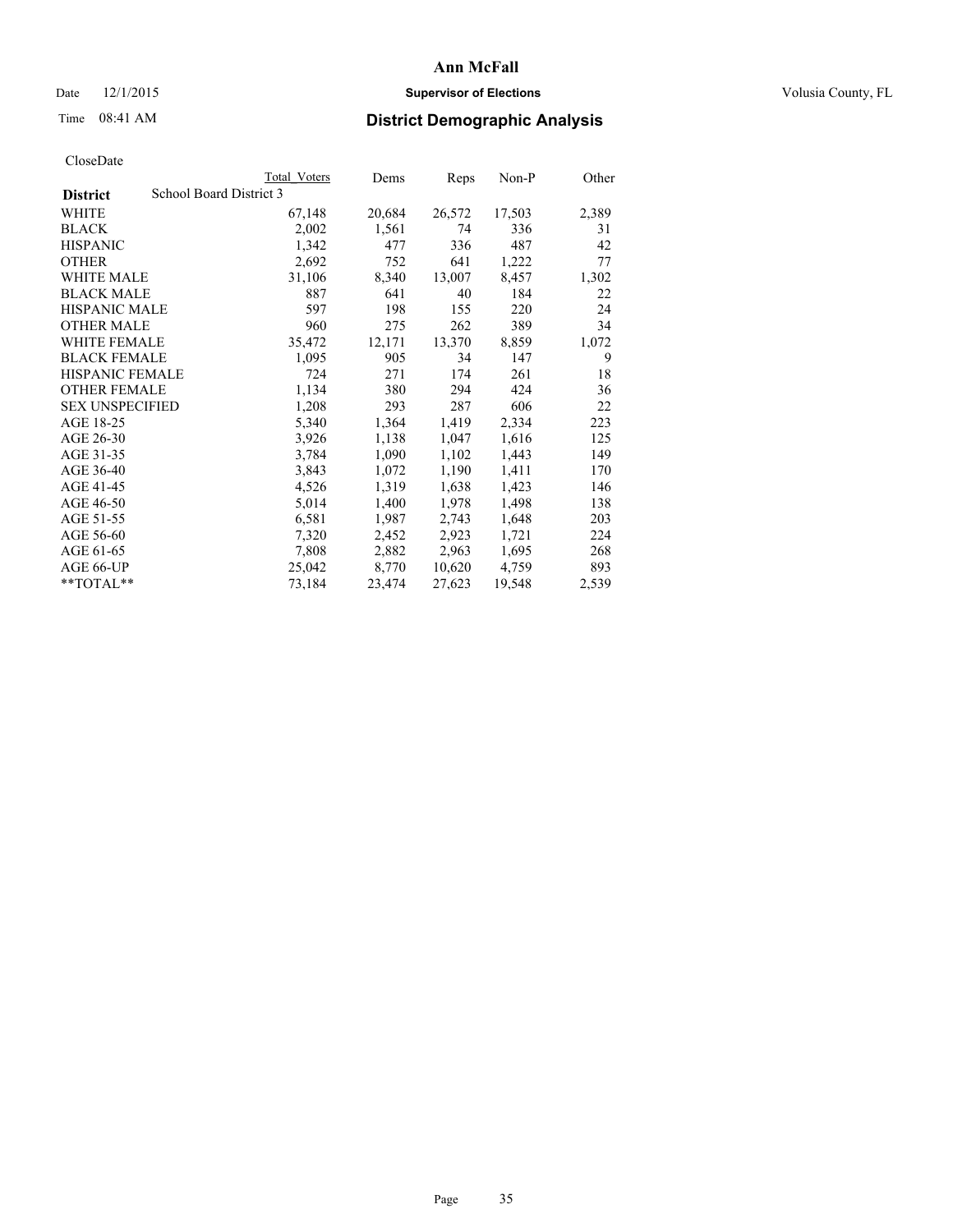## Date 12/1/2015 **Supervisor of Elections Supervisor of Elections** Volusia County, FL

# Time 08:41 AM **District Demographic Analysis**

|                                            | <b>Total Voters</b> | Dems   | Reps   | Non-P  | Other |  |
|--------------------------------------------|---------------------|--------|--------|--------|-------|--|
| School Board District 4<br><b>District</b> |                     |        |        |        |       |  |
| WHITE                                      | 56,937              | 17,978 | 22,596 | 14,221 | 2,142 |  |
| <b>BLACK</b>                               | 4,994               | 3,971  | 164    | 791    | 68    |  |
| <b>HISPANIC</b>                            | 1,854               | 768    | 382    | 672    | 32    |  |
| <b>OTHER</b>                               | 3,264               | 1,017  | 778    | 1,384  | 85    |  |
| WHITE MALE                                 | 26,169              | 7,190  | 10,874 | 6,968  | 1,137 |  |
| <b>BLACK MALE</b>                          | 1,994               | 1,464  | 90     | 401    | 39    |  |
| <b>HISPANIC MALE</b>                       | 817                 | 308    | 179    | 308    | 22    |  |
| <b>OTHER MALE</b>                          | 1,175               | 352    | 301    | 474    | 48    |  |
| <b>WHITE FEMALE</b>                        | 30,296              | 10,683 | 11,554 | 7,072  | 987   |  |
| <b>BLACK FEMALE</b>                        | 2,947               | 2,466  | 73     | 379    | 29    |  |
| <b>HISPANIC FEMALE</b>                     | 1,016               | 452    | 197    | 357    | 10    |  |
| <b>OTHER FEMALE</b>                        | 1,397               | 512    | 365    | 486    | 34    |  |
| <b>SEX UNSPECIFIED</b>                     | 1,237               | 307    | 286    | 623    | 21    |  |
| AGE 18-25                                  | 5,690               | 1,766  | 1,493  | 2,231  | 200   |  |
| AGE 26-30                                  | 4,016               | 1,382  | 1,064  | 1,448  | 122   |  |
| AGE 31-35                                  | 3,586               | 1,246  | 938    | 1,282  | 120   |  |
| AGE 36-40                                  | 3,486               | 1,178  | 999    | 1,164  | 145   |  |
| AGE 41-45                                  | 4,013               | 1,257  | 1,342  | 1,248  | 166   |  |
| AGE 46-50                                  | 4,861               | 1,542  | 1,843  | 1,304  | 172   |  |
| AGE 51-55                                  | 6,283               | 2,102  | 2,418  | 1,563  | 200   |  |
| AGE 56-60                                  | 6,696               | 2,458  | 2,531  | 1,501  | 206   |  |
| AGE 61-65                                  | 6,845               | 2,599  | 2,479  | 1,519  | 248   |  |
| AGE 66-UP                                  | 21,573              | 8,204  | 8,813  | 3,808  | 748   |  |
| **TOTAL**                                  | 67,049              | 23,734 | 23,920 | 17,068 | 2,327 |  |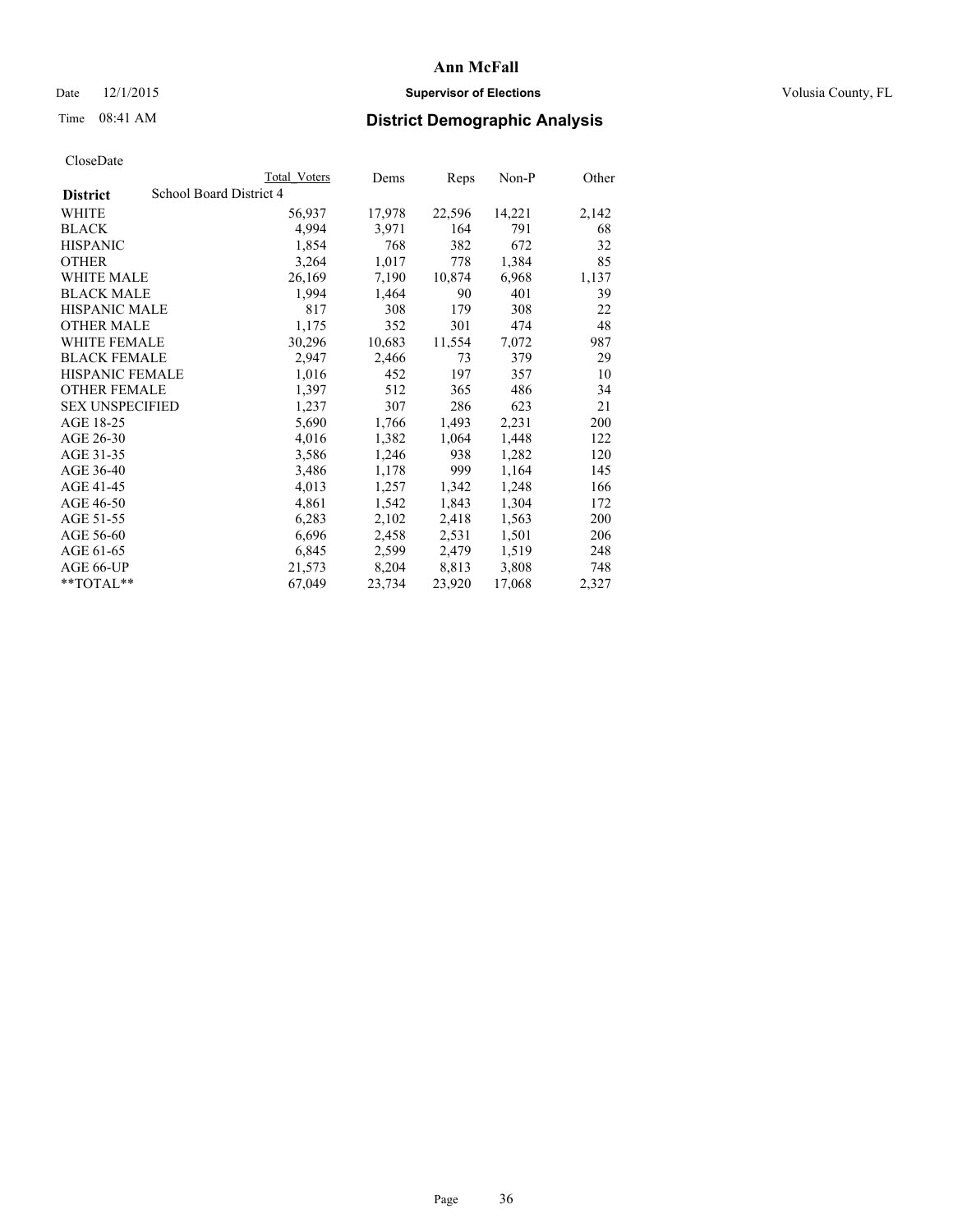## Date 12/1/2015 **Supervisor of Elections Supervisor of Elections** Volusia County, FL

# Time 08:41 AM **District Demographic Analysis**

|                        | Total Voters            | Dems   | Reps   | Non-P  | Other |
|------------------------|-------------------------|--------|--------|--------|-------|
| <b>District</b>        | School Board District 5 |        |        |        |       |
| WHITE                  | 38,660                  | 11,463 | 14,961 | 10,516 | 1,720 |
| <b>BLACK</b>           | 5,442                   | 4,082  | 248    | 1,014  | 98    |
| <b>HISPANIC</b>        | 14,634                  | 6,957  | 2,078  | 5,325  | 274   |
| <b>OTHER</b>           | 3,467                   | 1,140  | 652    | 1,596  | 79    |
| WHITE MALE             | 17,943                  | 4,651  | 7,279  | 5,086  | 927   |
| <b>BLACK MALE</b>      | 2,415                   | 1,693  | 148    | 512    | 62    |
| <b>HISPANIC MALE</b>   | 6,845                   | 3,121  | 1,034  | 2,529  | 161   |
| <b>OTHER MALE</b>      | 1,207                   | 418    | 249    | 502    | 38    |
| <b>WHITE FEMALE</b>    | 20,324                  | 6,707  | 7,550  | 5,286  | 781   |
| <b>BLACK FEMALE</b>    | 2,960                   | 2,342  | 97     | 485    | 36    |
| HISPANIC FEMALE        | 7,603                   | 3,758  | 1,028  | 2,708  | 109   |
| <b>OTHER FEMALE</b>    | 1,445                   | 574    | 273    | 565    | 33    |
| <b>SEX UNSPECIFIED</b> | 1,461                   | 378    | 281    | 778    | 24    |
| AGE 18-25              | 6,941                   | 2,203  | 1,364  | 3,137  | 237   |
| AGE 26-30              | 4,998                   | 1,647  | 1,092  | 2,063  | 196   |
| AGE 31-35              | 4,674                   | 1,607  | 1,032  | 1,843  | 192   |
| AGE 36-40              | 4,836                   | 1,740  | 1,085  | 1,796  | 215   |
| AGE 41-45              | 5,101                   | 1,794  | 1,496  | 1,630  | 181   |
| AGE 46-50              | 5,483                   | 1,953  | 1,759  | 1,573  | 198   |
| AGE 51-55              | 6,399                   | 2,328  | 2,203  | 1,671  | 197   |
| AGE 56-60              | 5,973                   | 2,373  | 2,040  | 1,356  | 204   |
| AGE 61-65              | 5,064                   | 2,169  | 1,618  | 1,117  | 160   |
| AGE 66-UP              | 12,734                  | 5,828  | 4,250  | 2,265  | 391   |
| $*$ TOTAL $*$          | 62,203                  | 23,642 | 17,939 | 18,451 | 2,171 |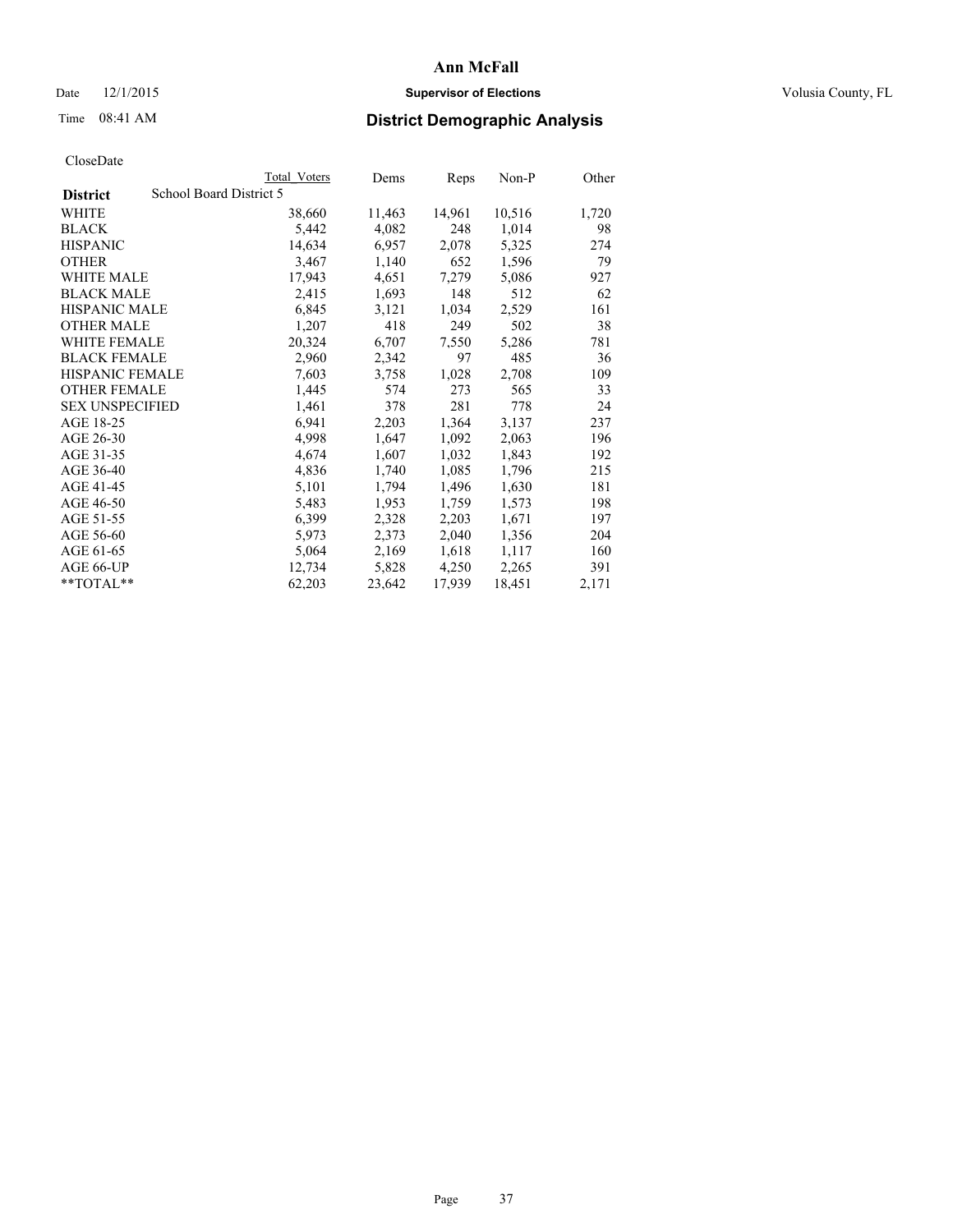## Date 12/1/2015 **Supervisor of Elections Supervisor of Elections** Volusia County, FL

# Time 08:41 AM **District Demographic Analysis**

|                        |                       | Total Voters | Dems   | Reps   | Non-P  | Other |
|------------------------|-----------------------|--------------|--------|--------|--------|-------|
| <b>District</b>        | Florida Senate Seat 6 |              |        |        |        |       |
| WHITE                  |                       | 58,642       | 18,809 | 22,840 | 14,805 | 2,188 |
| <b>BLACK</b>           |                       | 11,438       | 9.334  | 301    | 1,690  | 113   |
| <b>HISPANIC</b>        |                       | 1,949        | 822    | 402    | 682    | 43    |
| <b>OTHER</b>           |                       | 3,961        | 1,395  | 806    | 1,670  | 90    |
| WHITE MALE             |                       | 27,090       | 7,574  | 11,061 | 7,281  | 1,174 |
| <b>BLACK MALE</b>      |                       | 4,476        | 3,459  | 154    | 805    | 58    |
| <b>HISPANIC MALE</b>   |                       | 884          | 332    | 187    | 334    | 31    |
| OTHER MALE             |                       | 1,364        | 470    | 315    | 533    | 46    |
| <b>WHITE FEMALE</b>    |                       | 31,062       | 11,118 | 11,609 | 7.339  | 996   |
| <b>BLACK FEMALE</b>    |                       | 6,791        | 5,741  | 146    | 849    | 55    |
| <b>HISPANIC FEMALE</b> |                       | 1,048        | 484    | 209    | 343    | 12    |
| <b>OTHER FEMALE</b>    |                       | 1,732        | 706    | 385    | 601    | 40    |
| <b>SEX UNSPECIFIED</b> |                       | 1,542        | 476    | 282    | 762    | 22    |
| AGE 18-25              |                       | 8,508        | 3,820  | 1,570  | 2,889  | 229   |
| AGE 26-30              |                       | 5,033        | 2,107  | 1,088  | 1,700  | 138   |
| AGE 31-35              |                       | 4,225        | 1,666  | 983    | 1,438  | 138   |
| AGE 36-40              |                       | 3,963        | 1,518  | 1,021  | 1,272  | 152   |
| AGE 41-45              |                       | 4,515        | 1,611  | 1,356  | 1,379  | 169   |
| AGE 46-50              |                       | 5,415        | 1,933  | 1,882  | 1,420  | 180   |
| AGE 51-55              |                       | 6,908        | 2,585  | 2,427  | 1,679  | 217   |
| AGE 56-60              |                       | 7,307        | 2,943  | 2,565  | 1,580  | 219   |
| AGE 61-65              |                       | 7,373        | 2,988  | 2,512  | 1,626  | 247   |
| AGE 66-UP              |                       | 22,743       | 9,189  | 8,945  | 3,864  | 745   |
| $*$ $TOTAL**$          |                       | 75,990       | 30,360 | 24,349 | 18,847 | 2,434 |
|                        |                       |              |        |        |        |       |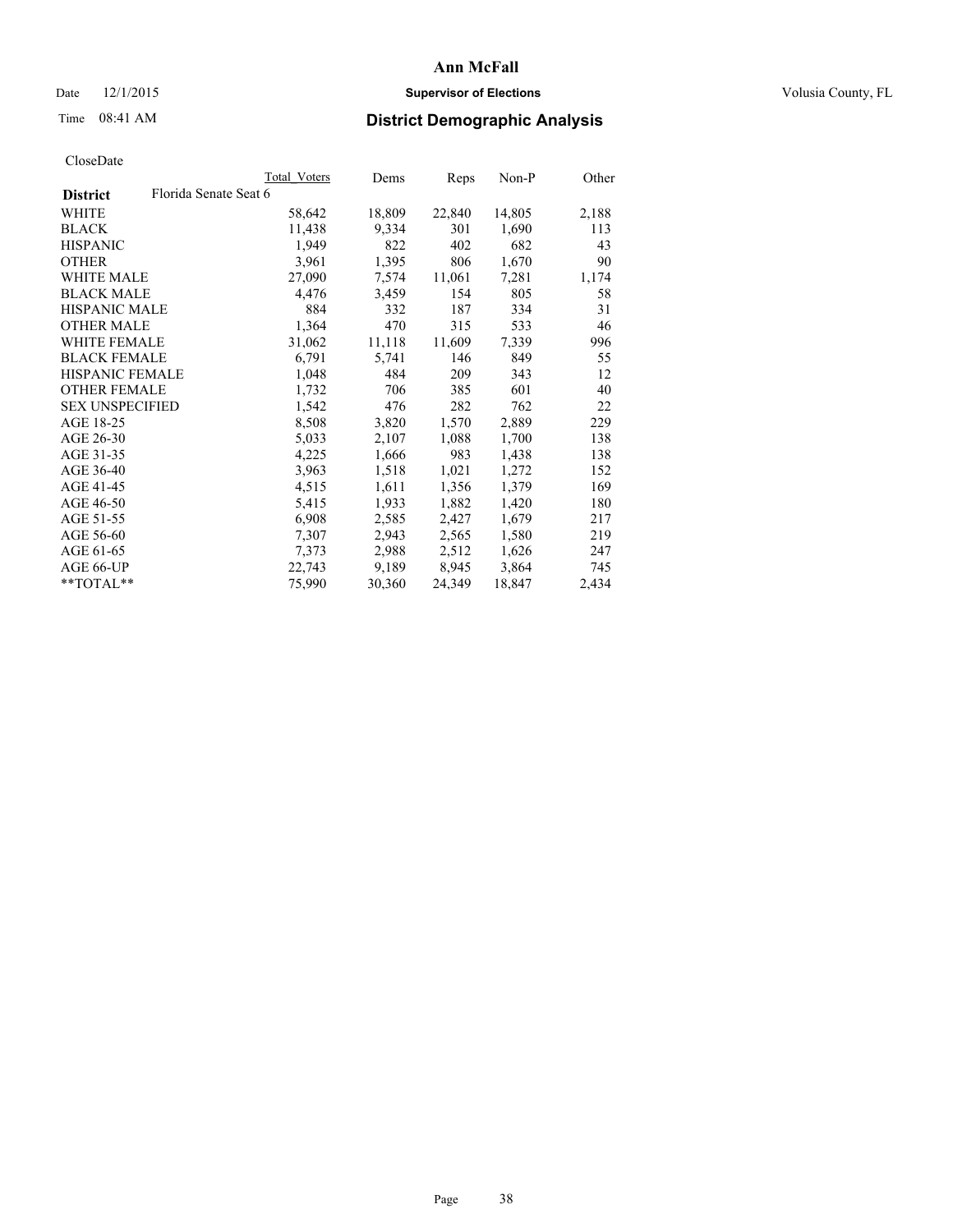## Date 12/1/2015 **Supervisor of Elections Supervisor of Elections** Volusia County, FL

|                        |                       | <b>Total Voters</b> | Dems   | Reps   | $Non-P$ | Other |
|------------------------|-----------------------|---------------------|--------|--------|---------|-------|
| <b>District</b>        | Florida Senate Seat 8 |                     |        |        |         |       |
| WHITE                  |                       | 183,371             | 56,896 | 71,853 | 47,298  | 7,324 |
| <b>BLACK</b>           |                       | 16,456              | 12,908 | 586    | 2,713   | 249   |
| <b>HISPANIC</b>        |                       | 18,130              | 8,109  | 2,955  | 6,706   | 360   |
| <b>OTHER</b>           |                       | 10,428              | 3,237  | 2,222  | 4,682   | 287   |
| <b>WHITE MALE</b>      |                       | 84,739              | 22,850 | 34,995 | 22,877  | 4,017 |
| <b>BLACK MALE</b>      |                       | 6,729               | 4,974  | 323    | 1,278   | 154   |
| <b>HISPANIC MALE</b>   |                       | 8,312               | 3,561  | 1,433  | 3,114   | 204   |
| <b>OTHER MALE</b>      |                       | 3,685               | 1,159  | 858    | 1,535   | 133   |
| WHITE FEMALE           |                       | 97,065              | 33,595 | 36,327 | 23,883  | 3,260 |
| <b>BLACK FEMALE</b>    |                       | 9,537               | 7,801  | 252    | 1,389   | 95    |
| <b>HISPANIC FEMALE</b> |                       | 9,570               | 4,445  | 1,488  | 3,486   | 151   |
| <b>OTHER FEMALE</b>    |                       | 4,368               | 1,615  | 968    | 1,667   | 118   |
| <b>SEX UNSPECIFIED</b> |                       | 4,378               | 1,150  | 971    | 2,169   | 88    |
| AGE 18-25              |                       | 21,098              | 6,487  | 4,801  | 8,981   | 829   |
| AGE 26-30              |                       | 15,249              | 4,963  | 3,690  | 6,070   | 526   |
| AGE 31-35              |                       | 13,914              | 4,624  | 3,512  | 5,216   | 562   |
| AGE 36-40              |                       | 13,616              | 4,568  | 3,676  | 4,770   | 602   |
| AGE 41-45              |                       | 15,104              | 4,921  | 4,885  | 4,736   | 562   |
| AGE 46-50              |                       | 16,740              | 5,514  | 5,984  | 4,704   | 538   |
| AGE 51-55              |                       | 21,134              | 7,239  | 7,966  | 5,241   | 688   |
| AGE 56-60              |                       | 22,157              | 8,141  | 8,348  | 4,952   | 716   |
| AGE 61-65              |                       | 21,996              | 8,606  | 7,890  | 4,725   | 775   |
| AGE 66-UP              |                       | 67,377              | 26,087 | 26,864 | 12,004  | 2,422 |
| $*$ TOTAL $*$          |                       | 228,385             | 81,150 | 77,616 | 61,399  | 8,220 |
|                        |                       |                     |        |        |         |       |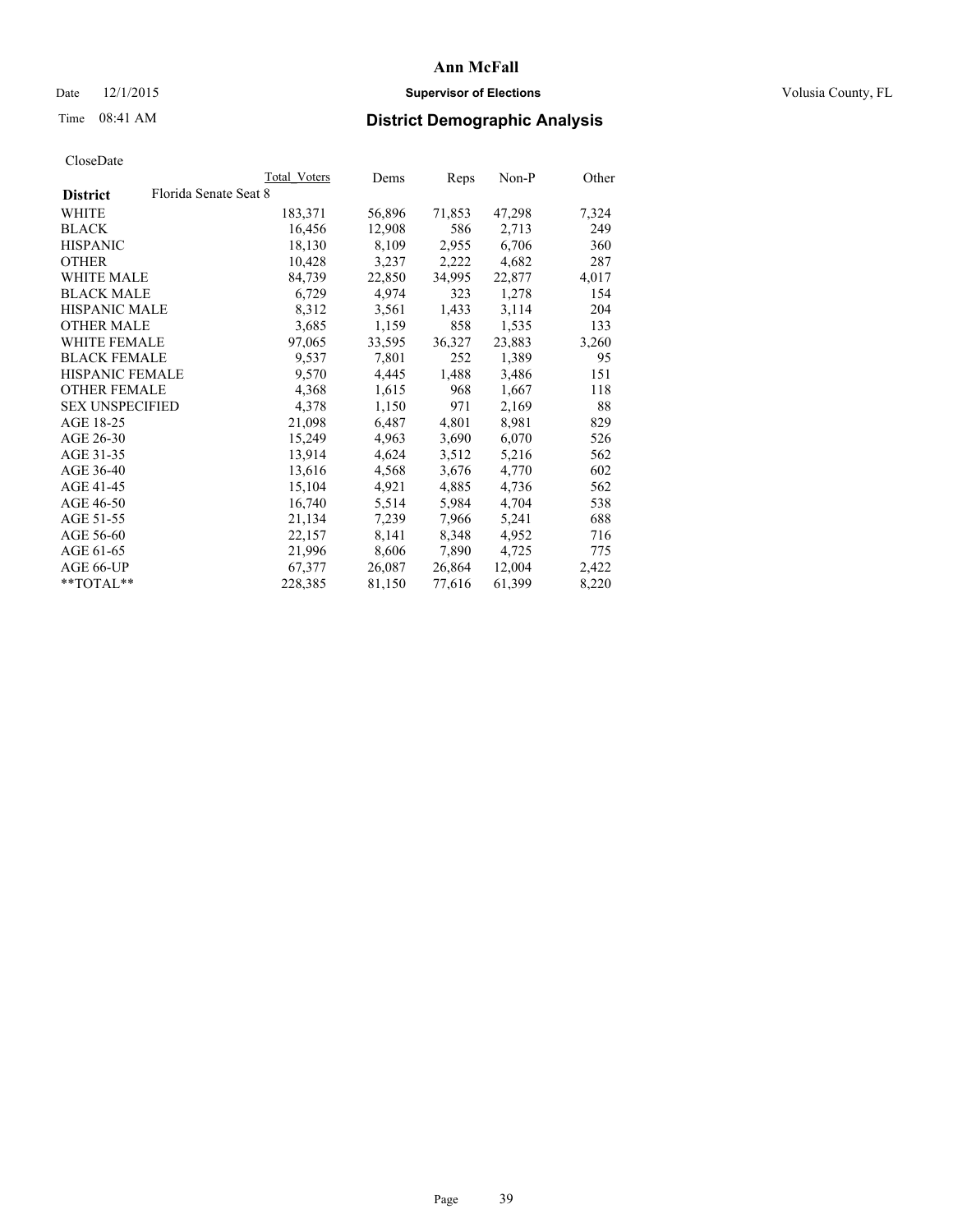## Date 12/1/2015 **Supervisor of Elections Supervisor of Elections** Volusia County, FL

# Time 08:41 AM **District Demographic Analysis**

|                                           | Total Voters | Dems   | Reps   | Non-P | Other |
|-------------------------------------------|--------------|--------|--------|-------|-------|
| Florida Senate Seat 10<br><b>District</b> |              |        |        |       |       |
| WHITE                                     | 23,148       | 6,190  | 10,189 | 5,812 | 957   |
| <b>BLACK</b>                              | 1,882        | 1,437  | 87     | 326   | 32    |
| <b>HISPANIC</b>                           | 4,796        | 2,183  | 746    | 1,760 | 107   |
| <b>OTHER</b>                              | 1,736        | 547    | 416    | 742   | 31    |
| WHITE MALE                                | 10,903       | 2,486  | 5,021  | 2,880 | 516   |
| <b>BLACK MALE</b>                         | 836          | 598    | 40     | 177   | 21    |
| HISPANIC MALE                             | 2,193        | 948    | 378    | 815   | 52    |
| <b>OTHER MALE</b>                         | 608          | 196    | 160    | 237   | 15    |
| <b>WHITE FEMALE</b>                       | 11,986       | 3,646  | 5,070  | 2,839 | 431   |
| <b>BLACK FEMALE</b>                       | 1,020        | 818    | 47     | 144   | 11    |
| HISPANIC FEMALE                           | 2,524        | 1,198  | 362    | 909   | 55    |
| <b>OTHER FEMALE</b>                       | 730          | 272    | 182    | 262   | 14    |
| <b>SEX UNSPECIFIED</b>                    | 762          | 195    | 178    | 377   | 12    |
| AGE 18-25                                 | 3,055        | 852    | 762    | 1,327 | 114   |
| AGE 26-30                                 | 2,077        | 604    | 569    | 819   | 85    |
| AGE 31-35                                 | 2,033        | 602    | 595    | 765   | 71    |
| AGE 36-40                                 | 2,102        | 639    | 608    | 772   | 83    |
| AGE 41-45                                 | 2,351        | 722    | 797    | 728   | 104   |
| AGE 46-50                                 | 2,616        | 799    | 987    | 730   | 100   |
| AGE 51-55                                 | 3,263        | 980    | 1,364  | 807   | 112   |
| AGE 56-60                                 | 3,118        | 1,054  | 1,261  | 692   | 111   |
| AGE 61-65                                 | 2,919        | 1,101  | 1,135  | 600   | 83    |
| AGE 66-UP                                 | 8,028        | 3,004  | 3,360  | 1,400 | 264   |
| $*$ $TOTAL**$                             | 31,562       | 10,357 | 11,438 | 8,640 | 1,127 |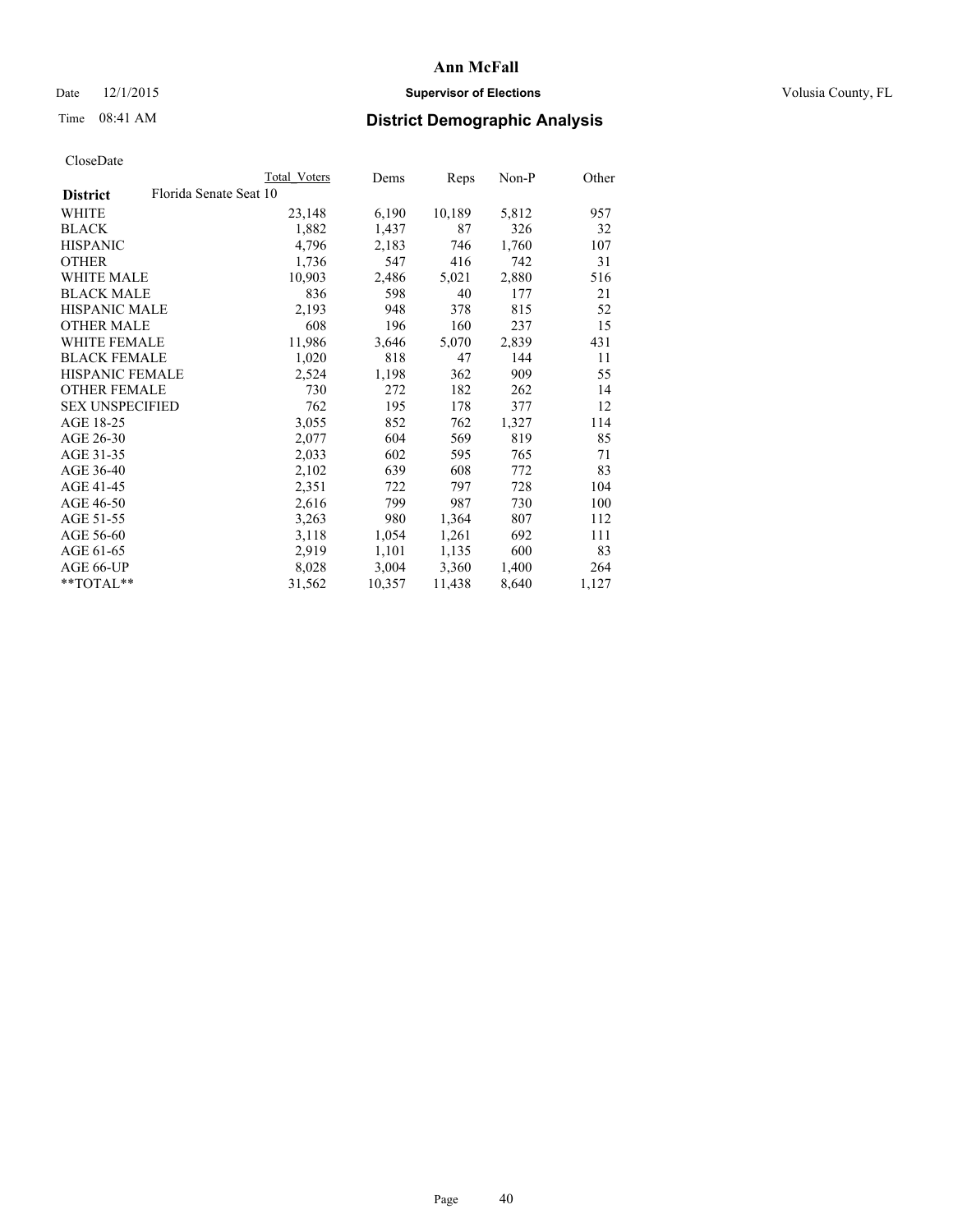## Date 12/1/2015 **Supervisor of Elections Supervisor of Elections** Volusia County, FL

# Time 08:41 AM **District Demographic Analysis**

|                                         | <b>Total Voters</b> | Dems  | <b>Reps</b> | Non-P | Other          |
|-----------------------------------------|---------------------|-------|-------------|-------|----------------|
| Daytona Beach Zone 1<br><b>District</b> |                     |       |             |       |                |
| WHITE                                   | 4,654               | 1,598 | 1,592       | 1,267 | 197            |
| <b>BLACK</b>                            | 1,208               | 964   | 26          | 195   | 23             |
| <b>HISPANIC</b>                         | 228                 | 98    | 45          | 77    | 8              |
| <b>OTHER</b>                            | 361                 | 129   | 67          | 153   | 12             |
| <b>WHITE MALE</b>                       | 2,234               | 671   | 805         | 641   | 117            |
| <b>BLACK MALE</b>                       | 491                 | 360   | 17          | 95    | 19             |
| <b>HISPANIC MALE</b>                    | 107                 | 39    | 24          | 39    | 5              |
| <b>OTHER MALE</b>                       | 142                 | 44    | 28          | 63    | 7              |
| WHITE FEMALE                            | 2,380               | 914   | 779         | 608   | 79             |
| <b>BLACK FEMALE</b>                     | 711                 | 600   | 9           | 98    | 4              |
| <b>HISPANIC FEMALE</b>                  | 118                 | 58    | 20          | 37    | 3              |
| <b>OTHER FEMALE</b>                     | 158                 | 73    | 29          | 52    | $\overline{4}$ |
| <b>SEX UNSPECIFIED</b>                  | 110                 | 30    | 19          | 59    | $\overline{2}$ |
| AGE 18-25                               | 730                 | 346   | 114         | 248   | 22             |
| AGE 26-30                               | 568                 | 232   | 107         | 214   | 15             |
| AGE 31-35                               | 374                 | 167   | 64          | 126   | 17             |
| AGE 36-40                               | 313                 | 140   | 61          | 99    | 13             |
| AGE 41-45                               | 403                 | 156   | 100         | 131   | 16             |
| AGE 46-50                               | 447                 | 169   | 125         | 132   | 21             |
| AGE 51-55                               | 570                 | 235   | 169         | 142   | 24             |
| AGE 56-60                               | 625                 | 266   | 178         | 153   | 28             |
| AGE 61-65                               | 609                 | 265   | 184         | 141   | 19             |
| AGE 66-UP                               | 1,812               | 813   | 628         | 306   | 65             |
| **TOTAL**                               | 6,451               | 2,789 | 1,730       | 1,692 | 240            |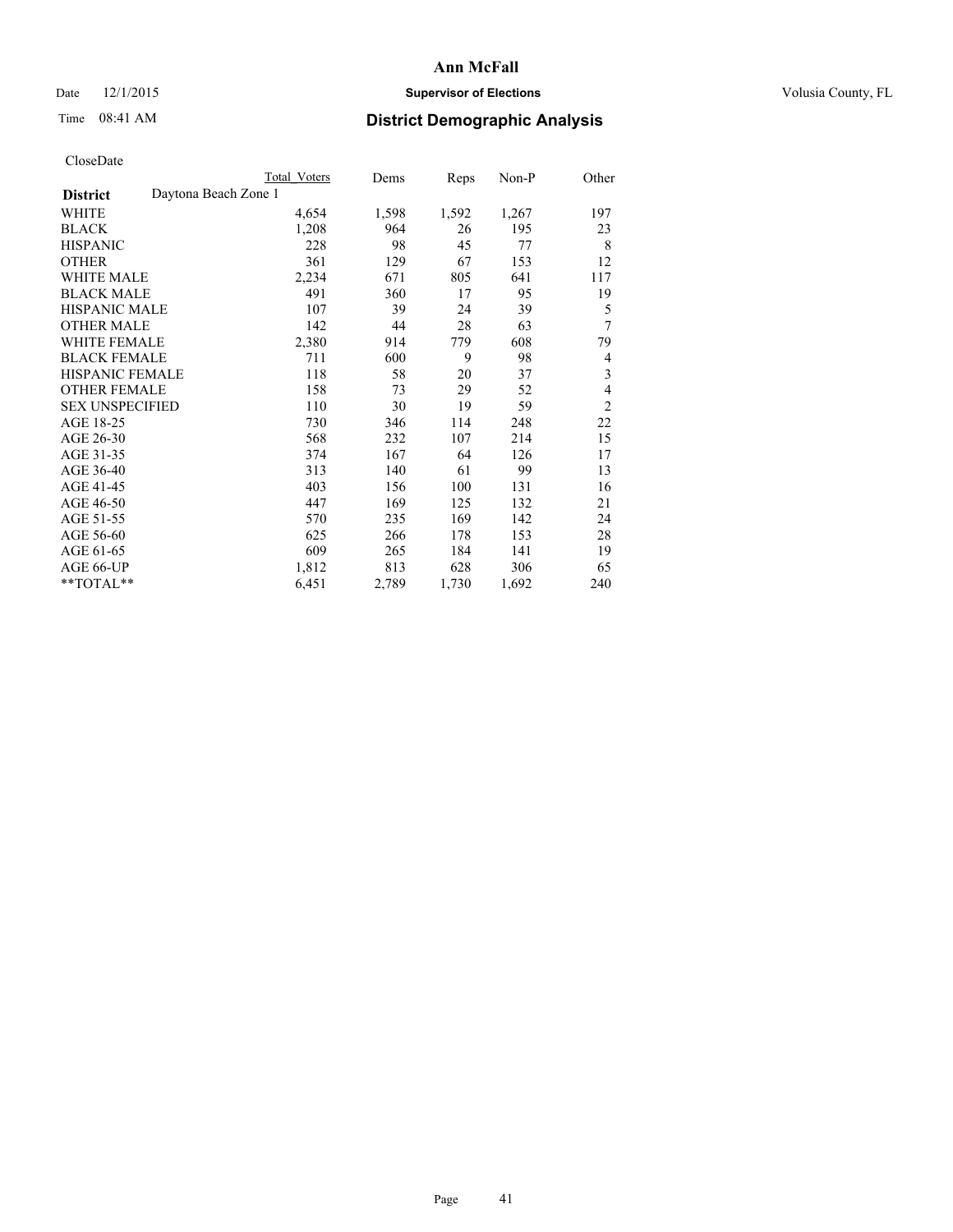## Date 12/1/2015 **Supervisor of Elections Supervisor of Elections** Volusia County, FL

|                        | <b>Total Voters</b>  | Dems  | Reps  | Non-P | Other          |
|------------------------|----------------------|-------|-------|-------|----------------|
| <b>District</b>        | Daytona Beach Zone 2 |       |       |       |                |
| WHITE                  | 4,218                | 1,532 | 1,442 | 1,085 | 159            |
| <b>BLACK</b>           | 1,445                | 1,159 | 44    | 227   | 15             |
| <b>HISPANIC</b>        | 178                  | 73    | 32    | 70    | 3              |
| <b>OTHER</b>           | 324                  | 122   | 55    | 140   | 7              |
| WHITE MALE             | 2,052                | 689   | 724   | 549   | 90             |
| <b>BLACK MALE</b>      | 572                  | 431   | 20    | 114   | 7              |
| <b>HISPANIC MALE</b>   | 91                   | 39    | 13    | 36    | 3              |
| <b>OTHER MALE</b>      | 113                  | 38    | 22    | 51    | $\overline{2}$ |
| WHITE FEMALE           | 2,125                | 826   | 706   | 525   | 68             |
| <b>BLACK FEMALE</b>    | 860                  | 718   | 24    | 110   | 8              |
| <b>HISPANIC FEMALE</b> | 86                   | 33    | 19    | 34    | $\mathbf{0}$   |
| <b>OTHER FEMALE</b>    | 155                  | 70    | 30    | 50    | 5              |
| <b>SEX UNSPECIFIED</b> | 111                  | 42    | 15    | 53    | 1              |
| AGE 18-25              | 620                  | 287   | 100   | 217   | 16             |
| AGE 26-30              | 432                  | 207   | 70    | 141   | 14             |
| AGE 31-35              | 380                  | 167   | 73    | 127   | 13             |
| AGE 36-40              | 323                  | 151   | 61    | 100   | 11             |
| AGE 41-45              | 370                  | 160   | 79    | 119   | 12             |
| AGE 46-50              | 480                  | 190   | 127   | 146   | 17             |
| AGE 51-55              | 617                  | 262   | 180   | 149   | 26             |
| AGE 56-60              | 652                  | 339   | 170   | 130   | 13             |
| AGE 61-65              | 631                  | 302   | 165   | 149   | 15             |
| AGE 66-UP              | 1,660                | 821   | 548   | 244   | 47             |
| **TOTAL**              | 6,165                | 2,886 | 1,573 | 1,522 | 184            |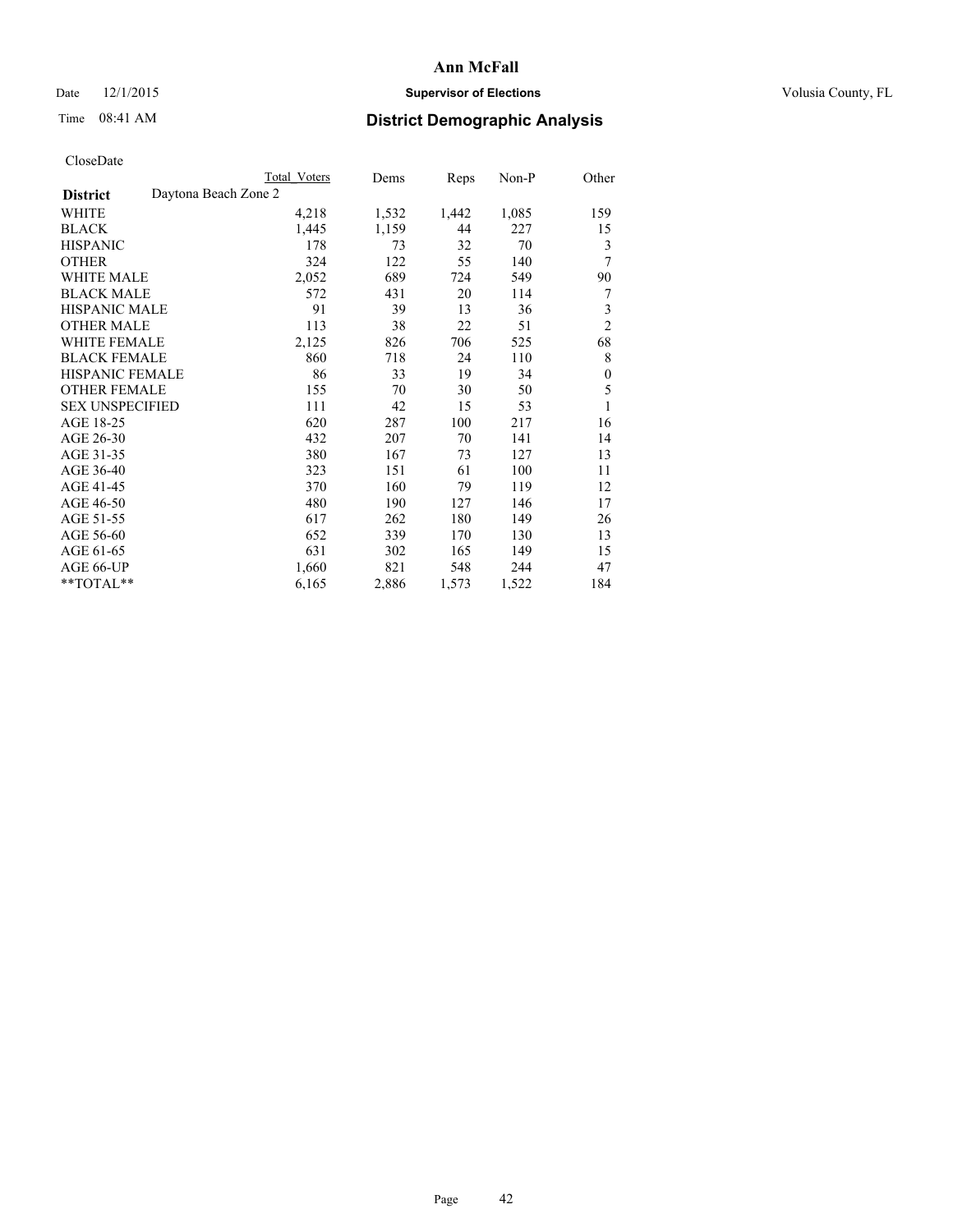## Date 12/1/2015 **Supervisor of Elections Supervisor of Elections** Volusia County, FL

# Time 08:41 AM **District Demographic Analysis**

|                                         | <b>Total Voters</b> | Dems  | Reps  | Non-P | Other                   |
|-----------------------------------------|---------------------|-------|-------|-------|-------------------------|
| Daytona Beach Zone 3<br><b>District</b> |                     |       |       |       |                         |
| WHITE                                   | 3,668               | 1,309 | 1,077 | 1,127 | 155                     |
| <b>BLACK</b>                            | 2,000               | 1,670 | 43    | 271   | 16                      |
| <b>HISPANIC</b>                         | 219                 | 109   | 26    | 78    | 6                       |
| <b>OTHER</b>                            | 490                 | 206   | 38    | 232   | 14                      |
| WHITE MALE                              | 1,864               | 567   | 584   | 613   | 100                     |
| <b>BLACK MALE</b>                       | 590                 | 476   | 21    | 88    | 5                       |
| HISPANIC MALE                           | 104                 | 52    | 14    | 34    | 4                       |
| <b>OTHER MALE</b>                       | 128                 | 58    | 17    | 50    | 3                       |
| WHITE FEMALE                            | 1,769               | 730   | 487   | 497   | 55                      |
| <b>BLACK FEMALE</b>                     | 1,357               | 1,155 | 22    | 169   | 11                      |
| <b>HISPANIC FEMALE</b>                  | 112                 | 56    | 12    | 42    | $\overline{2}$          |
| <b>OTHER FEMALE</b>                     | 222                 | 110   | 13    | 91    | $\,$ 8 $\,$             |
| <b>SEX UNSPECIFIED</b>                  | 231                 | 90    | 14    | 124   | $\overline{\mathbf{3}}$ |
| AGE 18-25                               | 1,688               | 1,149 | 81    | 436   | 22                      |
| AGE 26-30                               | 570                 | 313   | 67    | 170   | 20                      |
| AGE 31-35                               | 339                 | 147   | 53    | 124   | 15                      |
| AGE 36-40                               | 274                 | 123   | 39    | 104   | 8                       |
| AGE 41-45                               | 275                 | 105   | 56    | 106   | 8                       |
| AGE 46-50                               | 361                 | 149   | 85    | 111   | 16                      |
| AGE 51-55                               | 453                 | 190   | 117   | 140   | 6                       |
| AGE 56-60                               | 533                 | 239   | 143   | 132   | 19                      |
| AGE 61-65                               | 550                 | 249   | 155   | 126   | 20                      |
| AGE 66-UP                               | 1,334               | 630   | 388   | 259   | 57                      |
| **TOTAL**                               | 6,377               | 3,294 | 1,184 | 1,708 | 191                     |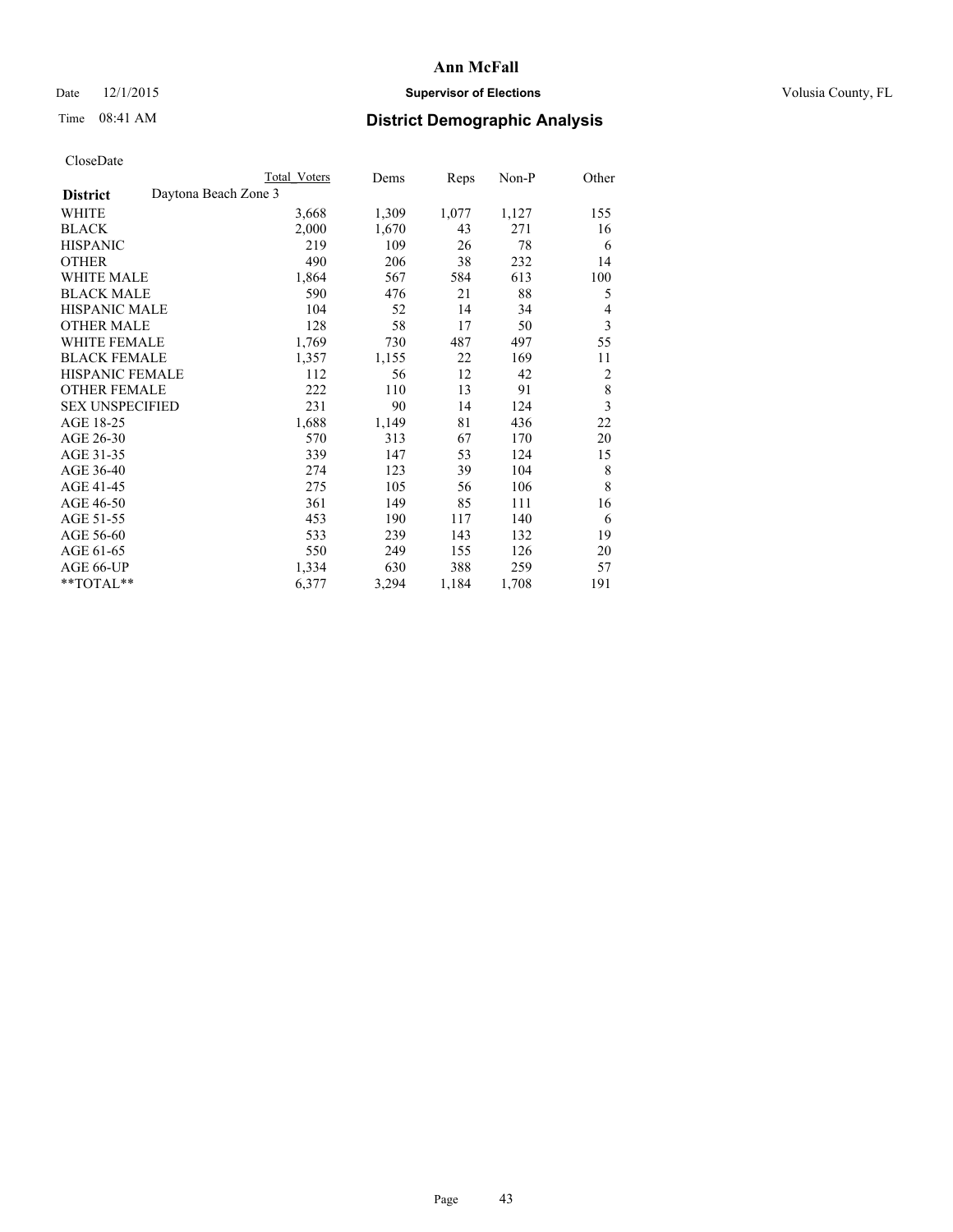## Date 12/1/2015 **Supervisor of Elections Supervisor of Elections** Volusia County, FL

| CloseDate |
|-----------|
|-----------|

|                                         | <b>Total Voters</b> | Dems  | Reps  | Non-P | Other |
|-----------------------------------------|---------------------|-------|-------|-------|-------|
| Daytona Beach Zone 4<br><b>District</b> |                     |       |       |       |       |
| WHITE                                   | 6,134               | 1,738 | 2,661 | 1,491 | 244   |
| <b>BLACK</b>                            | 977                 | 754   | 33    | 178   | 12    |
| <b>HISPANIC</b>                         | 303                 | 123   | 53    | 122   | 5     |
| <b>OTHER</b>                            | 434                 | 109   | 105   | 208   | 12    |
| WHITE MALE                              | 2,877               | 689   | 1,302 | 749   | 137   |
| <b>BLACK MALE</b>                       | 409                 | 296   | 25    | 84    | 4     |
| <b>HISPANIC MALE</b>                    | 125                 | 43    | 24    | 54    | 4     |
| <b>OTHER MALE</b>                       | 156                 | 29    | 45    | 77    | 5     |
| WHITE FEMALE                            | 3,223               | 1,042 | 1,349 | 729   | 103   |
| <b>BLACK FEMALE</b>                     | 559                 | 452   | 8     | 91    | 8     |
| <b>HISPANIC FEMALE</b>                  | 176                 | 79    | 29    | 67    | 1     |
| <b>OTHER FEMALE</b>                     | 221                 | 68    | 50    | 96    | 7     |
| <b>SEX UNSPECIFIED</b>                  | 101                 | 26    | 19    | 52    | 4     |
| AGE 18-25                               | 794                 | 302   | 185   | 284   | 23    |
| AGE 26-30                               | 669                 | 234   | 175   | 237   | 23    |
| AGE 31-35                               | 559                 | 202   | 146   | 195   | 16    |
| AGE 36-40                               | 440                 | 172   | 130   | 128   | 10    |
| AGE 41-45                               | 465                 | 153   | 168   | 130   | 14    |
| AGE 46-50                               | 436                 | 136   | 157   | 125   | 18    |
| AGE 51-55                               | 599                 | 212   | 221   | 151   | 15    |
| AGE 56-60                               | 636                 | 232   | 250   | 140   | 14    |
| AGE 61-65                               | 723                 | 252   | 270   | 166   | 35    |
| AGE 66-UP                               | 2,527               | 829   | 1,150 | 443   | 105   |
| **TOTAL**                               | 7,848               | 2,724 | 2,852 | 1,999 | 273   |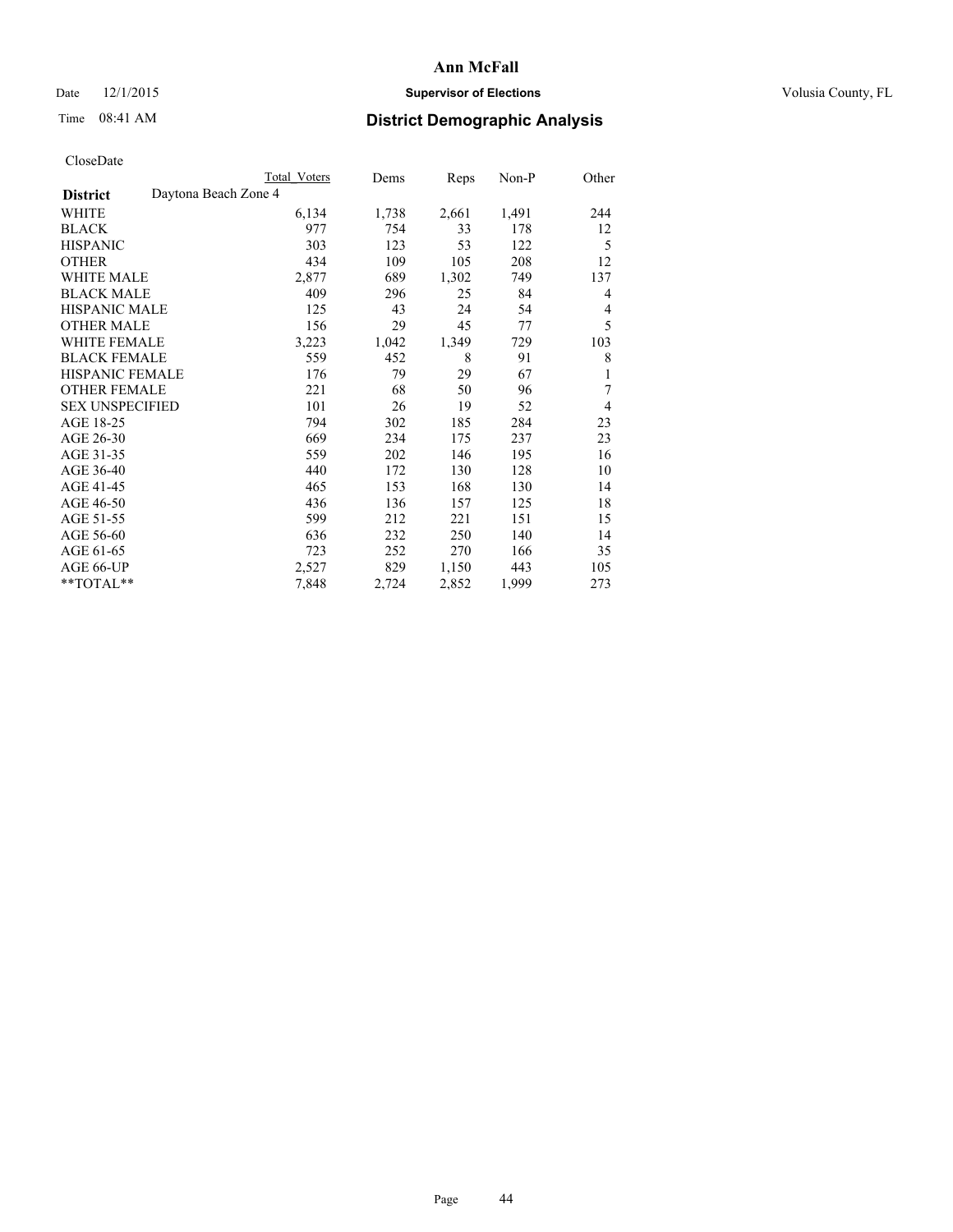## Date 12/1/2015 **Supervisor of Elections Supervisor of Elections** Volusia County, FL

|                        |                      | <b>Total Voters</b> | Dems  | Reps | Non-P | Other |
|------------------------|----------------------|---------------------|-------|------|-------|-------|
| <b>District</b>        | Daytona Beach Zone 5 |                     |       |      |       |       |
| WHITE                  |                      | 2,243               | 776   | 707  | 665   | 95    |
| <b>BLACK</b>           |                      | 3,892               | 3,264 | 78   | 520   | 30    |
| <b>HISPANIC</b>        |                      | 230                 | 110   | 32   | 78    | 10    |
| <b>OTHER</b>           |                      | 415                 | 210   | 37   | 159   | 9     |
| WHITE MALE             |                      | 1,043               | 310   | 374  | 304   | 55    |
| <b>BLACK MALE</b>      |                      | 1,455               | 1,168 | 39   | 232   | 16    |
| <b>HISPANIC MALE</b>   |                      | 108                 | 45    | 15   | 41    | 7     |
| <b>OTHER MALE</b>      |                      | 120                 | 64    | 7    | 44    | 5     |
| WHITE FEMALE           |                      | 1,188               | 464   | 331  | 353   | 40    |
| <b>BLACK FEMALE</b>    |                      | 2,393               | 2,060 | 39   | 280   | 14    |
| <b>HISPANIC FEMALE</b> |                      | 122                 | 65    | 17   | 37    | 3     |
| <b>OTHER FEMALE</b>    |                      | 195                 | 101   | 25   | 66    | 3     |
| <b>SEX UNSPECIFIED</b> |                      | 156                 | 83    | 7    | 65    | 1     |
| AGE 18-25              |                      | 1,100               | 643   | 97   | 334   | 26    |
| AGE 26-30              |                      | 755                 | 444   | 68   | 227   | 16    |
| AGE 31-35              |                      | 609                 | 367   | 64   | 162   | 16    |
| AGE 36-40              |                      | 461                 | 294   | 45   | 109   | 13    |
| AGE 41-45              |                      | 493                 | 304   | 59   | 120   | 10    |
| AGE 46-50              |                      | 492                 | 328   | 67   | 85    | 12    |
| AGE 51-55              |                      | 593                 | 409   | 71   | 102   | 11    |
| AGE 56-60              |                      | 529                 | 377   | 75   | 68    | 9     |
| AGE 61-65              |                      | 489                 | 333   | 81   | 63    | 12    |
| AGE 66-UP              |                      | 1,259               | 861   | 227  | 152   | 19    |
| **TOTAL**              |                      | 6,780               | 4,360 | 854  | 1,422 | 144   |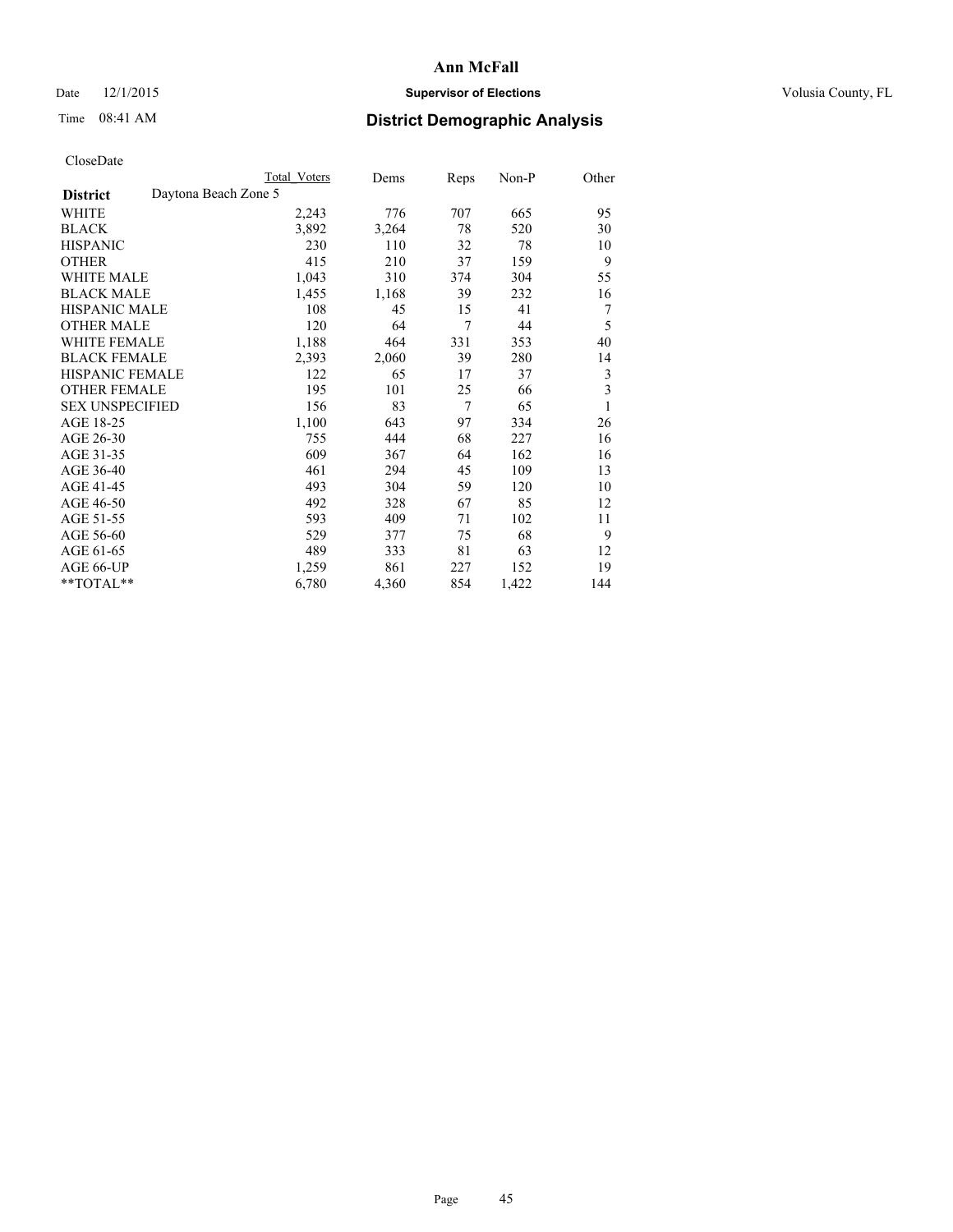## Date 12/1/2015 **Supervisor of Elections Supervisor of Elections** Volusia County, FL

|                        |                      | <b>Total Voters</b> | Dems  | Reps | Non-P | Other          |
|------------------------|----------------------|---------------------|-------|------|-------|----------------|
| <b>District</b>        | Daytona Beach Zone 6 |                     |       |      |       |                |
| WHITE                  |                      | 1,291               | 459   | 388  | 384   | 60             |
| <b>BLACK</b>           |                      | 3,915               | 3,277 | 92   | 519   | 27             |
| <b>HISPANIC</b>        |                      | 213                 | 101   | 21   | 87    | 4              |
| <b>OTHER</b>           |                      | 362                 | 196   | 26   | 137   | 3              |
| WHITE MALE             |                      | 641                 | 175   | 225  | 200   | 41             |
| <b>BLACK MALE</b>      |                      | 1,673               | 1,352 | 50   | 257   | 14             |
| <b>HISPANIC MALE</b>   |                      | 108                 | 45    | 9    | 52    | $\overline{2}$ |
| <b>OTHER MALE</b>      |                      | 145                 | 82    | 15   | 47    | 1              |
| <b>WHITE FEMALE</b>    |                      | 639                 | 279   | 161  | 181   | 18             |
| <b>BLACK FEMALE</b>    |                      | 2,174               | 1,869 | 40   | 252   | 13             |
| <b>HISPANIC FEMALE</b> |                      | 101                 | 55    | 12   | 32    | 2              |
| <b>OTHER FEMALE</b>    |                      | 127                 | 78    | 9    | 39    | 1              |
| <b>SEX UNSPECIFIED</b> |                      | 173                 | 98    | 6    | 67    | $\overline{2}$ |
| AGE 18-25              |                      | 1,317               | 859   | 94   | 342   | 22             |
| AGE 26-30              |                      | 643                 | 413   | 47   | 173   | 10             |
| AGE 31-35              |                      | 448                 | 276   | 44   | 120   | 8              |
| AGE 36-40              |                      | 393                 | 259   | 26   | 102   | 6              |
| AGE 41-45              |                      | 342                 | 244   | 30   | 61    | 7              |
| AGE 46-50              |                      | 395                 | 283   | 34   | 71    | 7              |
| AGE 51-55              |                      | 443                 | 320   | 39   | 76    | 8              |
| AGE 56-60              |                      | 447                 | 329   | 61   | 53    | 4              |
| AGE 61-65              |                      | 387                 | 260   | 54   | 61    | 12             |
| AGE 66-UP              |                      | 966                 | 790   | 98   | 68    | 10             |
| **TOTAL**              |                      | 5,781               | 4,033 | 527  | 1,127 | 94             |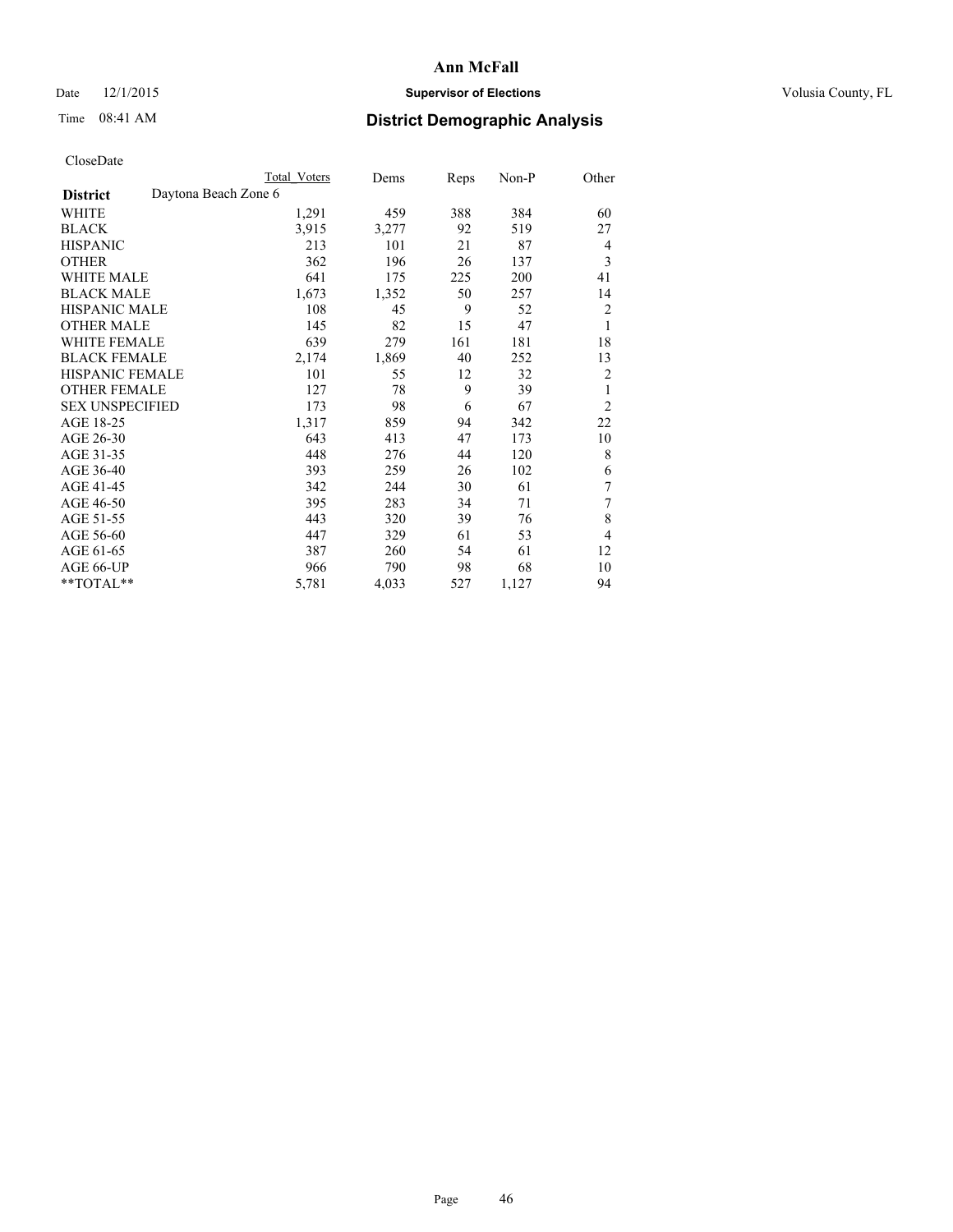## Date 12/1/2015 **Supervisor of Elections Supervisor of Elections** Volusia County, FL

# Time 08:41 AM **District Demographic Analysis**

|                                         | <b>Total Voters</b> | Dems  | Reps           | Non-P | Other          |
|-----------------------------------------|---------------------|-------|----------------|-------|----------------|
| Daytona Beach Shores<br><b>District</b> |                     |       |                |       |                |
| WHITE                                   | 3,615               | 903   | 1,728          | 827   | 157            |
| <b>BLACK</b>                            | 55                  | 32    | 5              | 15    | 3              |
| <b>HISPANIC</b>                         | 82                  | 17    | 37             | 27    |                |
| <b>OTHER</b>                            | 196                 | 57    | 63             | 68    | 8              |
| <b>WHITE MALE</b>                       | 1,748               | 384   | 845            | 427   | 92             |
| <b>BLACK MALE</b>                       | 26                  | 15    | $\overline{2}$ | 8     | 1              |
| <b>HISPANIC MALE</b>                    | 34                  | 3     | 18             | 13    | $\theta$       |
| <b>OTHER MALE</b>                       | 80                  | 26    | 25             | 26    | 3              |
| <b>WHITE FEMALE</b>                     | 1,842               | 512   | 869            | 397   | 64             |
| <b>BLACK FEMALE</b>                     | 28                  | 17    | 3              | 6     | $\overline{2}$ |
| <b>HISPANIC FEMALE</b>                  | 47                  | 14    | 18             | 14    | 1              |
| <b>OTHER FEMALE</b>                     | 93                  | 28    | 29             | 31    | 5              |
| <b>SEX UNSPECIFIED</b>                  | 50                  | 10    | 24             | 15    | 1              |
| AGE 18-25                               | 125                 | 19    | 50             | 48    | 8              |
| AGE 26-30                               | 109                 | 24    | 40             | 37    | 8              |
| AGE 31-35                               | 101                 | 27    | 26             | 43    | 5              |
| AGE 36-40                               | 99                  | 31    | 30             | 28    | 10             |
| AGE 41-45                               | 94                  | 18    | 26             | 44    | 6              |
| AGE 46-50                               | 196                 | 44    | 84             | 61    | 7              |
| AGE 51-55                               | 284                 | 72    | 130            | 67    | 15             |
| AGE 56-60                               | 356                 | 86    | 180            | 78    | 12             |
| AGE 61-65                               | 475                 | 115   | 221            | 119   | 20             |
| AGE 66-UP                               | 2,109               | 573   | 1,046          | 412   | 78             |
| **TOTAL**                               | 3,948               | 1,009 | 1,833          | 937   | 169            |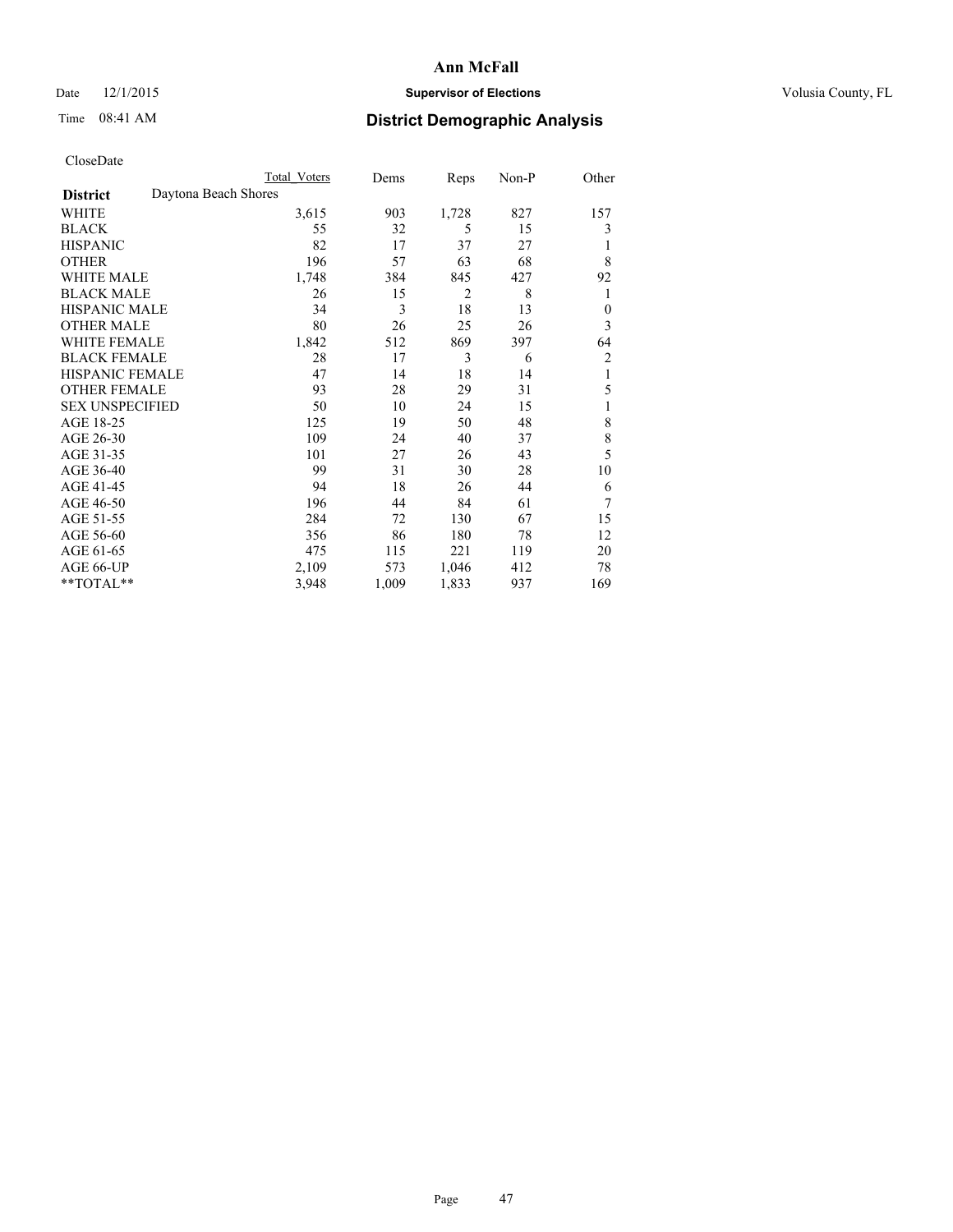## Date 12/1/2015 **Supervisor of Elections Supervisor of Elections** Volusia County, FL

# Time 08:41 AM **District Demographic Analysis**

|                        |        | Total Voters | Dems  | <b>Reps</b> | $Non-P$ | Other          |
|------------------------|--------|--------------|-------|-------------|---------|----------------|
| <b>District</b>        | DeBary |              |       |             |         |                |
| WHITE                  |        | 11,640       | 2,960 | 5,393       | 2,803   | 484            |
| <b>BLACK</b>           |        | 492          | 380   | 19          | 81      | 12             |
| <b>HISPANIC</b>        |        | 1,012        | 404   | 248         | 344     | 16             |
| <b>OTHER</b>           |        | 752          | 221   | 196         | 318     | 17             |
| WHITE MALE             |        | 5,482        | 1,184 | 2,645       | 1,386   | 267            |
| <b>BLACK MALE</b>      |        | 224          | 157   | 5           | 54      | 8              |
| <b>HISPANIC MALE</b>   |        | 437          | 159   | 119         | 151     | 8              |
| <b>OTHER MALE</b>      |        | 255          | 73    | 76          | 98      | 8              |
| <b>WHITE FEMALE</b>    |        | 6,037        | 1,753 | 2,700       | 1,373   | 211            |
| <b>BLACK FEMALE</b>    |        | 259          | 216   | 14          | 25      | $\overline{4}$ |
| <b>HISPANIC FEMALE</b> |        | 553          | 233   | 127         | 185     | 8              |
| <b>OTHER FEMALE</b>    |        | 327          | 110   | 91          | 118     | 8              |
| <b>SEX UNSPECIFIED</b> |        | 322          | 80    | 79          | 156     | 7              |
| AGE 18-25              |        | 1,171        | 276   | 356         | 490     | 49             |
| AGE 26-30              |        | 716          | 171   | 229         | 291     | 25             |
| AGE 31-35              |        | 750          | 186   | 279         | 258     | 27             |
| AGE 36-40              |        | 833          | 219   | 300         | 283     | 31             |
| AGE 41-45              |        | 953          | 243   | 370         | 288     | 52             |
| AGE 46-50              |        | 1,101        | 288   | 484         | 291     | 38             |
| AGE 51-55              |        | 1,364        | 353   | 632         | 324     | 55             |
| AGE 56-60              |        | 1,385        | 398   | 628         | 313     | 46             |
| AGE 61-65              |        | 1,455        | 490   | 633         | 289     | 43             |
| AGE 66-UP              |        | 4,168        | 1,341 | 1,945       | 719     | 163            |
| **TOTAL**              |        | 13,896       | 3,965 | 5,856       | 3,546   | 529            |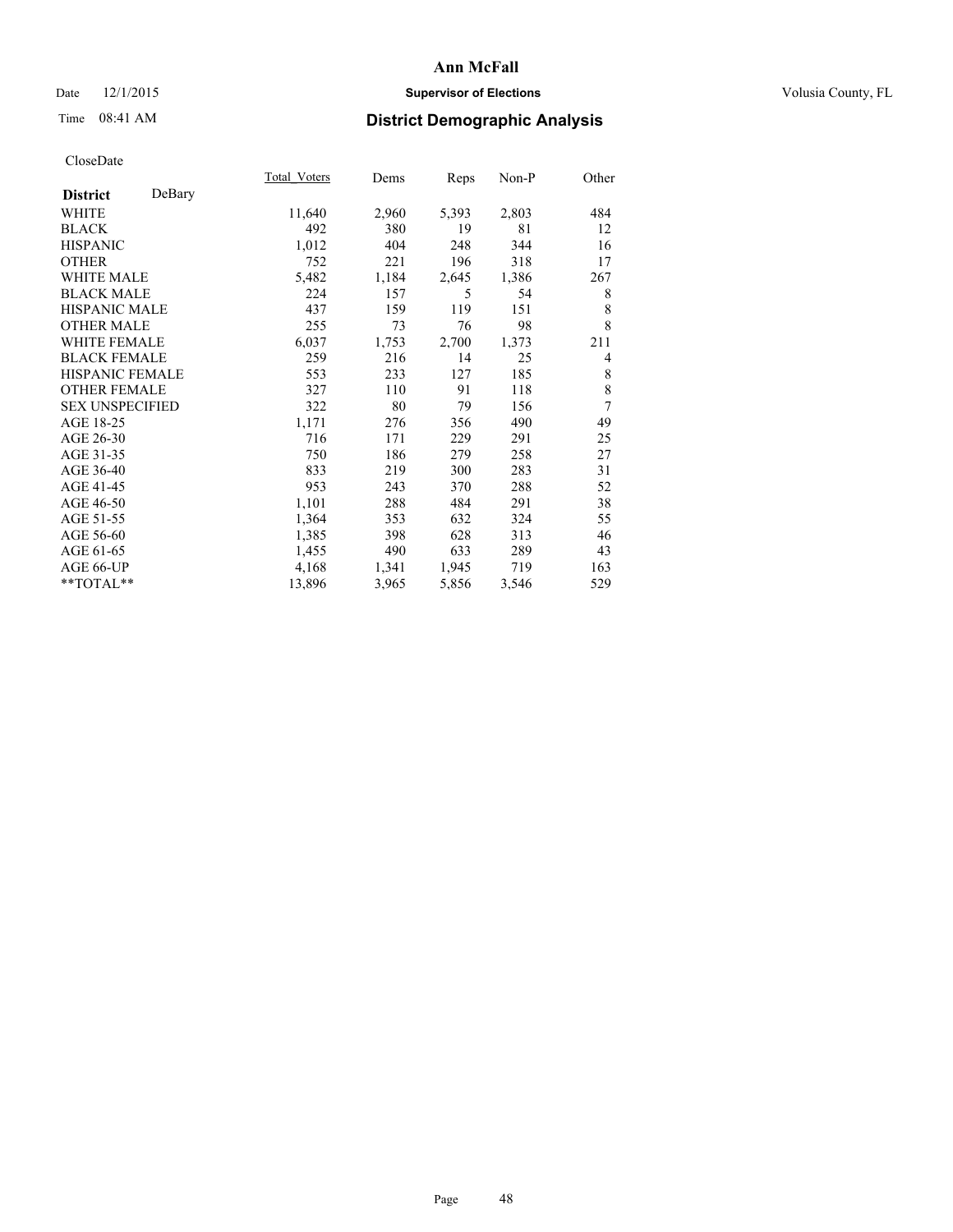## Date 12/1/2015 **Supervisor of Elections Supervisor of Elections** Volusia County, FL

# Time 08:41 AM **District Demographic Analysis**

|                           | Total Voters | Dems  | <u>Reps</u> | Non-P | Other |
|---------------------------|--------------|-------|-------------|-------|-------|
| DeLand<br><b>District</b> |              |       |             |       |       |
| WHITE                     | 13,017       | 4,068 | 5,269       | 3,125 | 555   |
| <b>BLACK</b>              | 2,518        | 2,007 | 87          | 383   | 41    |
| <b>HISPANIC</b>           | 1,306        | 538   | 220         | 513   | 35    |
| <b>OTHER</b>              | 910          | 306   | 178         | 398   | 28    |
| <b>WHITE MALE</b>         | 5,736        | 1,533 | 2,425       | 1,494 | 284   |
| <b>BLACK MALE</b>         | 945          | 720   | 37          | 159   | 29    |
| <b>HISPANIC MALE</b>      | 537          | 222   | 94          | 204   | 17    |
| <b>OTHER MALE</b>         | 304          | 109   | 64          | 119   | 12    |
| <b>WHITE FEMALE</b>       | 7,185        | 2,507 | 2,812       | 1,596 | 270   |
| <b>BLACK FEMALE</b>       | 1,541        | 1,267 | 47          | 215   | 12    |
| <b>HISPANIC FEMALE</b>    | 748          | 309   | 121         | 301   | 17    |
| <b>OTHER FEMALE</b>       | 386          | 143   | 76          | 155   | 12    |
| <b>SEX UNSPECIFIED</b>    | 369          | 109   | 78          | 176   | 6     |
| AGE 18-25                 | 2,059        | 722   | 416         | 845   | 76    |
| AGE 26-30                 | 1,230        | 449   | 288         | 455   | 38    |
| AGE 31-35                 | 1,114        | 404   | 289         | 379   | 42    |
| AGE 36-40                 | 1,146        | 432   | 318         | 349   | 47    |
| AGE 41-45                 | 1,308        | 489   | 396         | 374   | 49    |
| AGE 46-50                 | 1,234        | 487   | 419         | 295   | 33    |
| AGE 51-55                 | 1,398        | 564   | 495         | 283   | 56    |
| AGE 56-60                 | 1,474        | 612   | 513         | 295   | 54    |
| AGE 61-65                 | 1,539        | 651   | 527         | 307   | 54    |
| AGE 66-UP                 | 5,249        | 2,109 | 2,093       | 837   | 210   |
| $*$ $TOTAL**$             | 17,751       | 6,919 | 5,754       | 4,419 | 659   |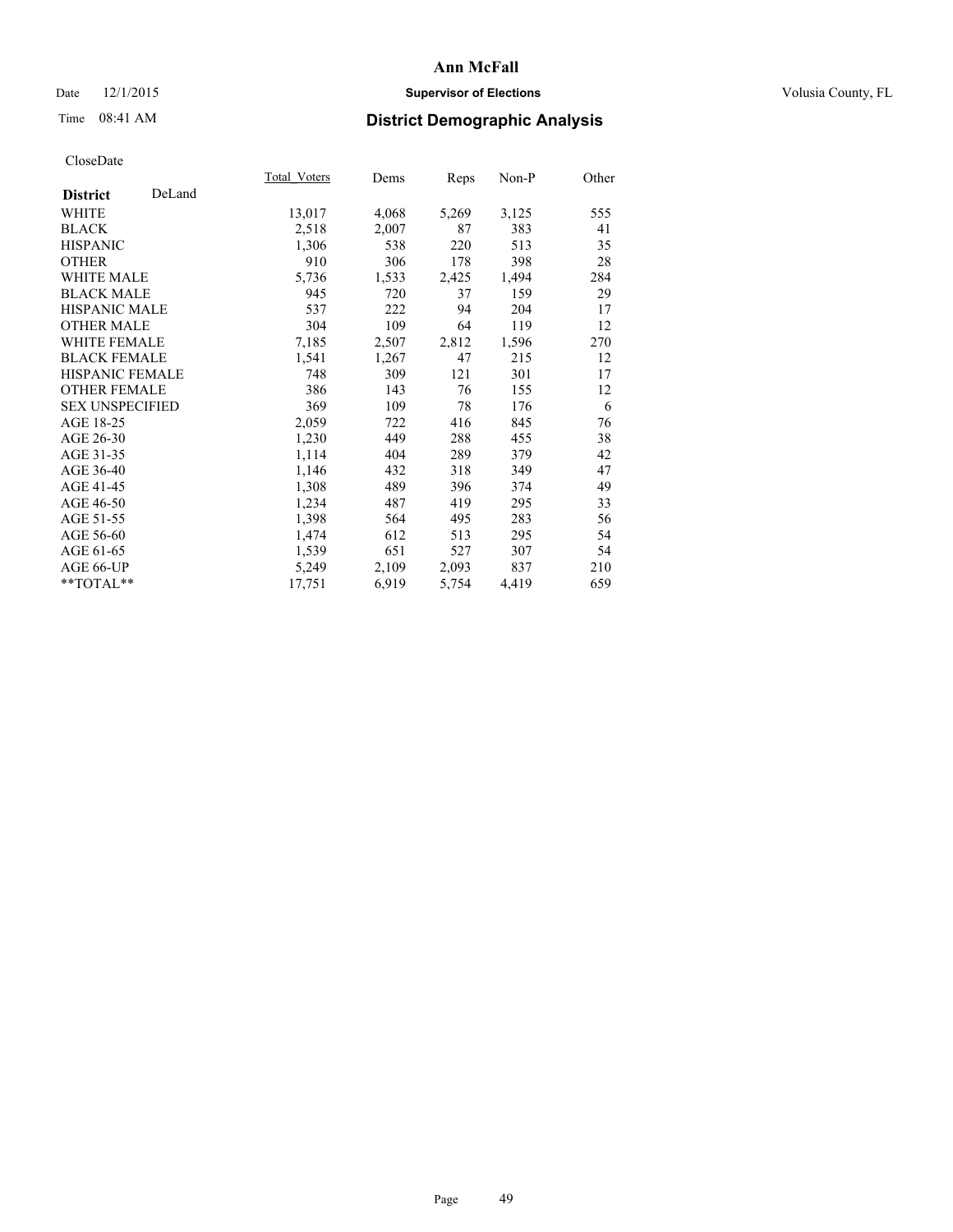## Date 12/1/2015 **Supervisor of Elections Supervisor of Elections** Volusia County, FL

# Time 08:41 AM **District Demographic Analysis**

|                        |                | <b>Total Voters</b> | Dems  | Reps  | Non-P | Other          |
|------------------------|----------------|---------------------|-------|-------|-------|----------------|
| <b>District</b>        | Deltona Zone 1 |                     |       |       |       |                |
| WHITE                  |                | 4,748               | 1,436 | 1,705 | 1,399 | 208            |
| <b>BLACK</b>           |                | 966                 | 713   | 48    | 186   | 19             |
| <b>HISPANIC</b>        |                | 2,190               | 1,091 | 279   | 788   | 32             |
| <b>OTHER</b>           |                | 502                 | 157   | 82    | 249   | 14             |
| WHITE MALE             |                | 2,206               | 576   | 823   | 692   | 115            |
| <b>BLACK MALE</b>      |                | 435                 | 302   | 32    | 88    | 13             |
| <b>HISPANIC MALE</b>   |                | 1,008               | 492   | 123   | 377   | 16             |
| OTHER MALE             |                | 163                 | 56    | 27    | 74    | 6              |
| <b>WHITE FEMALE</b>    |                | 2,496               | 849   | 869   | 687   | 91             |
| <b>BLACK FEMALE</b>    |                | 521                 | 406   | 15    | 94    | 6              |
| HISPANIC FEMALE        |                | 1,153               | 587   | 154   | 396   | 16             |
| <b>OTHER FEMALE</b>    |                | 208                 | 72    | 40    | 90    | 6              |
| <b>SEX UNSPECIFIED</b> |                | 216                 | 57    | 31    | 124   | $\overline{4}$ |
| AGE 18-25              |                | 1,112               | 380   | 190   | 509   | 33             |
| AGE 26-30              |                | 763                 | 273   | 142   | 323   | 25             |
| AGE 31-35              |                | 757                 | 269   | 184   | 274   | 30             |
| AGE 36-40              |                | 725                 | 301   | 132   | 267   | 25             |
| AGE 41-45              |                | 737                 | 274   | 201   | 242   | 20             |
| AGE 46-50              |                | 768                 | 277   | 240   | 216   | 35             |
| AGE 51-55              |                | 863                 | 343   | 278   | 226   | 16             |
| AGE 56-60              |                | 741                 | 297   | 228   | 191   | 25             |
| AGE 61-65              |                | 624                 | 302   | 157   | 142   | 23             |
| AGE 66-UP              |                | 1,316               | 681   | 362   | 232   | 41             |
| **TOTAL**              |                | 8,406               | 3,397 | 2,114 | 2,622 | 273            |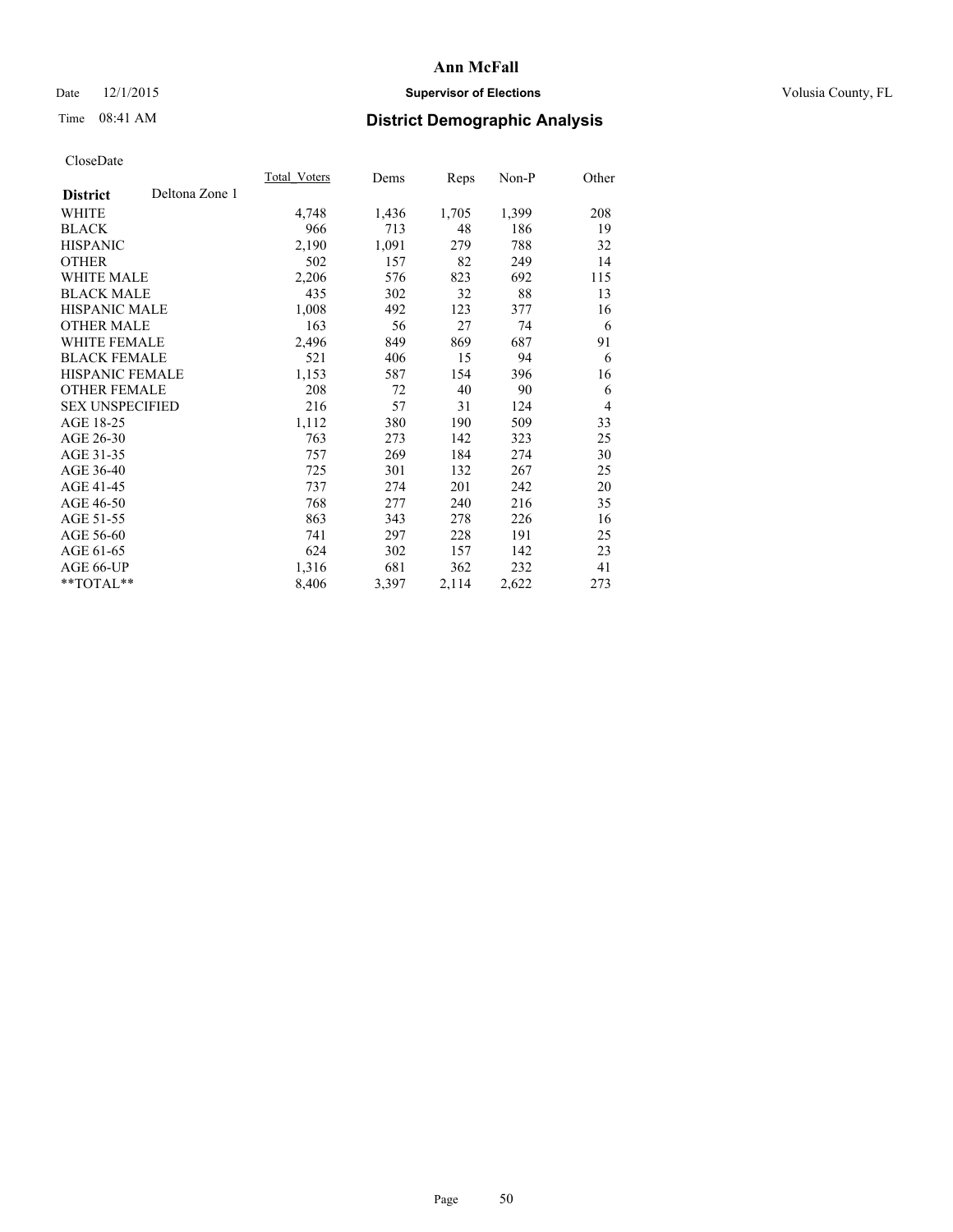## Date 12/1/2015 **Supervisor of Elections Supervisor of Elections** Volusia County, FL

# Time 08:41 AM **District Demographic Analysis**

|                        |                | Total Voters | Dems  | Reps  | Non-P | Other          |
|------------------------|----------------|--------------|-------|-------|-------|----------------|
| <b>District</b>        | Deltona Zone 2 |              |       |       |       |                |
| WHITE                  |                | 5,980        | 1,764 | 2,359 | 1,599 | 258            |
| <b>BLACK</b>           |                | 815          | 614   | 41    | 145   | 15             |
| <b>HISPANIC</b>        |                | 2,305        | 1,082 | 373   | 823   | 27             |
| <b>OTHER</b>           |                | 522          | 197   | 85    | 221   | 19             |
| <b>WHITE MALE</b>      |                | 2,715        | 717   | 1,110 | 756   | 132            |
| <b>BLACK MALE</b>      |                | 368          | 251   | 27    | 83    | 7              |
| <b>HISPANIC MALE</b>   |                | 1,093        | 485   | 177   | 416   | 15             |
| <b>OTHER MALE</b>      |                | 190          | 75    | 32    | 72    | 11             |
| WHITE FEMALE           |                | 3,213        | 1,036 | 1,234 | 817   | 126            |
| <b>BLACK FEMALE</b>    |                | 435          | 354   | 14    | 59    | 8              |
| <b>HISPANIC FEMALE</b> |                | 1,188        | 587   | 192   | 399   | 10             |
| <b>OTHER FEMALE</b>    |                | 223          | 102   | 36    | 77    | 8              |
| <b>SEX UNSPECIFIED</b> |                | 197          | 50    | 36    | 109   | $\overline{2}$ |
| AGE 18-25              |                | 978          | 296   | 190   | 453   | 39             |
| AGE 26-30              |                | 723          | 238   | 169   | 292   | 24             |
| AGE 31-35              |                | 703          | 247   | 153   | 269   | 34             |
| AGE 36-40              |                | 743          | 265   | 176   | 273   | 29             |
| AGE 41-45              |                | 780          | 273   | 225   | 255   | 27             |
| AGE 46-50              |                | 845          | 306   | 249   | 265   | 25             |
| AGE 51-55              |                | 918          | 347   | 291   | 253   | 27             |
| AGE 56-60              |                | 928          | 361   | 344   | 198   | 25             |
| AGE 61-65              |                | 824          | 343   | 277   | 177   | 27             |
| AGE 66-UP              |                | 2,180        | 981   | 784   | 353   | 62             |
| **TOTAL**              |                | 9,622        | 3,657 | 2,858 | 2,788 | 319            |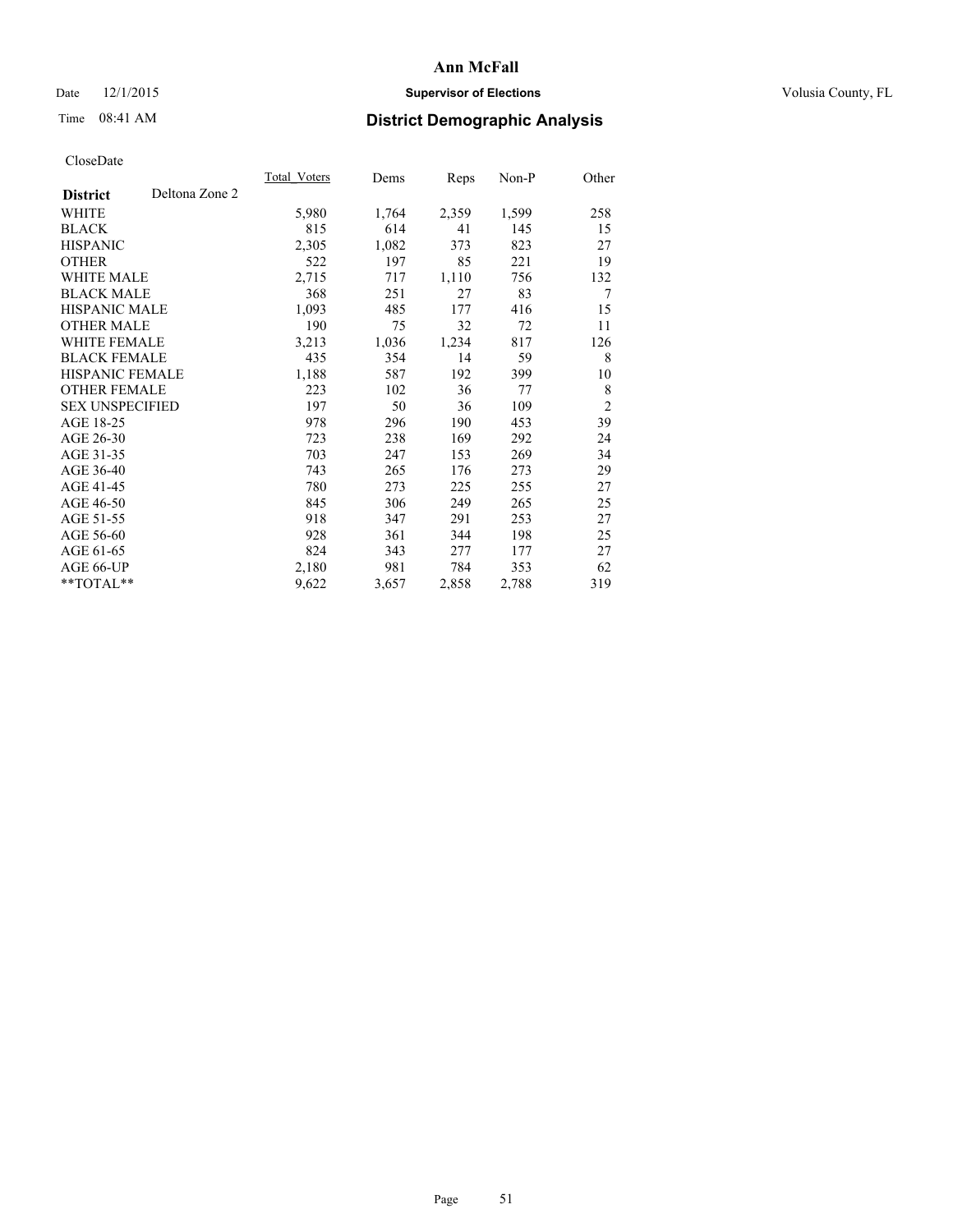## Date 12/1/2015 **Supervisor of Elections Supervisor of Elections** Volusia County, FL

# Time 08:41 AM **District Demographic Analysis**

| Total Voters | Dems  | <b>Reps</b> | Non-P | Other          |
|--------------|-------|-------------|-------|----------------|
|              |       |             |       |                |
| 5,096        | 1,573 | 1,863       | 1,435 | 225            |
| 761          | 590   | 26          | 135   | 10             |
| 2,627        | 1,237 | 354         | 970   | 66             |
| 528          | 187   | 78          | 260   | 3              |
| 2,346        | 635   | 893         | 697   | 121            |
| 326          | 240   | 17          | 60    | 9              |
| 1,239        | 556   | 182         | 463   | 38             |
| 180          | 60    | 28          | 91    | 1              |
| 2,690        | 920   | 953         | 717   | 100            |
| 425          | 343   | 9           | 72    | 1              |
| 1,345        | 662   | 169         | 486   | 28             |
| 232          | 107   | 32          | 91    | $\overline{2}$ |
| 229          | 64    | 38          | 123   | $\overline{4}$ |
| 953          | 370   | 131         | 417   | 35             |
| 725          | 243   | 156         | 301   | 25             |
| 696          | 247   | 131         | 289   | 29             |
| 711          | 241   | 143         | 295   | 32             |
| 744          | 262   | 212         | 248   | 22             |
| 799          | 306   | 218         | 247   | 28             |
| 884          | 353   | 251         | 256   | 24             |
| 799          | 332   | 227         | 208   | 32             |
| 683          | 305   | 195         | 160   | 23             |
| 2,018        | 928   | 657         | 379   | 54             |
| 9,012        | 3,587 | 2,321       | 2,800 | 304            |
|              |       |             |       |                |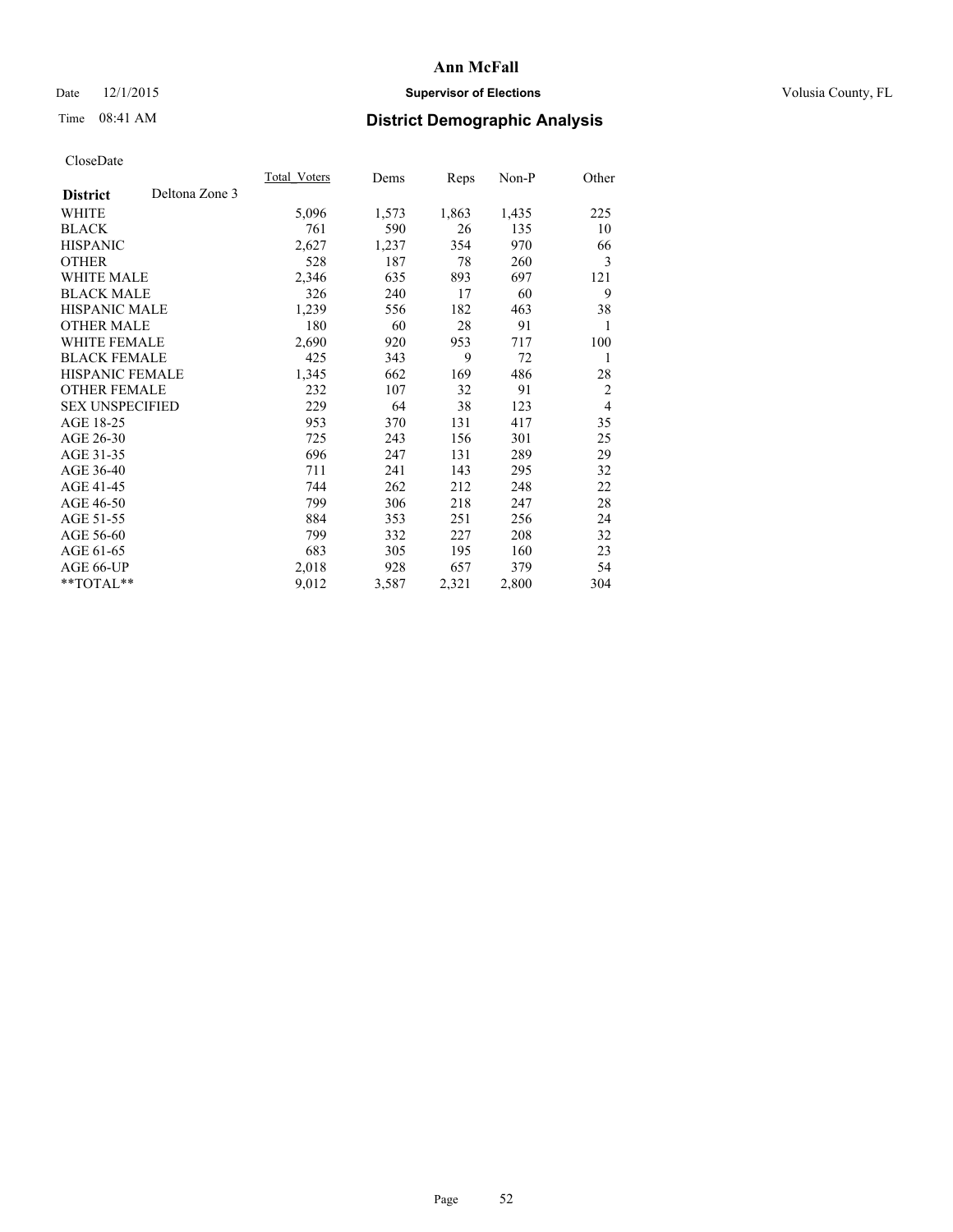## Date 12/1/2015 **Supervisor of Elections Supervisor of Elections** Volusia County, FL

# Time 08:41 AM **District Demographic Analysis**

|                                   | Total Voters | Dems  | Reps  | Non-P | Other          |
|-----------------------------------|--------------|-------|-------|-------|----------------|
| Deltona Zone 4<br><b>District</b> |              |       |       |       |                |
| WHITE                             | 5,162        | 1,660 | 1,919 | 1,359 | 224            |
| <b>BLACK</b>                      | 810          | 590   | 34    | 170   | 16             |
| <b>HISPANIC</b>                   | 2,698        | 1,349 | 357   | 941   | 51             |
| OTHER                             | 562          | 188   | 104   | 259   | 11             |
| WHITE MALE                        | 2,359        | 676   | 911   | 654   | 118            |
| <b>BLACK MALE</b>                 | 343          | 234   | 21    | 78    | 10             |
| <b>HISPANIC MALE</b>              | 1,258        | 586   | 190   | 451   | 31             |
| <b>OTHER MALE</b>                 | 187          | 68    | 38    | 77    | $\overline{4}$ |
| <b>WHITE FEMALE</b>               | 2,752        | 963   | 990   | 695   | 104            |
| <b>BLACK FEMALE</b>               | 454          | 348   | 12    | 88    | 6              |
| <b>HISPANIC FEMALE</b>            | 1,417        | 749   | 166   | 482   | 20             |
| <b>OTHER FEMALE</b>               | 232          | 94    | 46    | 86    | 6              |
| <b>SEX UNSPECIFIED</b>            | 230          | 69    | 40    | 118   | 3              |
| AGE 18-25                         | 1,022        | 351   | 173   | 474   | 24             |
| AGE 26-30                         | 742          | 248   | 126   | 336   | 32             |
| AGE 31-35                         | 665          | 259   | 127   | 255   | 24             |
| AGE 36-40                         | 729          | 295   | 141   | 256   | 37             |
| AGE 41-45                         | 718          | 277   | 188   | 229   | 24             |
| AGE 46-50                         | 770          | 296   | 230   | 221   | 23             |
| AGE 51-55                         | 871          | 363   | 261   | 226   | 21             |
| AGE 56-60                         | 829          | 363   | 250   | 187   | 29             |
| AGE 61-65                         | 781          | 339   | 251   | 176   | 15             |
| AGE 66-UP                         | 2,105        | 996   | 667   | 369   | 73             |
| $*$ TOTAL $*$                     | 9,232        | 3,787 | 2,414 | 2,729 | 302            |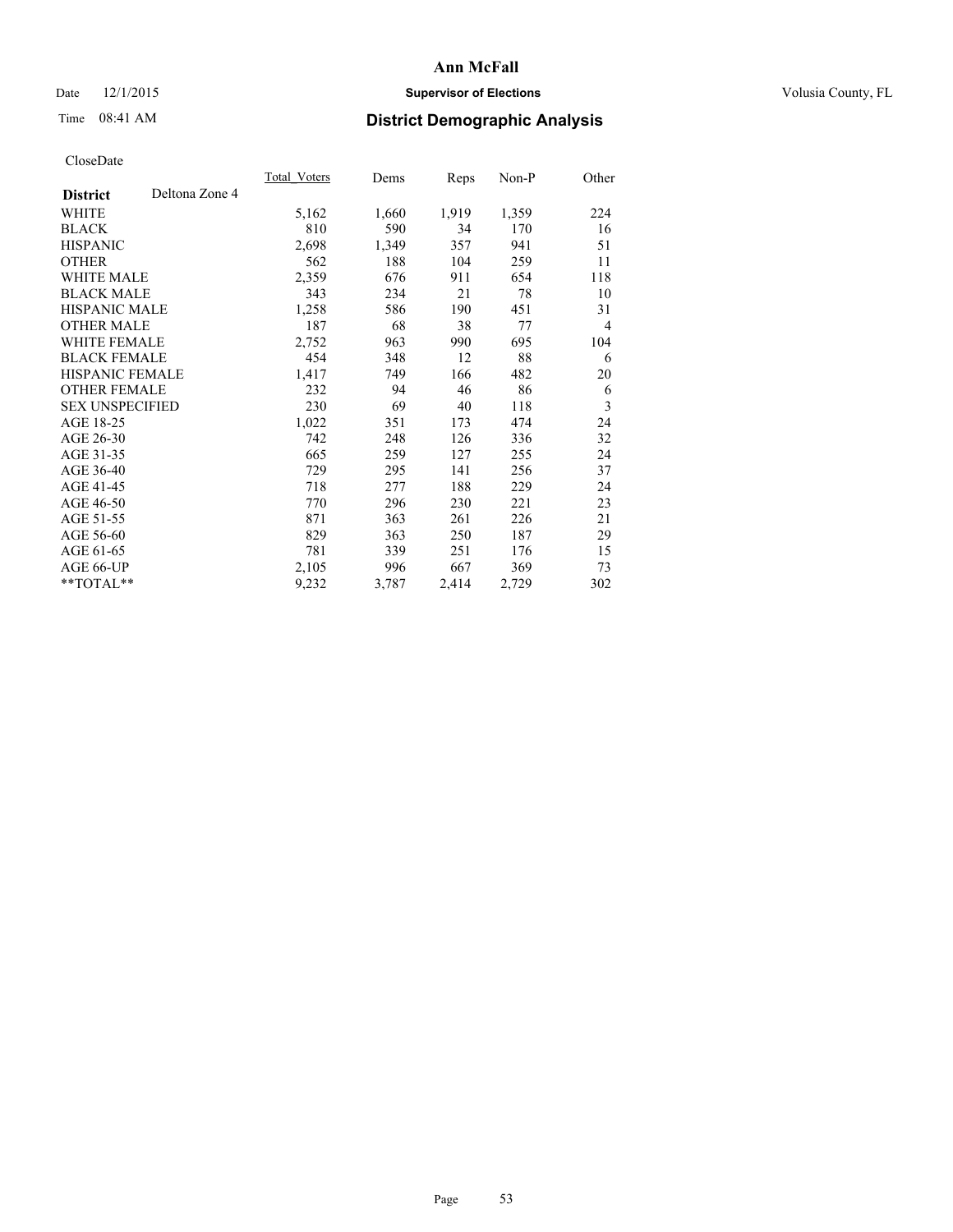## Date 12/1/2015 **Supervisor of Elections Supervisor of Elections** Volusia County, FL

# Time 08:41 AM **District Demographic Analysis**

|                        |                | Total Voters | Dems  | Reps  | Non-P | Other          |
|------------------------|----------------|--------------|-------|-------|-------|----------------|
| <b>District</b>        | Deltona Zone 5 |              |       |       |       |                |
| WHITE                  |                | 5,228        | 1,619 | 1,895 | 1,466 | 248            |
| <b>BLACK</b>           |                | 951          | 721   | 46    | 172   | 12             |
| <b>HISPANIC</b>        |                | 2,373        | 1,092 | 364   | 880   | 37             |
| <b>OTHER</b>           |                | 500          | 171   | 93    | 223   | 13             |
| WHITE MALE             |                | 2,444        | 673   | 939   | 685   | 147            |
| <b>BLACK MALE</b>      |                | 414          | 290   | 23    | 93    | 8              |
| <b>HISPANIC MALE</b>   |                | 1,117        | 507   | 182   | 402   | 26             |
| <b>OTHER MALE</b>      |                | 158          | 63    | 35    | 55    | 5              |
| WHITE FEMALE           |                | 2,743        | 938   | 939   | 766   | 100            |
| <b>BLACK FEMALE</b>    |                | 528          | 423   | 23    | 78    | $\overline{4}$ |
| <b>HISPANIC FEMALE</b> |                | 1,230        | 575   | 180   | 464   | 11             |
| <b>OTHER FEMALE</b>    |                | 214          | 85    | 36    | 88    | 5              |
| <b>SEX UNSPECIFIED</b> |                | 204          | 49    | 41    | 110   | $\overline{4}$ |
| AGE 18-25              |                | 1,058        | 316   | 214   | 487   | 41             |
| AGE 26-30              |                | 750          | 270   | 146   | 306   | 28             |
| AGE 31-35              |                | 662          | 235   | 125   | 274   | 28             |
| AGE 36-40              |                | 735          | 290   | 145   | 269   | 31             |
| AGE 41-45              |                | 748          | 284   | 193   | 248   | 23             |
| AGE 46-50              |                | 784          | 302   | 240   | 218   | 24             |
| AGE 51-55              |                | 930          | 346   | 312   | 240   | 32             |
| AGE 56-60              |                | 888          | 371   | 296   | 202   | 19             |
| AGE 61-65              |                | 686          | 303   | 194   | 164   | 25             |
| AGE 66-UP              |                | 1,811        | 886   | 533   | 333   | 59             |
| **TOTAL**              |                | 9,052        | 3,603 | 2,398 | 2,741 | 310            |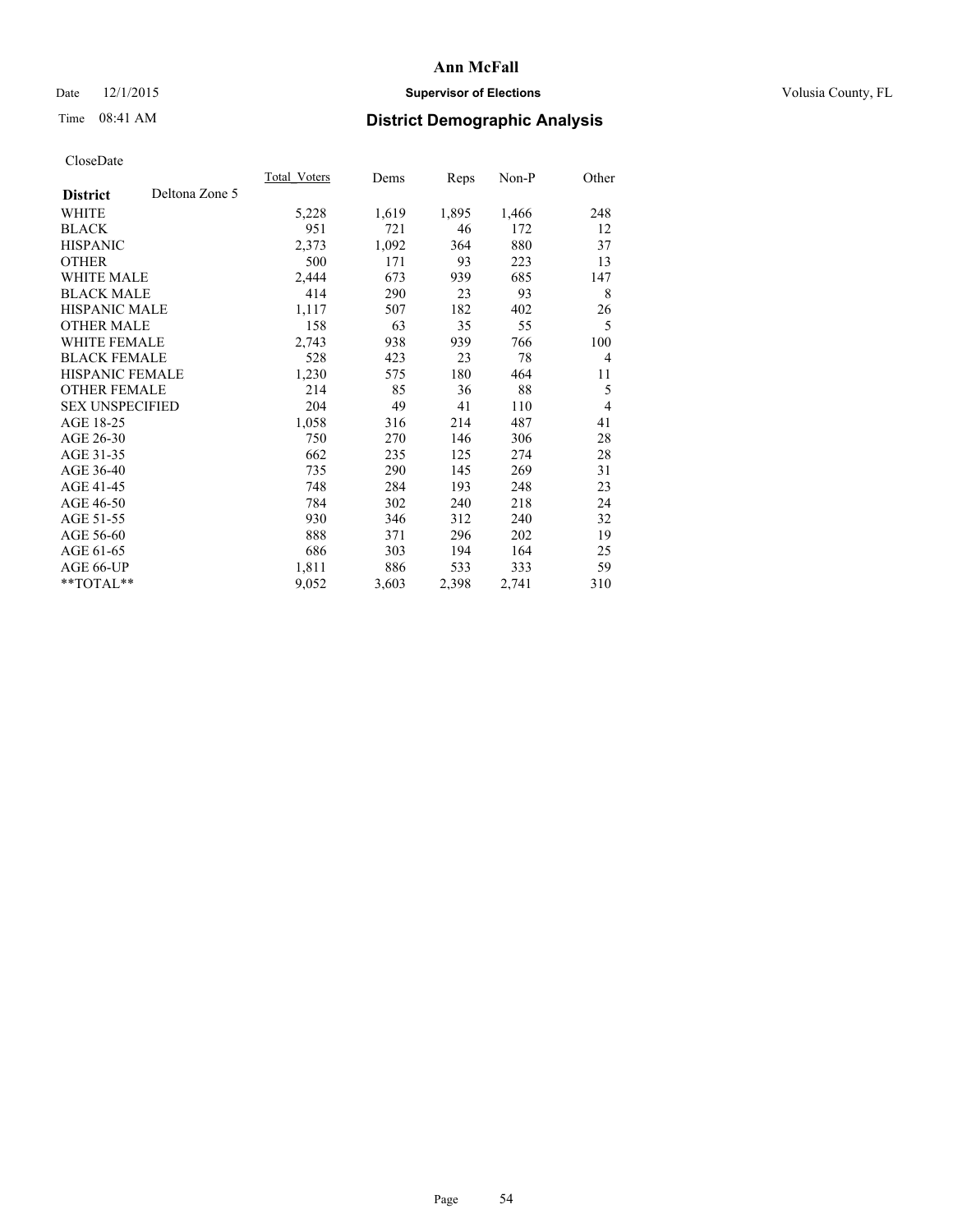## Date 12/1/2015 **Supervisor of Elections Supervisor of Elections** Volusia County, FL

# Time 08:41 AM **District Demographic Analysis**

|                                   | Total Voters | Dems  | <b>Reps</b> | Non-P | Other          |
|-----------------------------------|--------------|-------|-------------|-------|----------------|
| Deltona Zone 6<br><b>District</b> |              |       |             |       |                |
| WHITE                             | 5,685        | 1,625 | 2,233       | 1,570 | 257            |
| <b>BLACK</b>                      | 852          | 638   | 40          | 151   | 23             |
| <b>HISPANIC</b>                   | 1,960        | 925   | 250         | 742   | 43             |
| <b>OTHER</b>                      | 497          | 150   | 114         | 224   | 9              |
| <b>WHITE MALE</b>                 | 2,640        | 650   | 1,104       | 759   | 127            |
| <b>BLACK MALE</b>                 | 392          | 283   | 21          | 74    | 14             |
| <b>HISPANIC MALE</b>              | 907          | 411   | 131         | 342   | 23             |
| <b>OTHER MALE</b>                 | 205          | 65    | 48          | 86    | 6              |
| WHITE FEMALE                      | 2,975        | 957   | 1,103       | 787   | 128            |
| <b>BLACK FEMALE</b>               | 448          | 345   | 18          | 76    | 9              |
| <b>HISPANIC FEMALE</b>            | 1,019        | 504   | 116         | 380   | 19             |
| <b>OTHER FEMALE</b>               | 191          | 67    | 45          | 77    | $\overline{2}$ |
| <b>SEX UNSPECIFIED</b>            | 217          | 56    | 51          | 106   | $\overline{4}$ |
| AGE 18-25                         | 1,050        | 337   | 194         | 489   | 30             |
| AGE 26-30                         | 731          | 238   | 175         | 286   | 32             |
| AGE 31-35                         | 723          | 241   | 159         | 297   | 26             |
| AGE 36-40                         | 685          | 217   | 187         | 251   | 30             |
| AGE 41-45                         | 764          | 275   | 231         | 218   | 40             |
| AGE 46-50                         | 800          | 284   | 255         | 227   | 34             |
| AGE 51-55                         | 973          | 335   | 361         | 240   | 37             |
| AGE 56-60                         | 938          | 370   | 324         | 207   | 37             |
| AGE 61-65                         | 713          | 316   | 230         | 147   | 20             |
| AGE 66-UP                         | 1,617        | 725   | 521         | 325   | 46             |
| **TOTAL**                         | 8,994        | 3,338 | 2,637       | 2,687 | 332            |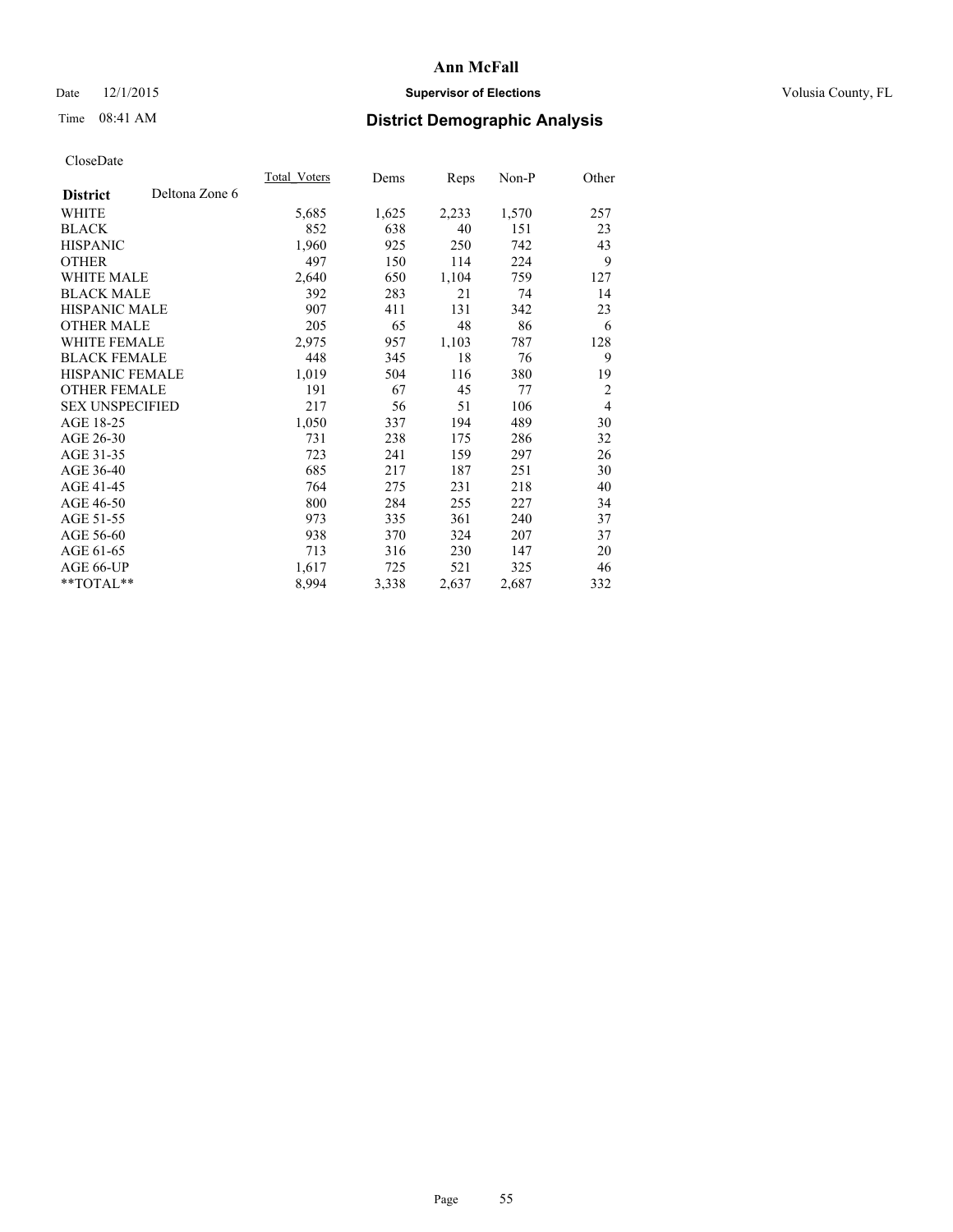## Date 12/1/2015 **Supervisor of Elections Supervisor of Elections** Volusia County, FL

# Time 08:41 AM **District Demographic Analysis**

|                        |                  | <b>Total Voters</b> | Dems  | Reps           | Non-P | Other          |
|------------------------|------------------|---------------------|-------|----------------|-------|----------------|
| <b>District</b>        | Edgewater Zone 1 |                     |       |                |       |                |
| WHITE                  |                  | 3,233               | 1,159 | 1,061          | 903   | 110            |
| <b>BLACK</b>           |                  | 75                  | 50    | 4              | 19    | 2              |
| <b>HISPANIC</b>        |                  | 60                  | 24    | 13             | 21    | $\overline{2}$ |
| <b>OTHER</b>           |                  | 108                 | 39    | 19             | 49    | $\mathbf{1}$   |
| WHITE MALE             |                  | 1,441               | 450   | 514            | 416   | 61             |
| <b>BLACK MALE</b>      |                  | 42                  | 23    | 4              | 13    | 2              |
| <b>HISPANIC MALE</b>   |                  | 20                  | 6     | 5              | 8     | 1              |
| <b>OTHER MALE</b>      |                  | 34                  | 15    | 8              | 11    | $\theta$       |
| WHITE FEMALE           |                  | 1,758               | 695   | 536            | 478   | 49             |
| <b>BLACK FEMALE</b>    |                  | 32                  | 26    | $\theta$       | 6     | $\theta$       |
| <b>HISPANIC FEMALE</b> |                  | 40                  | 18    | 8              | 13    | 1              |
| <b>OTHER FEMALE</b>    |                  | 47                  | 21    | $\overline{7}$ | 18    | 1              |
| <b>SEX UNSPECIFIED</b> |                  | 62                  | 18    | 15             | 29    | $\mathbf{0}$   |
| AGE 18-25              |                  | 260                 | 73    | 51             | 127   | 9              |
| AGE 26-30              |                  | 230                 | 71    | 46             | 109   | 4              |
| AGE 31-35              |                  | 192                 | 62    | 54             | 68    | 8              |
| AGE 36-40              |                  | 212                 | 71    | 60             | 74    | 7              |
| AGE 41-45              |                  | 217                 | 61    | 60             | 87    | 9              |
| AGE 46-50              |                  | 227                 | 71    | 80             | 71    | 5              |
| AGE 51-55              |                  | 362                 | 146   | 114            | 93    | 9              |
| AGE 56-60              |                  | 393                 | 131   | 133            | 112   | 17             |
| AGE 61-65              |                  | 375                 | 162   | 118            | 84    | 11             |
| AGE 66-UP              |                  | 1,008               | 424   | 381            | 167   | 36             |
| **TOTAL**              |                  | 3,476               | 1,272 | 1,097          | 992   | 115            |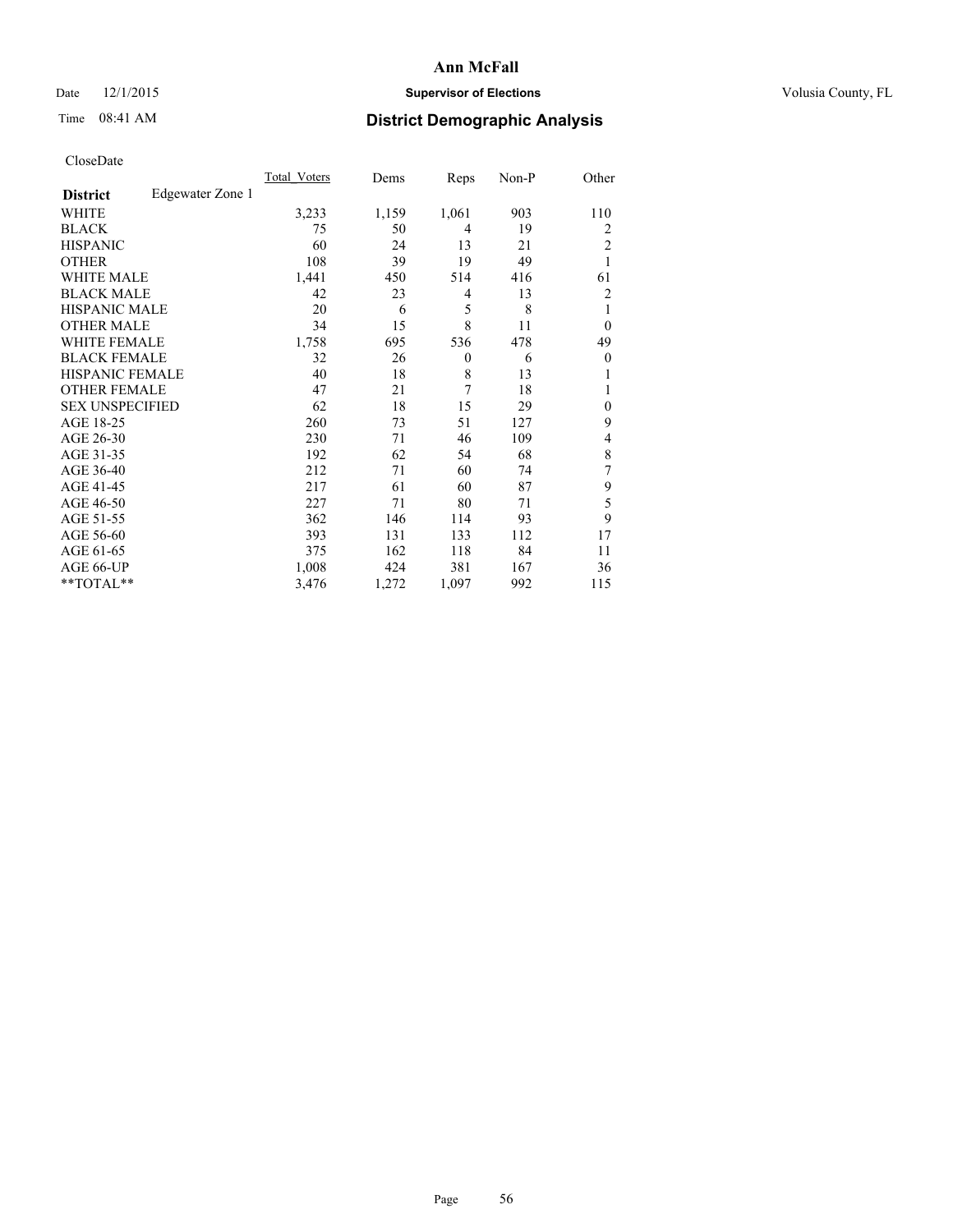# Date 12/1/2015 **Supervisor of Elections Supervisor of Elections** Volusia County, FL

# Time 08:41 AM **District Demographic Analysis**

| <b>UIUSUDUI</b> U      |                  |              |       |                |       |                  |
|------------------------|------------------|--------------|-------|----------------|-------|------------------|
|                        |                  | Total Voters | Dems  | Reps           | Non-P | Other            |
| <b>District</b>        | Edgewater Zone 2 |              |       |                |       |                  |
| WHITE                  |                  | 3,490        | 1,159 | 1,175          | 1,052 | 104              |
| <b>BLACK</b>           |                  | 63           | 48    | $\overline{4}$ | 10    | 1                |
| <b>HISPANIC</b>        |                  | 51           | 17    | 14             | 20    | $\theta$         |
| <b>OTHER</b>           |                  | 117          | 30    | 31             | 56    | $\theta$         |
| WHITE MALE             |                  | 1,611        | 489   | 583            | 480   | 59               |
| <b>BLACK MALE</b>      |                  | 29           | 22    | $\overline{2}$ | 4     |                  |
| <b>HISPANIC MALE</b>   |                  | 23           | 10    | 7              | 6     | $\overline{0}$   |
| <b>OTHER MALE</b>      |                  | 44           | 12    | 11             | 21    | $\boldsymbol{0}$ |
| WHITE FEMALE           |                  | 1,860        | 663   | 586            | 566   | 45               |
| <b>BLACK FEMALE</b>    |                  | 34           | 26    | 2              | 6     | $\overline{0}$   |
| HISPANIC FEMALE        |                  | 26           | 7     | 6              | 13    | $\theta$         |
| <b>OTHER FEMALE</b>    |                  | 49           | 14    | 17             | 18    | $\mathbf{0}$     |
| <b>SEX UNSPECIFIED</b> |                  | 45           | 11    | 10             | 24    | $\theta$         |
| AGE 18-25              |                  | 321          | 87    | 81             | 138   | 15               |
| AGE 26-30              |                  | 237          | 61    | 62             | 108   | 6                |
| AGE 31-35              |                  | 228          | 67    | 53             | 100   | 8                |
| AGE 36-40              |                  | 236          | 66    | 68             | 95    | 7                |
| AGE 41-45              |                  | 282          | 92    | 81             | 99    | 10               |
| AGE 46-50              |                  | 281          | 81    | 100            | 91    | 9                |
| AGE 51-55              |                  | 342          | 109   | 128            | 91    | 14               |
| AGE 56-60              |                  | 353          | 125   | 131            | 94    | 3                |
| AGE 61-65              |                  | 363          | 132   | 130            | 89    | 12               |
| AGE 66-UP              |                  | 1,078        | 434   | 390            | 233   | 21               |
| $*$ TOTAL $*$          |                  | 3,721        | 1,254 | 1,224          | 1,138 | 105              |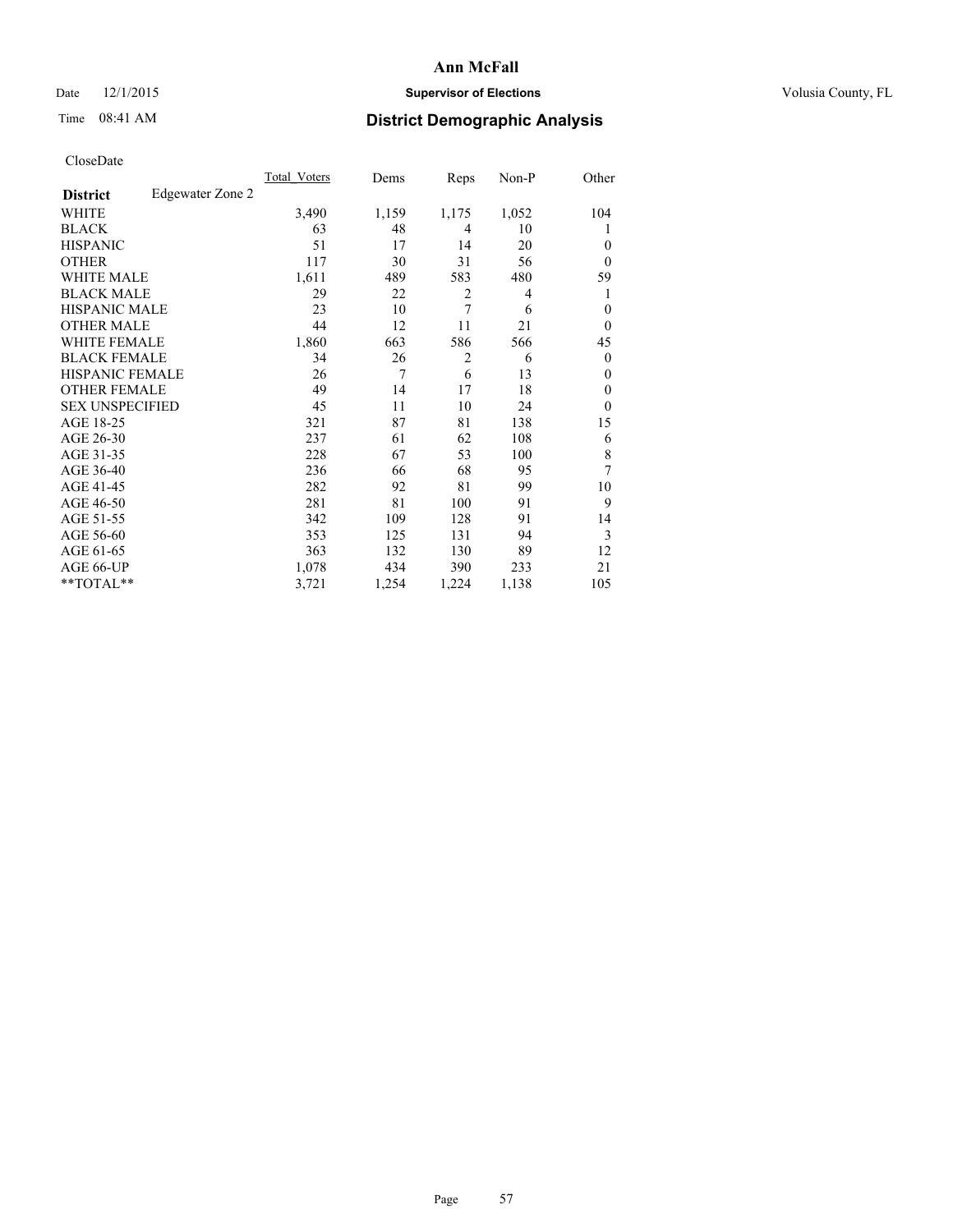## Date 12/1/2015 **Supervisor of Elections Supervisor of Elections** Volusia County, FL

# Time 08:41 AM **District Demographic Analysis**

|                        |                  | Total Voters | Dems  | Reps     | Non-P | Other            |
|------------------------|------------------|--------------|-------|----------|-------|------------------|
| <b>District</b>        | Edgewater Zone 3 |              |       |          |       |                  |
| WHITE                  |                  | 3,210        | 1,104 | 1,079    | 922   | 105              |
| <b>BLACK</b>           |                  | 88           | 70    | 1        | 17    | $\theta$         |
| <b>HISPANIC</b>        |                  | 60           | 19    | 12       | 29    | $\theta$         |
| <b>OTHER</b>           |                  | 137          | 40    | 22       | 71    | 4                |
| WHITE MALE             |                  | 1,417        | 414   | 498      | 448   | 57               |
| <b>BLACK MALE</b>      |                  | 40           | 31    | 1        | 8     | $\boldsymbol{0}$ |
| <b>HISPANIC MALE</b>   |                  | 27           | 8     | 5        | 14    | $\theta$         |
| <b>OTHER MALE</b>      |                  | 47           | 12    | 10       | 23    | $\overline{c}$   |
| WHITE FEMALE           |                  | 1,774        | 686   | 573      | 468   | 47               |
| <b>BLACK FEMALE</b>    |                  | 47           | 39    | $\theta$ | 8     | $\theta$         |
| <b>HISPANIC FEMALE</b> |                  | 30           | 8     | 7        | 15    | $\theta$         |
| <b>OTHER FEMALE</b>    |                  | 55           | 18    | 10       | 25    | 2                |
| <b>SEX UNSPECIFIED</b> |                  | 58           | 17    | 10       | 30    | 1                |
| AGE 18-25              |                  | 335          | 101   | 69       | 156   | 9                |
| AGE 26-30              |                  | 207          | 65    | 43       | 93    | 6                |
| AGE 31-35              |                  | 220          | 49    | 59       | 107   | 5                |
| AGE 36-40              |                  | 210          | 41    | 73       | 83    | 13               |
| AGE 41-45              |                  | 228          | 74    | 70       | 75    | 9                |
| AGE 46-50              |                  | 273          | 100   | 96       | 72    | 5                |
| AGE 51-55              |                  | 313          | 117   | 97       | 91    | 8                |
| AGE 56-60              |                  | 324          | 115   | 119      | 78    | 12               |
| AGE 61-65              |                  | 339          | 142   | 114      | 74    | 9                |
| AGE 66-UP              |                  | 1,046        | 429   | 374      | 210   | 33               |
| **TOTAL**              |                  | 3,495        | 1,233 | 1,114    | 1,039 | 109              |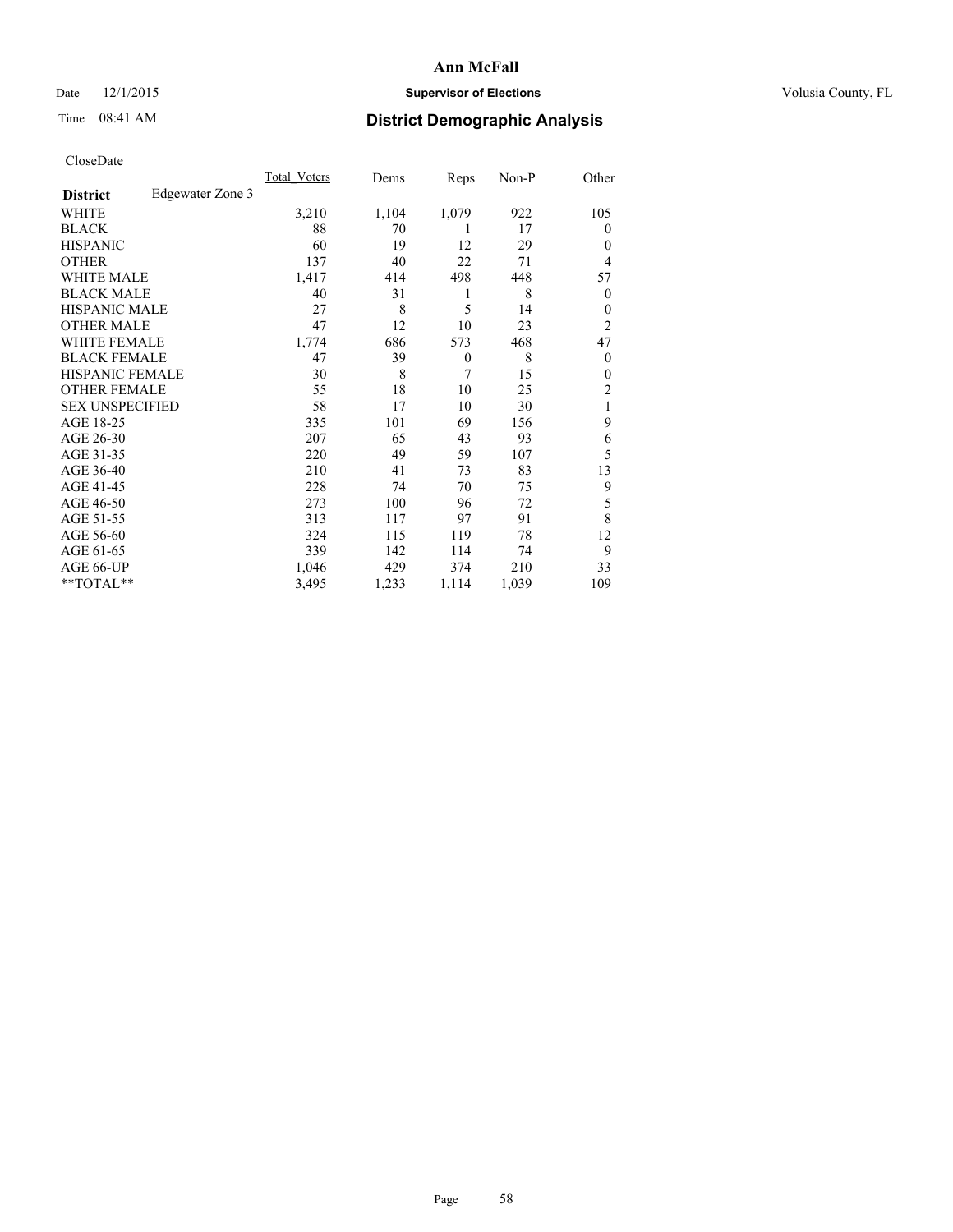## Date 12/1/2015 **Supervisor of Elections Supervisor of Elections** Volusia County, FL

# Time 08:41 AM **District Demographic Analysis**

|                        |                  | Total Voters | Dems  | Reps           | Non-P          | Other          |
|------------------------|------------------|--------------|-------|----------------|----------------|----------------|
| <b>District</b>        | Edgewater Zone 4 |              |       |                |                |                |
| WHITE                  |                  | 3,343        | 1,092 | 1,147          | 982            | 122            |
| <b>BLACK</b>           |                  | 86           | 62    | 4              | 20             | $\overline{0}$ |
| <b>HISPANIC</b>        |                  | 63           | 27    | 15             | 18             | 3              |
| <b>OTHER</b>           |                  | 87           | 25    | 13             | 48             |                |
| <b>WHITE MALE</b>      |                  | 1,509        | 431   | 563            | 453            | 62             |
| <b>BLACK MALE</b>      |                  | 39           | 24    | 2              | 13             | $\overline{0}$ |
| <b>HISPANIC MALE</b>   |                  | 24           | 8     | 6              | 8              | $\overline{2}$ |
| <b>OTHER MALE</b>      |                  | 28           | 10    | 6              | 11             | 1              |
| <b>WHITE FEMALE</b>    |                  | 1,810        | 653   | 576            | 521            | 60             |
| <b>BLACK FEMALE</b>    |                  | 46           | 37    | $\overline{2}$ | $\overline{7}$ | $\overline{0}$ |
| <b>HISPANIC FEMALE</b> |                  | 39           | 19    | 9              | 10             | 1              |
| <b>OTHER FEMALE</b>    |                  | 34           | 13    | 5              | 16             | $\Omega$       |
| <b>SEX UNSPECIFIED</b> |                  | 50           | 11    | 10             | 29             | $\theta$       |
| AGE 18-25              |                  | 261          | 67    | 61             | 129            | 4              |
| AGE 26-30              |                  | 181          | 55    | 39             | 84             | 3              |
| AGE 31-35              |                  | 210          | 63    | 59             | 81             | 7              |
| AGE 36-40              |                  | 225          | 70    | 55             | 89             | 11             |
| AGE 41-45              |                  | 217          | 74    | 67             | 70             | 6              |
| AGE 46-50              |                  | 229          | 74    | 74             | 77             | $\overline{4}$ |
| AGE 51-55              |                  | 317          | 103   | 109            | 92             | 13             |
| AGE 56-60              |                  | 357          | 128   | 129            | 89             | 11             |
| AGE 61-65              |                  | 345          | 140   | 104            | 88             | 13             |
| AGE 66-UP              |                  | 1,237        | 432   | 482            | 269            | 54             |
| **TOTAL**              |                  | 3,579        | 1,206 | 1,179          | 1,068          | 126            |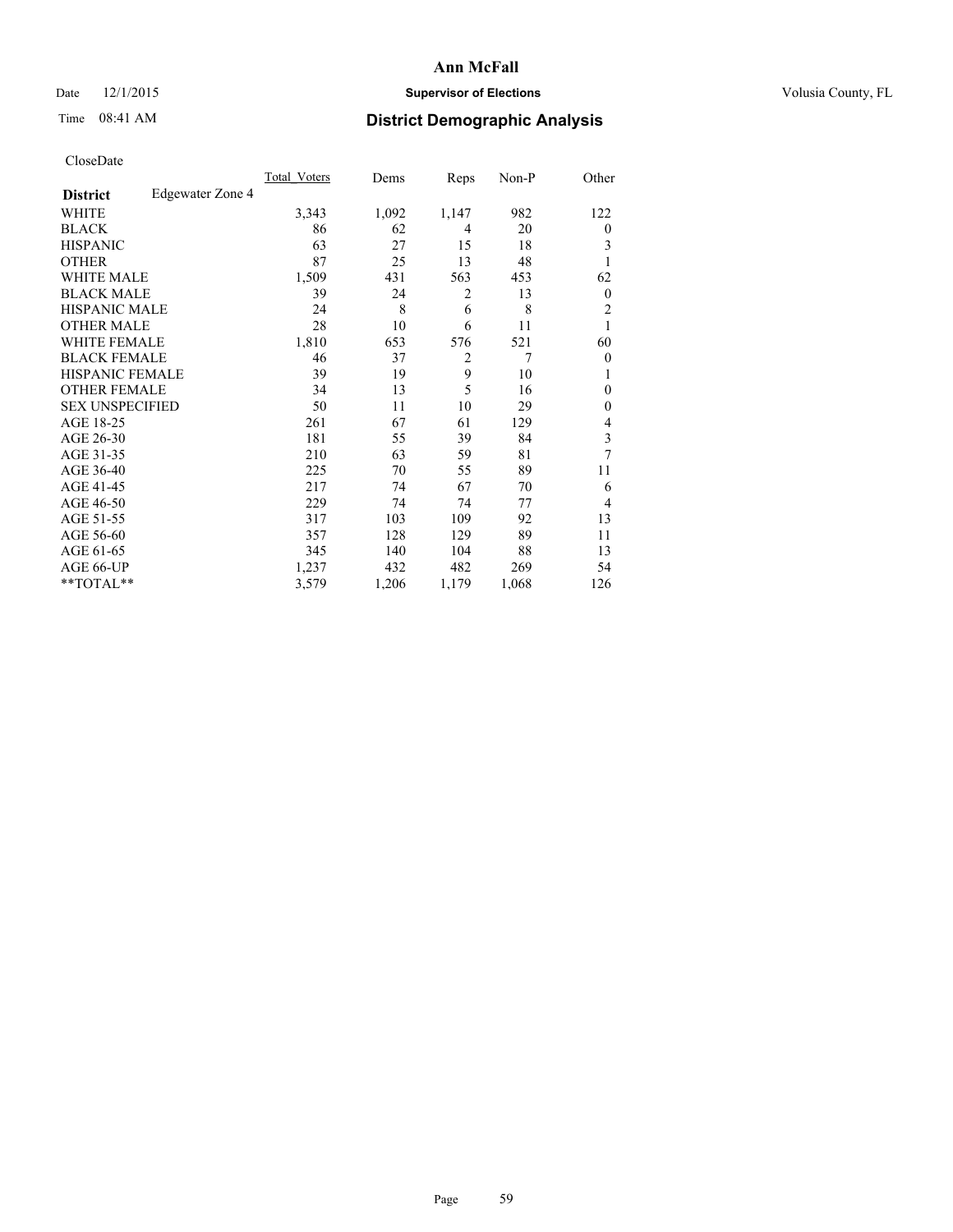## Date 12/1/2015 **Supervisor of Elections Supervisor of Elections** Volusia County, FL

# Time 08:41 AM **District Demographic Analysis**

|                        |                   | <b>Total Voters</b> | Dems | Reps           | Non-P | Other          |
|------------------------|-------------------|---------------------|------|----------------|-------|----------------|
| <b>District</b>        | Holly Hill Zone 1 |                     |      |                |       |                |
| WHITE                  |                   | 1,391               | 505  | 428            | 404   | 54             |
| <b>BLACK</b>           |                   | 147                 | 109  | 3              | 30    | 5              |
| <b>HISPANIC</b>        |                   | 70                  | 31   | 7              | 32    | $\Omega$       |
| <b>OTHER</b>           |                   | 83                  | 32   | 18             | 29    | 4              |
| WHITE MALE             |                   | 660                 | 211  | 217            | 207   | 25             |
| <b>BLACK MALE</b>      |                   | 60                  | 39   | 1              | 16    | 4              |
| <b>HISPANIC MALE</b>   |                   | 34                  | 10   | 5              | 19    | $\mathbf{0}$   |
| <b>OTHER MALE</b>      |                   | 28                  | 8    | 5              | 12    | 3              |
| WHITE FEMALE           |                   | 715                 | 288  | 207            | 192   | 28             |
| <b>BLACK FEMALE</b>    |                   | 85                  | 68   | $\overline{2}$ | 14    | 1              |
| <b>HISPANIC FEMALE</b> |                   | 36                  | 21   | $\overline{2}$ | 13    | $\Omega$       |
| <b>OTHER FEMALE</b>    |                   | 40                  | 18   | 13             | 9     | $\Omega$       |
| <b>SEX UNSPECIFIED</b> |                   | 33                  | 14   | 4              | 13    | $\overline{c}$ |
| AGE 18-25              |                   | 161                 | 54   | 26             | 76    | 5              |
| AGE 26-30              |                   | 111                 | 42   | 23             | 41    | 5              |
| AGE 31-35              |                   | 112                 | 49   | 12             | 44    | 7              |
| AGE 36-40              |                   | 102                 | 37   | 27             | 34    | 4              |
| AGE 41-45              |                   | 106                 | 41   | 28             | 35    | $\overline{c}$ |
| AGE 46-50              |                   | 161                 | 63   | 48             | 45    | 5              |
| AGE 51-55              |                   | 182                 | 64   | 60             | 53    | 5              |
| AGE 56-60              |                   | 180                 | 72   | 48             | 54    | 6              |
| AGE 61-65              |                   | 180                 | 80   | 48             | 46    | 6              |
| AGE 66-UP              |                   | 396                 | 175  | 136            | 67    | 18             |
| **TOTAL**              |                   | 1,691               | 677  | 456            | 495   | 63             |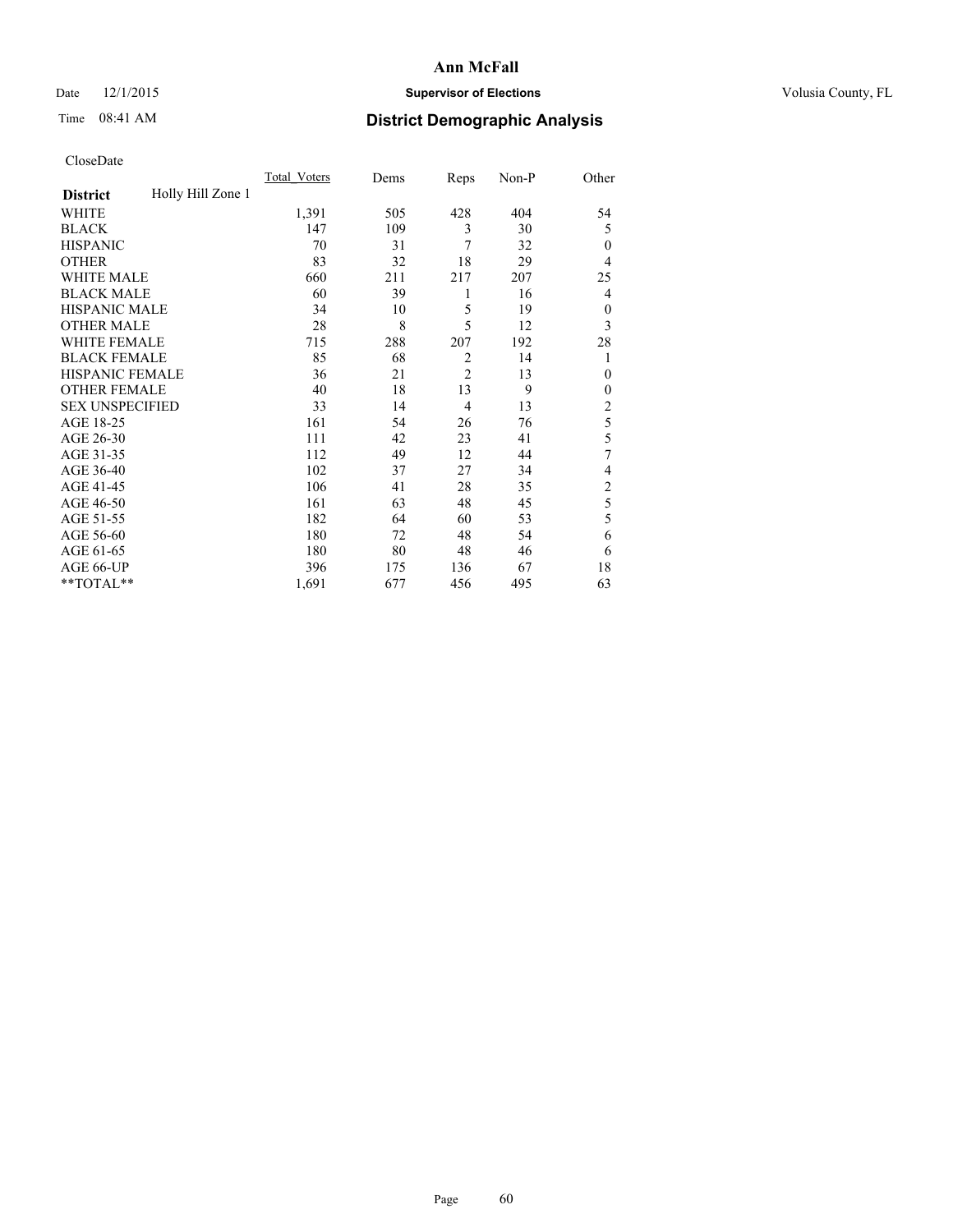## Date 12/1/2015 **Supervisor of Elections Supervisor of Elections** Volusia County, FL

# Time 08:41 AM **District Demographic Analysis**

|                        |                   | Total Voters | Dems | Reps           | Non-P | Other            |
|------------------------|-------------------|--------------|------|----------------|-------|------------------|
| <b>District</b>        | Holly Hill Zone 2 |              |      |                |       |                  |
| WHITE                  |                   | 1,426        | 579  | 379            | 418   | 50               |
| <b>BLACK</b>           |                   | 265          | 195  | 9              | 59    | 2                |
| <b>HISPANIC</b>        |                   | 50           | 26   | 10             | 14    | $\theta$         |
| <b>OTHER</b>           |                   | 86           | 33   | 11             | 39    | 3                |
| <b>WHITE MALE</b>      |                   | 668          | 248  | 193            | 204   | 23               |
| <b>BLACK MALE</b>      |                   | 110          | 73   | 4              | 33    | $\boldsymbol{0}$ |
| <b>HISPANIC MALE</b>   |                   | 21           | 9    | 6              | 6     | $\theta$         |
| <b>OTHER MALE</b>      |                   | 28           | 9    | $\overline{4}$ | 13    | $\overline{2}$   |
| <b>WHITE FEMALE</b>    |                   | 748          | 330  | 183            | 210   | 25               |
| <b>BLACK FEMALE</b>    |                   | 153          | 121  | 5              | 25    | 2                |
| HISPANIC FEMALE        |                   | 29           | 17   | $\overline{4}$ | 8     | $\mathbf{0}$     |
| <b>OTHER FEMALE</b>    |                   | 35           | 16   | 7              | 11    | 1                |
| <b>SEX UNSPECIFIED</b> |                   | 35           | 10   | 3              | 20    | $\overline{2}$   |
| AGE 18-25              |                   | 215          | 66   | 36             | 109   | $\overline{4}$   |
| AGE 26-30              |                   | 143          | 64   | 25             | 52    | $\overline{2}$   |
| AGE 31-35              |                   | 152          | 72   | 30             | 44    | 6                |
| AGE 36-40              |                   | 113          | 48   | 15             | 44    | 6                |
| AGE 41-45              |                   | 131          | 52   | 26             | 49    | 4                |
| AGE 46-50              |                   | 150          | 65   | 37             | 42    | 6                |
| AGE 51-55              |                   | 235          | 112  | 56             | 56    | 11               |
| AGE 56-60              |                   | 183          | 88   | 43             | 48    | 4                |
| AGE 61-65              |                   | 156          | 76   | 40             | 35    | 5                |
| AGE 66-UP              |                   | 349          | 190  | 101            | 51    | 7                |
| **TOTAL**              |                   | 1,827        | 833  | 409            | 530   | 55               |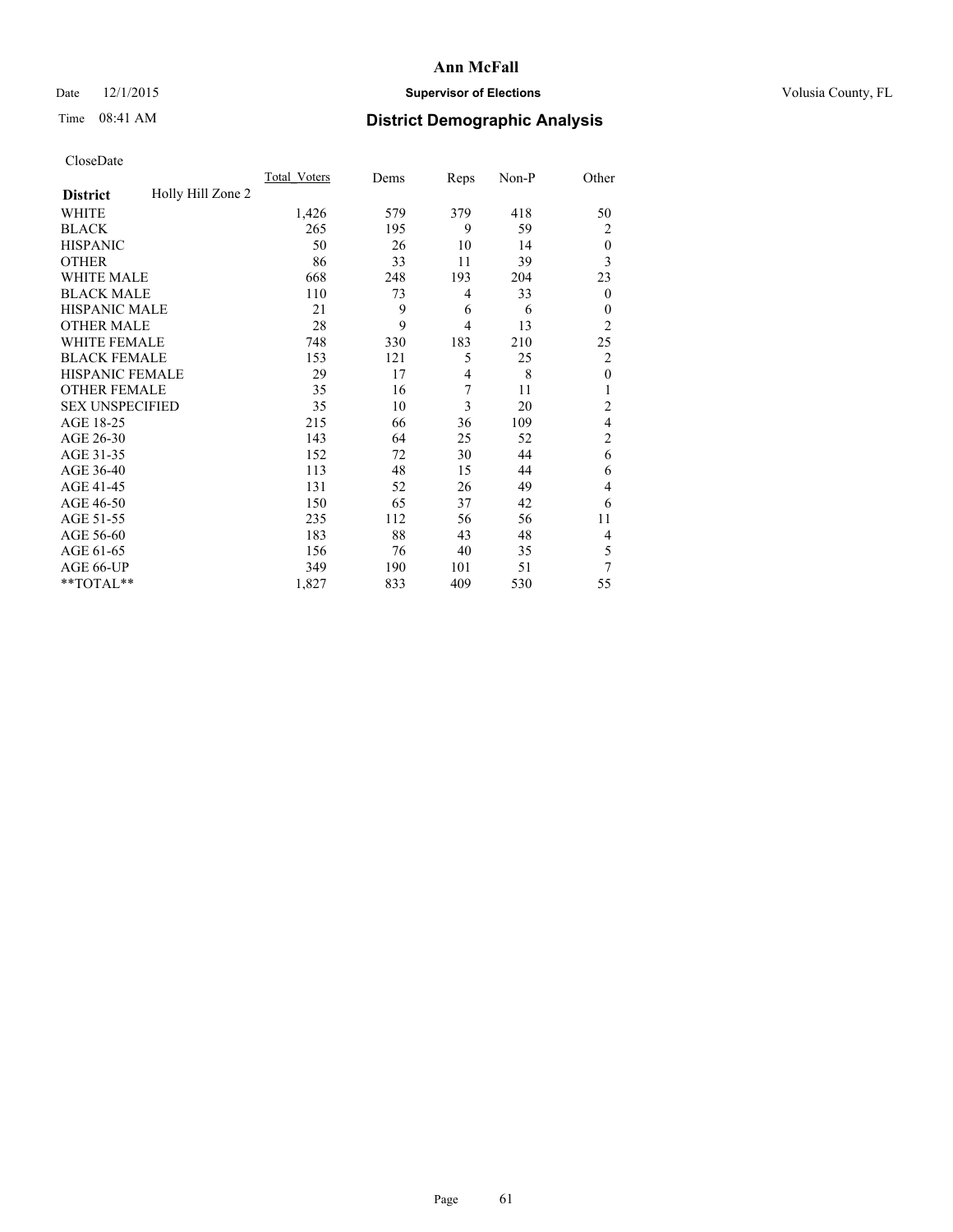## Date 12/1/2015 **Supervisor of Elections Supervisor of Elections** Volusia County, FL

# Time 08:41 AM **District Demographic Analysis**

|                        |                   | Total Voters | Dems | Reps           | Non-P | Other          |
|------------------------|-------------------|--------------|------|----------------|-------|----------------|
| <b>District</b>        | Holly Hill Zone 3 |              |      |                |       |                |
| WHITE                  |                   | 1,478        | 531  | 490            | 394   | 63             |
| <b>BLACK</b>           |                   | 161          | 127  | 7              | 26    |                |
| <b>HISPANIC</b>        |                   | 35           | 14   | 6              | 14    | 1              |
| <b>OTHER</b>           |                   | 69           | 27   | 9              | 31    | $\overline{2}$ |
| WHITE MALE             |                   | 631          | 205  | 209            | 186   | 31             |
| <b>BLACK MALE</b>      |                   | 68           | 47   | 5              | 15    | 1              |
| <b>HISPANIC MALE</b>   |                   | 18           | 8    | 3              | 6     | 1              |
| <b>OTHER MALE</b>      |                   | 26           | 12   | $\overline{2}$ | 11    | 1              |
| WHITE FEMALE           |                   | 837          | 323  | 278            | 204   | 32             |
| <b>BLACK FEMALE</b>    |                   | 91           | 78   | $\overline{2}$ | 11    | $\theta$       |
| <b>HISPANIC FEMALE</b> |                   | 17           | 6    | 3              | 8     | $\theta$       |
| <b>OTHER FEMALE</b>    |                   | 28           | 11   | 7              | 9     | 1              |
| <b>SEX UNSPECIFIED</b> |                   | 27           | 9    | 3              | 15    | $\mathbf{0}$   |
| AGE 18-25              |                   | 106          | 30   | 29             | 45    | $\overline{2}$ |
| AGE 26-30              |                   | 77           | 33   | 10             | 33    | 1              |
| AGE 31-35              |                   | 81           | 29   | 19             | 31    | $\overline{2}$ |
| AGE 36-40              |                   | 61           | 25   | 9              | 25    | $\overline{c}$ |
| AGE 41-45              |                   | 99           | 32   | 19             | 43    | 5              |
| AGE 46-50              |                   | 114          | 36   | 33             | 42    | 3              |
| AGE 51-55              |                   | 144          | 62   | 26             | 47    | 9              |
| AGE 56-60              |                   | 168          | 68   | 50             | 39    | 11             |
| AGE 61-65              |                   | 158          | 64   | 48             | 41    | 5              |
| AGE 66-UP              |                   | 735          | 320  | 269            | 119   | 27             |
| **TOTAL**              |                   | 1,743        | 699  | 512            | 465   | 67             |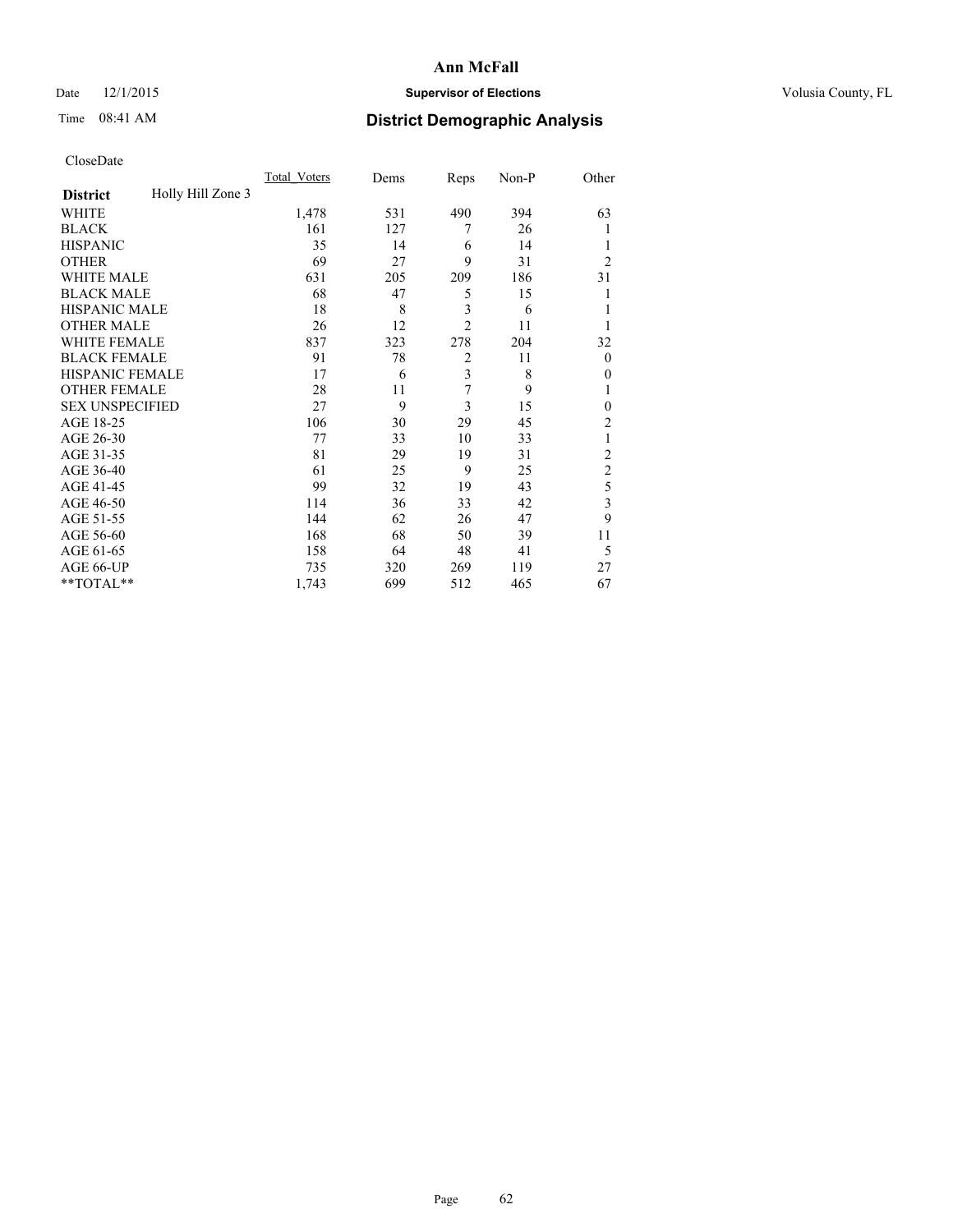## Date 12/1/2015 **Supervisor of Elections Supervisor of Elections** Volusia County, FL

# Time 08:41 AM **District Demographic Analysis**

|                        |                   | <b>Total Voters</b> | Dems | Reps           | Non-P | Other          |
|------------------------|-------------------|---------------------|------|----------------|-------|----------------|
| <b>District</b>        | Holly Hill Zone 4 |                     |      |                |       |                |
| WHITE                  |                   | 1,393               | 484  | 460            | 386   | 63             |
| <b>BLACK</b>           |                   | 310                 | 239  | 13             | 55    | 3              |
| <b>HISPANIC</b>        |                   | 72                  | 37   | 6              | 28    | 1              |
| <b>OTHER</b>           |                   | 73                  | 33   | 7              | 31    | $\overline{2}$ |
| WHITE MALE             |                   | 588                 | 168  | 199            | 185   | 36             |
| <b>BLACK MALE</b>      |                   | 84                  | 56   | 6              | 19    | 3              |
| <b>HISPANIC MALE</b>   |                   | 32                  | 19   | 2              | 10    |                |
| <b>OTHER MALE</b>      |                   | 21                  | 12   | $\overline{3}$ | 5     | 1              |
| <b>WHITE FEMALE</b>    |                   | 793                 | 313  | 258            | 195   | 27             |
| <b>BLACK FEMALE</b>    |                   | 224                 | 181  | 7              | 36    | $\overline{0}$ |
| <b>HISPANIC FEMALE</b> |                   | 40                  | 18   | 4              | 18    | $\Omega$       |
| <b>OTHER FEMALE</b>    |                   | 28                  | 16   | 3              | 8     |                |
| <b>SEX UNSPECIFIED</b> |                   | 38                  | 10   | $\overline{4}$ | 24    | $\mathbf{0}$   |
| AGE 18-25              |                   | 228                 | 94   | 39             | 86    | 9              |
| AGE 26-30              |                   | 183                 | 77   | 34             | 66    | 6              |
| AGE 31-35              |                   | 134                 | 64   | 29             | 39    | $\overline{c}$ |
| AGE 36-40              |                   | 131                 | 56   | 22             | 47    | 6              |
| AGE 41-45              |                   | 113                 | 52   | 20             | 33    | 8              |
| AGE 46-50              |                   | 132                 | 56   | 34             | 40    | $\overline{2}$ |
| AGE 51-55              |                   | 188                 | 66   | 60             | 52    | 10             |
| AGE 56-60              |                   | 184                 | 76   | 55             | 46    | 7              |
| AGE 61-65              |                   | 148                 | 67   | 42             | 34    | 5              |
| AGE 66-UP              |                   | 407                 | 185  | 151            | 57    | 14             |
| **TOTAL**              |                   | 1,848               | 793  | 486            | 500   | 69             |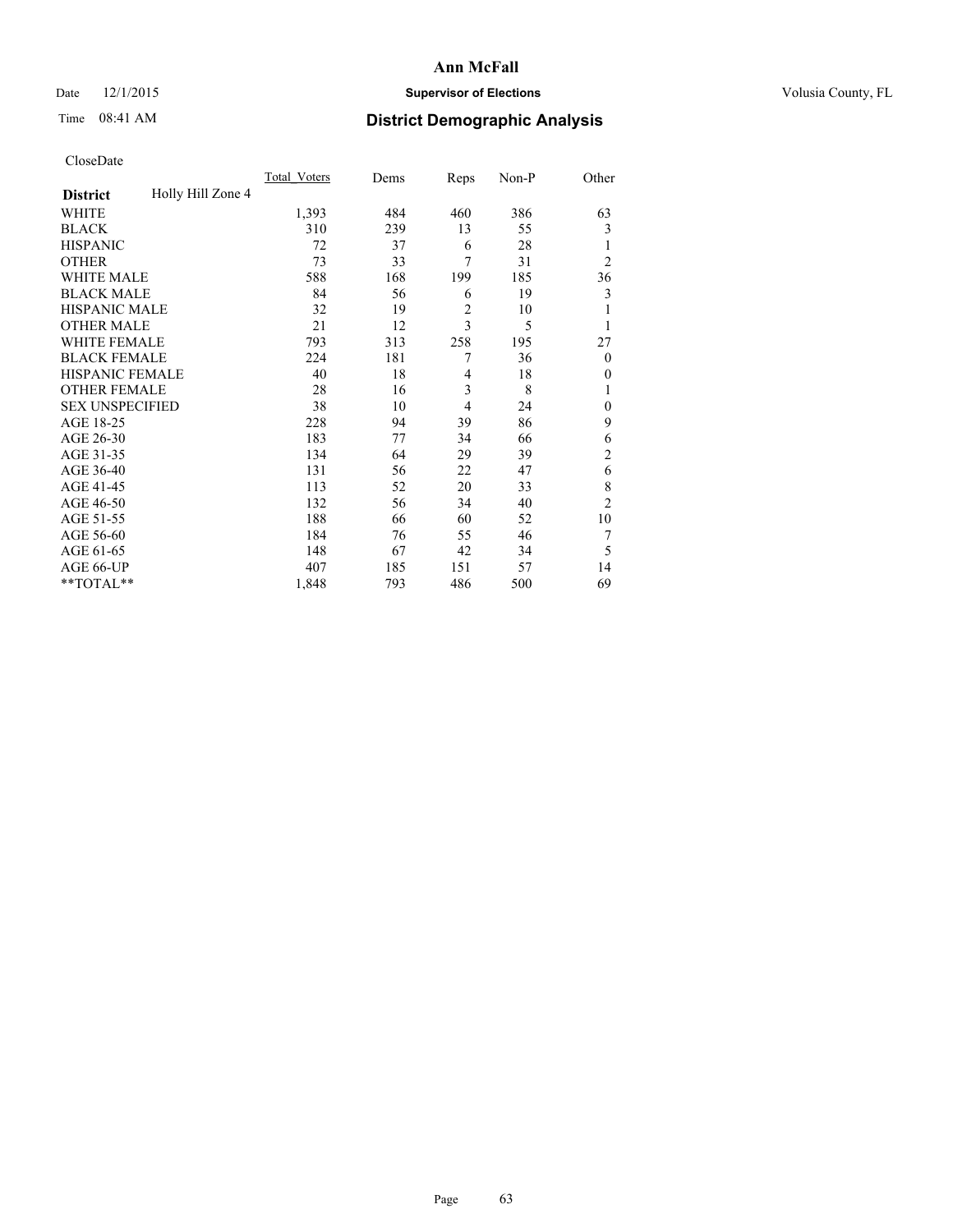## Date 12/1/2015 **Supervisor of Elections Supervisor of Elections** Volusia County, FL

# Time 08:41 AM **District Demographic Analysis**

|                        |            | <b>Total Voters</b> | Dems | Reps           | Non-P | Other          |
|------------------------|------------|---------------------|------|----------------|-------|----------------|
| <b>District</b>        | Lake Helen |                     |      |                |       |                |
| <b>WHITE</b>           |            | 1,670               | 553  | 633            | 421   | 63             |
| <b>BLACK</b>           |            | 170                 | 150  | $\overline{4}$ | 13    | 3              |
| <b>HISPANIC</b>        |            | 48                  | 12   | 17             | 15    | 4              |
| <b>OTHER</b>           |            | 52                  | 18   | 14             | 19    |                |
| WHITE MALE             |            | 756                 | 219  | 310            | 193   | 34             |
| <b>BLACK MALE</b>      |            | 74                  | 67   | $\overline{2}$ | 4     | 1              |
| <b>HISPANIC MALE</b>   |            | 21                  | 5    | 7              | 7     | $\overline{c}$ |
| <b>OTHER MALE</b>      |            | 16                  | 9    |                | 5     | 1              |
| WHITE FEMALE           |            | 899                 | 330  | 318            | 222   | 29             |
| <b>BLACK FEMALE</b>    |            | 93                  | 81   | 1              | 9     | $\overline{2}$ |
| <b>HISPANIC FEMALE</b> |            | 27                  | 7    | 10             | 8     | $\overline{2}$ |
| <b>OTHER FEMALE</b>    |            | 24                  | 8    | 5              | 11    | $\theta$       |
| <b>SEX UNSPECIFIED</b> |            | 30                  | 7    | 14             | 9     | $\theta$       |
| AGE 18-25              |            | 165                 | 45   | 45             | 65    | 10             |
| AGE 26-30              |            | 121                 | 38   | 32             | 48    | 3              |
| AGE 31-35              |            | 128                 | 36   | 37             | 52    | 3              |
| AGE 36-40              |            | 106                 | 29   | 29             | 40    | 8              |
| AGE 41-45              |            | 127                 | 37   | 39             | 41    | 10             |
| AGE 46-50              |            | 138                 | 55   | 51             | 27    | 5              |
| AGE 51-55              |            | 199                 | 71   | 76             | 44    | 8              |
| AGE 56-60              |            | 220                 | 86   | 86             | 38    | 10             |
| AGE 61-65              |            | 202                 | 88   | 67             | 41    | 6              |
| AGE 66-UP              |            | 534                 | 248  | 206            | 72    | 8              |
| **TOTAL**              |            | 1,940               | 733  | 668            | 468   | 71             |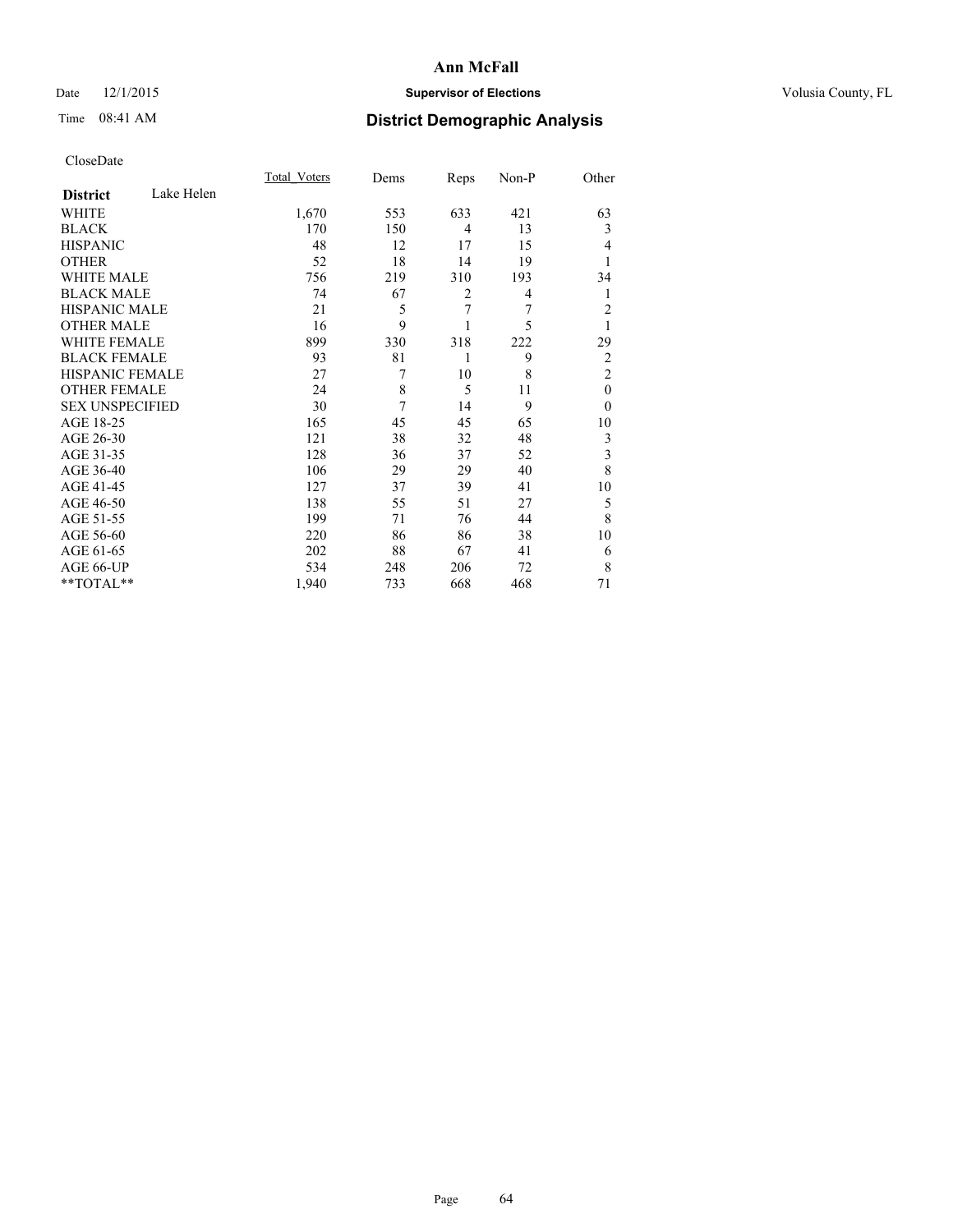$**TOTAL**$ 

#### **Ann McFall**

#### Date 12/1/2015 **Supervisor of Elections Supervisor of Elections** Volusia County, FL

# Time 08:41 AM **District Demographic Analysis**

| CloseDate              |                      | Total Voters | Dems           | Reps  | $Non-P$        | Other    |
|------------------------|----------------------|--------------|----------------|-------|----------------|----------|
| <b>District</b>        | New Smyrna Bch Zne 1 |              |                |       |                |          |
| <b>WHITE</b>           |                      | 4,771        | 1,440          | 2,067 | 1,127          | 137      |
| <b>BLACK</b>           |                      | 13           | 7              | 4     | $\overline{c}$ | $\Omega$ |
| <b>HISPANIC</b>        |                      | 63           | 17             | 21    | 24             |          |
| <b>OTHER</b>           |                      | 137          | 34             | 41    | 61             | 1        |
| <b>WHITE MALE</b>      |                      | 2,249        | 561            | 1,024 | 585            | 79       |
| <b>BLACK MALE</b>      |                      | 7            | $\overline{2}$ | 3     | $\overline{2}$ | $\Omega$ |
| <b>HISPANIC MALE</b>   |                      | 29           | 7              | 6     | 16             | $\theta$ |
| <b>OTHER MALE</b>      |                      | 40           | 8              | 16    | 16             | $\Omega$ |
| <b>WHITE FEMALE</b>    |                      | 2,486        | 866            | 1,034 | 529            | 57       |
| <b>BLACK FEMALE</b>    |                      | 6            | 5              | 1     | $\Omega$       | $\theta$ |
| <b>HISPANIC FEMALE</b> |                      | 34           | 10             | 15    | 8              |          |
| <b>OTHER FEMALE</b>    |                      | 56           | 19             | 19    | 17             |          |
| <b>SEX UNSPECIFIED</b> |                      | 77           | 20             | 15    | 41             | 1        |
| AGE 18-25              |                      | 244          | 53             | 70    | 112            | 9        |
| AGE 26-30              |                      | 226          | 64             | 71    | 86             | 5        |
| AGE 31-35              |                      | 215          | 61             | 58    | 89             | 7        |
| AGE 36-40              |                      | 179          | 51             | 49    | 69             | 10       |
| AGE 41-45              |                      | 231          | 56             | 92    | 74             | 9        |
| AGE 46-50              |                      | 293          | 80             | 125   | 79             | 9        |
| AGE 51-55              |                      | 439          | 114            | 216   | 95             | 14       |
| AGE 56-60              |                      | 541          | 159            | 243   | 124            | 15       |
| AGE 61-65              |                      | 606          | 213            | 247   | 135            | 11       |

AGE 61-65 606 213 247 135 11<br>AGE 66-UP 2,010 647 962 351 50 AGE 66-UP <br>  $2,010$  647 962 351 50<br>
\*\*TOTAL\*\* 4,984 1,498 2,133 1,214 139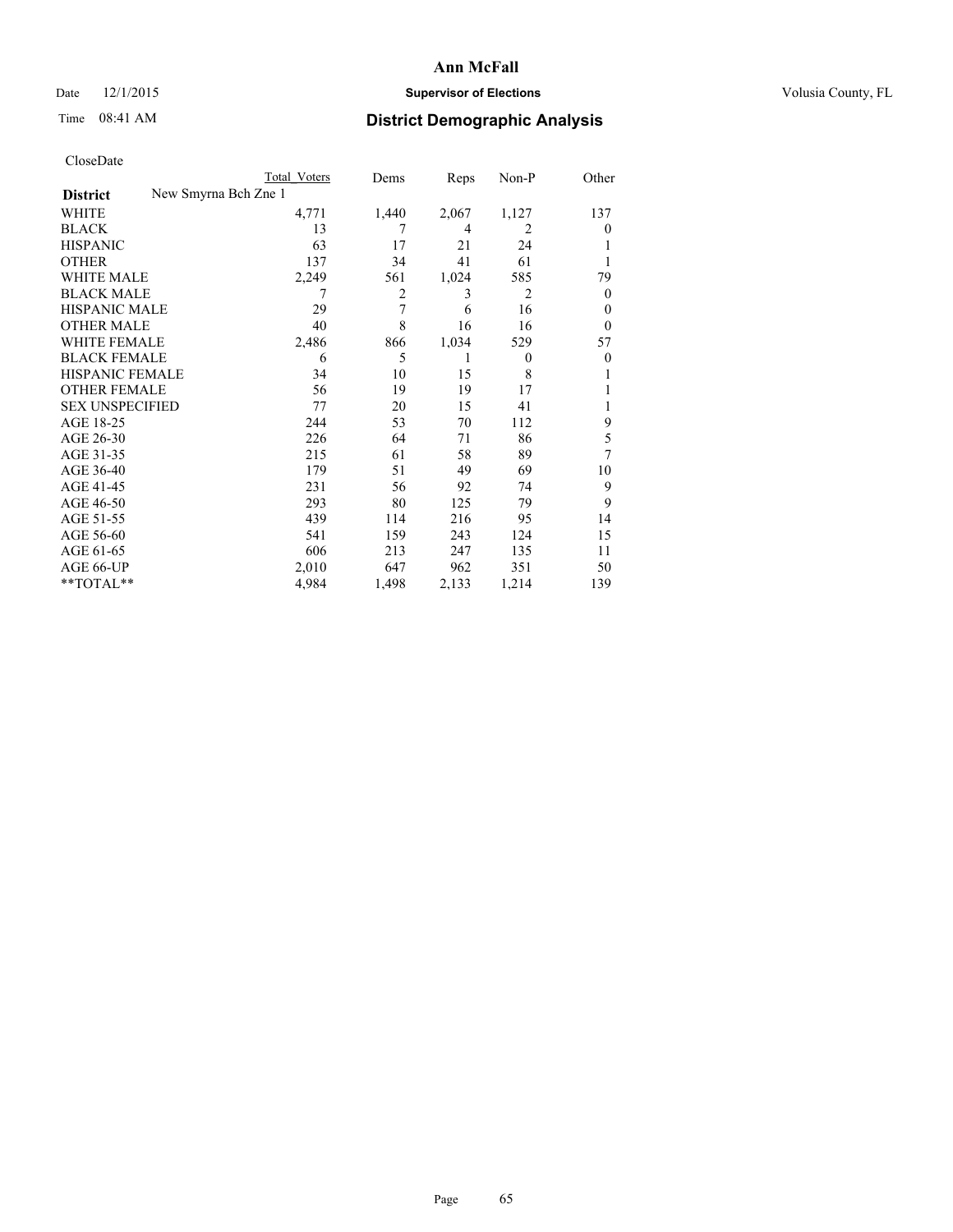## Date 12/1/2015 **Supervisor of Elections Supervisor of Elections** Volusia County, FL

| CloseDate |
|-----------|
|-----------|

|                        | Total Voters         | Dems  | Reps           | Non-P | Other          |
|------------------------|----------------------|-------|----------------|-------|----------------|
| <b>District</b>        | New Smyrna Bch Zne 2 |       |                |       |                |
| WHITE                  | 4,019                | 1,301 | 1,484          | 1,076 | 158            |
| <b>BLACK</b>           | 70                   | 52    | $\overline{2}$ | 15    | 1              |
| <b>HISPANIC</b>        | 60                   | 20    | 15             | 25    | $\theta$       |
| <b>OTHER</b>           | 132                  | 38    | 37             | 55    | $\overline{2}$ |
| WHITE MALE             | 1,810                | 506   | 704            | 511   | 89             |
| <b>BLACK MALE</b>      | 24                   | 18    | $\theta$       | 5     | 1              |
| <b>HISPANIC MALE</b>   | 31                   | 5     | 9              | 17    | $\mathbf{0}$   |
| <b>OTHER MALE</b>      | 38                   | 15    | 10             | 12    | 1              |
| <b>WHITE FEMALE</b>    | 2,172                | 781   | 766            | 556   | 69             |
| <b>BLACK FEMALE</b>    | 46                   | 34    | $\overline{2}$ | 10    | $\overline{0}$ |
| <b>HISPANIC FEMALE</b> | 27                   | 14    | 6              | 7     | $\theta$       |
| <b>OTHER FEMALE</b>    | 60                   | 21    | 20             | 18    |                |
| <b>SEX UNSPECIFIED</b> | 73                   | 17    | 21             | 35    | $\theta$       |
| AGE 18-25              | 278                  | 72    | 74             | 118   | 14             |
| AGE 26-30              | 203                  | 53    | 50             | 92    | 8              |
| AGE 31-35              | 230                  | 77    | 58             | 83    | 12             |
| AGE 36-40              | 239                  | 65    | 63             | 99    | 12             |
| AGE 41-45              | 243                  | 60    | 77             | 96    | 10             |
| AGE 46-50              | 249                  | 57    | 106            | 79    | 7              |
| AGE 51-55              | 363                  | 102   | 164            | 84    | 13             |
| AGE 56-60              | 461                  | 163   | 169            | 108   | 21             |
| AGE 61-65              | 460                  | 179   | 151            | 114   | 16             |
| AGE 66-UP              | 1,555                | 583   | 626            | 298   | 48             |
| $*$ TOTAL $*$          | 4,281                | 1,411 | 1,538          | 1,171 | 161            |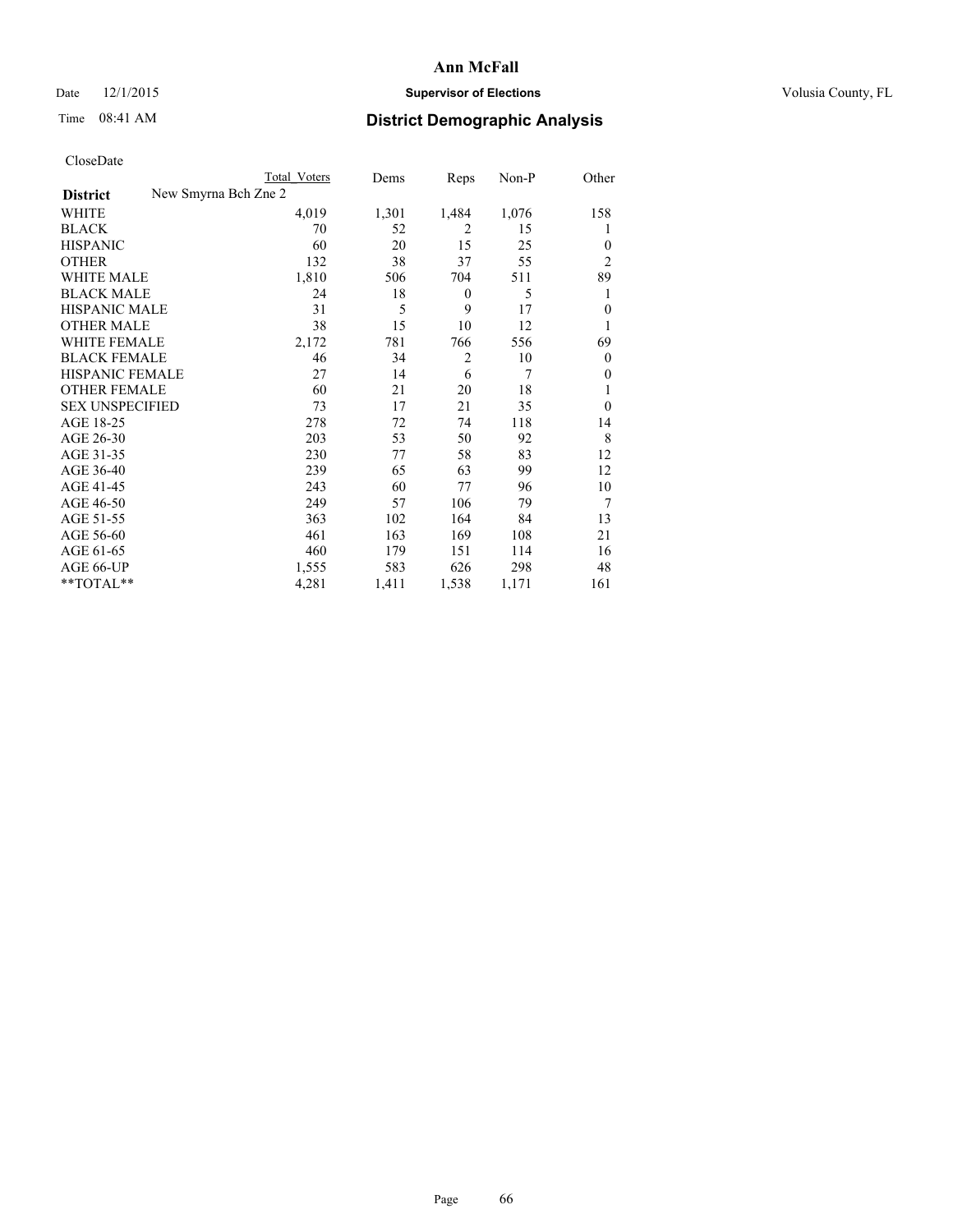# Date 12/1/2015 **Supervisor of Elections Supervisor of Elections** Volusia County, FL

| CloseDate |
|-----------|
|-----------|

|                                         | Total Voters | Dems  | Reps           | Non-P | Other          |
|-----------------------------------------|--------------|-------|----------------|-------|----------------|
| New Smyrna Bch Zne 3<br><b>District</b> |              |       |                |       |                |
| <b>WHITE</b>                            | 4,571        | 1,308 | 1,933          | 1,166 | 164            |
| <b>BLACK</b>                            | 34           | 20    | 3              | 10    |                |
| <b>HISPANIC</b>                         | 60           | 20    | 13             | 26    | 1              |
| <b>OTHER</b>                            | 144          | 33    | 32             | 75    | 4              |
| WHITE MALE                              | 2,127        | 540   | 932            | 571   | 84             |
| <b>BLACK MALE</b>                       | 19           | 10    | 1              | 7     | 1              |
| <b>HISPANIC MALE</b>                    | 27           | 11    | 6              | 9     |                |
| <b>OTHER MALE</b>                       | 48           | 12    | 11             | 25    | $\theta$       |
| WHITE FEMALE                            | 2,419        | 761   | 992            | 587   | 79             |
| <b>BLACK FEMALE</b>                     | 15           | 10    | $\overline{2}$ | 3     | $\overline{0}$ |
| <b>HISPANIC FEMALE</b>                  | 31           | 8     | 7              | 16    | $\theta$       |
| <b>OTHER FEMALE</b>                     | 61           | 18    | 17             | 22    | 4              |
| <b>SEX UNSPECIFIED</b>                  | 62           | 11    | 13             | 37    |                |
| AGE 18-25                               | 238          | 59    | 57             | 111   | 11             |
| AGE 26-30                               | 231          | 62    | 61             | 101   | 7              |
| AGE 31-35                               | 226          | 55    | 72             | 87    | 12             |
| AGE 36-40                               | 197          | 54    | 61             | 75    | 7              |
| AGE 41-45                               | 230          | 62    | 82             | 82    | 4              |
| AGE 46-50                               | 260          | 66    | 107            | 79    | 8              |
| AGE 51-55                               | 397          | 113   | 154            | 117   | 13             |
| AGE 56-60                               | 449          | 146   | 177            | 111   | 15             |
| AGE 61-65                               | 518          | 171   | 210            | 121   | 16             |
| AGE 66-UP                               | 2,063        | 593   | 1,000          | 393   | 77             |
| **TOTAL**                               | 4,809        | 1,381 | 1,981          | 1,277 | 170            |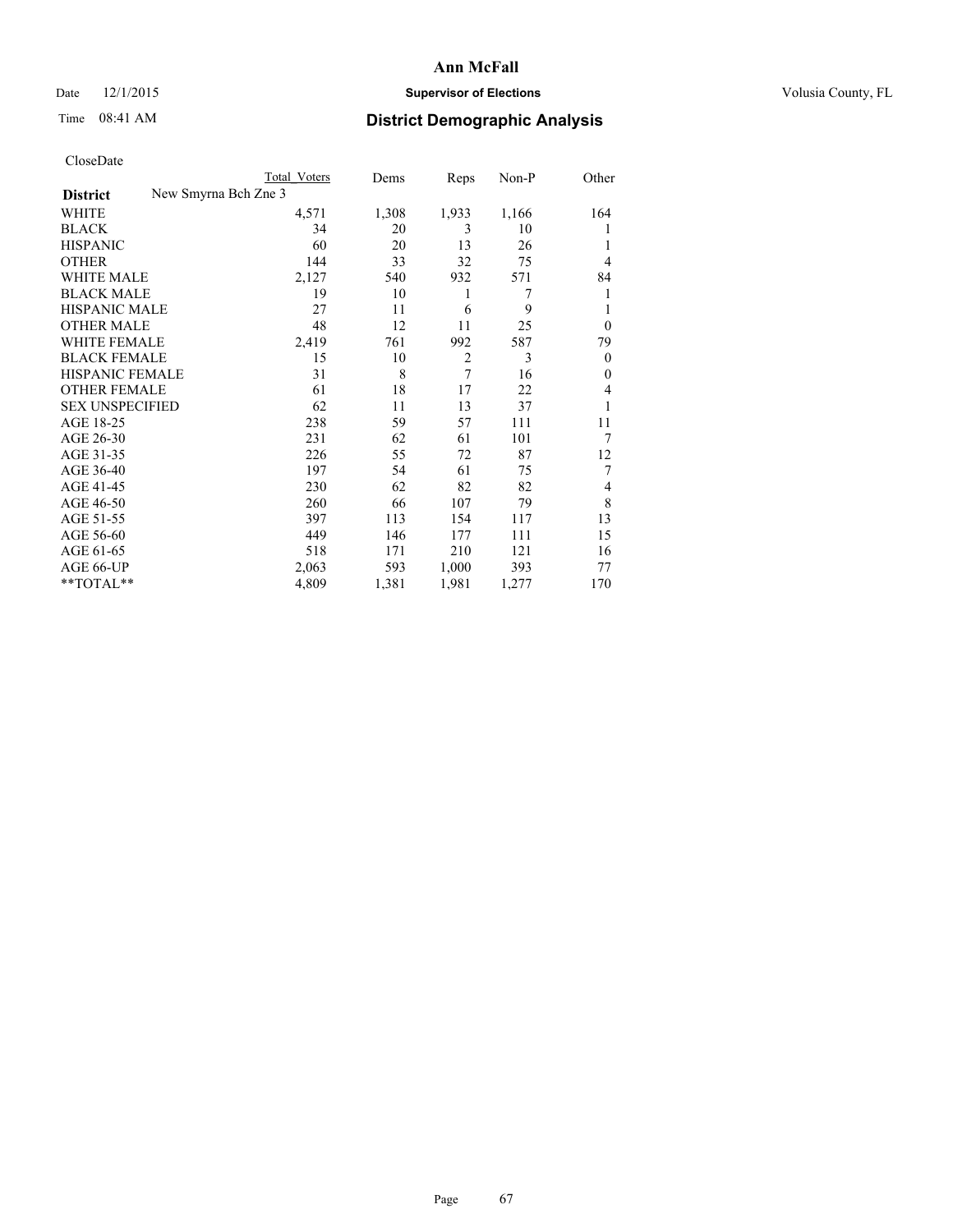## Date 12/1/2015 **Supervisor of Elections Supervisor of Elections** Volusia County, FL

|                        | <b>Total Voters</b>  | Dems  | Reps           | Non-P | Other            |
|------------------------|----------------------|-------|----------------|-------|------------------|
| <b>District</b>        | New Smyrna Bch Zne 4 |       |                |       |                  |
| WHITE                  | 3,983                | 1,141 | 1,650          | 1,035 | 157              |
| <b>BLACK</b>           | 586                  | 493   | 10             | 77    | 6                |
| <b>HISPANIC</b>        | 88                   | 29    | 28             | 28    | 3                |
| <b>OTHER</b>           | 183                  | 52    | 40             | 81    | 10               |
| <b>WHITE MALE</b>      | 1,834                | 451   | 809            | 495   | 79               |
| <b>BLACK MALE</b>      | 238                  | 192   | $\overline{2}$ | 39    | 5                |
| <b>HISPANIC MALE</b>   | 43                   | 11    | 14             | 18    | $\boldsymbol{0}$ |
| <b>OTHER MALE</b>      | 72                   | 18    | 20             | 31    | 3                |
| <b>WHITE FEMALE</b>    | 2,119                | 677   | 832            | 533   | 77               |
| <b>BLACK FEMALE</b>    | 342                  | 296   | 8              | 37    | 1                |
| <b>HISPANIC FEMALE</b> | 45                   | 18    | 14             | 10    | 3                |
| <b>OTHER FEMALE</b>    | 74                   | 28    | 17             | 24    | 5                |
| <b>SEX UNSPECIFIED</b> | 73                   | 24    | 12             | 34    | 3                |
| AGE 18-25              | 348                  | 114   | 83             | 139   | 12               |
| AGE 26-30              | 239                  | 86    | 59             | 89    | 5                |
| AGE 31-35              | 237                  | 86    | 53             | 89    | 9                |
| AGE 36-40              | 235                  | 64    | 85             | 78    | 8                |
| AGE 41-45              | 294                  | 113   | 98             | 72    | 11               |
| AGE 46-50              | 286                  | 89    | 106            | 85    | 6                |
| AGE 51-55              | 375                  | 123   | 159            | 84    | 9                |
| AGE 56-60              | 507                  | 183   | 185            | 125   | 14               |
| AGE 61-65              | 607                  | 223   | 220            | 138   | 26               |
| AGE 66-UP              | 1,712                | 634   | 680            | 322   | 76               |
| **TOTAL**              | 4,840                | 1,715 | 1,728          | 1,221 | 176              |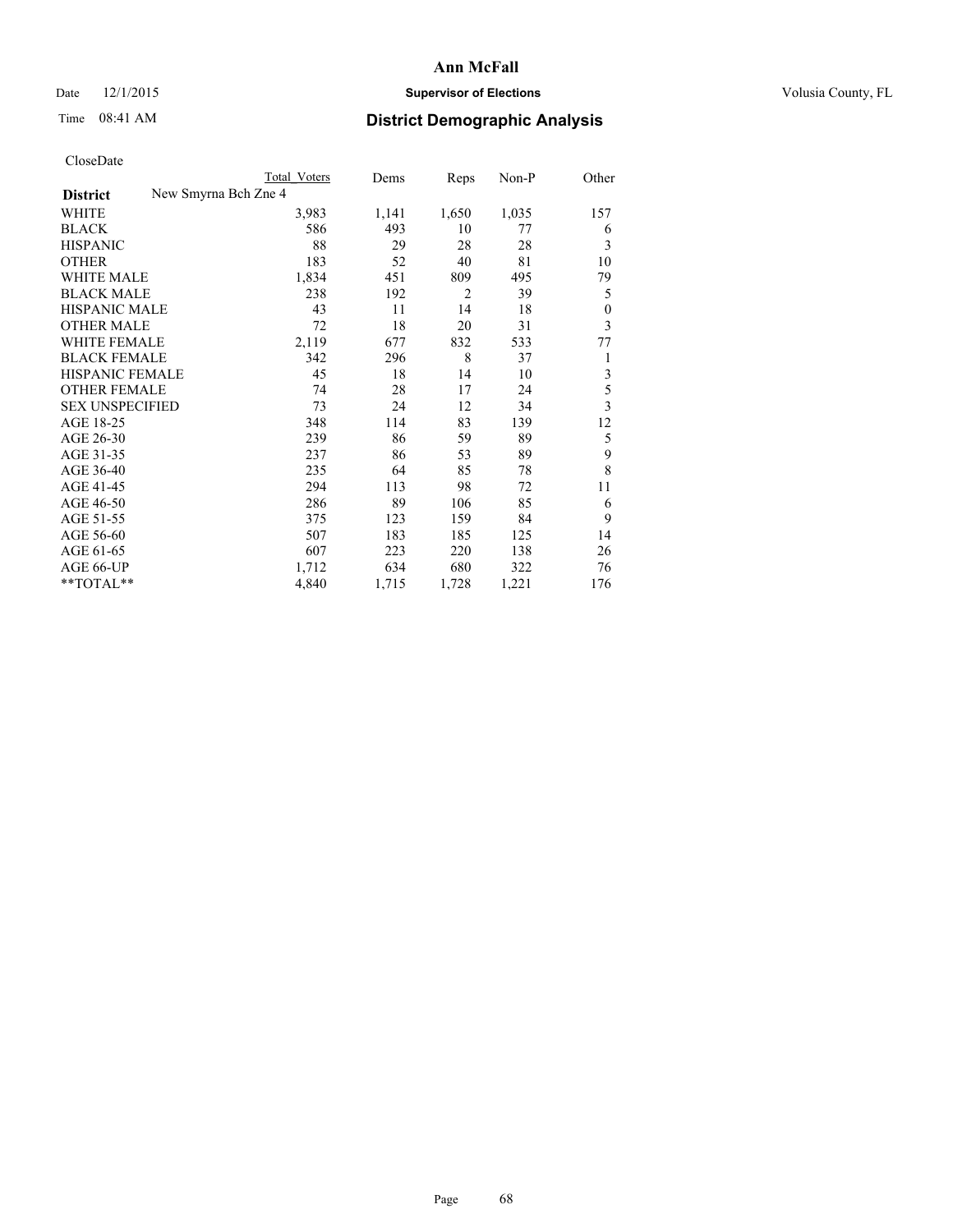## Date 12/1/2015 **Supervisor of Elections Supervisor of Elections** Volusia County, FL

# Time 08:41 AM **District Demographic Analysis**

|                        |          | Total Voters | Dems           | Reps           | Non-P    | Other          |
|------------------------|----------|--------------|----------------|----------------|----------|----------------|
| <b>District</b>        | Oak Hill |              |                |                |          |                |
| WHITE                  |          | 1,168        | 365            | 471            | 295      | 37             |
| <b>BLACK</b>           |          | 157          | 135            | $\overline{2}$ | 19       |                |
| <b>HISPANIC</b>        |          | 11           | 7              | $\overline{3}$ | 1        | $\Omega$       |
| <b>OTHER</b>           |          | 29           | 7              | 9              | 11       | $\overline{2}$ |
| WHITE MALE             |          | 590          | 167            | 238            | 163      | 22             |
| <b>BLACK MALE</b>      |          | 64           | 52             | 1              | 10       |                |
| <b>HISPANIC MALE</b>   |          | 4            | 1              | 3              | $\theta$ | $\overline{0}$ |
| <b>OTHER MALE</b>      |          | 11           | $\overline{c}$ | 5              | 3        | 1              |
| <b>WHITE FEMALE</b>    |          | 565          | 195            | 227            | 128      | 15             |
| <b>BLACK FEMALE</b>    |          | 92           | 82             | 1              | 9        | $\Omega$       |
| <b>HISPANIC FEMALE</b> |          | 7            | 6              | $\theta$       |          | $\theta$       |
| <b>OTHER FEMALE</b>    |          | 10           | 5              | 3              | 1        |                |
| <b>SEX UNSPECIFIED</b> |          | 22           | $\overline{4}$ | 7              | 11       | $\Omega$       |
| AGE 18-25              |          | 79           | 29             | 15             | 33       | $\overline{c}$ |
| AGE 26-30              |          | 71           | 26             | 15             | 29       | 1              |
| AGE 31-35              |          | 61           | 23             | 21             | 17       | $\theta$       |
| AGE 36-40              |          | 64           | 21             | 16             | 24       | 3              |
| AGE 41-45              |          | 63           | 21             | 22             | 18       | $\overline{2}$ |
| AGE 46-50              |          | 84           | 32             | 27             | 21       | $\overline{4}$ |
| AGE 51-55              |          | 122          | 43             | 47             | 29       | 3              |
| AGE 56-60              |          | 179          | 71             | 72             | 33       | 3              |
| AGE 61-65              |          | 157          | 64             | 56             | 30       | 7              |
| AGE 66-UP              |          | 485          | 184            | 194            | 92       | 15             |
| **TOTAL**              |          | 1,365        | 514            | 485            | 326      | 40             |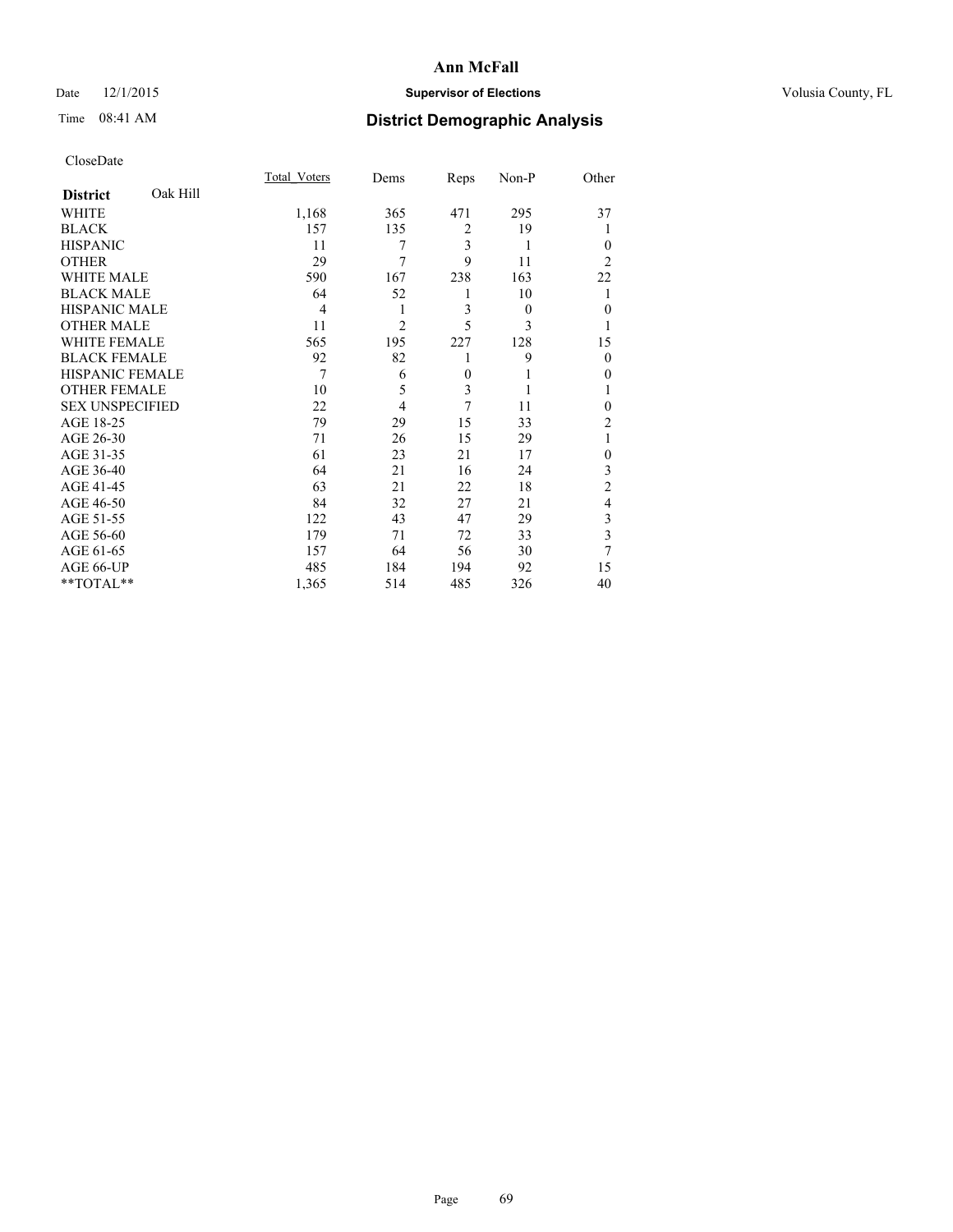## Date 12/1/2015 **Supervisor of Elections Supervisor of Elections** Volusia County, FL

# Time 08:41 AM **District Demographic Analysis**

|                        |                    | Total Voters | Dems | Reps | Non-P          | Other          |
|------------------------|--------------------|--------------|------|------|----------------|----------------|
| <b>District</b>        | Orange City Zone 1 |              |      |      |                |                |
| WHITE                  |                    | 666          | 214  | 244  | 170            | 38             |
| <b>BLACK</b>           |                    | 149          | 113  | 8    | 27             | 1              |
| <b>HISPANIC</b>        |                    | 413          | 178  | 63   | 166            | 6              |
| <b>OTHER</b>           |                    | 69           | 28   | 16   | 19             | 6              |
| WHITE MALE             |                    | 258          | 69   | 93   | 79             | 17             |
| <b>BLACK MALE</b>      |                    | 52           | 36   | 3    | 12             | 1              |
| <b>HISPANIC MALE</b>   |                    | 169          | 70   | 32   | 64             | 3              |
| <b>OTHER MALE</b>      |                    | 23           | 9    | 7    | 6              |                |
| <b>WHITE FEMALE</b>    |                    | 404          | 143  | 149  | 91             | 21             |
| <b>BLACK FEMALE</b>    |                    | 96           | 76   | 5    | 15             | $\overline{0}$ |
| <b>HISPANIC FEMALE</b> |                    | 241          | 107  | 30   | 101            | 3              |
| <b>OTHER FEMALE</b>    |                    | 35           | 14   | 7    | 10             | 4              |
| <b>SEX UNSPECIFIED</b> |                    | 19           | 9    | 5    | $\overline{4}$ | 1              |
| AGE 18-25              |                    | 139          | 43   | 22   | 65             | 9              |
| AGE 26-30              |                    | 108          | 34   | 35   | 38             | 1              |
| AGE 31-35              |                    | 114          | 45   | 14   | 47             | 8              |
| AGE 36-40              |                    | 104          | 40   | 25   | 39             | $\mathbf{0}$   |
| AGE 41-45              |                    | 89           | 31   | 24   | 31             | 3              |
| AGE 46-50              |                    | 81           | 29   | 24   | 26             | $\overline{2}$ |
| AGE 51-55              |                    | 84           | 40   | 14   | 27             | 3              |
| AGE 56-60              |                    | 61           | 26   | 17   | 16             | $\overline{c}$ |
| AGE 61-65              |                    | 92           | 33   | 17   | 35             | 7              |
| AGE 66-UP              |                    | 425          | 212  | 139  | 58             | 16             |
| **TOTAL**              |                    | 1,297        | 533  | 331  | 382            | 51             |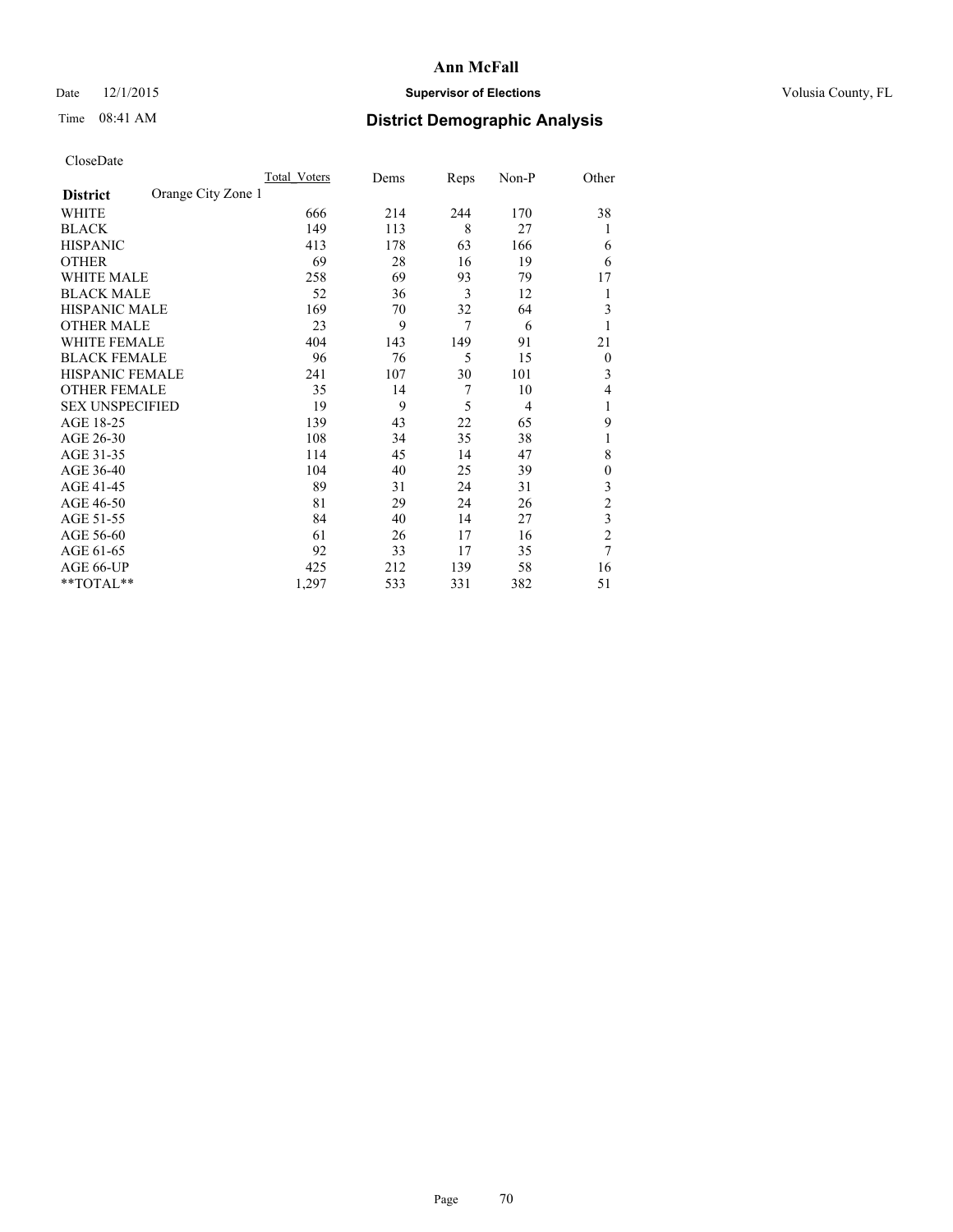## Date 12/1/2015 **Supervisor of Elections Supervisor of Elections** Volusia County, FL

# Time 08:41 AM **District Demographic Analysis**

|                        |                    | Total Voters | Dems           | Reps | Non-P    | Other          |
|------------------------|--------------------|--------------|----------------|------|----------|----------------|
| <b>District</b>        | Orange City Zone 2 |              |                |      |          |                |
| WHITE                  |                    | 938          | 281            | 360  | 241      | 56             |
| <b>BLACK</b>           |                    | 47           | 37             | 4    | 6        | $\theta$       |
| <b>HISPANIC</b>        |                    | 146          | 64             | 20   | 59       | 3              |
| <b>OTHER</b>           |                    | 55           | 14             | 15   | 26       | $\theta$       |
| WHITE MALE             |                    | 430          | 112            | 172  | 112      | 34             |
| <b>BLACK MALE</b>      |                    | 26           | 17             | 3    | 6        | $\overline{0}$ |
| <b>HISPANIC MALE</b>   |                    | 58           | 25             | 9    | 23       |                |
| <b>OTHER MALE</b>      |                    | 24           | 6              | 8    | 10       | $\theta$       |
| WHITE FEMALE           |                    | 504          | 168            | 185  | 129      | 22             |
| <b>BLACK FEMALE</b>    |                    | 21           | 20             | 1    | $\theta$ | $\overline{0}$ |
| <b>HISPANIC FEMALE</b> |                    | 87           | 39             | 11   | 35       | 2              |
| <b>OTHER FEMALE</b>    |                    | 18           | 7              | 3    | 8        | $\theta$       |
| <b>SEX UNSPECIFIED</b> |                    | 18           | $\overline{c}$ | 7    | 9        | $\theta$       |
| AGE 18-25              |                    | 137          | 38             | 22   | 66       | 11             |
| AGE 26-30              |                    | 93           | 33             | 24   | 33       | 3              |
| AGE 31-35              |                    | 77           | 15             | 25   | 34       | 3              |
| AGE 36-40              |                    | 83           | 26             | 28   | 23       | 6              |
| AGE 41-45              |                    | 90           | 30             | 30   | 23       | 7              |
| AGE 46-50              |                    | 96           | 32             | 29   | 31       | 4              |
| AGE 51-55              |                    | 135          | 45             | 45   | 36       | 9              |
| AGE 56-60              |                    | 118          | 34             | 56   | 25       | 3              |
| AGE 61-65              |                    | 110          | 43             | 36   | 29       | $\overline{2}$ |
| AGE 66-UP              |                    | 247          | 100            | 104  | 32       | 11             |
| **TOTAL**              |                    | 1,186        | 396            | 399  | 332      | 59             |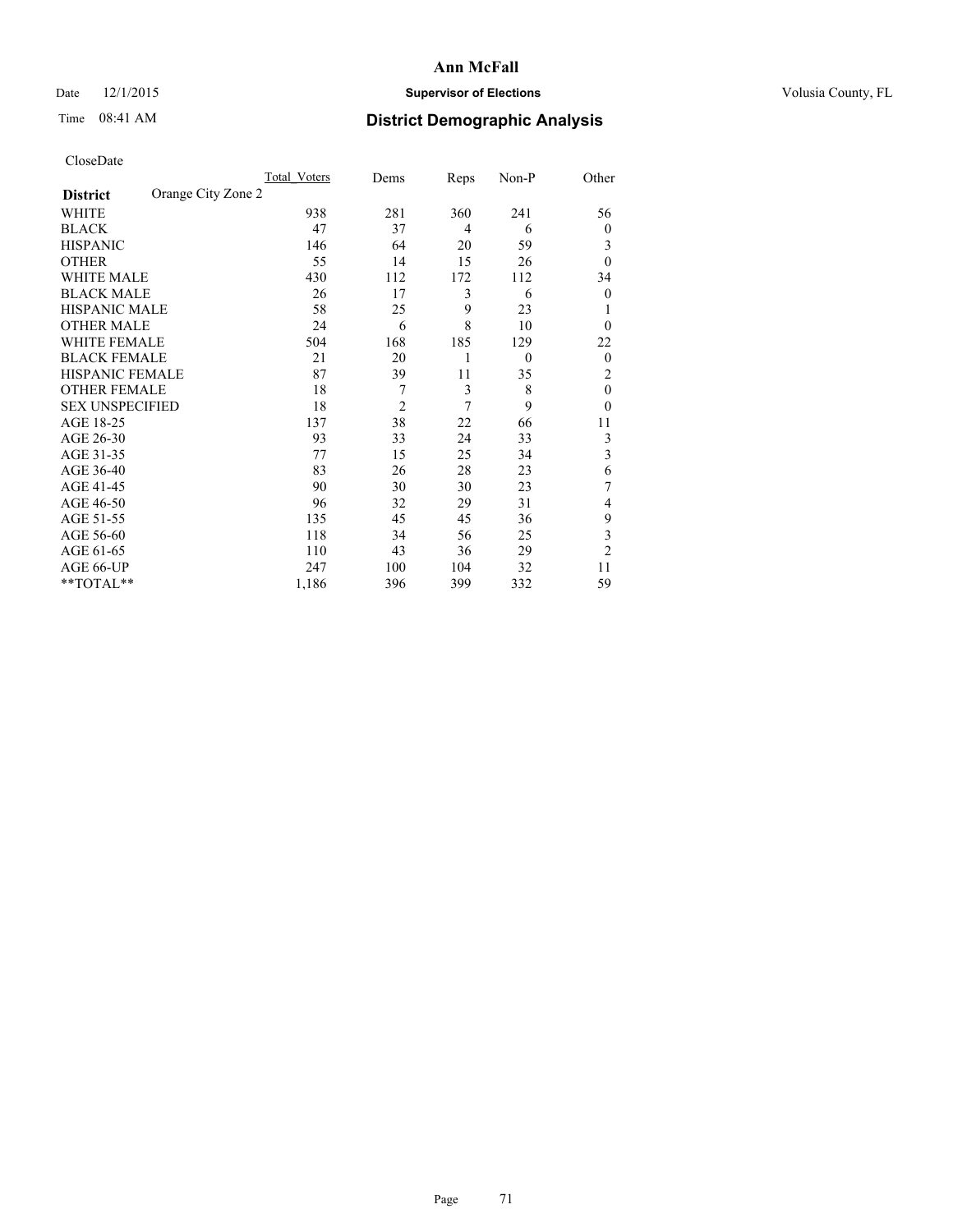## Date 12/1/2015 **Supervisor of Elections Supervisor of Elections** Volusia County, FL

# Time 08:41 AM **District Demographic Analysis**

|                        |                    | <b>Total Voters</b> | Dems | Reps           | Non-P | Other          |
|------------------------|--------------------|---------------------|------|----------------|-------|----------------|
| <b>District</b>        | Orange City Zone 3 |                     |      |                |       |                |
| WHITE                  |                    | 1,026               | 321  | 374            | 276   | 55             |
| <b>BLACK</b>           |                    | 73                  | 51   | $\overline{2}$ | 17    | 3              |
| <b>HISPANIC</b>        |                    | 185                 | 95   | 30             | 58    | $\overline{2}$ |
| <b>OTHER</b>           |                    | 70                  | 19   | 11             | 40    | $\theta$       |
| WHITE MALE             |                    | 450                 | 117  | 167            | 136   | 30             |
| <b>BLACK MALE</b>      |                    | 25                  | 16   | 1              | 6     | 2              |
| <b>HISPANIC MALE</b>   |                    | 73                  | 36   | 15             | 22    | $\theta$       |
| <b>OTHER MALE</b>      |                    | 25                  | 9    | 3              | 13    | $\theta$       |
| WHITE FEMALE           |                    | 569                 | 201  | 206            | 137   | 25             |
| <b>BLACK FEMALE</b>    |                    | 48                  | 35   | 1              | 11    | 1              |
| <b>HISPANIC FEMALE</b> |                    | 107                 | 56   | 15             | 34    | $\overline{2}$ |
| <b>OTHER FEMALE</b>    |                    | 30                  | 8    | 5              | 17    | $\theta$       |
| <b>SEX UNSPECIFIED</b> |                    | 27                  | 8    | 4              | 15    | $\mathbf{0}$   |
| AGE 18-25              |                    | 109                 | 35   | 15             | 51    | 8              |
| AGE 26-30              |                    | 65                  | 23   | 15             | 24    | 3              |
| AGE 31-35              |                    | 62                  | 22   | 16             | 23    | 1              |
| AGE 36-40              |                    | 70                  | 24   | 18             | 25    | 3              |
| AGE 41-45              |                    | 81                  | 22   | 28             | 30    |                |
| AGE 46-50              |                    | 85                  | 25   | 30             | 30    | $\Omega$       |
| AGE 51-55              |                    | 99                  | 40   | 29             | 24    | 6              |
| AGE 56-60              |                    | 93                  | 36   | 25             | 29    | 3              |
| AGE 61-65              |                    | 140                 | 61   | 42             | 32    | 5              |
| AGE 66-UP              |                    | 550                 | 198  | 199            | 123   | 30             |
| $*$ TOTAL $**$         |                    | 1,354               | 486  | 417            | 391   | 60             |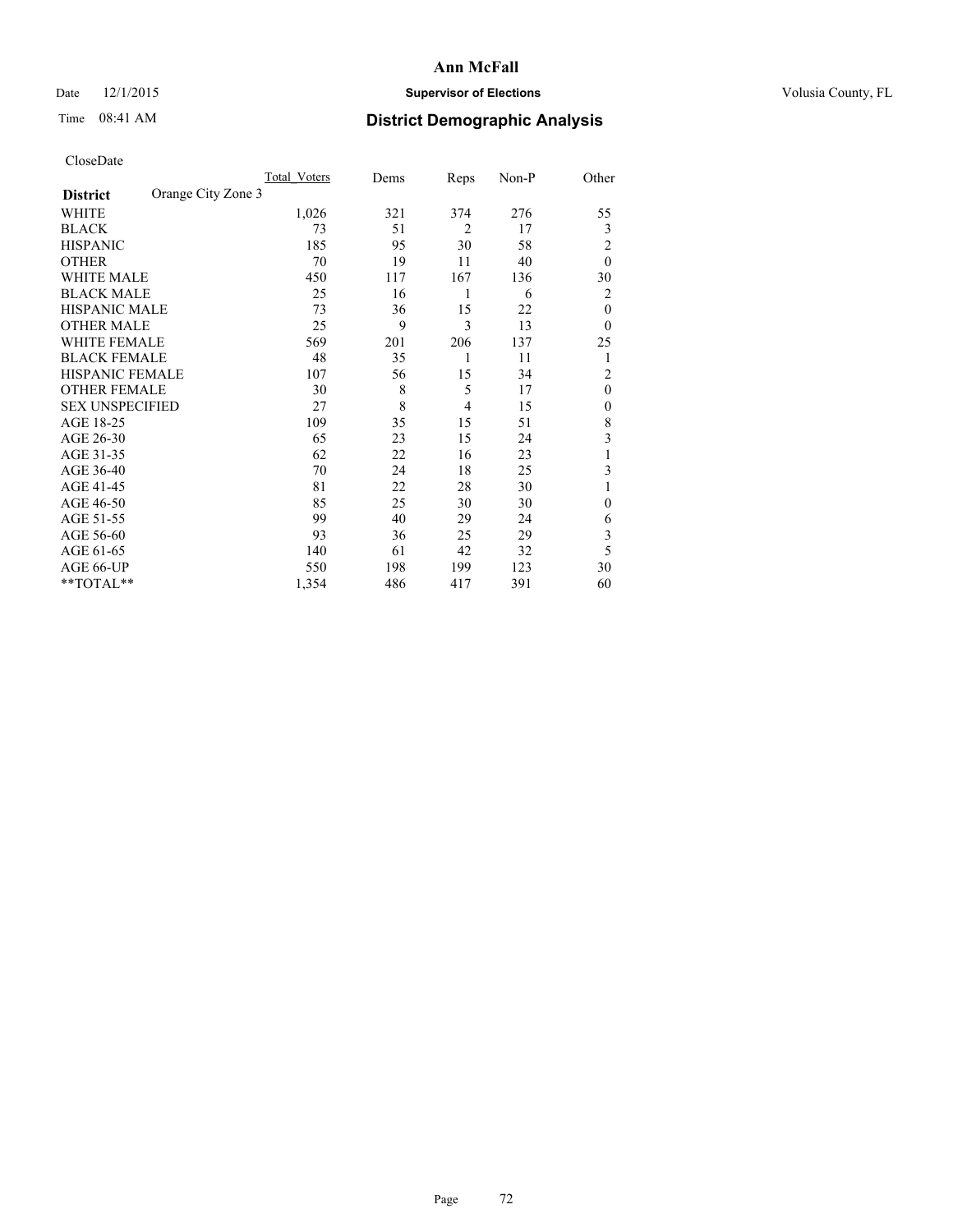# Date 12/1/2015 **Supervisor of Elections Supervisor of Elections** Volusia County, FL

# Time 08:41 AM **District Demographic Analysis**

|                        |                    | Total Voters | Dems           | Reps             | Non-P | Other        |
|------------------------|--------------------|--------------|----------------|------------------|-------|--------------|
| <b>District</b>        | Orange City Zone 4 |              |                |                  |       |              |
| WHITE                  |                    | 1,177        | 377            | 436              | 307   | 57           |
| <b>BLACK</b>           |                    | 13           | 8              | $\theta$         | 5     | $\theta$     |
| <b>HISPANIC</b>        |                    | 64           | 33             | 4                | 25    | 2            |
| <b>OTHER</b>           |                    | 44           | 5              | 10               | 28    |              |
| WHITE MALE             |                    | 516          | 142            | 202              | 144   | 28           |
| <b>BLACK MALE</b>      |                    | 6            | 5              | $\boldsymbol{0}$ | 1     | $\mathbf{0}$ |
| <b>HISPANIC MALE</b>   |                    | 28           | 14             | 3                | 10    |              |
| <b>OTHER MALE</b>      |                    | 15           | $\overline{2}$ | 3                | 10    | $\theta$     |
| <b>WHITE FEMALE</b>    |                    | 650          | 232            | 228              | 161   | 29           |
| <b>BLACK FEMALE</b>    |                    | 7            | 3              | $\boldsymbol{0}$ | 4     | $\theta$     |
| <b>HISPANIC FEMALE</b> |                    | 35           | 19             | $\overline{0}$   | 15    |              |
| <b>OTHER FEMALE</b>    |                    | 13           | 3              | 3                | 7     | $\theta$     |
| <b>SEX UNSPECIFIED</b> |                    | 27           | 3              | 10               | 13    |              |
| AGE 18-25              |                    | 132          | 27             | 35               | 59    | 11           |
| AGE 26-30              |                    | 90           | 23             | 21               | 41    | 5            |
| AGE 31-35              |                    | 94           | 32             | 22               | 34    | 6            |
| AGE 36-40              |                    | 82           | 31             | 21               | 29    |              |
| AGE 41-45              |                    | 89           | 22             | 27               | 36    | 4            |
| AGE 46-50              |                    | 99           | 28             | 30               | 32    | 9            |
| AGE 51-55              |                    | 134          | 36             | 47               | 43    | 8            |
| AGE 56-60              |                    | 124          | 37             | 59               | 23    | 5            |
| AGE 61-65              |                    | 127          | 54             | 47               | 23    | 3            |
| AGE 66-UP              |                    | 327          | 133            | 141              | 45    | 8            |
| **TOTAL**              |                    | 1,298        | 423            | 450              | 365   | 60           |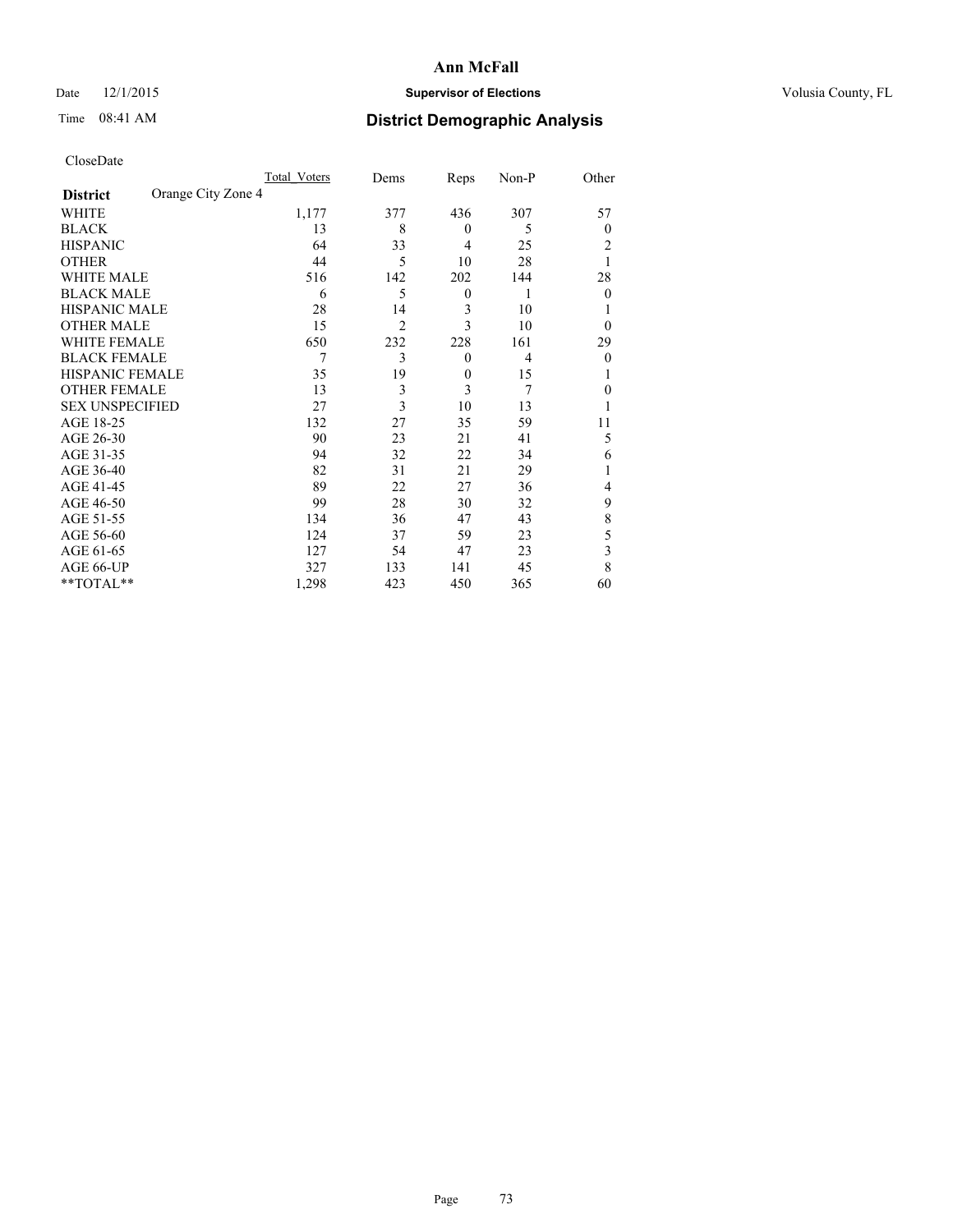# Date 12/1/2015 **Supervisor of Elections Supervisor of Elections** Volusia County, FL

# Time 08:41 AM **District Demographic Analysis**

|                        |                    | Total Voters | Dems | Reps         | Non-P | Other          |
|------------------------|--------------------|--------------|------|--------------|-------|----------------|
| <b>District</b>        | Orange City Zone 5 |              |      |              |       |                |
| WHITE                  |                    | 1,378        | 373  | 630          | 314   | 61             |
| <b>BLACK</b>           |                    | 112          | 91   | 1            | 19    | 1              |
| <b>HISPANIC</b>        |                    | 126          | 52   | 21           | 51    | 2              |
| <b>OTHER</b>           |                    | 75           | 26   | 18           | 30    | 1              |
| WHITE MALE             |                    | 549          | 131  | 253          | 133   | 32             |
| <b>BLACK MALE</b>      |                    | 43           | 32   | 1            | 9     | 1              |
| <b>HISPANIC MALE</b>   |                    | 57           | 27   | 10           | 20    | $\theta$       |
| <b>OTHER MALE</b>      |                    | 21           | 7    | 5            | 9     | $\theta$       |
| WHITE FEMALE           |                    | 819          | 240  | 375          | 175   | 29             |
| <b>BLACK FEMALE</b>    |                    | 66           | 57   | $\mathbf{0}$ | 9     | $\overline{0}$ |
| <b>HISPANIC FEMALE</b> |                    | 68           | 24   | 11           | 31    | 2              |
| <b>OTHER FEMALE</b>    |                    | 34           | 14   | 10           | 9     | 1              |
| <b>SEX UNSPECIFIED</b> |                    | 34           | 10   | 5            | 19    | $\theta$       |
| AGE 18-25              |                    | 75           | 20   | 12           | 41    | $\overline{2}$ |
| AGE 26-30              |                    | 50           | 22   | 13           | 14    | 1              |
| AGE 31-35              |                    | 55           | 22   | 13           | 19    | 1              |
| AGE 36-40              |                    | 57           | 17   | 15           | 25    | $\mathbf{0}$   |
| AGE 41-45              |                    | 60           | 25   | 17           | 16    | 2              |
| AGE 46-50              |                    | 65           | 23   | 17           | 23    | $\overline{2}$ |
| AGE 51-55              |                    | 97           | 37   | 25           | 33    | $\overline{c}$ |
| AGE 56-60              |                    | 117          | 42   | 35           | 37    | $\overline{3}$ |
| AGE 61-65              |                    | 109          | 53   | 28           | 23    | 5              |
| AGE 66-UP              |                    | 1,006        | 281  | 495          | 183   | 47             |
| **TOTAL**              |                    | 1,691        | 542  | 670          | 414   | 65             |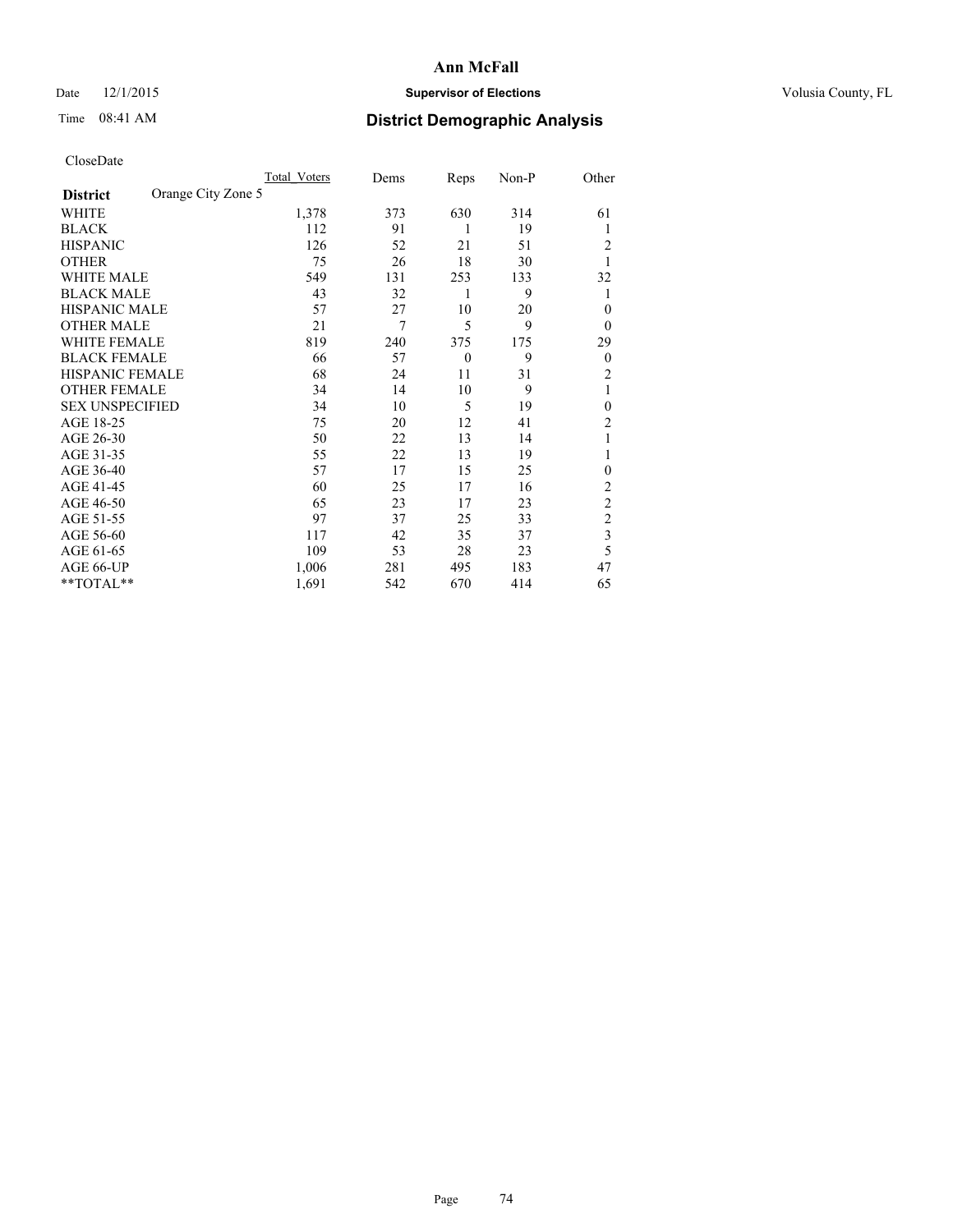# Date 12/1/2015 **Supervisor of Elections Supervisor of Elections** Volusia County, FL

# Time 08:41 AM **District Demographic Analysis**

| CloseDate |
|-----------|
|-----------|

|                                        | <b>Total Voters</b> | Dems  | Reps  | $Non-P$ | Other          |
|----------------------------------------|---------------------|-------|-------|---------|----------------|
| Ormond Beach Zone 1<br><b>District</b> |                     |       |       |         |                |
| WHITE                                  | 7,497               | 2,246 | 3,268 | 1,714   | 269            |
| <b>BLACK</b>                           | 115                 | 78    | 6     | 25      | 6              |
| <b>HISPANIC</b>                        | 149                 | 56    | 41    | 46      | 6              |
| <b>OTHER</b>                           | 370                 | 111   | 108   | 141     | 10             |
| <b>WHITE MALE</b>                      | 3,421               | 904   | 1,535 | 837     | 145            |
| <b>BLACK MALE</b>                      | 63                  | 41    | 3     | 14      | 5              |
| <b>HISPANIC MALE</b>                   | 71                  | 22    | 23    | 21      | 5              |
| <b>OTHER MALE</b>                      | 149                 | 46    | 49    | 50      | $\overline{4}$ |
| <b>WHITE FEMALE</b>                    | 4,020               | 1,330 | 1,716 | 855     | 119            |
| <b>BLACK FEMALE</b>                    | 51                  | 37    | 3     | 10      | 1              |
| <b>HISPANIC FEMALE</b>                 | 75                  | 32    | 17    | 25      | 1              |
| <b>OTHER FEMALE</b>                    | 155                 | 49    | 43    | 57      | 6              |
| <b>SEX UNSPECIFIED</b>                 | 126                 | 30    | 34    | 57      | 5              |
| AGE 18-25                              | 593                 | 130   | 197   | 232     | 34             |
| AGE 26-30                              | 364                 | 103   | 136   | 116     | 9              |
| AGE 31-35                              | 372                 | 97    | 131   | 130     | 14             |
| AGE 36-40                              | 435                 | 110   | 163   | 142     | 20             |
| AGE 41-45                              | 517                 | 151   | 209   | 133     | 24             |
| AGE 46-50                              | 615                 | 171   | 271   | 157     | 16             |
| AGE 51-55                              | 723                 | 215   | 329   | 157     | 22             |
| AGE 56-60                              | 787                 | 259   | 351   | 161     | 16             |
| AGE 61-65                              | 871                 | 280   | 373   | 188     | 30             |
| AGE 66-UP                              | 2,854               | 975   | 1,263 | 510     | 106            |
| **TOTAL**                              | 8,131               | 2,491 | 3,423 | 1,926   | 291            |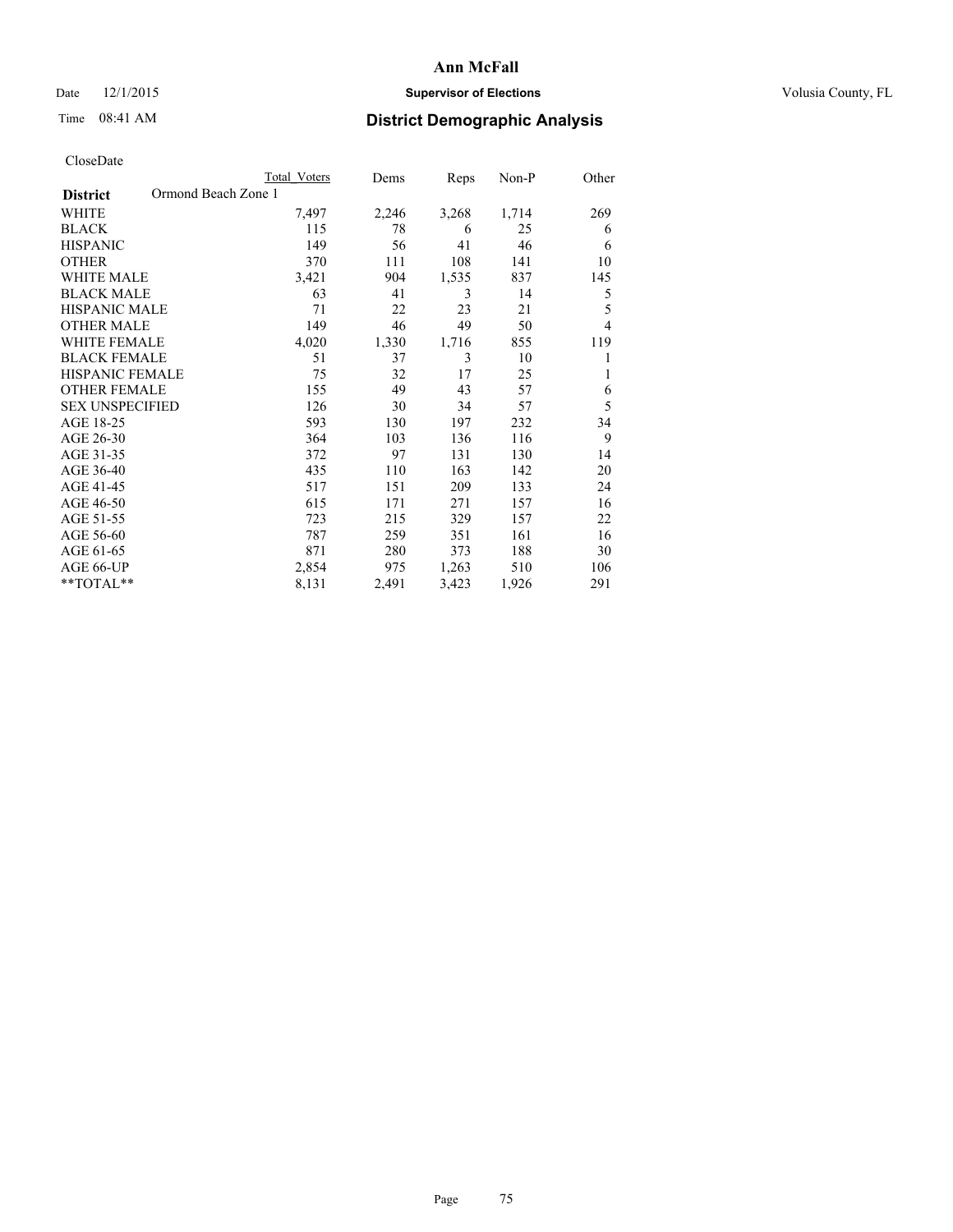# Date 12/1/2015 **Supervisor of Elections Supervisor of Elections** Volusia County, FL

# Time 08:41 AM **District Demographic Analysis**

|                                        | Total Voters | Dems  | Reps  | Non-P | Other                   |
|----------------------------------------|--------------|-------|-------|-------|-------------------------|
| Ormond Beach Zone 2<br><b>District</b> |              |       |       |       |                         |
| <b>WHITE</b>                           | 5,633        | 1,966 | 2,032 | 1,431 | 204                     |
| <b>BLACK</b>                           | 401          | 320   | 15    | 62    | 4                       |
| <b>HISPANIC</b>                        | 173          | 77    | 39    | 54    | 3                       |
| <b>OTHER</b>                           | 372          | 134   | 87    | 142   | 9                       |
| <b>WHITE MALE</b>                      | 2,534        | 760   | 973   | 690   | 111                     |
| <b>BLACK MALE</b>                      | 157          | 114   | 8     | 34    | 1                       |
| HISPANIC MALE                          | 73           | 25    | 20    | 25    | 3                       |
| <b>OTHER MALE</b>                      | 135          | 50    | 34    | 46    | 5                       |
| <b>WHITE FEMALE</b>                    | 3,048        | 1,193 | 1,042 | 721   | 92                      |
| <b>BLACK FEMALE</b>                    | 239          | 203   | 7     | 26    | 3                       |
| <b>HISPANIC FEMALE</b>                 | 100          | 52    | 19    | 29    | $\boldsymbol{0}$        |
| <b>OTHER FEMALE</b>                    | 144          | 61    | 40    | 41    | $\overline{c}$          |
| <b>SEX UNSPECIFIED</b>                 | 149          | 39    | 30    | 77    | $\overline{\mathbf{3}}$ |
| AGE 18-25                              | 578          | 178   | 159   | 222   | 19                      |
| AGE 26-30                              | 443          | 174   | 93    | 163   | 13                      |
| AGE 31-35                              | 366          | 118   | 93    | 144   | 11                      |
| AGE 36-40                              | 386          | 137   | 95    | 137   | 17                      |
| AGE 41-45                              | 427          | 145   | 128   | 136   | 18                      |
| AGE 46-50                              | 524          | 161   | 203   | 133   | 27                      |
| AGE 51-55                              | 616          | 197   | 231   | 166   | 22                      |
| AGE 56-60                              | 666          | 254   | 234   | 159   | 19                      |
| AGE 61-65                              | 606          | 259   | 197   | 126   | 24                      |
| AGE 66-UP                              | 1,967        | 874   | 740   | 303   | 50                      |
| **TOTAL**                              | 6,579        | 2,497 | 2,173 | 1,689 | 220                     |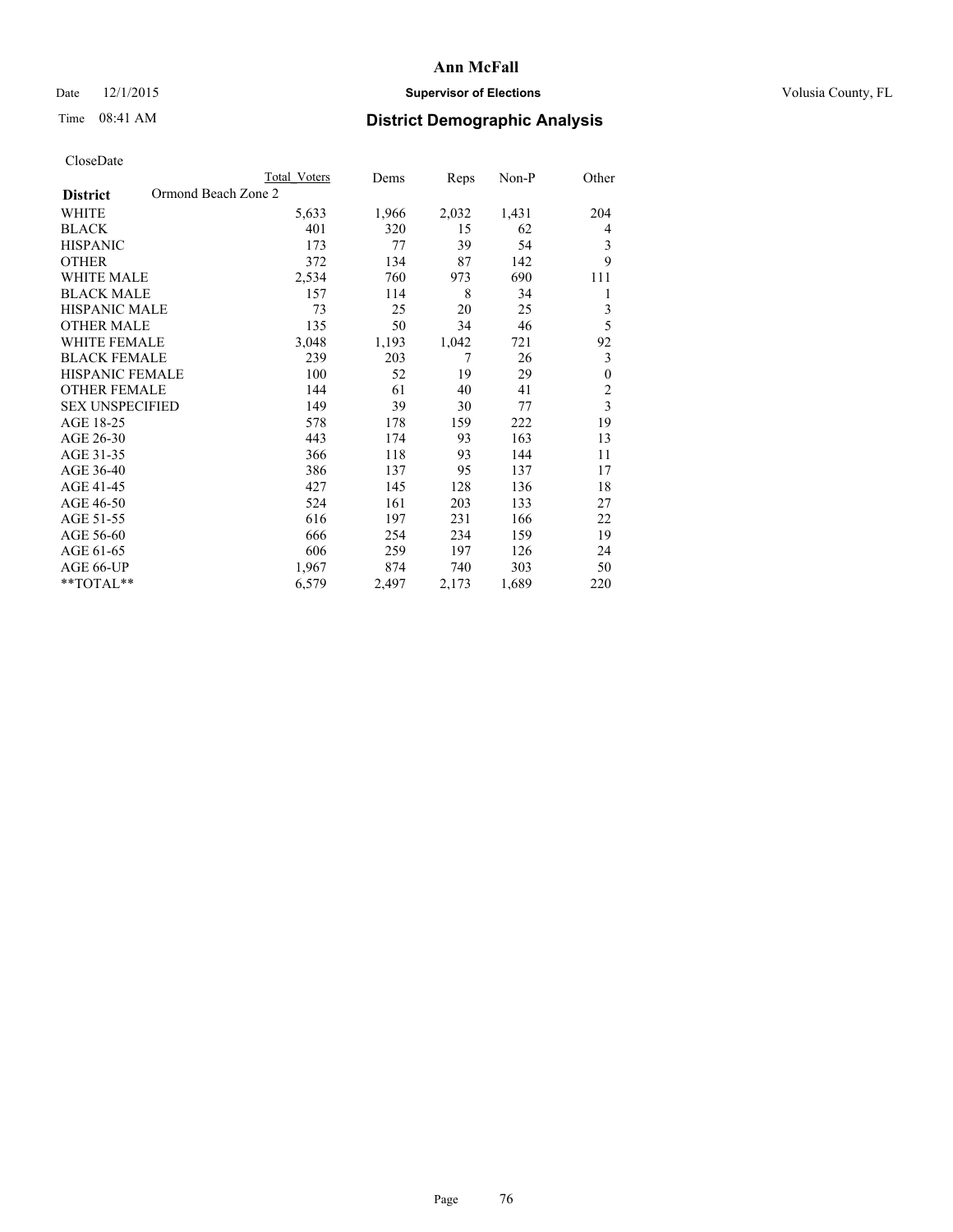# Date 12/1/2015 **Supervisor of Elections Supervisor of Elections** Volusia County, FL

# Time 08:41 AM **District Demographic Analysis**

|                                        | <b>Total Voters</b> | Dems  | Reps  | Non-P | Other          |
|----------------------------------------|---------------------|-------|-------|-------|----------------|
| Ormond Beach Zone 3<br><b>District</b> |                     |       |       |       |                |
| WHITE                                  | 6,970               | 1,931 | 3,327 | 1,504 | 208            |
| <b>BLACK</b>                           | 283                 | 217   | 12    | 45    | 9              |
| <b>HISPANIC</b>                        | 188                 | 65    | 55    | 63    | 5              |
| <b>OTHER</b>                           | 453                 | 136   | 111   | 195   | 11             |
| WHITE MALE                             | 3,239               | 790   | 1,598 | 756   | 95             |
| <b>BLACK MALE</b>                      | 110                 | 81    | 5     | 20    | 4              |
| <b>HISPANIC MALE</b>                   | 93                  | 25    | 33    | 33    | $\overline{2}$ |
| <b>OTHER MALE</b>                      | 170                 | 47    | 41    | 74    | 8              |
| <b>WHITE FEMALE</b>                    | 3,672               | 1,123 | 1,711 | 726   | 112            |
| <b>BLACK FEMALE</b>                    | 169                 | 134   | 7     | 23    | 5              |
| <b>HISPANIC FEMALE</b>                 | 93                  | 40    | 20    | 30    | 3              |
| <b>OTHER FEMALE</b>                    | 214                 | 74    | 55    | 82    | 3              |
| <b>SEX UNSPECIFIED</b>                 | 134                 | 35    | 35    | 63    | 1              |
| AGE 18-25                              | 768                 | 193   | 270   | 277   | 28             |
| AGE 26-30                              | 491                 | 157   | 166   | 152   | 16             |
| AGE 31-35                              | 442                 | 128   | 167   | 139   | 8              |
| AGE 36-40                              | 424                 | 106   | 176   | 119   | 23             |
| AGE 41-45                              | 507                 | 128   | 220   | 138   | 21             |
| AGE 46-50                              | 659                 | 182   | 306   | 147   | 24             |
| AGE 51-55                              | 730                 | 201   | 354   | 163   | 12             |
| AGE 56-60                              | 776                 | 239   | 371   | 151   | 15             |
| AGE 61-65                              | 844                 | 265   | 375   | 182   | 22             |
| AGE 66-UP                              | 2,253               | 750   | 1,100 | 339   | 64             |
| **TOTAL**                              | 7,894               | 2,349 | 3,505 | 1,807 | 233            |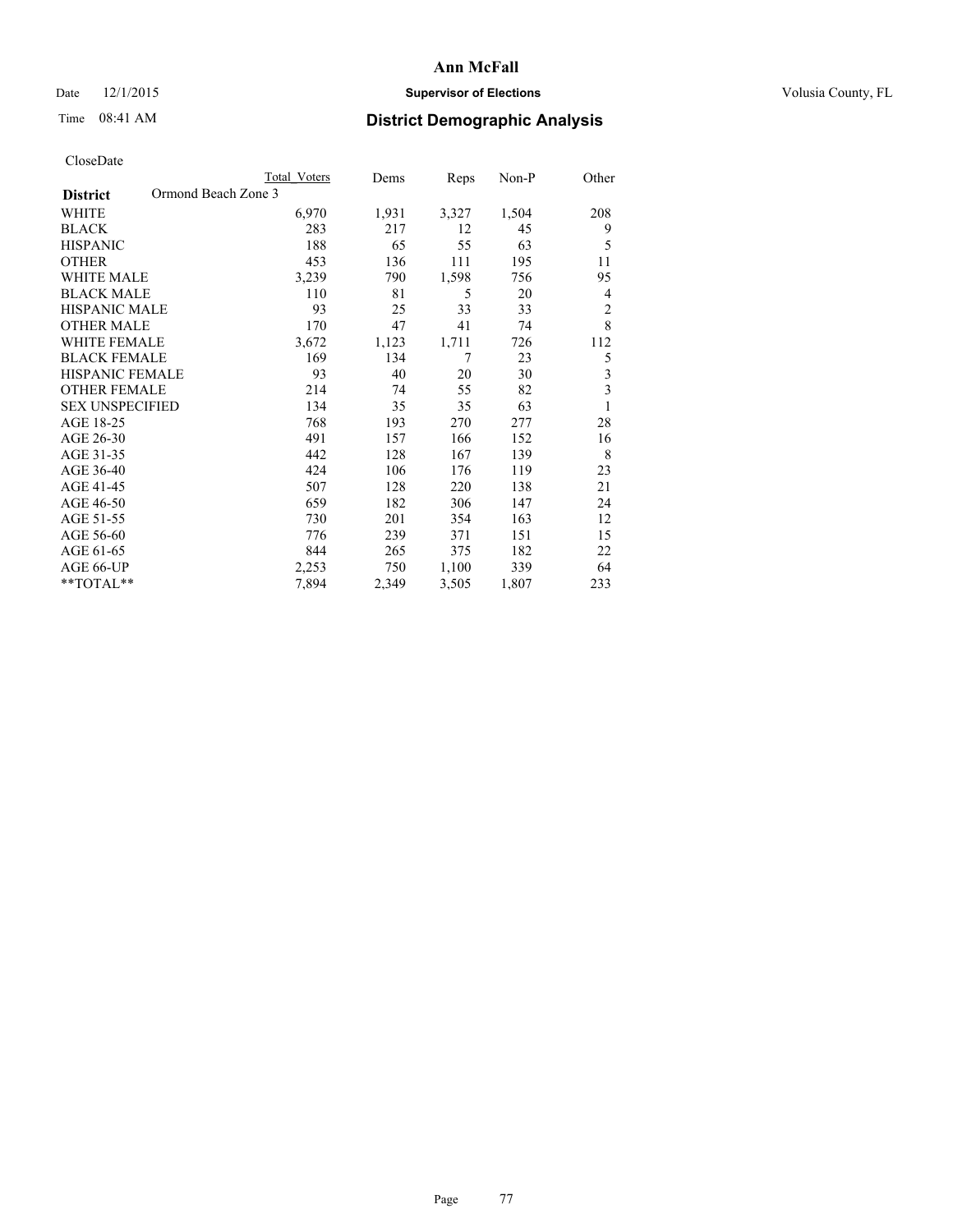# Date 12/1/2015 **Supervisor of Elections Supervisor of Elections** Volusia County, FL

# Time 08:41 AM **District Demographic Analysis**

|                                        | Total Voters | Dems  | Reps  | Non-P | Other          |
|----------------------------------------|--------------|-------|-------|-------|----------------|
| Ormond Beach Zone 4<br><b>District</b> |              |       |       |       |                |
| WHITE                                  | 6,762        | 2,205 | 2,652 | 1,637 | 268            |
| <b>BLACK</b>                           | 221          | 162   | 15    | 39    | 5              |
| <b>HISPANIC</b>                        | 146          | 68    | 27    | 49    | $\overline{2}$ |
| <b>OTHER</b>                           | 336          | 101   | 78    | 147   | 10             |
| <b>WHITE MALE</b>                      | 3,014        | 843   | 1,225 | 801   | 145            |
| <b>BLACK MALE</b>                      | 96           | 65    | 7     | 22    | $\overline{2}$ |
| <b>HISPANIC MALE</b>                   | 58           | 25    | 12    | 20    | 1              |
| <b>OTHER MALE</b>                      | 126          | 36    | 26    | 58    | 6              |
| <b>WHITE FEMALE</b>                    | 3,693        | 1,349 | 1,415 | 809   | 120            |
| <b>BLACK FEMALE</b>                    | 122          | 95    | 7     | 17    | 3              |
| <b>HISPANIC FEMALE</b>                 | 85           | 42    | 15    | 27    | 1              |
| <b>OTHER FEMALE</b>                    | 149          | 52    | 41    | 52    | $\overline{4}$ |
| <b>SEX UNSPECIFIED</b>                 | 122          | 29    | 24    | 66    | 3              |
| AGE 18-25                              | 508          | 145   | 159   | 188   | 16             |
| AGE 26-30                              | 412          | 114   | 127   | 159   | 12             |
| AGE 31-35                              | 323          | 94    | 84    | 133   | 12             |
| AGE 36-40                              | 287          | 80    | 104   | 93    | 10             |
| AGE 41-45                              | 349          | 106   | 101   | 125   | 17             |
| AGE 46-50                              | 455          | 116   | 204   | 127   | 8              |
| AGE 51-55                              | 648          | 223   | 250   | 159   | 16             |
| AGE 56-60                              | 705          | 275   | 258   | 144   | 28             |
| AGE 61-65                              | 725          | 288   | 264   | 148   | 25             |
| AGE 66-UP                              | 3,053        | 1,095 | 1,221 | 596   | 141            |
| **TOTAL**                              | 7,465        | 2,536 | 2,772 | 1,872 | 285            |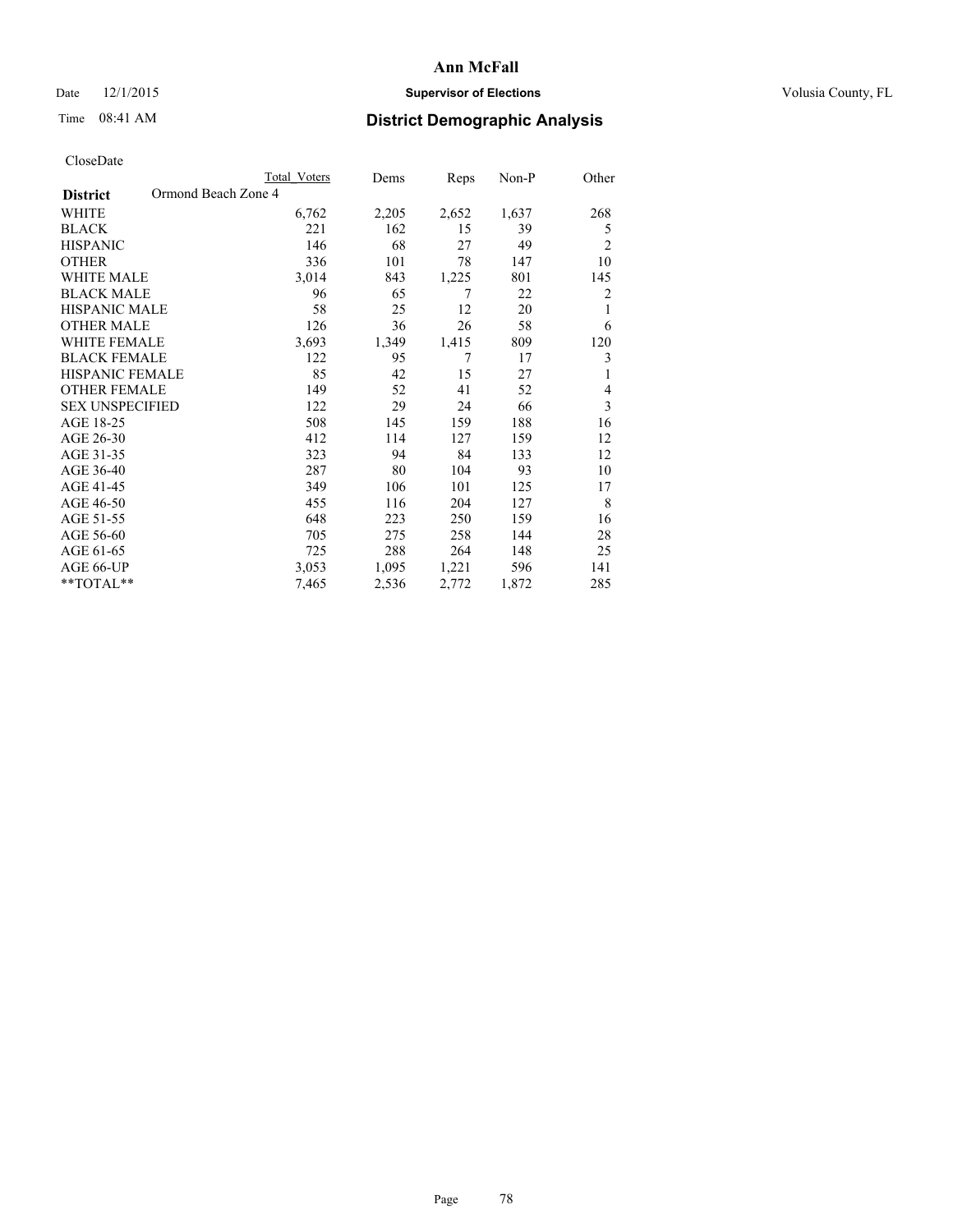# Date 12/1/2015 **Supervisor of Elections Supervisor of Elections** Volusia County, FL

# Time 08:41 AM **District Demographic Analysis**

|                        |         | <b>Total Voters</b> | Dems           | Reps           | Non-P | Other          |
|------------------------|---------|---------------------|----------------|----------------|-------|----------------|
| <b>District</b>        | Pierson |                     |                |                |       |                |
| WHITE                  |         | 550                 | 184            | 242            | 110   | 14             |
| <b>BLACK</b>           |         | 47                  | 39             | $\overline{2}$ | 6     | $\theta$       |
| <b>HISPANIC</b>        |         | 145                 | 63             | 10             | 68    | 4              |
| <b>OTHER</b>           |         | 22                  | 6              | 3              | 13    | $\theta$       |
| WHITE MALE             |         | 262                 | 83             | 119            | 50    | 10             |
| <b>BLACK MALE</b>      |         | 22                  | 18             | 1              | 3     | $\theta$       |
| <b>HISPANIC MALE</b>   |         | 68                  | 33             | 3              | 31    | 1              |
| <b>OTHER MALE</b>      |         | 10                  | $\overline{4}$ | $\overline{2}$ | 4     | $\theta$       |
| <b>WHITE FEMALE</b>    |         | 283                 | 100            | 120            | 59    | 4              |
| <b>BLACK FEMALE</b>    |         | 25                  | 21             | 1              | 3     | $\theta$       |
| <b>HISPANIC FEMALE</b> |         | 76                  | 30             | 7              | 36    | 3              |
| <b>OTHER FEMALE</b>    |         | 6                   | $\overline{2}$ | 1              | 3     | $\theta$       |
| <b>SEX UNSPECIFIED</b> |         | 12                  | $\mathbf{1}$   | 3              | 8     | $\mathbf{0}$   |
| AGE 18-25              |         | 115                 | 39             | 24             | 52    | 0              |
| AGE 26-30              |         | 52                  | 14             | 11             | 27    | $\mathbf{0}$   |
| AGE 31-35              |         | 56                  | 13             | 20             | 21    | $\overline{c}$ |
| AGE 36-40              |         | 52                  | 14             | 16             | 18    | 4              |
| AGE 41-45              |         | 59                  | 19             | 17             | 21    | $\overline{c}$ |
| AGE 46-50              |         | 41                  | 17             | 14             | 9     | 1              |
| AGE 51-55              |         | 72                  | 32             | 25             | 11    | 4              |
| AGE 56-60              |         | 83                  | 36             | 33             | 14    | $\theta$       |
| AGE 61-65              |         | 68                  | 26             | 31             | 10    | 1              |
| AGE 66-UP              |         | 166                 | 82             | 66             | 14    | 4              |
| **TOTAL**              |         | 764                 | 292            | 257            | 197   | 18             |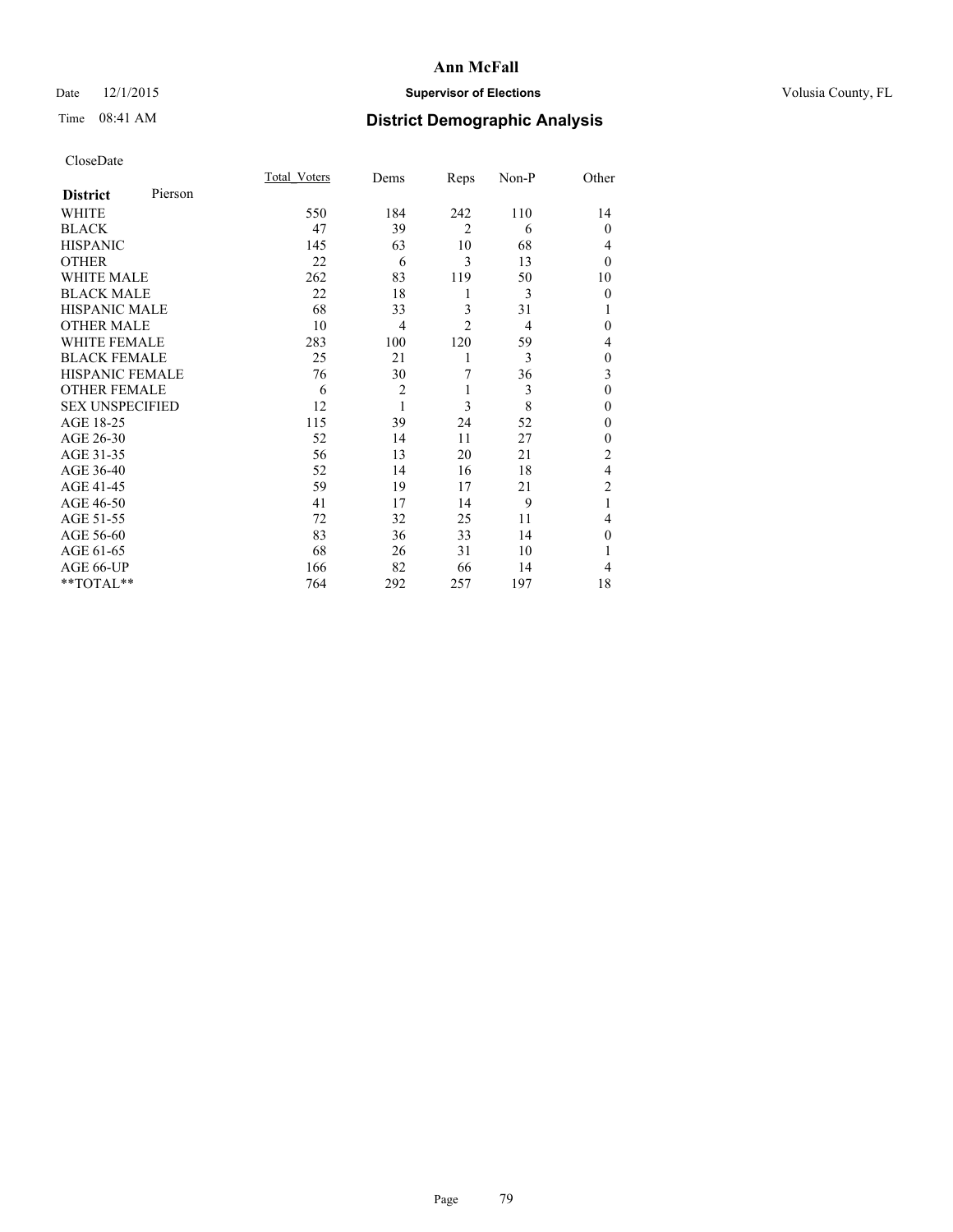# Date 12/1/2015 **Supervisor of Elections Supervisor of Elections** Volusia County, FL

# Time 08:41 AM **District Demographic Analysis**

|                        |             | <b>Total Voters</b> | Dems           | Reps           | Non-P          | Other        |
|------------------------|-------------|---------------------|----------------|----------------|----------------|--------------|
| <b>District</b>        | Ponce Inlet |                     |                |                |                |              |
| WHITE                  |             | 2,780               | 641            | 1,432          | 617            | 90           |
| <b>BLACK</b>           |             | 8                   | 3              | $\overline{2}$ | 3              | $\mathbf{0}$ |
| <b>HISPANIC</b>        |             | 50                  | 15             | 23             | 9              | 3            |
| <b>OTHER</b>           |             | 94                  | 24             | 33             | 33             | 4            |
| WHITE MALE             |             | 1,321               | 254            | 703            | 314            | 50           |
| <b>BLACK MALE</b>      |             | 3                   | 1              | 1              | 1              | $\mathbf{0}$ |
| <b>HISPANIC MALE</b>   |             | 19                  | 5              | 9              | 5              | $\mathbf{0}$ |
| <b>OTHER MALE</b>      |             | 37                  | 8              | 15             | 11             | 3            |
| <b>WHITE FEMALE</b>    |             | 1,438               | 382            | 724            | 293            | 39           |
| <b>BLACK FEMALE</b>    |             | 5                   | $\overline{2}$ | 1              | $\overline{2}$ | $\theta$     |
| <b>HISPANIC FEMALE</b> |             | 31                  | 10             | 14             | $\overline{4}$ | 3            |
| <b>OTHER FEMALE</b>    |             | 42                  | 13             | 13             | 15             |              |
| <b>SEX UNSPECIFIED</b> |             | 36                  | 8              | 10             | 17             |              |
| AGE 18-25              |             | 144                 | 34             | 42             | 58             | 10           |
| AGE 26-30              |             | 88                  | 21             | 35             | 31             | 1            |
| AGE 31-35              |             | 83                  | 16             | 36             | 24             | 7            |
| AGE 36-40              |             | 72                  | 11             | 29             | 29             | 3            |
| AGE 41-45              |             | 121                 | 27             | 52             | 38             | 4            |
| AGE 46-50              |             | 146                 | 26             | 83             | 32             | 5            |
| AGE 51-55              |             | 241                 | 56             | 125            | 55             | 5            |
| AGE 56-60              |             | 318                 | 69             | 183            | 62             | 4            |
| AGE 61-65              |             | 376                 | 90             | 176            | 94             | 16           |
| AGE 66-UP              |             | 1,343               | 333            | 729            | 239            | 42           |
| **TOTAL**              |             | 2,932               | 683            | 1,490          | 662            | 97           |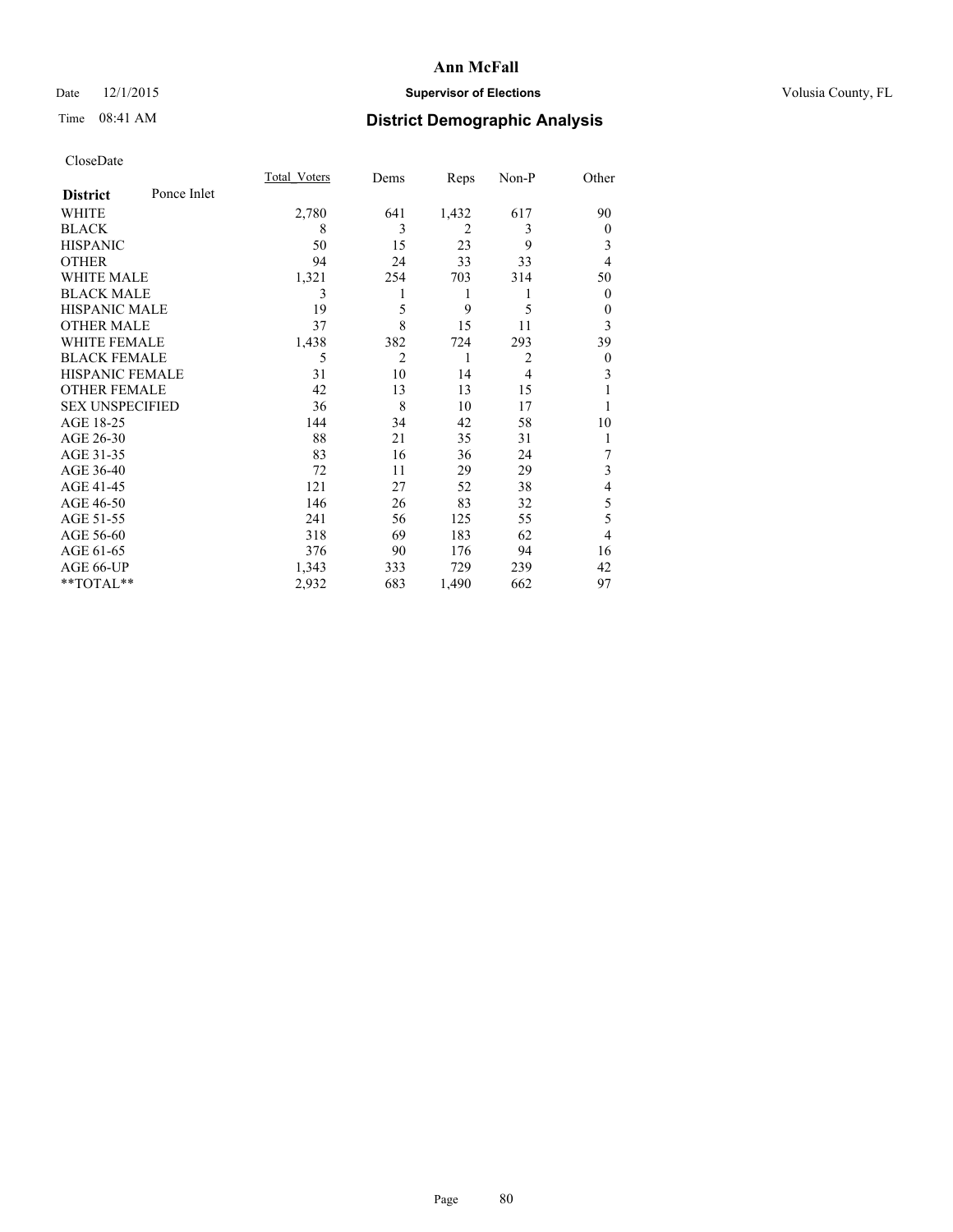# Date 12/1/2015 **Supervisor of Elections Supervisor of Elections** Volusia County, FL

# Time 08:41 AM **District Demographic Analysis**

|                        |                    | <b>Total Voters</b> | Dems  | Reps  | Non-P | Other          |
|------------------------|--------------------|---------------------|-------|-------|-------|----------------|
| <b>District</b>        | Port Orange Zone 1 |                     |       |       |       |                |
| WHITE                  |                    | 8,183               | 2,859 | 2,580 | 2,392 | 352            |
| <b>BLACK</b>           |                    | 179                 | 137   | 7     | 30    | 5              |
| <b>HISPANIC</b>        |                    | 268                 | 105   | 45    | 112   | 6              |
| <b>OTHER</b>           |                    | 334                 | 102   | 61    | 163   | 8              |
| WHITE MALE             |                    | 3,713               | 1,120 | 1,296 | 1,105 | 192            |
| <b>BLACK MALE</b>      |                    | 77                  | 57    | 4     | 15    | 1              |
| <b>HISPANIC MALE</b>   |                    | 116                 | 45    | 18    | 49    | 4              |
| <b>OTHER MALE</b>      |                    | 110                 | 34    | 20    | 53    | 3              |
| <b>WHITE FEMALE</b>    |                    | 4,389               | 1,712 | 1,263 | 1,257 | 157            |
| <b>BLACK FEMALE</b>    |                    | 102                 | 80    | 3     | 15    | 4              |
| HISPANIC FEMALE        |                    | 144                 | 58    | 25    | 59    | $\overline{2}$ |
| <b>OTHER FEMALE</b>    |                    | 149                 | 50    | 33    | 61    | 5              |
| <b>SEX UNSPECIFIED</b> |                    | 164                 | 47    | 31    | 83    | 3              |
| AGE 18-25              |                    | 778                 | 240   | 144   | 361   | 33             |
| AGE 26-30              |                    | 554                 | 164   | 124   | 246   | 20             |
| AGE 31-35              |                    | 503                 | 155   | 106   | 221   | 21             |
| AGE 36-40              |                    | 525                 | 171   | 122   | 201   | 31             |
| AGE 41-45              |                    | 566                 | 180   | 155   | 204   | 27             |
| AGE 46-50              |                    | 612                 | 200   | 188   | 201   | 23             |
| AGE 51-55              |                    | 876                 | 317   | 282   | 245   | 32             |
| AGE 56-60              |                    | 930                 | 347   | 308   | 236   | 39             |
| AGE 61-65              |                    | 874                 | 319   | 302   | 214   | 39             |
| AGE 66-UP              |                    | 2,746               | 1,110 | 962   | 568   | 106            |
| **TOTAL**              |                    | 8,964               | 3,203 | 2,693 | 2,697 | 371            |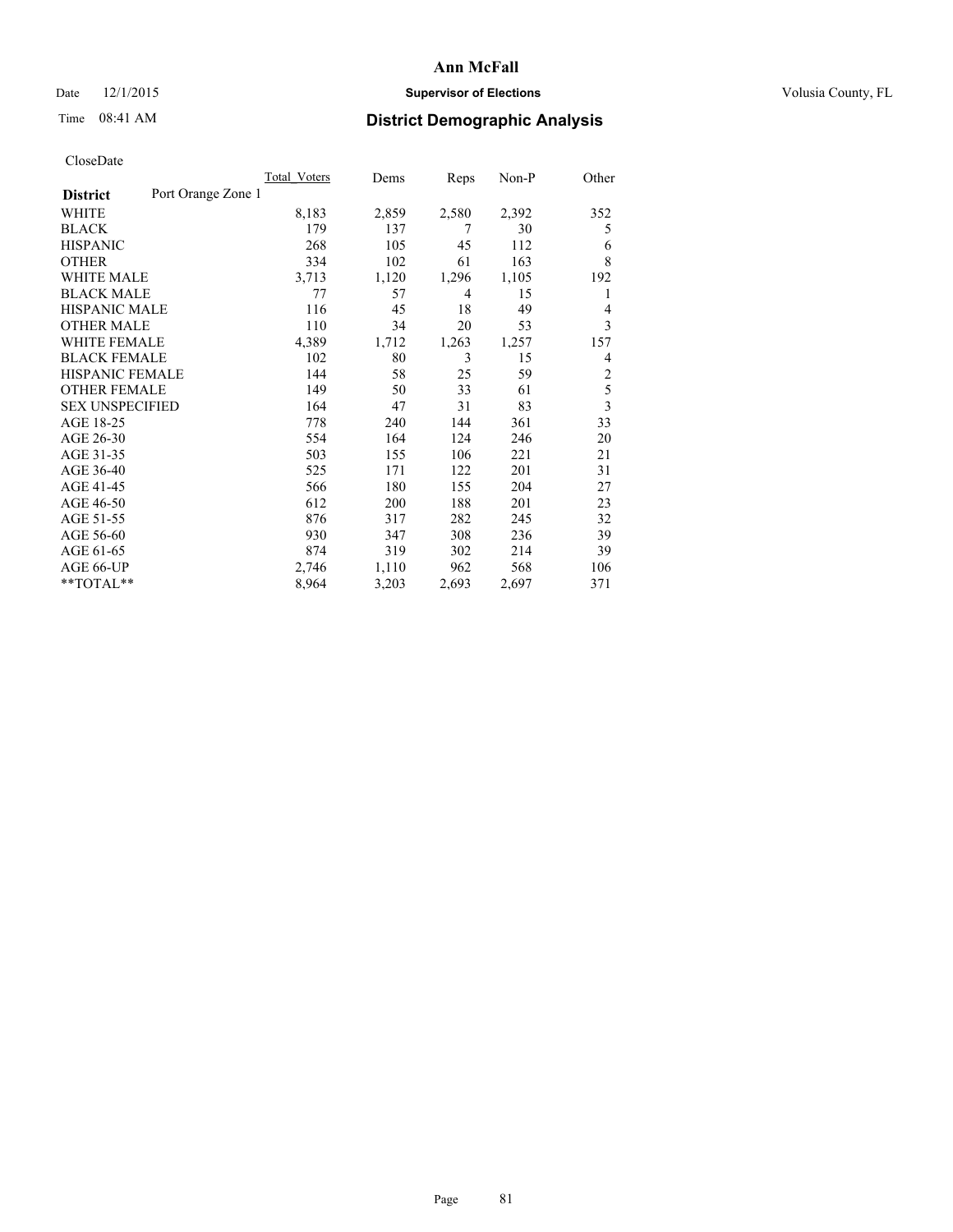# Date 12/1/2015 **Supervisor of Elections Supervisor of Elections** Volusia County, FL

# Time 08:41 AM **District Demographic Analysis**

|                                       | Total Voters | Dems  | Reps  | Non-P | Other          |
|---------------------------------------|--------------|-------|-------|-------|----------------|
| Port Orange Zone 2<br><b>District</b> |              |       |       |       |                |
| WHITE                                 | 8,284        | 2,753 | 2,967 | 2,228 | 336            |
| <b>BLACK</b>                          | 413          | 316   | 15    | 75    | 7              |
| <b>HISPANIC</b>                       | 304          | 119   | 62    | 115   | 8              |
| <b>OTHER</b>                          | 474          | 149   | 98    | 218   | 9              |
| <b>WHITE MALE</b>                     | 3,750        | 1,087 | 1,434 | 1,063 | 166            |
| <b>BLACK MALE</b>                     | 148          | 109   | 6     | 30    | 3              |
| <b>HISPANIC MALE</b>                  | 148          | 50    | 36    | 58    | 4              |
| <b>OTHER MALE</b>                     | 192          | 53    | 41    | 92    | 6              |
| <b>WHITE FEMALE</b>                   | 4,443        | 1,636 | 1,504 | 1,140 | 163            |
| <b>BLACK FEMALE</b>                   | 261          | 203   | 9     | 45    | 4              |
| <b>HISPANIC FEMALE</b>                | 153          | 69    | 25    | 55    | 4              |
| <b>OTHER FEMALE</b>                   | 197          | 76    | 41    | 78    | $\overline{2}$ |
| <b>SEX UNSPECIFIED</b>                | 183          | 54    | 46    | 75    | 8              |
| AGE 18-25                             | 826          | 231   | 206   | 355   | 34             |
| AGE 26-30                             | 727          | 244   | 194   | 266   | 23             |
| AGE 31-35                             | 615          | 197   | 154   | 233   | 31             |
| AGE 36-40                             | 525          | 165   | 154   | 184   | 22             |
| AGE 41-45                             | 537          | 165   | 183   | 163   | 26             |
| AGE 46-50                             | 619          | 199   | 225   | 176   | 19             |
| AGE 51-55                             | 807          | 279   | 291   | 210   | 27             |
| AGE 56-60                             | 901          | 324   | 325   | 218   | 34             |
| AGE 61-65                             | 892          | 360   | 290   | 224   | 18             |
| AGE 66-UP                             | 3,026        | 1,173 | 1,120 | 607   | 126            |
| **TOTAL**                             | 9,475        | 3,337 | 3,142 | 2,636 | 360            |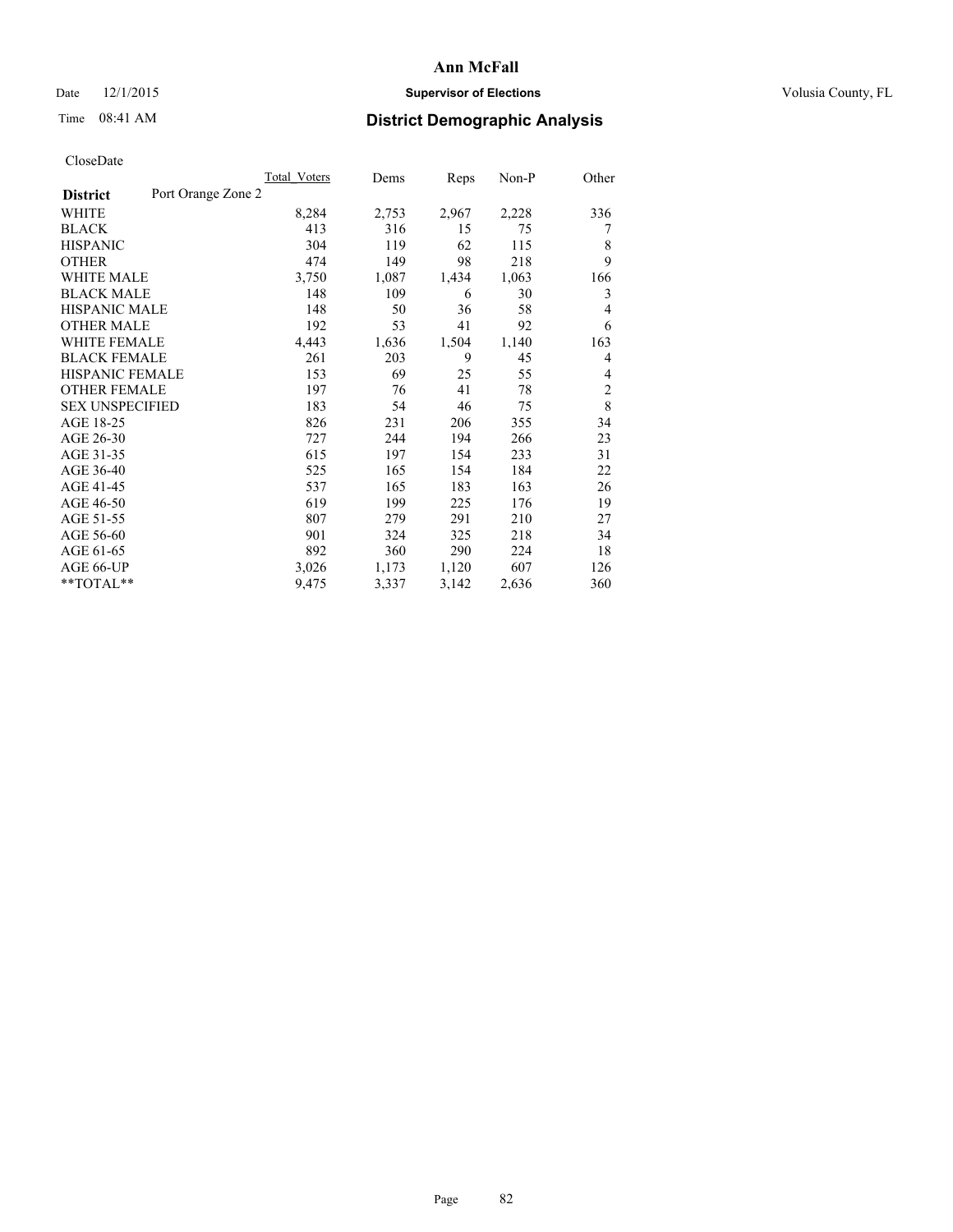# Date 12/1/2015 **Supervisor of Elections Supervisor of Elections** Volusia County, FL

# Time 08:41 AM **District Demographic Analysis**

|                        |                    | <b>Total Voters</b> | Dems  | Reps  | Non-P | Other |
|------------------------|--------------------|---------------------|-------|-------|-------|-------|
| <b>District</b>        | Port Orange Zone 3 |                     |       |       |       |       |
| WHITE                  |                    | 9,709               | 2,840 | 3,946 | 2,566 | 357   |
| <b>BLACK</b>           |                    | 334                 | 245   | 15    | 61    | 13    |
| <b>HISPANIC</b>        |                    | 317                 | 116   | 65    | 119   | 17    |
| <b>OTHER</b>           |                    | 532                 | 154   | 130   | 228   | 20    |
| <b>WHITE MALE</b>      |                    | 4,364               | 1,113 | 1,853 | 1,205 | 193   |
| <b>BLACK MALE</b>      |                    | 155                 | 105   | 8     | 35    | 7     |
| <b>HISPANIC MALE</b>   |                    | 137                 | 51    | 30    | 47    | 9     |
| <b>OTHER MALE</b>      |                    | 189                 | 58    | 49    | 71    | 11    |
| <b>WHITE FEMALE</b>    |                    | 5,243               | 1,697 | 2,053 | 1,333 | 160   |
| <b>BLACK FEMALE</b>    |                    | 175                 | 137   | 6     | 26    | 6     |
| <b>HISPANIC FEMALE</b> |                    | 173                 | 63    | 33    | 69    | 8     |
| <b>OTHER FEMALE</b>    |                    | 240                 | 75    | 63    | 96    | 6     |
| <b>SEX UNSPECIFIED</b> |                    | 216                 | 56    | 61    | 92    | 7     |
| AGE 18-25              |                    | 878                 | 218   | 264   | 354   | 42    |
| AGE 26-30              |                    | 740                 | 200   | 212   | 301   | 27    |
| AGE 31-35              |                    | 719                 | 208   | 227   | 256   | 28    |
| AGE 36-40              |                    | 620                 | 188   | 199   | 204   | 29    |
| AGE 41-45              |                    | 713                 | 221   | 262   | 212   | 18    |
| AGE 46-50              |                    | 752                 | 213   | 296   | 222   | 21    |
| AGE 51-55              |                    | 884                 | 262   | 381   | 218   | 23    |
| AGE 56-60              |                    | 922                 | 300   | 374   | 221   | 27    |
| AGE 61-65              |                    | 970                 | 364   | 365   | 206   | 35    |
| AGE 66-UP              |                    | 3,694               | 1,181 | 1,576 | 780   | 157   |
| **TOTAL**              |                    | 10,892              | 3,355 | 4,156 | 2,974 | 407   |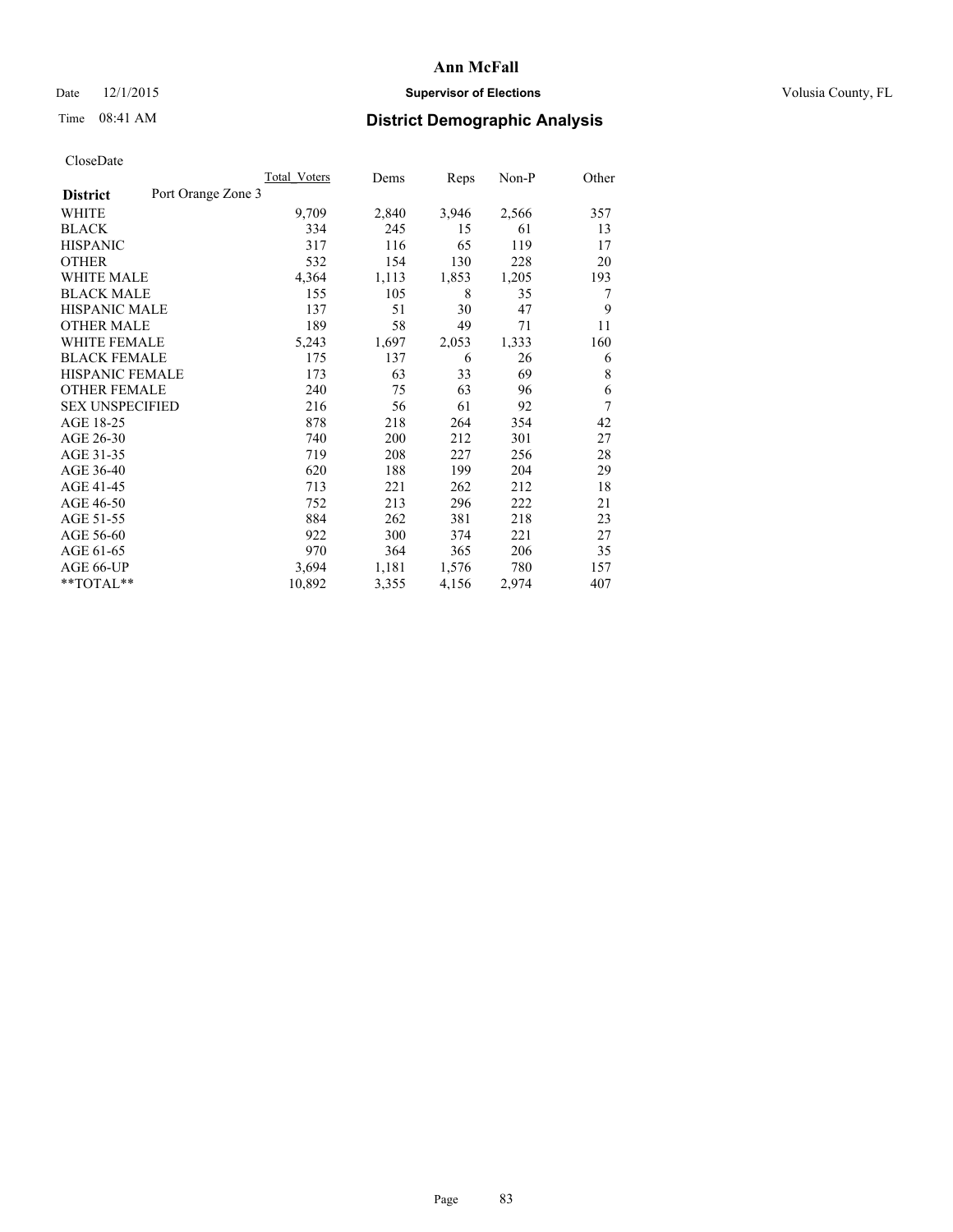# Date 12/1/2015 **Supervisor of Elections Supervisor of Elections** Volusia County, FL

# Time 08:41 AM **District Demographic Analysis**

|                        | Total Voters       | Dems  | Reps  | Non-P | Other |
|------------------------|--------------------|-------|-------|-------|-------|
| <b>District</b>        | Port Orange Zone 4 |       |       |       |       |
| WHITE                  | 9,282              | 2,675 | 4,031 | 2,257 | 319   |
| <b>BLACK</b>           | 289                | 204   | 23    | 60    | 2     |
| <b>HISPANIC</b>        | 303                | 108   | 88    | 99    | 8     |
| <b>OTHER</b>           | 552                | 179   | 130   | 228   | 15    |
| <b>WHITE MALE</b>      | 4,392              | 1,101 | 1,991 | 1,116 | 184   |
| <b>BLACK MALE</b>      | 138                | 87    | 17    | 33    | 1     |
| <b>HISPANIC MALE</b>   | 139                | 45    | 42    | 45    | 7     |
| <b>OTHER MALE</b>      | 220                | 70    | 59    | 82    | 9     |
| <b>WHITE FEMALE</b>    | 4,802              | 1,557 | 2,003 | 1,110 | 132   |
| <b>BLACK FEMALE</b>    | 146                | 115   | 6     | 24    | 1     |
| <b>HISPANIC FEMALE</b> | 162                | 63    | 44    | 54    | 1     |
| <b>OTHER FEMALE</b>    | 235                | 90    | 53    | 86    | 6     |
| <b>SEX UNSPECIFIED</b> | 192                | 38    | 57    | 94    | 3     |
| AGE 18-25              | 940                | 222   | 290   | 389   | 39    |
| AGE 26-30              | 596                | 187   | 173   | 213   | 23    |
| AGE 31-35              | 596                | 180   | 189   | 198   | 29    |
| AGE 36-40              | 679                | 199   | 227   | 230   | 23    |
| AGE 41-45              | 881                | 229   | 376   | 248   | 28    |
| AGE 46-50              | 925                | 246   | 403   | 253   | 23    |
| AGE 51-55              | 1,059              | 287   | 497   | 240   | 35    |
| AGE 56-60              | 1,006              | 324   | 462   | 197   | 23    |
| AGE 61-65              | 1,045              | 385   | 438   | 192   | 30    |
| AGE 66-UP              | 2,699              | 907   | 1,217 | 484   | 91    |
| **TOTAL**              | 10,426             | 3,166 | 4,272 | 2,644 | 344   |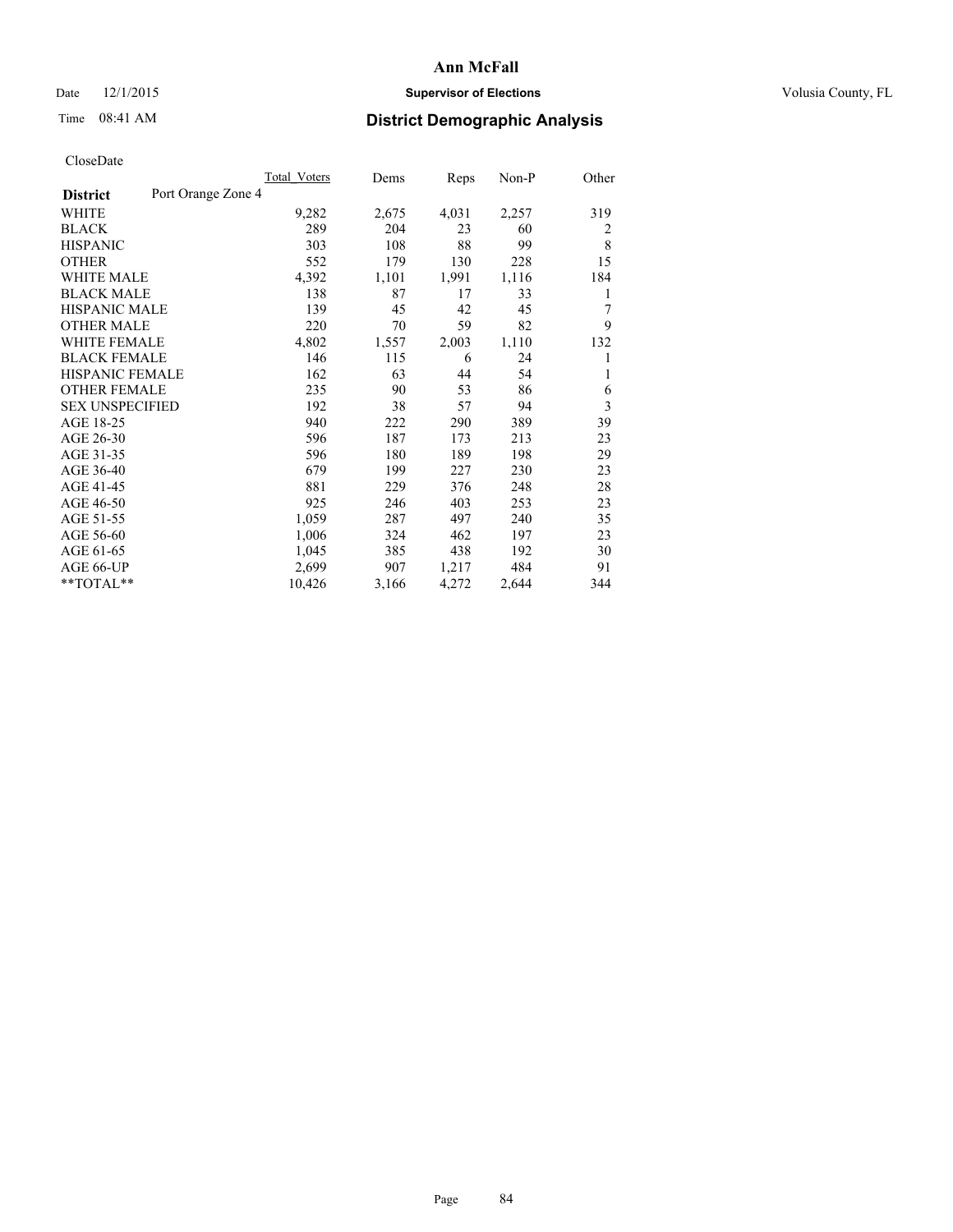# Date 12/1/2015 **Supervisor of Elections Supervisor of Elections** Volusia County, FL

# Time 08:41 AM **District Demographic Analysis**

|                        |               | Total Voters | Dems  | <b>Reps</b> | Non-P | Other          |
|------------------------|---------------|--------------|-------|-------------|-------|----------------|
| <b>District</b>        | South Daytona |              |       |             |       |                |
| WHITE                  |               | 6,693        | 2,410 | 2,302       | 1,731 | 250            |
| <b>BLACK</b>           |               | 670          | 513   | 25          | 122   | 10             |
| <b>HISPANIC</b>        |               | 206          | 93    | 38          | 68    | 7              |
| <b>OTHER</b>           |               | 338          | 119   | 62          | 151   | 6              |
| <b>WHITE MALE</b>      |               | 3,086        | 957   | 1,142       | 835   | 152            |
| <b>BLACK MALE</b>      |               | 256          | 190   | 11          | 51    | 4              |
| <b>HISPANIC MALE</b>   |               | 100          | 39    | 23          | 34    | 4              |
| <b>OTHER MALE</b>      |               | 102          | 35    | 19          | 46    | $\overline{c}$ |
| <b>WHITE FEMALE</b>    |               | 3,562        | 1,437 | 1,147       | 880   | 98             |
| <b>BLACK FEMALE</b>    |               | 405          | 316   | 13          | 70    | 6              |
| <b>HISPANIC FEMALE</b> |               | 102          | 52    | 15          | 32    | 3              |
| <b>OTHER FEMALE</b>    |               | 147          | 65    | 31          | 47    | $\overline{4}$ |
| <b>SEX UNSPECIFIED</b> |               | 147          | 44    | 26          | 77    | $\theta$       |
| AGE 18-25              |               | 699          | 254   | 155         | 263   | 27             |
| AGE 26-30              |               | 607          | 213   | 148         | 222   | 24             |
| AGE 31-35              |               | 495          | 185   | 119         | 178   | 13             |
| AGE 36-40              |               | 455          | 170   | 112         | 151   | 22             |
| AGE 41-45              |               | 500          | 182   | 152         | 147   | 19             |
| AGE 46-50              |               | 643          | 241   | 209         | 173   | 20             |
| AGE 51-55              |               | 795          | 305   | 265         | 197   | 28             |
| AGE 56-60              |               | 828          | 322   | 289         | 195   | 22             |
| AGE 61-65              |               | 774          | 343   | 255         | 153   | 23             |
| AGE 66-UP              |               | 2,111        | 920   | 723         | 393   | 75             |
| **TOTAL**              |               | 7,907        | 3,135 | 2,427       | 2,072 | 273            |